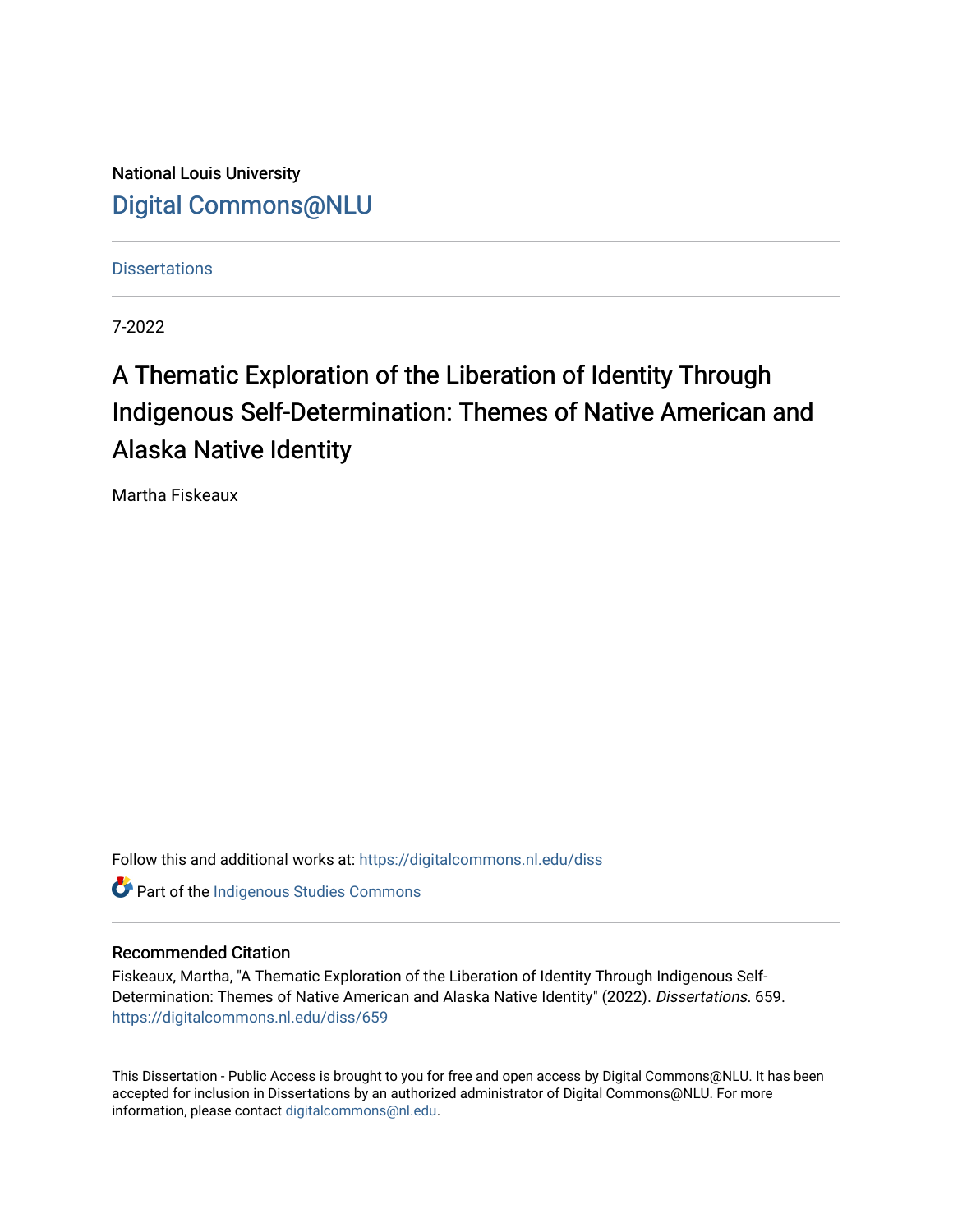A Thematic Exploration of the Liberation of Identity Through Indigenous Self-Determination:

Themes of Native American and Alaska Native Identity

Martha Fiskeaux

National Louis University

Gary Howell, Psy.D. Chair

Patricia Dixon, Psy.D. Member

Kristie Knows His Gun, Psy.D., ABPP-CP Member

A Clinical Research Project submitted to the Faculty of the Florida School of Professional Psychology at National Louis University in partial fulfillment of the requirements for the degree of Doctor of Psychology in Clinical Psychology.

> Tampa, Florida April 2022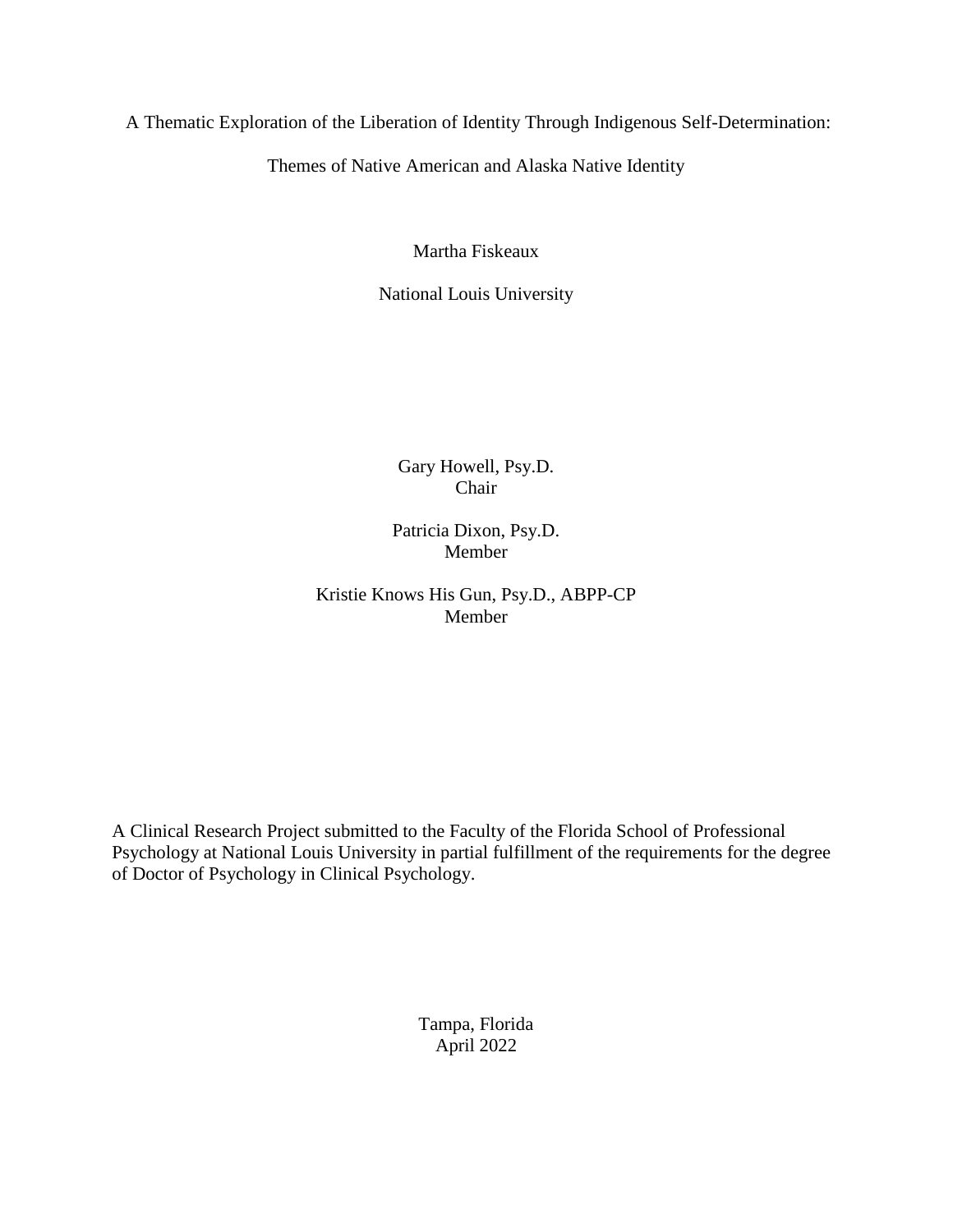The Doctorate Program in Clinical Psychology Florida School of Professional Psychology at National Louis University

### CERTIFICATE OF APPROVAL \_\_\_\_\_\_\_\_\_\_\_\_\_\_\_\_\_\_\_\_\_\_\_\_\_\_\_

Clinical Research Project

\_\_\_\_\_\_\_\_\_\_\_\_\_\_\_\_\_\_\_\_\_\_\_\_\_\_\_

This is to certify that the Clinical Research Project of

Martha Fiskeaux, M.A.

has been approved by the CRP Committee on April 11, 2022 as satisfactory for the CRP requirement for the Doctor of Psychology degree with a major in Clinical Psychology

Examining Committee:

 $\overline{\phantom{a}}$ 

Committee Chair: Gary Howell, Psy.D.

 $\overline{\phantom{a}}$ 

Member: Patricia Dixon, Psy.D.

 $\frac{1}{2}$ 

Member: Kristie Knows His Gun, Psy.D., ABPP-CP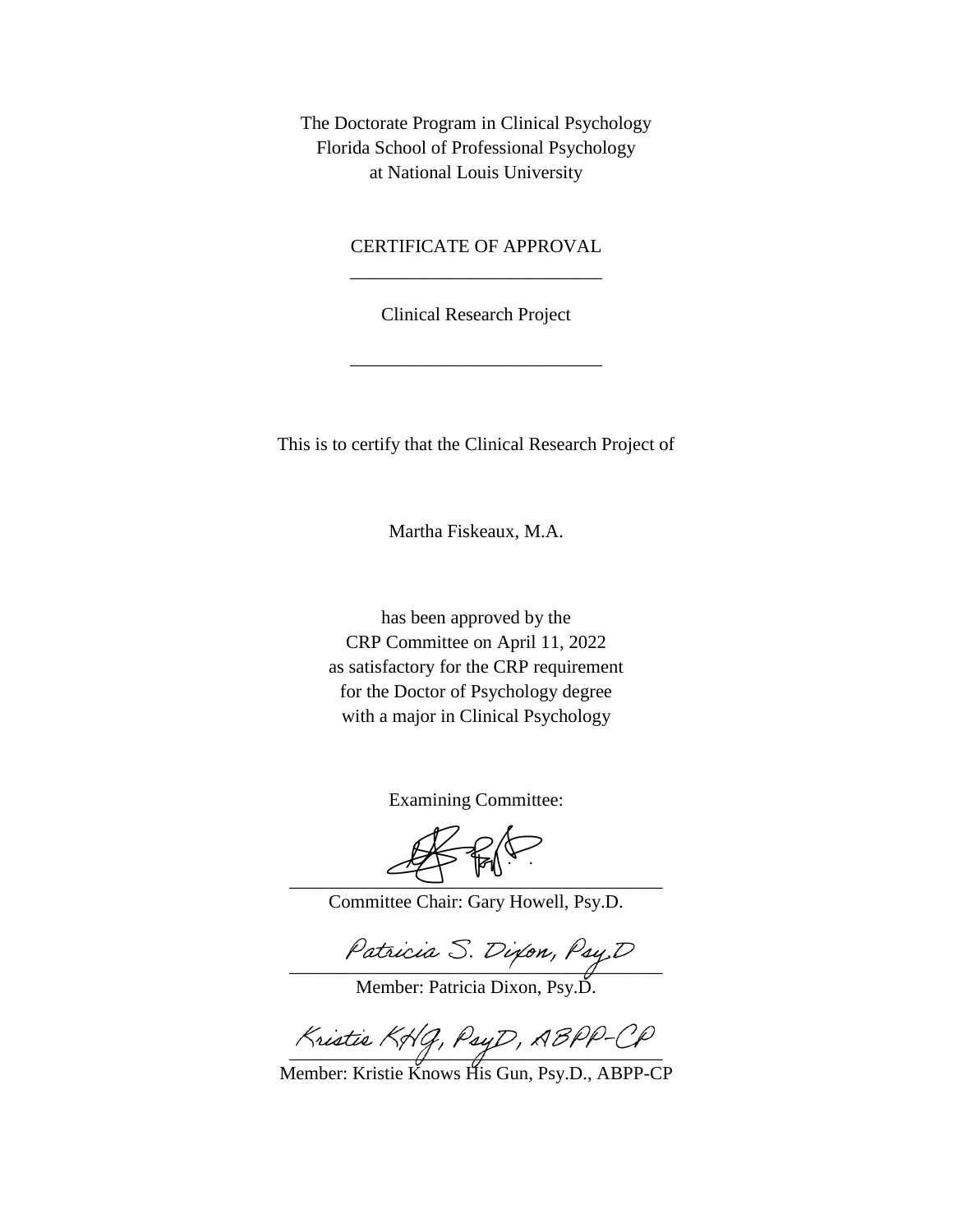#### **Abstract**

Strong ethnic identity is associated with overall well-being, resilience to change, and higher selfesteem (Kiang et al., 2006; Martinez & Dukes, 1997; Umaña-Taylor, 2003; Yip & Fuligni, 2002) and serves as a protective factor against the stress associated with discrimination (Alvarez & Kimura, 2001; Phinney et al., 1998). Given the historical and systemic barriers faced by the Native American and Alaska Native population, including the history of genocide, colonization, and intergenerational trauma, the development of a strong Indigenous ethnic identity is a necessary area of research focus. Specifically, Native American and Alaska native individuals are 3.5 times more likely to die by suicide than any other ethnic group, a number that has gradually been increasing since 2003 (Leavitt et al., 2018), with 26% of all completed suicides occur between the ages of 18-24 (CDC, 2018). Patterns of high suicide risk align with Newman and Newman's (2018) Early and Later Adolescence developmental stage, during which individuals are seeking to manage the psychosocial crisis of individual and group identity versus alienation and identity confusion. Such findings support the value of research emphasis on the concept of Indigenous identity as a protective factor among Indigenous communities. This project utilized Indigenous sources of scholarship to explore the concept of Indigenous identity development through three research questions: 1. What is the impact of colonization on Native Americans and Alaska Natives? 2. How does marginalization impact identity development among Native Americans and Alaska Natives? and 3. What factors contribute to identity development among Native Americans and Alaska Natives? Five themes are identified as the foundation for future research exploration, and clinical implications are provided.

i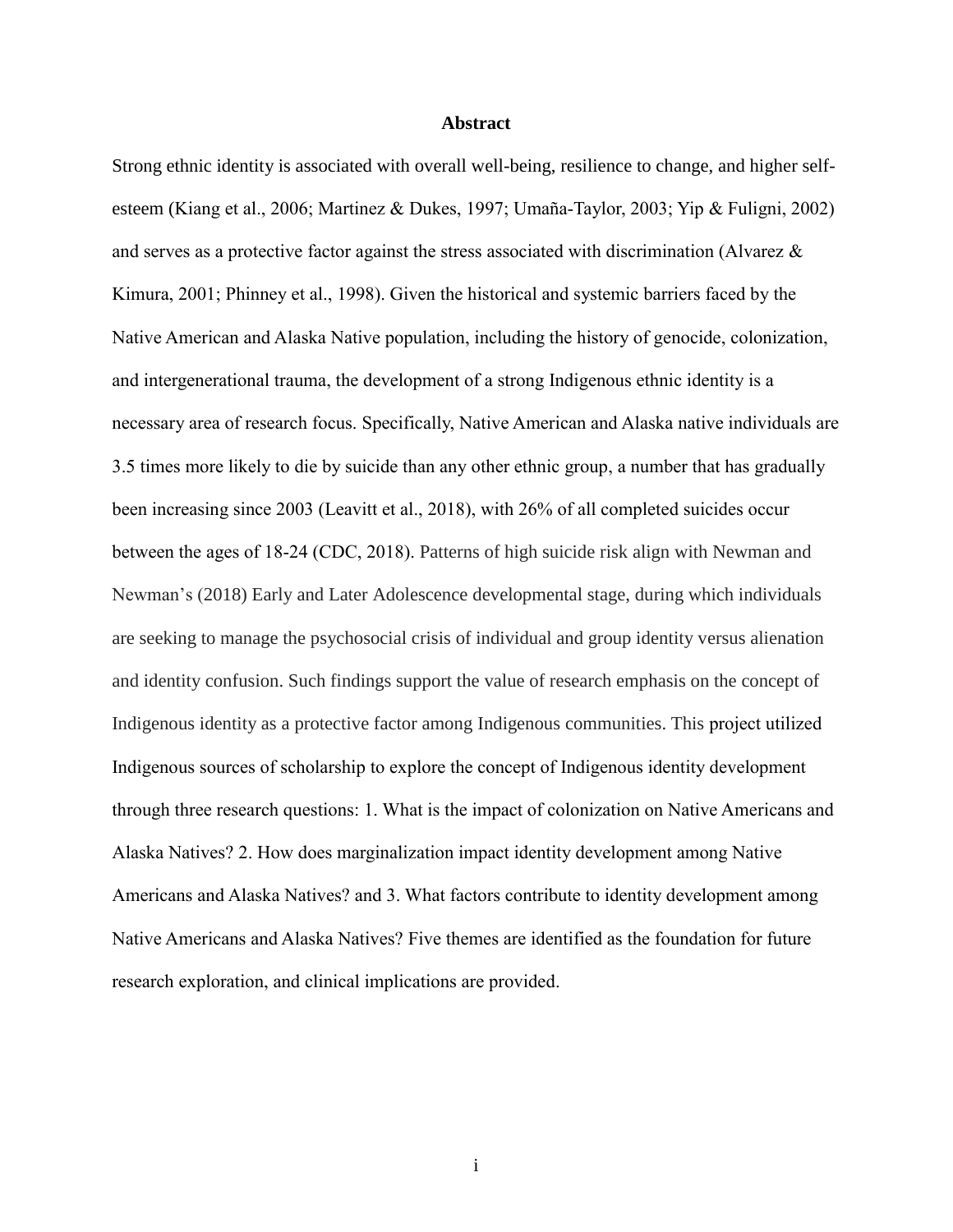# **THEMATIC EXPLORATION OF THE LIBERATION OF IDENTITY THROUGH INDIGENOUS SELF-DETERMINATION: THEMES OF NATIVE AMERICAN AND ALASKA NATIVE IDENTITY**

Copyright ©2022

Martha Fiskeaux

All rights reserved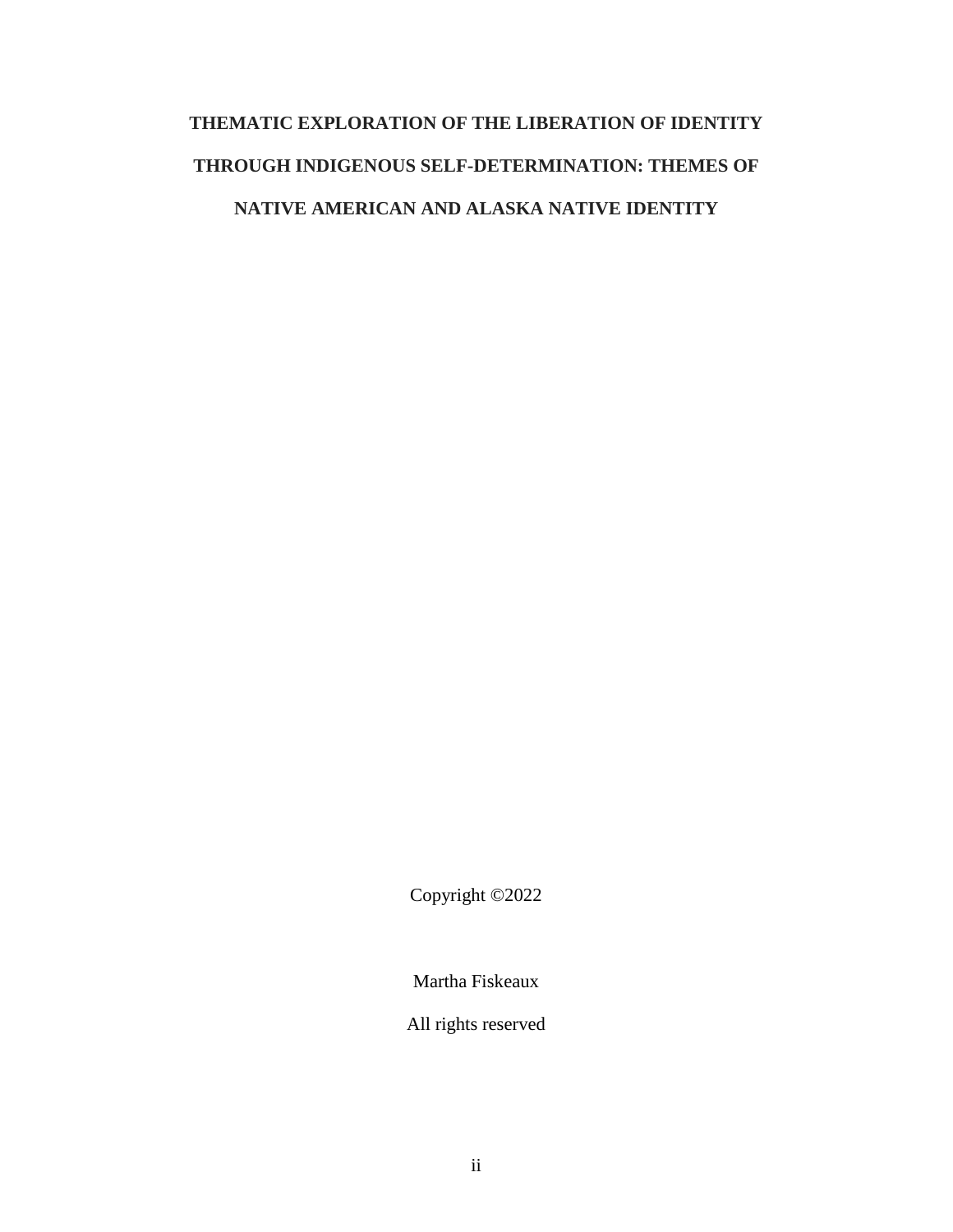#### **ACKNOWLEDGMENTS**

<span id="page-5-0"></span>Growing up in rural Alaska afforded me the privilege to glean and benefit from the richness of native culture. I would like to think these experiences have instilled within me a set of values that remain a soft and special part of who I have become. For that, I am so thankful. However, I acknowledge that growing up in a native community can bring a sense of false familiarity with a culture whose daily burdens I never had to experience or carry. As a descendant of White Christian missionaries to the Yupik and Inupiat regions of western Alaska, I would like to recognize and acknowledge the ways in which my heritage has served to create and uphold oppressive systems. Through this work, I seek to hold myself accountable for my commitment to decolonization within myself, my profession, and my community. I acknowledge that this work is vastly and wholly inadequate to fully represent the spectrum of Indigenous experience. I present this offering with a keen awareness of my own ingrained colonial bias and framework that I continually strive to deconstruct. To the Indigenous community, I continue to be in awe of your beauty, ingenuity, and tenacity. I hope that these efforts may offer a small contribution toward a world in which you may live in restful ease.

I would like to thank Dr. Gary Howell and Dr. Patricia Dixon for being the mentors, clinicians, and advocates that I continually strive to emulate. Their guidance has significantly impacted the course of my career in so many meaningful ways. I would also like to thank Dr. Kristie Knows His Gun for her mentorship. She has taught me the importance of using sources of Indigenous scholarship, and her guidance assisted me in making appropriate adjustments to protect against the pitfalls of overgeneralization. I feel so grateful for the opportunity to work with such an incredible committee. Thank you all for your encouragement and support!

iii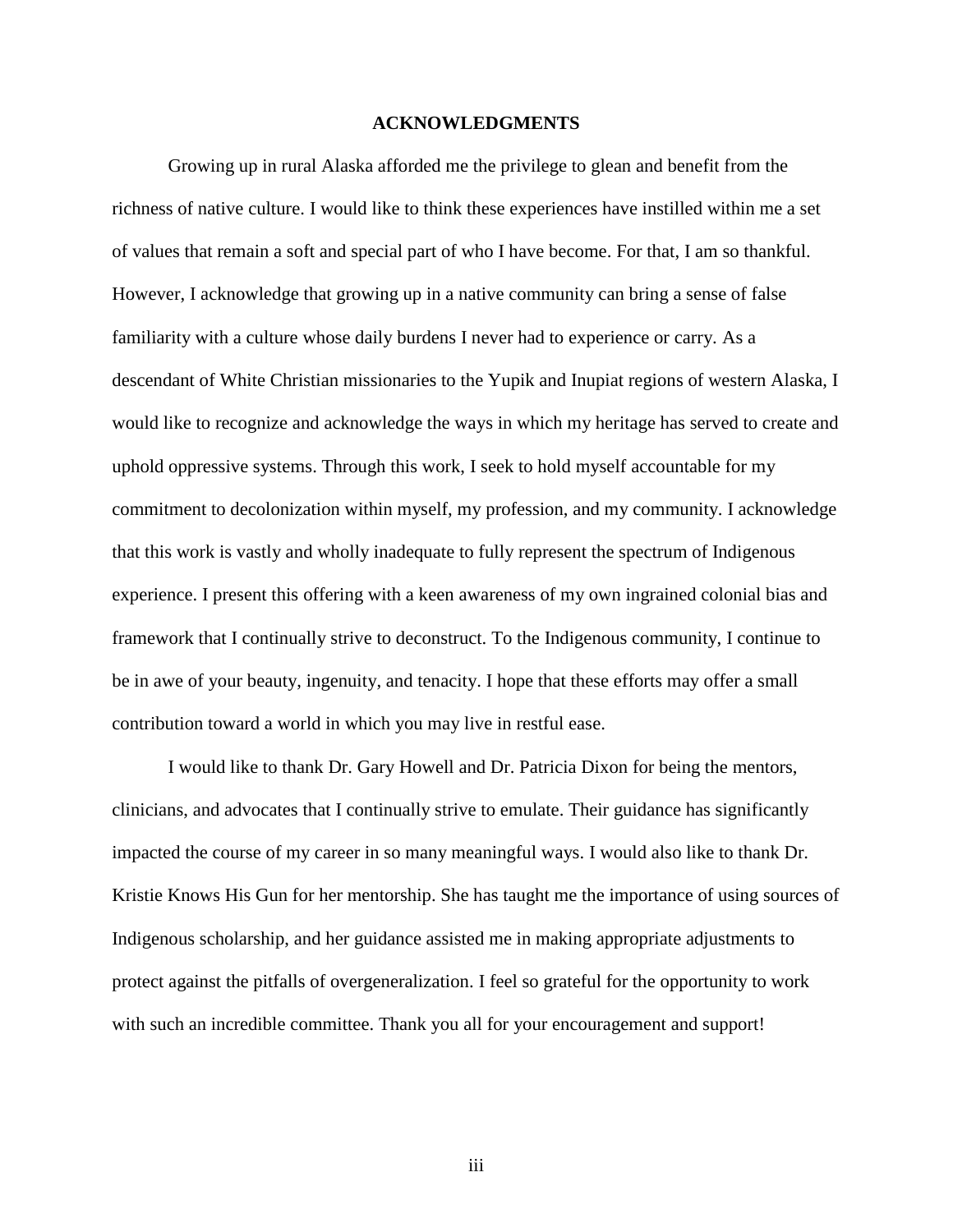<span id="page-6-0"></span>

### **TABLE OF CONTENTS**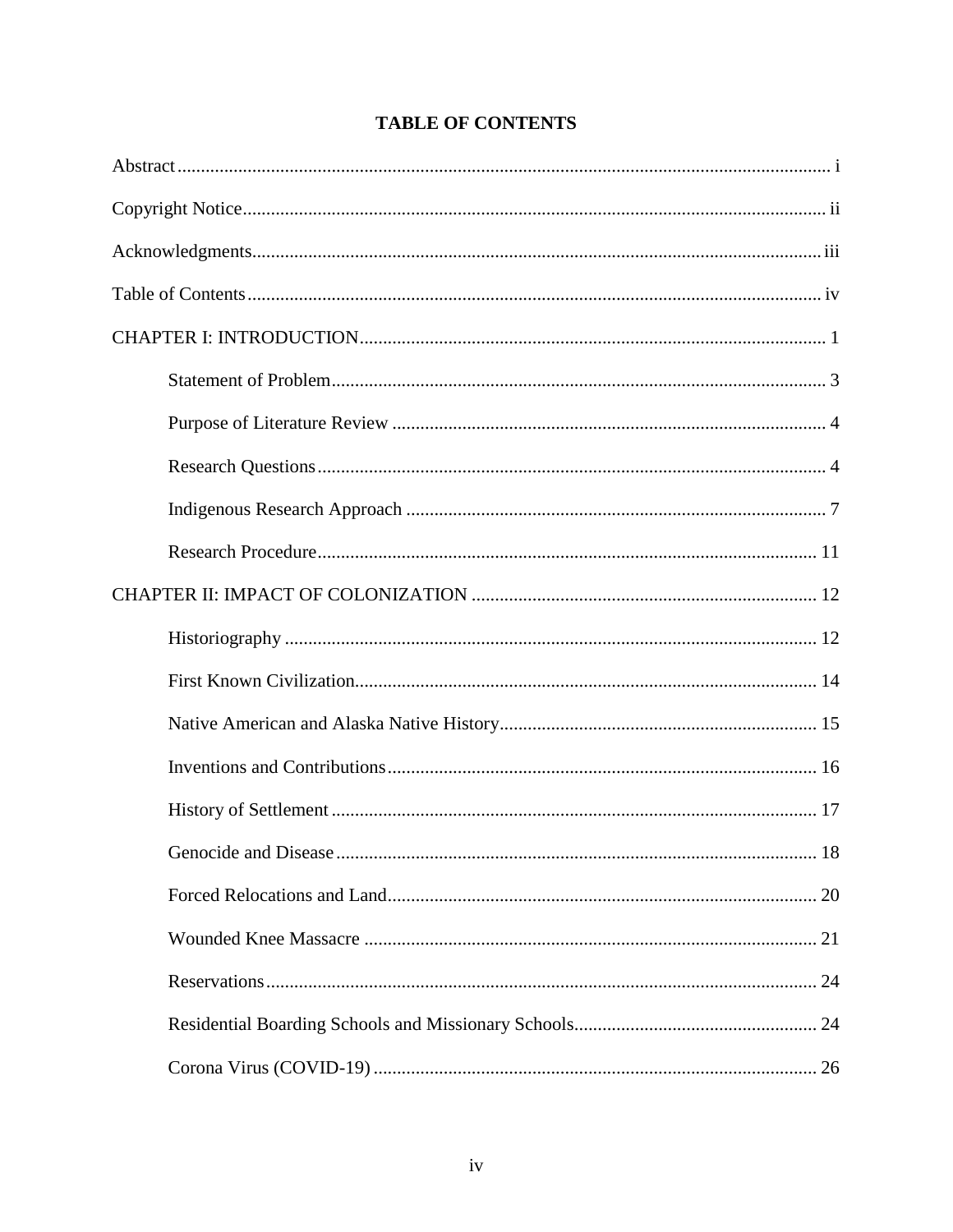| CHAPTER III: IMPACT OF MARGINALIZATION ON ETHNIC IDENTITY    |  |
|--------------------------------------------------------------|--|
|                                                              |  |
|                                                              |  |
|                                                              |  |
|                                                              |  |
|                                                              |  |
|                                                              |  |
|                                                              |  |
|                                                              |  |
|                                                              |  |
|                                                              |  |
|                                                              |  |
|                                                              |  |
|                                                              |  |
|                                                              |  |
|                                                              |  |
| CHAPTER IV: FACTORS CONTRIBUTING TO IDENTITY DEVELOPMENT  59 |  |
|                                                              |  |
|                                                              |  |
|                                                              |  |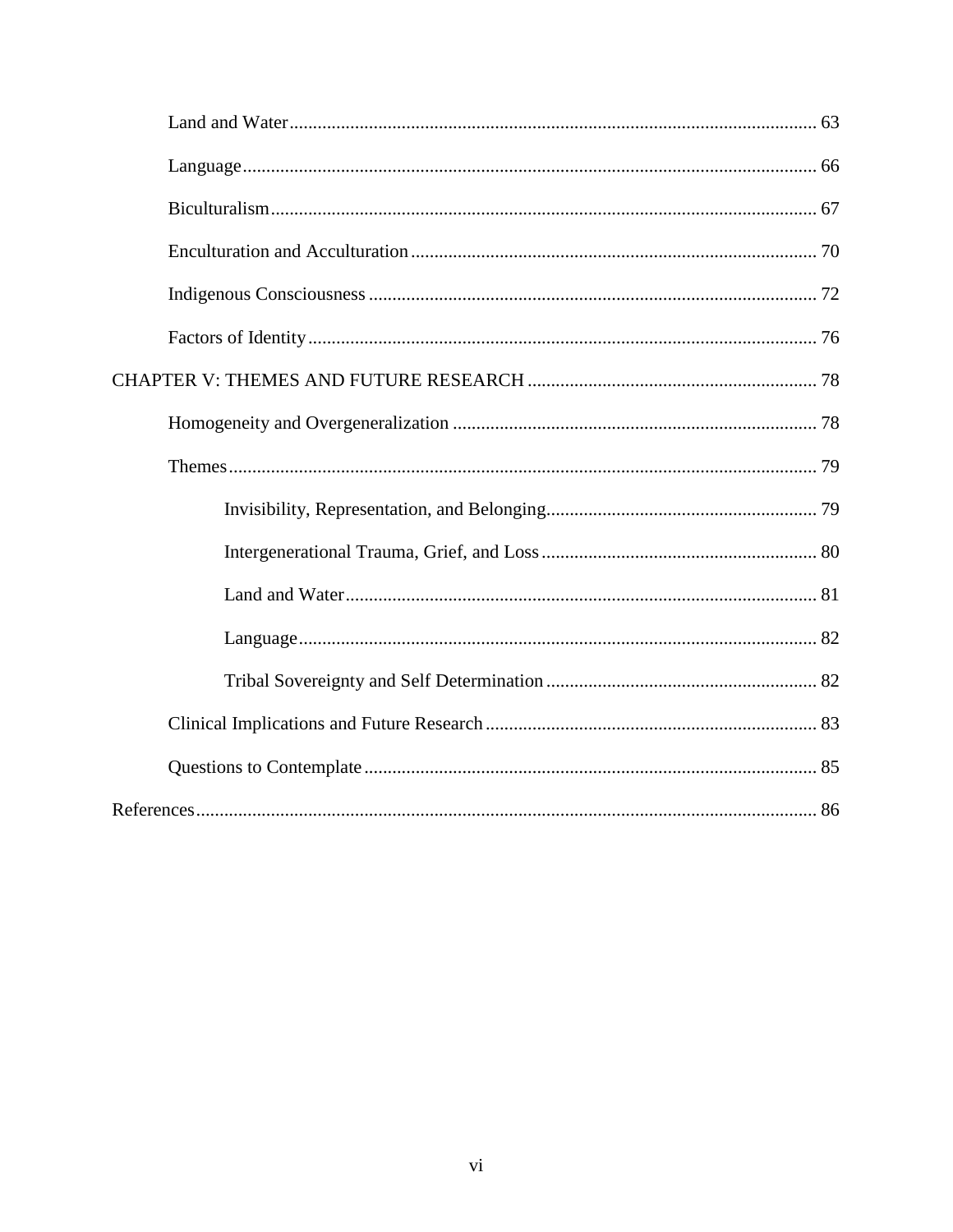#### **CHAPTER I: INTRODUCTION**

<span id="page-9-0"></span>Through millennia, Indigenous communities have demonstrated a profound fortitude evidenced by their tenacious resistance to colonialism and strategic acts of survival amid a long and continual history of genocide, oppression, and marginalization. Despite the various barriers constructed by colonization and attempts of extinction, they are grounded in resilience that has empowered them not only to survive threats but to call upon their ancestral wisdom and healing traditions to thrive. The development of ethnic identity holds a unique position in Indigenous communities, whose history of oppression, erasure, and colonization create barriers to connecting with the strength and resilience of their traditional and cultural ways.

The development of racial and cultural identity is a growing area of research within the field of psychology and has implications for treatment considerations regarding mental health. Numerous studies have demonstrated the significance of racial and cultural identity related to mental, emotional, physical, and spiritual well-being. Research indicates that positive ethnic identity is positively related to well-being in multiple ethnic groups (Kiang et al., 2006; Umaña-Taylor, 2003) and is correlated with greater well-being, resilience to changes, and higher selfesteem (Martinez & Dukes, 1997; Yip & Fuligni, 2002). Affiliation with one's ethnic group is a protective factor against the stress associated with discrimination (Alvarez & Kimura, 2001; Phinney et al., 1998).

Many identity stage models have been developed to capture racial identity, such as the Black identity model (Cross, 1971, 1995), Latinx/Hispanic identity model (Ruiz, 1990), White identity model (Helms, 1995), and Asian identity model (Kim, 2012). Perry Horse developed a thematic model of Indigenous consciousness (2012) outlining five factors that influence and impact Indigenous awareness. The need for culturally appropriate tools within the field of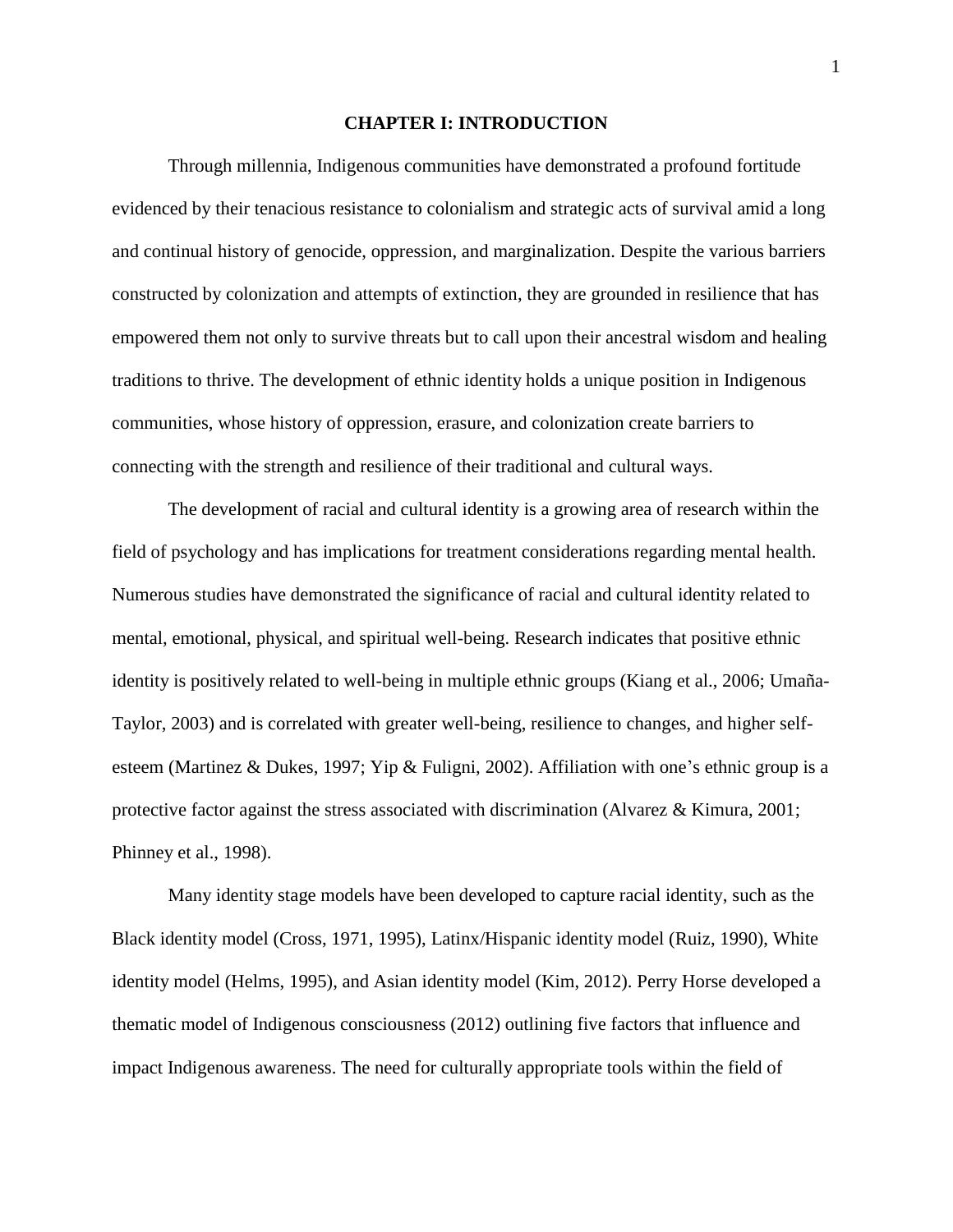psychology cannot be overstated and remains an essential step in creating more culturally competent treatment methods. Additionally, it is important to identify and acknowledge the systemic challenges within the field of clinical and research psychology related to conducting culturally competent treatments and representative research within Indigenous communities.

Perry Horse's model has been used to represent the process of Indigenous identity in cultural research in the field of counseling psychology (Sue  $\&$  Sue, 2016) but does not align with the same stage process and progression as other models. There remain numerous factors that make the development of a stage model uniquely challenging for Indigenous populations. Some of these challenges include a lack of representative research by Indigenous authors and a shift in the current culture of standards in scholarly research that often excludes writings that go against Eurocentric and quantitative values (Lynn-Cook, 1996). Additionally, the significant diversity among nations and tribes makes it difficult and dangerous to make generalizations (Horse, 2005; Whitesell et al., 2012) and to develop a cohesive and representative model of identity development. These issues are discussed and acknowledged in greater detail in this project. Considering these factors, this project sought to build and expand upon Horse's model of consciousness using the works and contributions of Indigenous researchers and storytellers. Additionally, this development of themes sought to explore and integrate the perspective of psychology regarding racial development, acculturation, internalization, and externalization of marginalization and resiliency factors. Using research by Indigenous authorship, this project provides an exploration of identity to contribute to the development of themes surrounding Indigenous identity.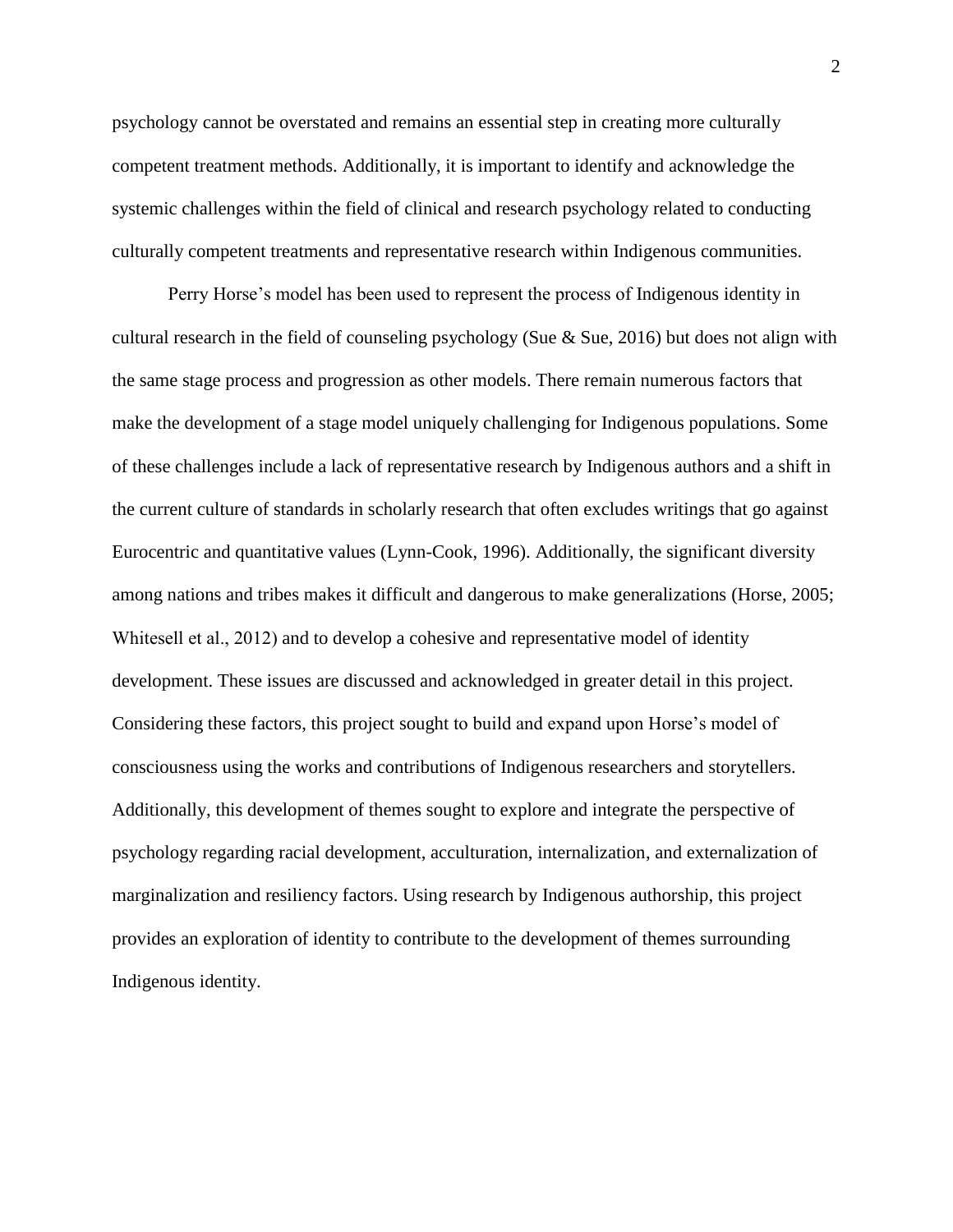#### <span id="page-11-0"></span>**Statement of Problem**

Research and exploration of Indigenous identity and mental health factors, aside from substance abuse, remains scarce compared to other ethnic minority groups (Albright  $\&$ LaFromboise, 2010). As one of the smallest groups of ethnic minorities in the United States, only 0.9 % of the total population (U.S. Census Bureau, 2020), they often go unrecognized. Researchers often lump Native American and Alaska Native participants in with the ethnic identifier "other," failing to acknowledge their existence or any unique interpretable values of their participation. Researchers have long utilized poor and improper data collection methods to present findings emphasizing the burdens of Indigenous people, contributing to the problematic fostering of stereotypes and misinformation about Indigenous communities (Jacobs, 2019). The lack of adequate and culturally appropriate research within psychology is particularly notable considering the significance of the historical trauma, bio-psycho-social, and economic disparities faced by Indigenous peoples compared to other minority or White counterparts. Current research, although likely underreported, reveals the result of a longstanding compounding of multiple factors that have developed as a result of colonization and historical traumas. For example, studies reveal significantly disproportionate rates of health (Khan et al., 2013; Centers of Disease Control and Prevention, 2021), mental health (Centers for Disease Control and Prevention, 2008; Chartier & Caetano, 2010; Duran et al., 2004; Jackson & Lassiter, 2001; Rieckmann et al., 2004; Twenge & Crocker, 2002), economic (Espey et al., 2014; Macartney et al., 2013; National Center for Education Statistics, 2013) and academic (Allison & Vining, 1999; National Center for Education Statistics, 2013,) disparities among the Native American and Alaska Native communities.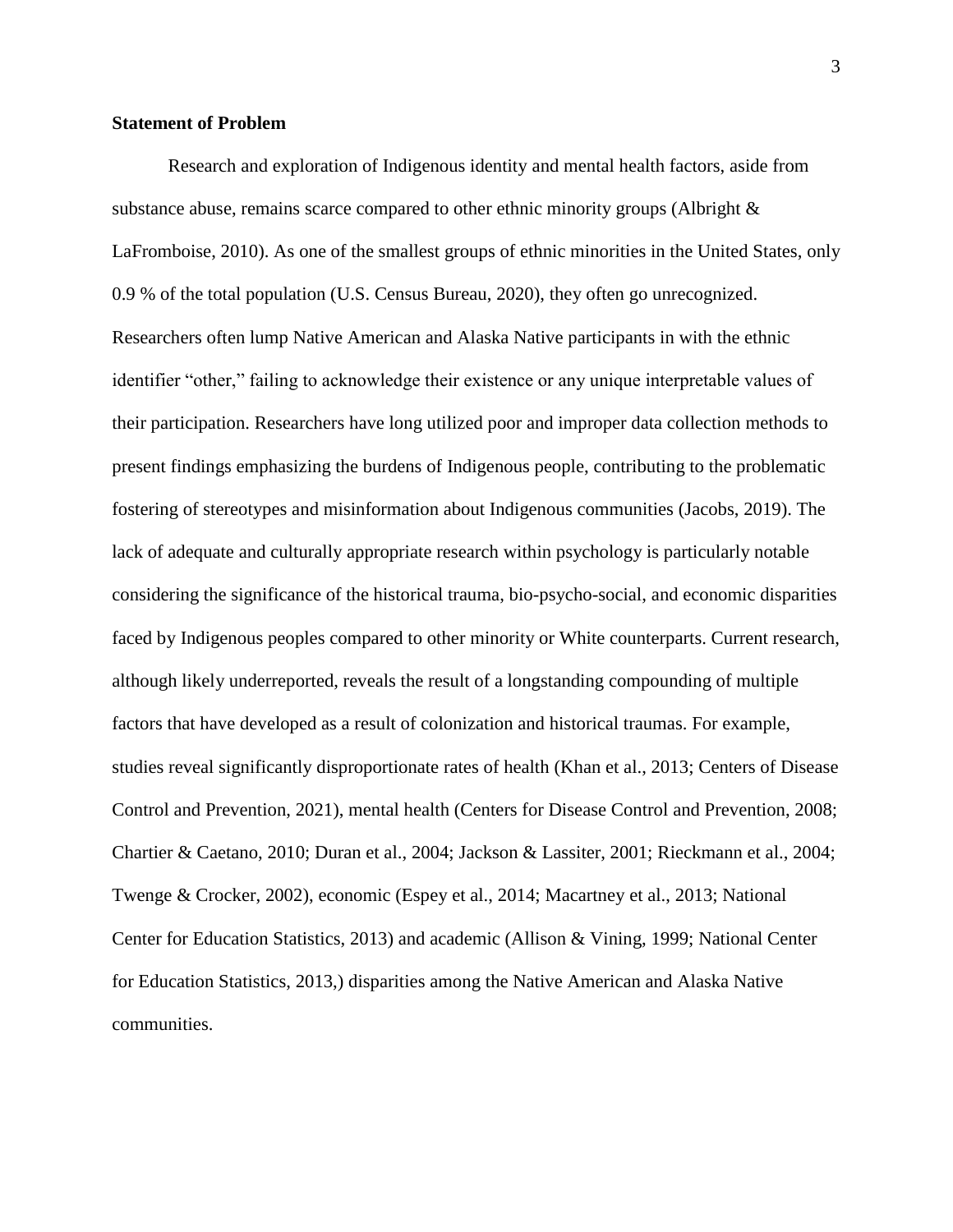Indigenous researchers and scholars have long been examining the contributors to such disparities within their communities and have generated significant findings related to the importance of Indigenous ethnic identity development. Studies show that being connected to and feeling pride in their ethnic group was moderately correlated with greater abilities to manage psychosocial changes in a sample of Navajo adolescents (Jones & Galliher, 2007). Having a strong cultural identity appears to have a modest impact on reducing symptoms of depression, possibly as a result of the resiliency factors associated with establishing cultural identity among Native Americans (Rieckmann et al., 2004). Among Native Americans, cultural identification was positively correlated to higher levels of self-esteem, although the results were small to moderate in this study (Whitesell et al., 2006). Strong identification with culture is protective for American Indian youths and those with collectivistic cultures (Waller et al., 2003), and positive ethnic identification is a protective factor against substance use (Okamoto et al., 2004; Waller et al., 2003).

#### <span id="page-12-0"></span>**Purpose of Literature Review**

This critical review of the literature evaluated research and works by Indigenous authors to explore the concept of racial identity. The unique process of identification and alignment with Indigenous heritage and its implications for mental health and well-being are discussed. The study examined the limitations of previous research and specifically amplified Indigenous researchers' voices. Themes were developed to find commonalities among a highly diverse population to provide a foundational understanding of Indigenous identity from which future research may be conducted.

#### <span id="page-12-1"></span>**Research Questions**

The following questions were explored: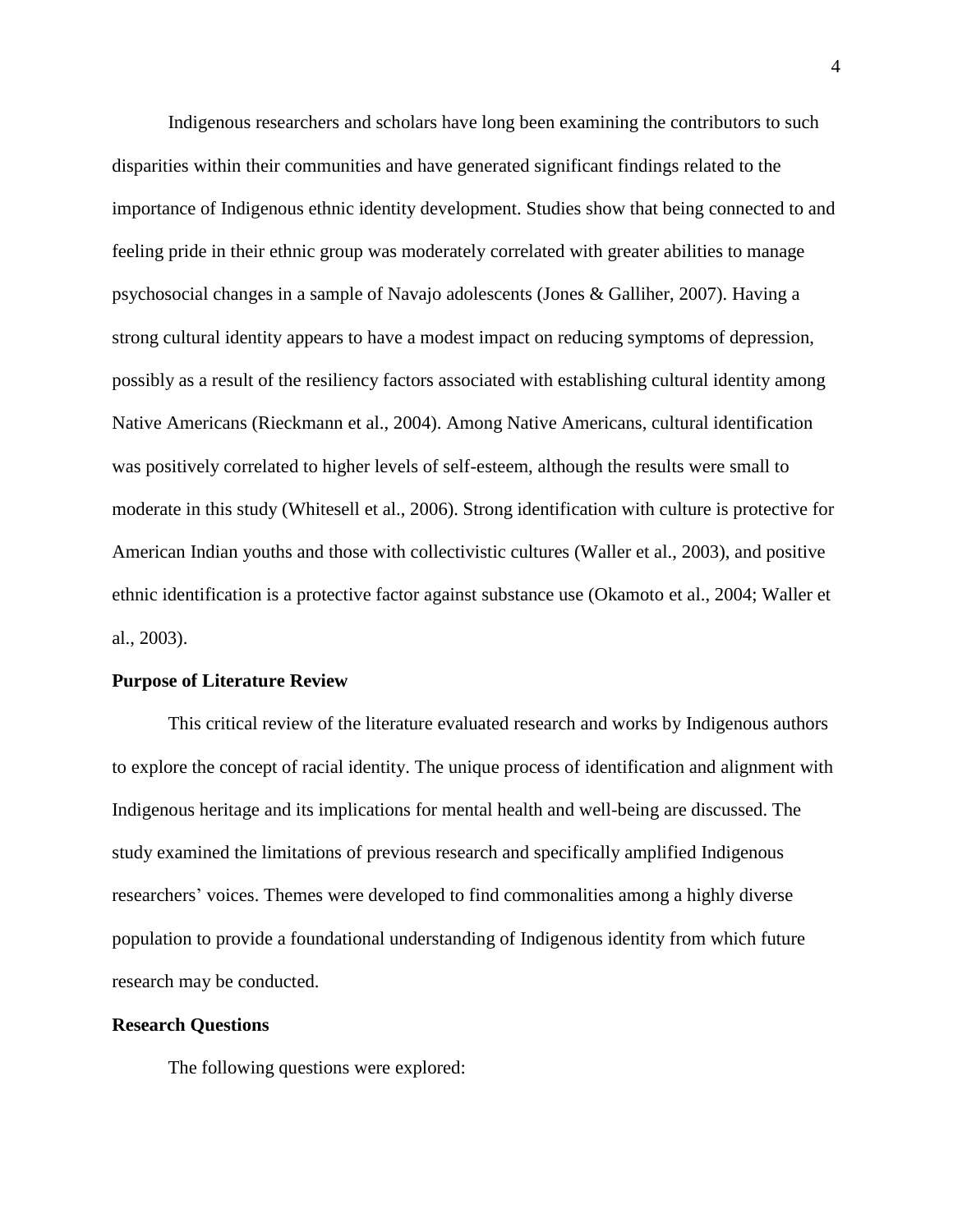- 1. What is the impact of colonization on Native Americans and Alaska Natives?
- 2. How does marginalization impact identity development among Native Americans and Alaska Natives?
- 3. What factors contribute to identity development among Native Americans and Alaska Natives?

Chapter II reviews research and sources discussing the impact of colonization on Native American and Alaska Native people highlighting historical events from Indigenous perspectives. As the history curriculum within the U.S. school system presents a Westernized view of the history of Indigenous peoples, the true atrocities of genocide and forced acculturation are often grossly misrepresented or excluded altogether. By providing an accurate account of the history of the United States, the topics of colonization, genocide, broken treaty agreements, forceful relocations, residential schools, and sports mascots are discussed. Only through understanding the unique and traumatic history of Indigenous people can there be an understanding of the current trends in mental, social, health, and economic deficiencies as they are observed. Unique barriers of transgenerational trauma and sociopolitical standing are addressed from a strengthsbased approach, highlighting the creativity and resilience of Indigenous peoples not only through colonization, genocide, and oppression but also through their successful efforts in preserving and maintaining their cultures and societies in ways that allow them to continue thriving.

Chapter III discusses the unique history of systemic oppression and marginalization related to ethnic identity development and outcomes research. Such factors have impacted the Native American and Alaska Native populations regarding deficits in outcomes research regarding mental health, physical health, academic, and employment. Ethnic identification through blood quantum, diversity among tribal membership requirements, federal tribe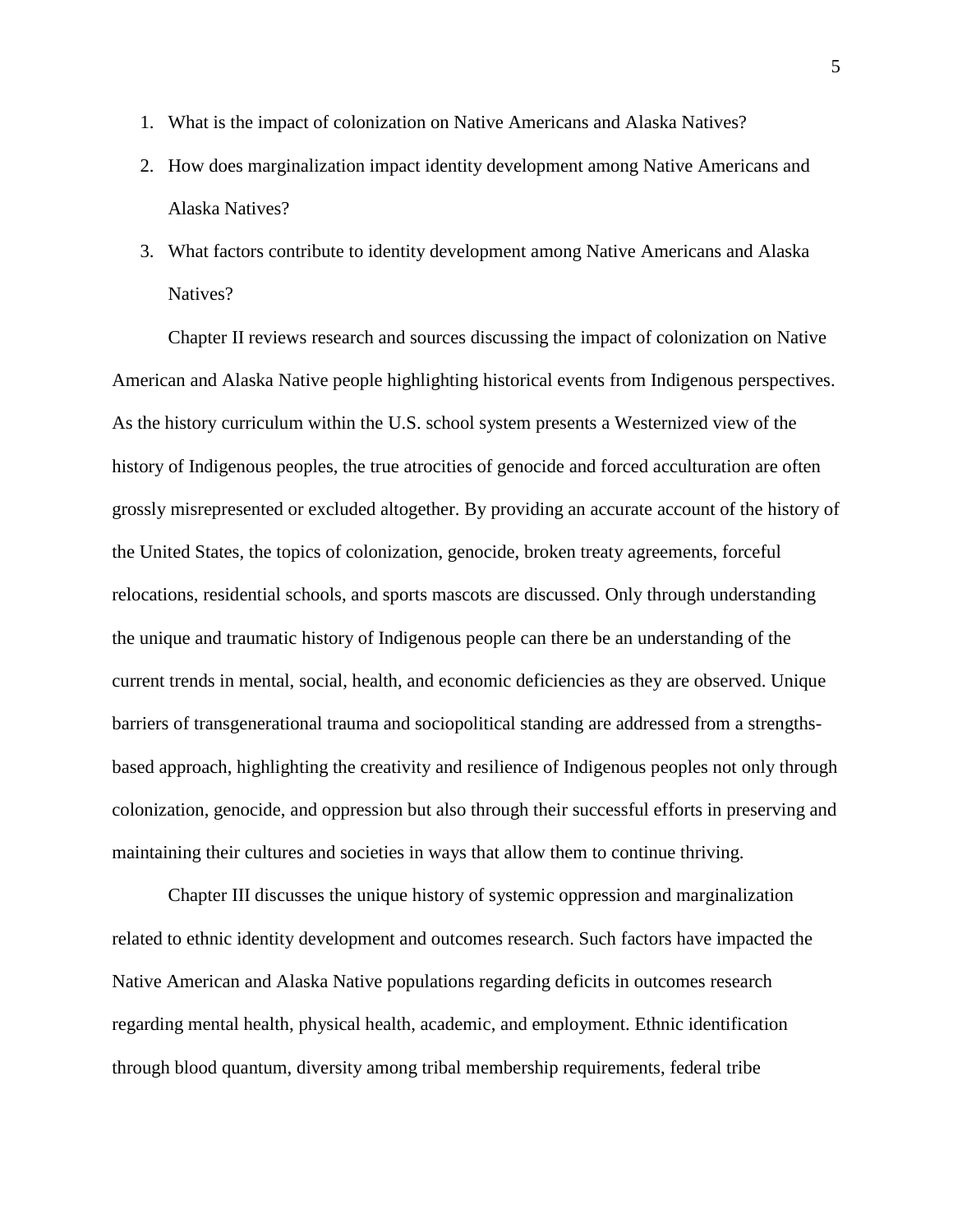recognition, and trends and patterns in choices in self-identification and census representativeness are also areas of discussion. The impact of intergenerational trauma is discussed through the lens of contextualizing the well-documented disparities within native communities (Duran et al., 1998) that impact the view of native people by the outside communities but also individual attitudes and beliefs about one's self and the ethnic identity they represent. This discussion includes reference to the complexity of factors impacting ethnic identity, including the "invisibility and misrepresentation" of Indigenous people through faulty research methods (Jacobs, 2019) and cultural challenges in treatment outcomes based on culturally inconsistent evidence-based treatments (Cruz  $\&$  Spence, 2005). Additionally, this chapter provides a discussion of cultural components of the intersectionality of identities within the Native American and Alaska Native communities to include two-spirited people (LGBTQ+), those with disability, socioeconomic concerns, and cultural attitudes and traditions surrounding age and gender.

Chapter IV provides a discussion of important cultural variables and factors that impact the construct of ethnic identity, as well as a discussion of previously developed enculturation and acculturation models used with Indigenous populations. The components of racial identity are discussed and explored within the context of their variability among diverse tribal groups, as well as their overall similarities related to the progression and process of Indigenous identity development.

Chapter V provides context for generating overarching themes surrounding the topic of Indigenous identity development. Using the foundation and context of Indigenous history, themes are generated with the integration of the research and content regarding the impact of marginalization as well as the unique resiliency factors related to identity formation based on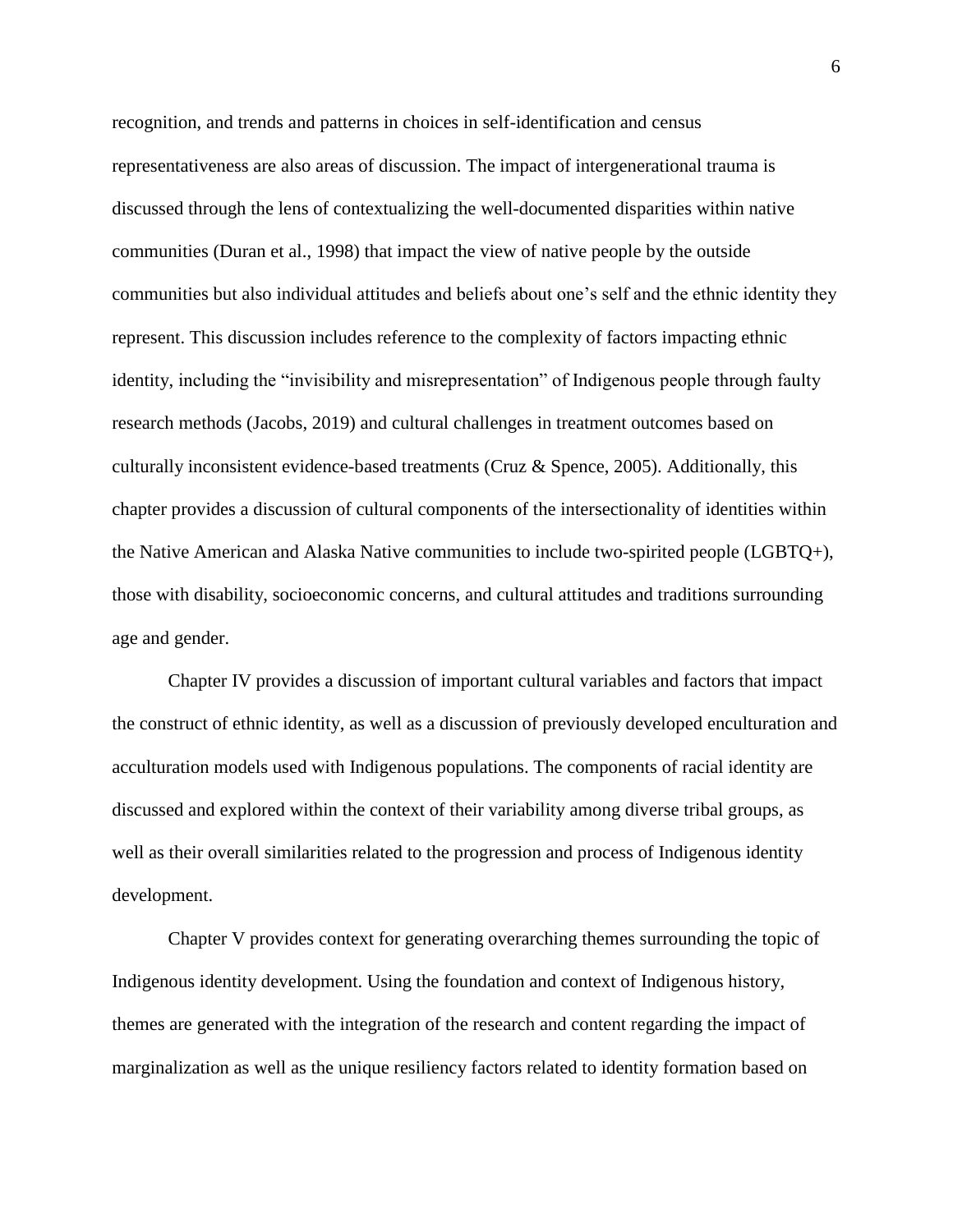cultural values and attitudes. As this research spans a variety of tribes and nations, the provision of themes is provided with care and acknowledgment of the dangers of overgeneralizations. As such, a discussion is provided regarding the future methods and models of research suggested to more accurately and appropriately capture the process of Indigenous identity development in a manner demonstrating cultural respect and research competency.

#### <span id="page-15-0"></span>**Indigenous Research Approach**

This project utilized a mixed-method research approach using theoretical, qualitative, and quantitative data to inform the creation of themes of identity development. The importance of mixed methods approaches to Indigenous studies is recommended as the best manner of capturing the richness and truths of Indigenous ways of being from a holistic and complete perspective (Jacobs, 2019). Historical narratives of Indigenous peoples are often couched in colonized and Eurocentric perspectives. Many writings include a narrative focusing solely on the grueling history of colonial trauma and highlight the impact of these atrocities through deficitbased research and statistics. With this limited perspective, the humanity of Indigenous peoples becomes centered in the misrepresentative stories of oppression, failing to accurately and adequately recognize their unique contributions to culture, tenacious efforts to reclaim their land, and acts of self-determination and resilience. Additionally, many accounts portray Indigenous history within the context and timeline of European events and milestones as if Indigenous peoples only exist in the context and contrast of Whiteness. Far too often have the outcomes of quantitative research methods been historically utilized as tools of oppression and marginalization of Indigenous communities. Researchers who lack cultural competence created and promoted studies that misrepresent Indigenous communities. In fact, tribal protections over data collection rights within Indigenous communities were developed in response to the abuses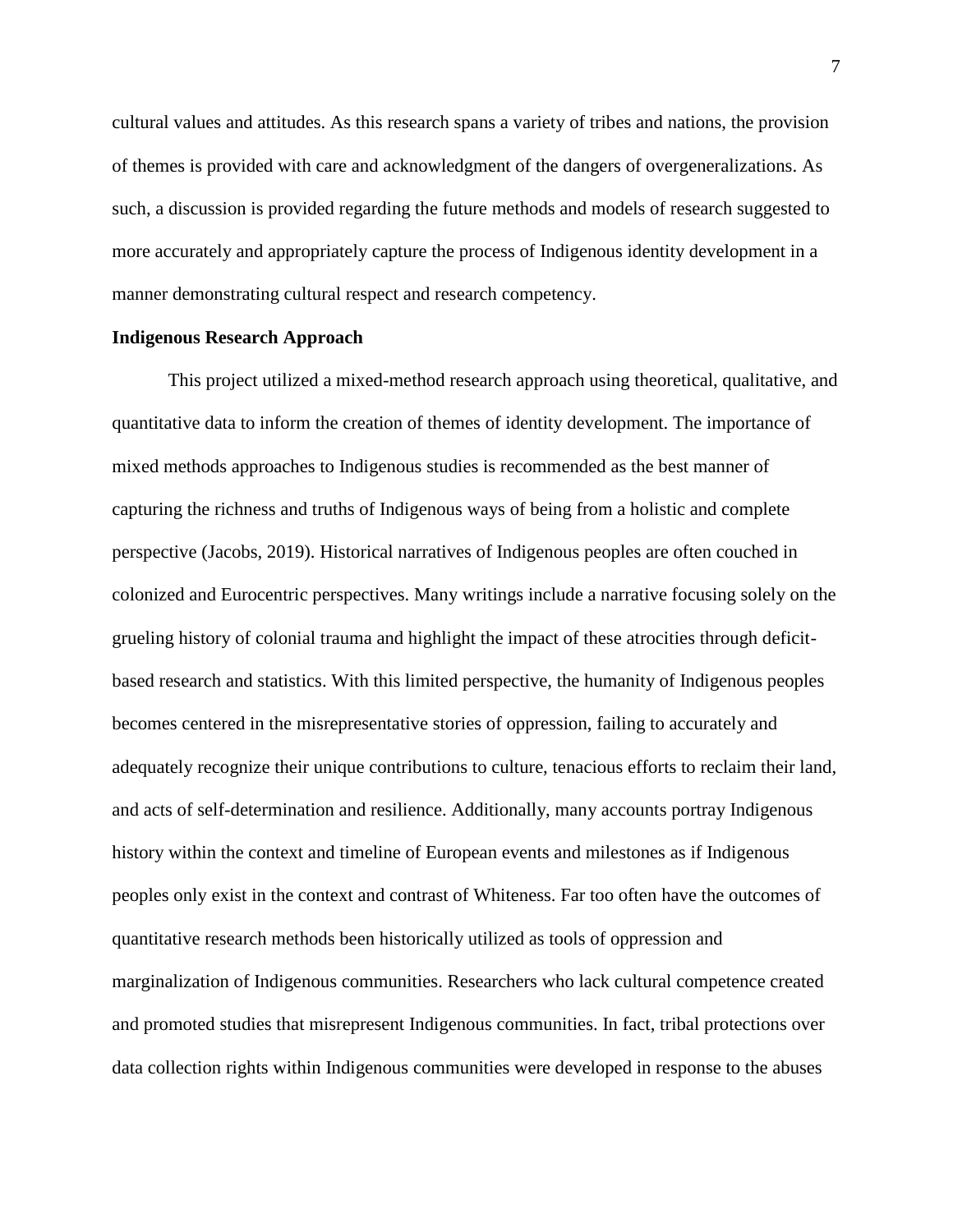of researchers and academics seeking to quantify and define Indigenous perspectives in Eurocentric terms and values. Selecting appropriate study methods, meaningful research variables, representative participant samples, and providing sound interpretations must include Indigenous involvement, perspectives, and alliances (Jacobs, 2019). With this understanding, this project was designed as an exploration of themes using qualitative approaches, making it less likely for a self-identified White writer to enforce preconceived research variables and methods that may be inconsistent with Indigenous values. Additionally, the project was completed with the involvement and guidance of an Indigenous psychologist and researcher to assure appropriate interpretations, conclusions, and synthesis of data.

To provide themes related to the identity of the Native American and Alaska Native peoples, research data primarily focused on collections of data from tribes located within the present-day United States. Narrowing this project to geographical land barriers provided a specific scope of histories and ancestries of tribes located on this land. However, it must be noted that the significant variance and differences among each tribe offer unique perspectives, traditions, and histories and cannot be easily generalized. This project sought to provide a general approach to identity development based on commonly identified themes within the Native American and Alaska Native populations with full recognition and humble acknowledgment that a generalized approach will be wholly insufficient in capturing the rich and valuable differences between tribal communities. Instead, this work may identify more common elements shared among nations with the understanding that this research is only a preliminary foundation for continued exploration.

Giving a name and identity to a people is a powerful and impactful message of the namegiver's beliefs and attitudes toward the named group. Over the centuries, many terms have been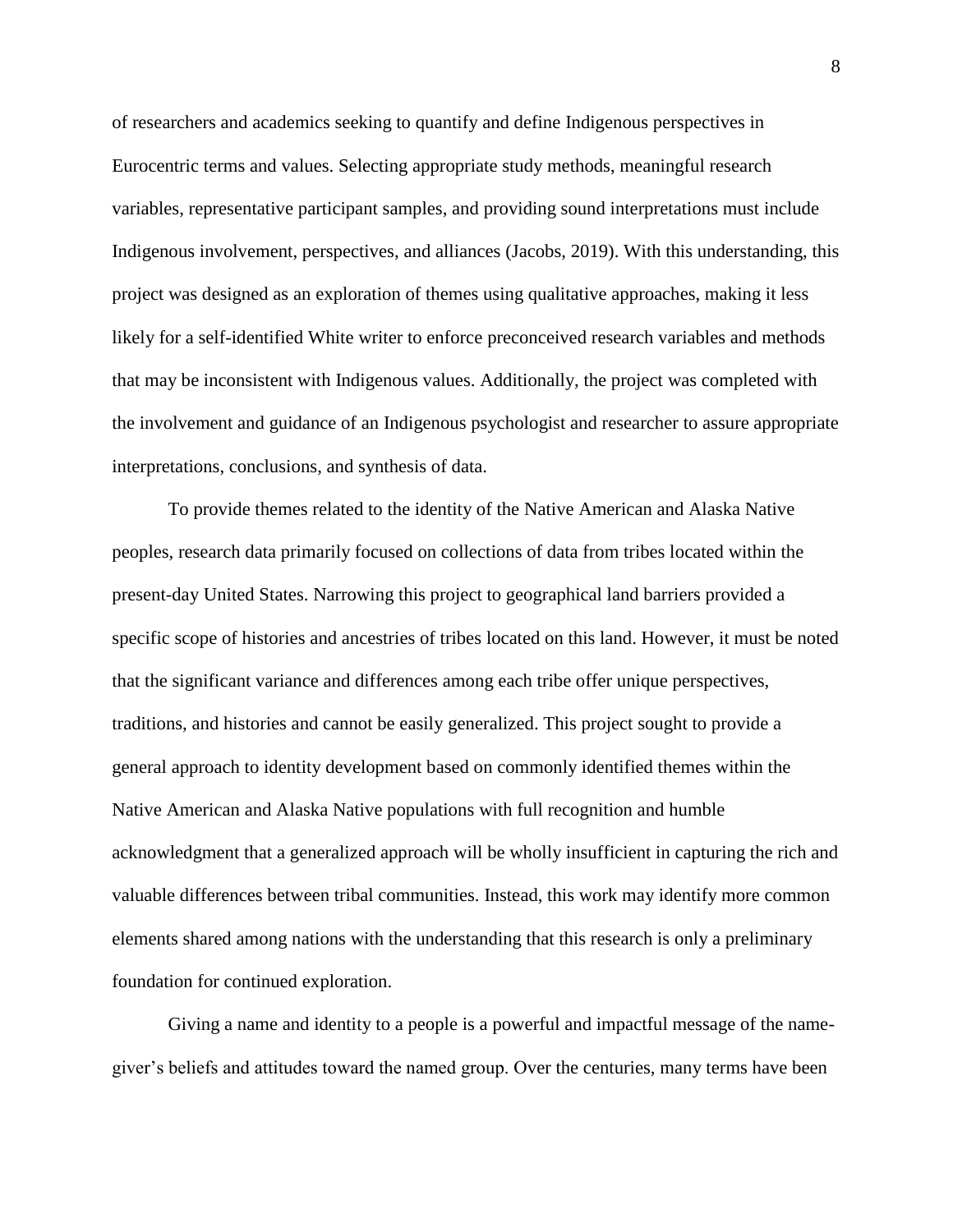used to describe Indigenous peoples, such as Native American, Indian American, Indigenous, Inuit, Eskimo, Alaska Native, Native, and First Nations. Although names have slowly changed over the years in efforts toward political correctness, there continues to be much controversy involved in the naming of this community (D'Errico, 2005). Believing that he had discovered India, Christopher Columbus first authored the name *Indios* meaning a "person from Indus valley," to refer to the communities that had long inhabited the Americas prior to his arrival (Pauls, 2008). When it was later recognized that this land had already been discovered by an Italian explorer, Amerigo Vespucci, the term American was added, creating what became one of the first labels of American Indians. Similarly, European exploration of the arctic regions created the name Eskimo meaning "to eat raw meat," to identify the Indigenous peoples of the North (Pauls, 2008). According to the Alaska Native Language Center, the word "Eskimo," or "*ayas̆kimew,"* means *"netter of snowshoes"* but is less used today as a result of the colonial origin of the name. "Inuit," meaning "people" or "real people," is used by many, specifically in Alaska, as a more global term (Kaplan, n.d.).

Out of this period of activism, the terms Native American and Alaska Native were created. While Native Alaskan tribes collectively had ownership in the discussion of this name change, Native Americans as a whole more commonly continued to identify themselves as Indian or by their specific tribal name (Pauls, 2008). Peter D'Errico wrote that even still, the word *Native* carries with it an underlying meaning of being "primitive" that is used to continue to denote the idea of ignorance and contributes toward the Western narrative of the need to civilize the native population (2005, p. 1). He shared that it is important to note that many of these names were assigned by those who colonized the original inhabitants of this land, fitting Indigenous people into a Westernized frame of reference. However, even identifying individuals and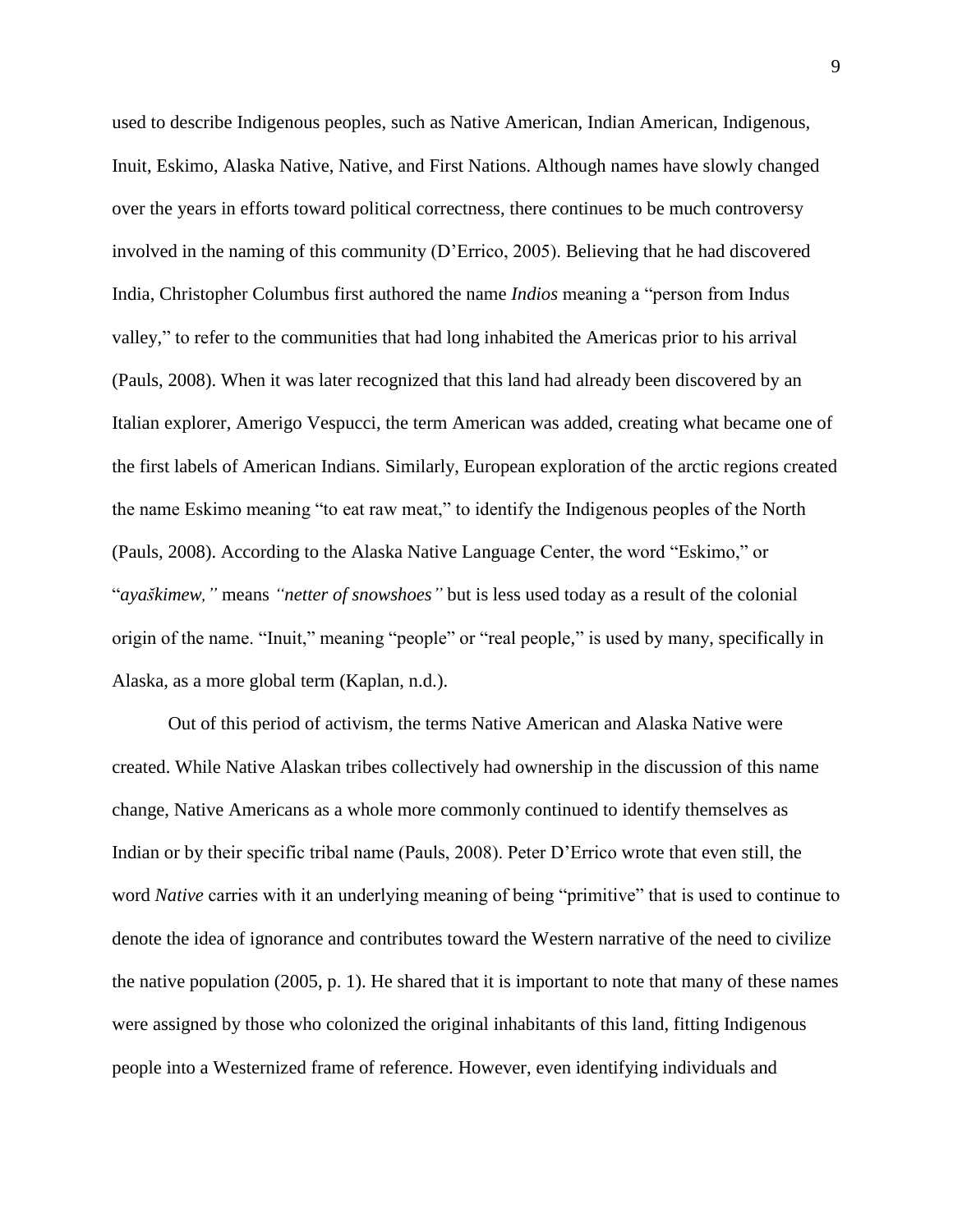community members by tribe causes a similar conundrum (D'Errico, 2005). Many of the original tribal names were often given by surrounding settler communities and denote painful interpretations, such as Mohawk meaning "flesh-eaters" and Apache meaning "enemy" (D'Errico, 2005, p. 1).

Perhaps far more significant than attempts at political correctness is the idea of using terms within the context of history, specifically reckoning America's history and the impact of colonization (D'Errico, 2005). Garrett and Pichette (2000) noted the difference between in-group and out-group identification of ethnicity, with Indigenous folks referring to themselves and other natives as "Indian" but using the term "Native American" when identifying themselves to those outside the community (p. 4). Horse (2005) (Kiowat) mentioned the generational differences in descriptors and identification as those born prior to 1950 have tended to feel most comfortable with the term *American Indian* while those born later have preferred the term *Native American*. Of note, the contemporary use of *Native American* does encompass other Indigenous communities within the United States, such as American Samoa, Hawaiian, and Alaska Natives (Horse, 2005). The use and history of names is complex and points to a large number of diverse factors and variables that exist within Indigenous communities, tribes, and among individuals. The terms Native American and Alaska Native are used within this clinical research project to provide distinction to these groups. Additionally, the terms Indigenous and Native are used interchangeably as broader terms when referring to both Native Americans and Native Alaskans collectively. Terms are used in acknowledgment of the complexity, diversity of preference, and sensitivity of history as well as used in attempts to, as Peter D'Errico (2005) stated, "deconstruct the definitions which have trapped Indigenous peoples in the dreams of others" (p. 1).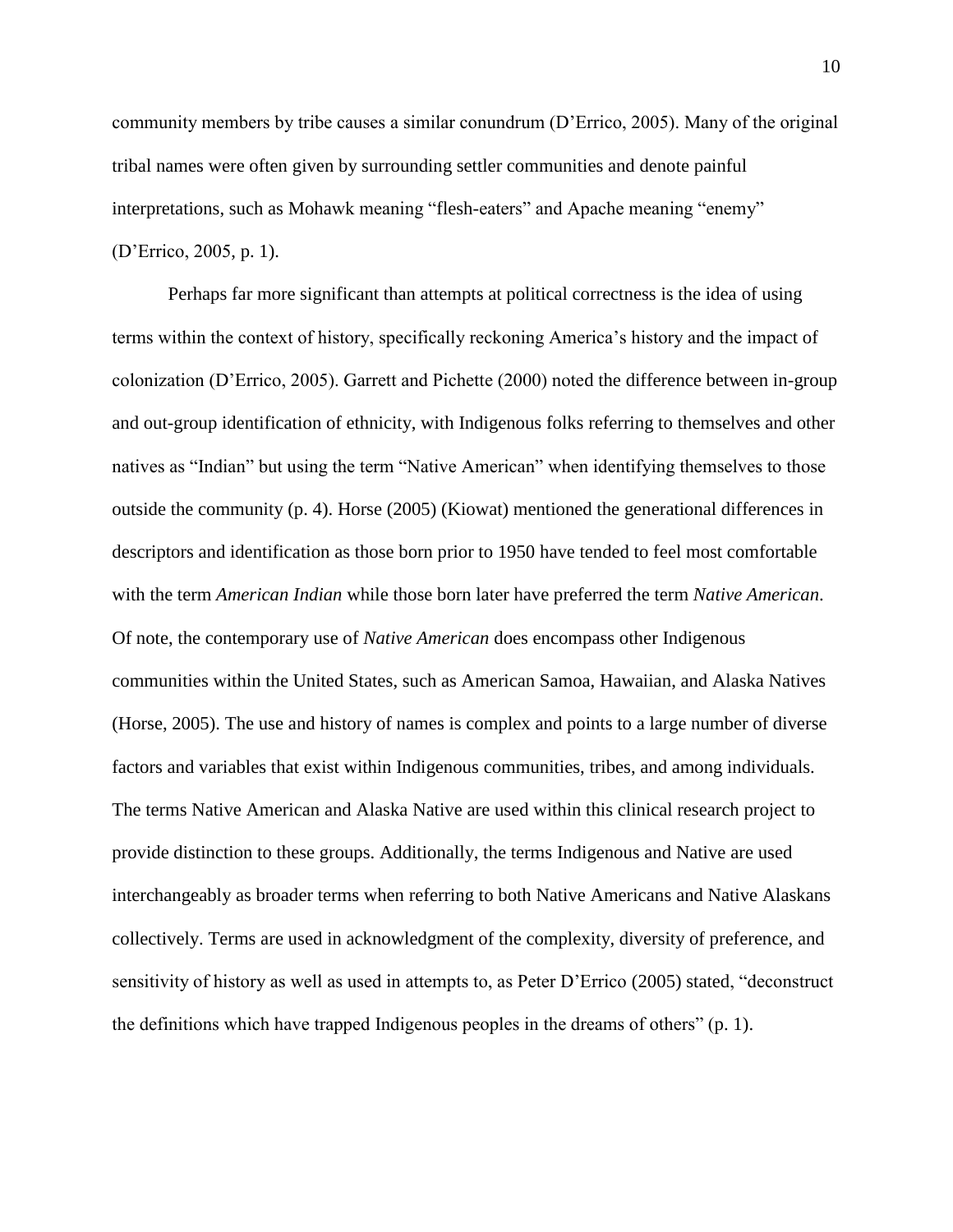#### <span id="page-19-0"></span>**Research Procedure**

This critical literature review includes a comprehensive review of articles and books accessed through EBSCO, Google Scholar, and Research Gate. Key terms employed in the search process included *Indigenous identity, Native American identity, Alaska Native identity, colonization, historical trauma, ethnic identity, and Indigenous healing practices*. To ensure the use of Indigenous sources, each article and book author was reviewed to assess for Indigenous heritage from sources such as university biographies, personal websites, and articles including author biographies. Sources were considered for approval by this author based on the contribution of at least one Indigenous researcher or person listed as an author and/or primary project contributor as seen in community-based research participatory programs. Sources of Indigenous authorship were utilized for aspects of the project that spoke on Indigenous perspectives, attitudes, values, and beliefs related to identity, history, and cultural values. Other non-Indigenous sources include census data, descriptive population statistics, references to sources within the field of psychology, and definitions of identity, among others.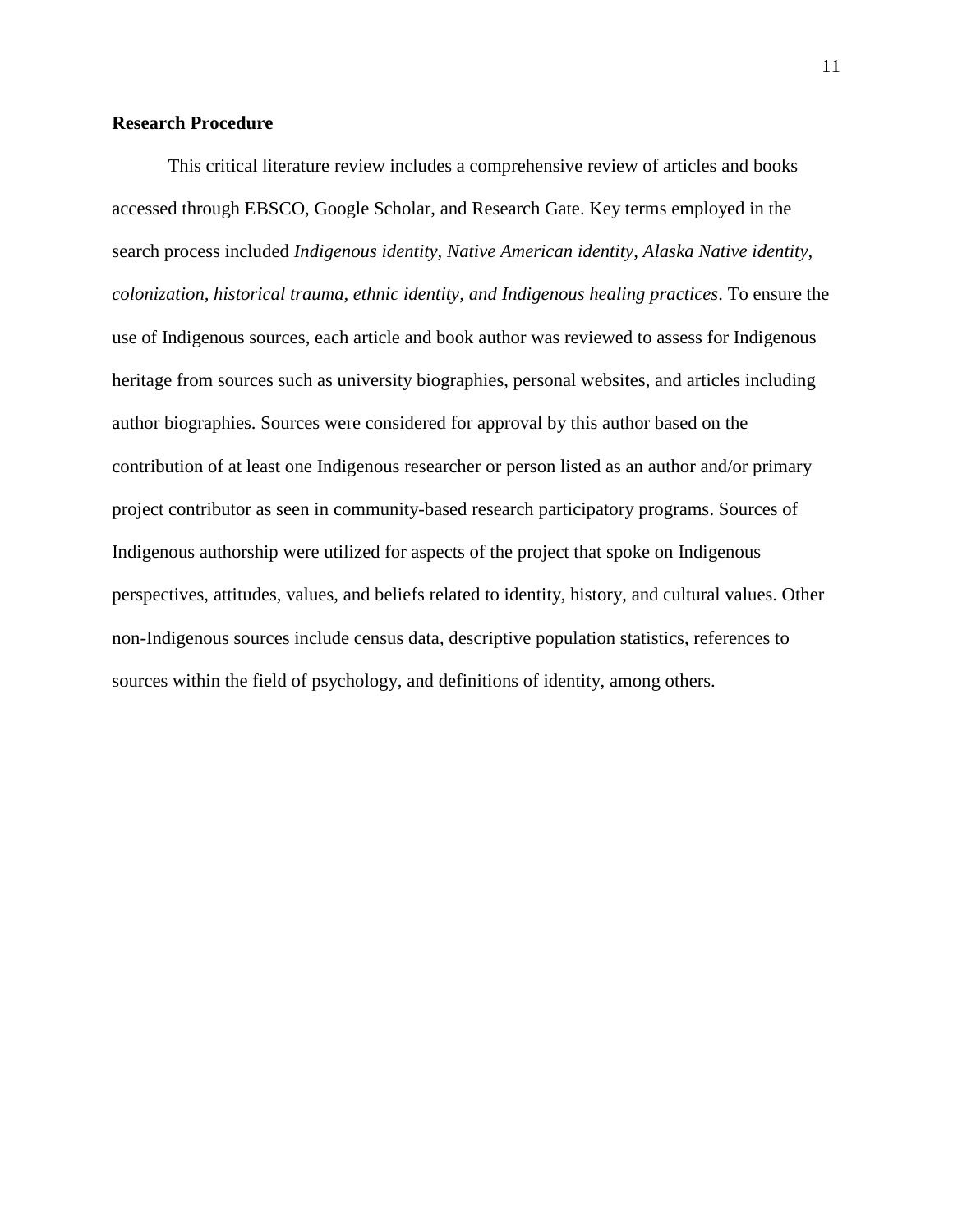#### **CHAPTER II: IMPACT OF COLONIZATION**

#### <span id="page-20-1"></span><span id="page-20-0"></span>**Historiography**

In many tribal communities, tribal elders are the keepers of history. Elders are considered the "keepers of wisdom" and teachers, mentors, and instructors of the wisdom of traditional ways and values (Garrett  $\&$  Garrett, 1994). Their position in society is valued, and they are placed in a position of high honor due to their many years of experience and wisdom through storytelling, eye-witness accounts, poems, and songs. History and tradition are passed down from one generation to the next ("Oral traditions in native history," n.d.) The strong value placed on a rich oral communication of history remains an area of inconsistency with Westernized definitions of "literature" and emphasis on documentation and dates. Much tribal history, rather, is centered in the context of homeland and the histories that surround sacred land. Many documented accounts of native history are from non-native Westernized observations, which were often skewed through the lens of their own cultural values, framework, history of assimilation, western expansion, and conflict with Indigenous tribes ("Oral traditions in native history," n.d.).

Emphasis on written documentation is perhaps, then, seen as a value aligned with colonial roots. Focus on the written word is a value aligned with White supremacy culture (Okun, 2021). The "worship of the written word" remains systemically ingrained in American society and has significantly impacted the perceived value and merit of Indigenous historical accounts. Also, the emphasis on written documentation inherently places value on writing skills (Okun, 2021, p. 1) above the value on emotional and relational contexts. As a result, the histories of Native American and Alaska Native peoples often go unrecognized.

If cultural factors of narrative versus written history were the only barriers to an accurate representation of Indigenous history within the United States, the richness of our understanding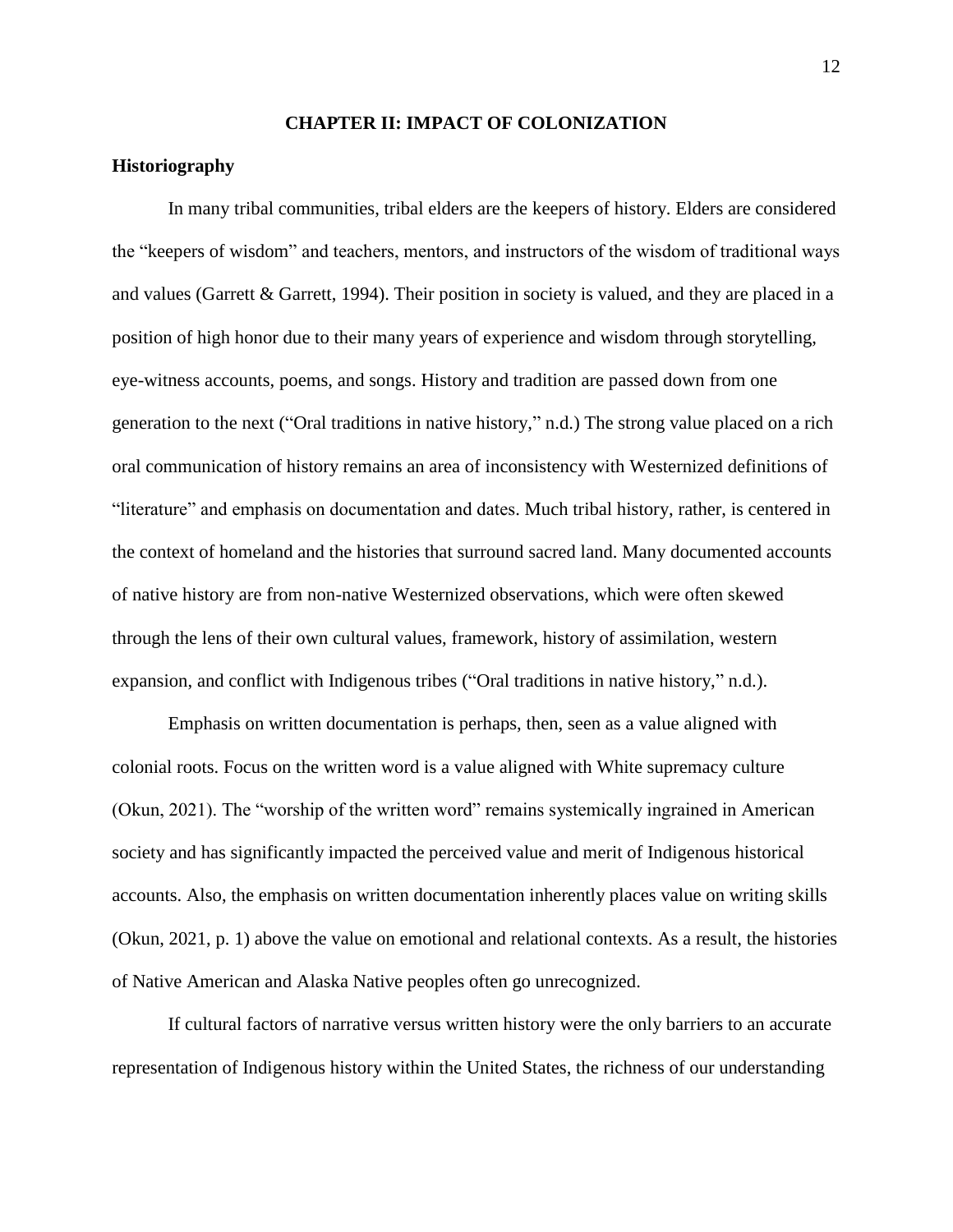and knowledge would be unimaginably different. However, the atrocities of genocide, colonization, and the forceful erasure of Native American and Alaska Native cultures has permanently destroyed many archives of Indigenous history that will never be fully recovered. In light of these factors, this chapter utilized what resources were available to provide an account and history of Indigenous people, focusing on the significance of the impact of colonization.

Elizabeth Cook-Lynn, a member of the Crow Creek Sioux Tribe, is a poet, educator, writer, and editor. Her works are dedicated to shedding light on the misrepresentations of historical accounts penned by non-Indigenous writers and from viewpoints heavily clouded by White bureaucratic perspectives. According to Cook-Lynn (1996), literary criticism is an invaluable process for the evaluation of scholarship and history related to Native American affairs. Many acclaimed Native American scholars' writings and accounts have been discredited by non-Indigenous researchers and historians in the field. Such dynamics call into question the values and standards by which non-Indigenous members perceive their ability to gain greater historically accurate accounts of Indigenous experiences than Indigenous people themselves. (Cook-Lynn, 1996). Additionally, these manuscripts contribute to the misinformation about Native American history and perpetuate oppressive and damaging narratives (Cook-Lynn, 1996). Cook-Lynn suggested the possibility that White people may write of their experiences with Native Americans as a way to process their own issues with racial identity. White people may use the learnings of perceived ethnic and cultural differences to benefit themselves at the pain and damage to their research of the native community (Cook-Lynn, 1996).

Cook-Lynn (1996) referred to the birth of America as a sacred event in American society, often portrayed in a manner that inspires "moral courage and physical endurance, a victory for all humanity" (p. 29). Conversely, she described it as accumulating wealth and possessions at the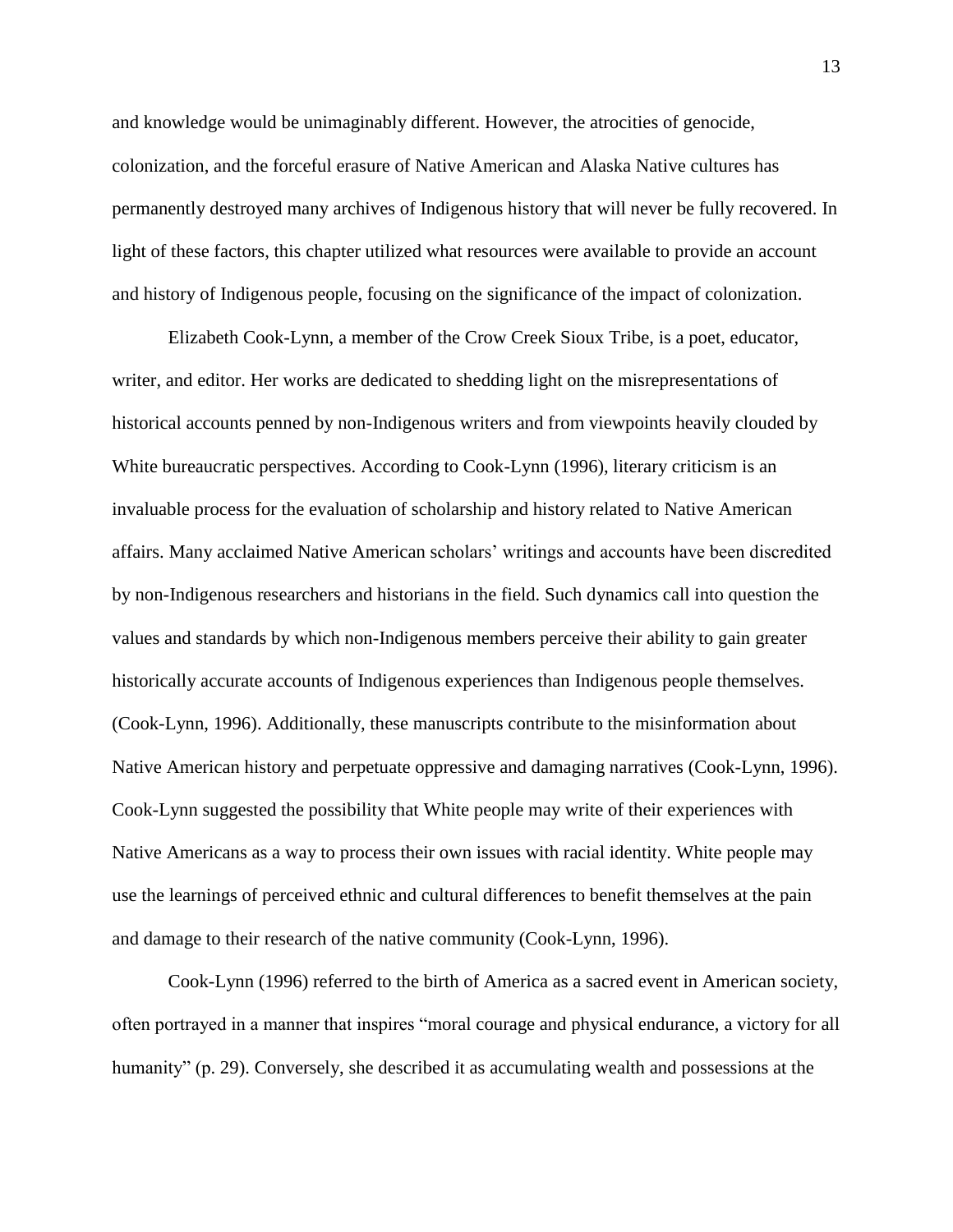expense of genocide. This misrepresentation of the history of the United States has long been ignored for its fallacy and continues to be taught in schools and passed down to future generations. Cook-Lynn described two common responses to the perpetuation of such narratives. First, Indigenous people may find themselves forced to remain silent about their grievances, as discussing them may often feel futile. Second, Indigenous people may make efforts to pretend to be ignorant of the causes of their grievances (Cook-Lynn, 1996), perhaps to minimize the frustration and pain by attempting to make the situation less impactful. The question remains about what emotional and psychological impacts these strategies may include.

#### <span id="page-22-0"></span>**First Known Civilization**

The history of Indigenous people has been documented as far back as 80,000 years ago and is commonly considered by archeologists and historians to be the earliest known civilization (Berndt & Tonkinson, 2018). There is evidence of around 500 distinct Aboriginal Australian tribal communities that engaged in hunting, gathering, and agricultural efforts. Although traditions varied by tribe, they shared common values of land stewardship and kinship among communities. Their belief in mythical creatures, reincarnation, and spirituality is referenced as "the dreaming" and encompassed a belief in the embodiment of past, present, and future (para. 5). Through attunement with their surroundings, these early aboriginal Indigenous tribes were confident in their abilities to control and anticipate their environment as a means necessary to ensure their survival (Berndt & Tonkinson, 2018). Similarly, Indigenous tribes in the present-day United States have a longstanding history. Long before European settlers docked their boats on the shores of the Americas, Native Americans and Alaska Natives had built a cultural history governed by natural law and defined by values of the sacredness of life, respect, generosity, honesty, and integrity (Rose, 2018). Generationally passing down customs and narratives, they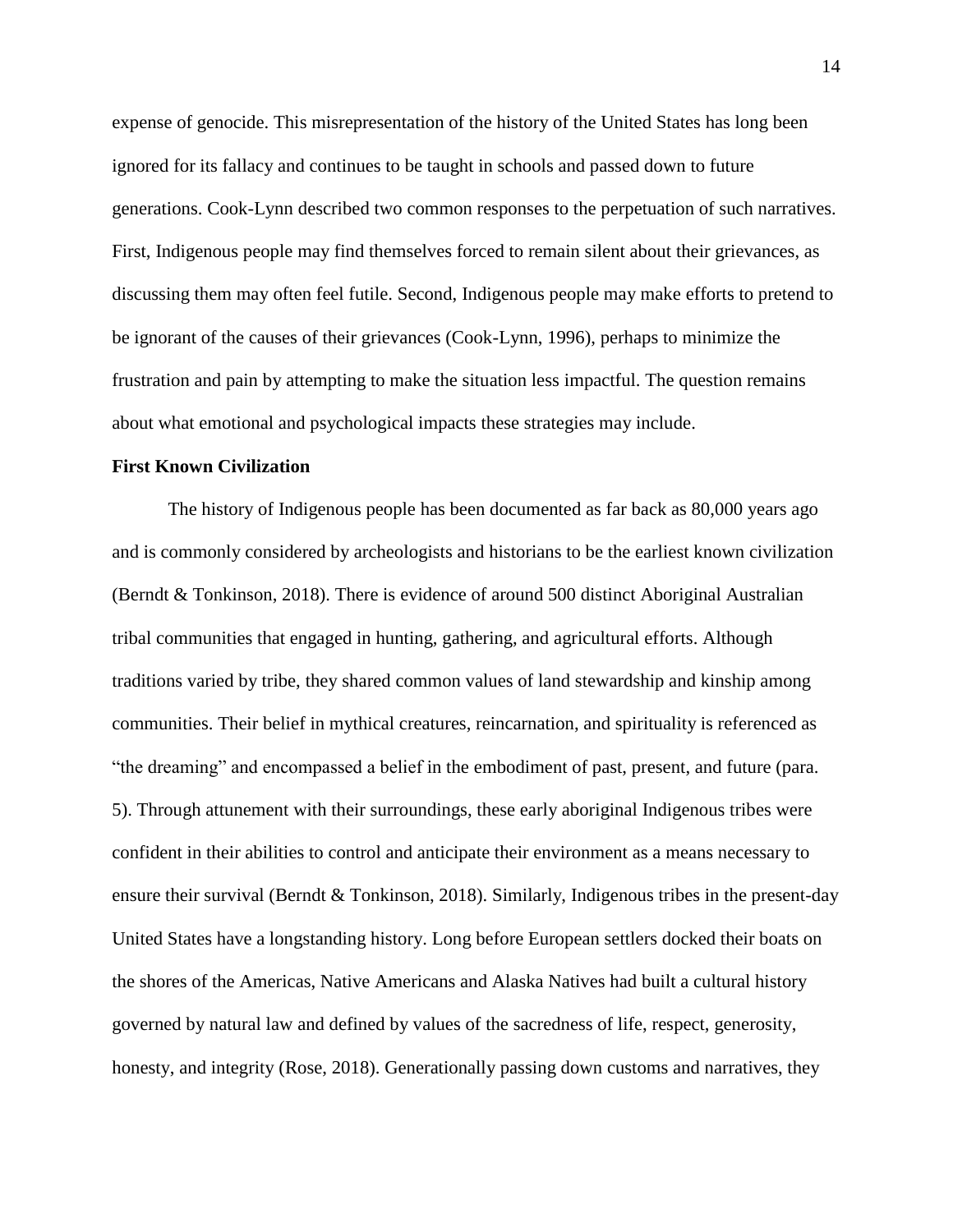too fashioned their culture and identity around the intimate understanding and appreciation of ancestral lands and took pride in the cultural wisdom of subsistence living and land stewardship (Fast, 2008).

#### <span id="page-23-0"></span>**Native American and Alaska Native History**

The history of Native Alaskan tribes predates researchers' estimation of the land bridge connecting Asia and present-day Alaska, accessible by travel and migration from Asia to the North Americas due to the lowering of the ocean level between 35,000-40,000 years ago (Prine-Pauls, n.d.). Even prior to using the land bridge, there is evidence of Native American tribes in areas in the lower-48, known as the Paleo-Indian tribes. While much of our understanding and knowledge about prehistoric living is limited, archeologists and scholars are able to determine that Monte Verde, located in present-day Chile, was the first known site of human habitation in the Americans in 10,500 BC. Recognizing these prehistoric events in history provides a more complete picture of the longevity of Indigenous people's habitation on tribal lands and the strengths of their communities to preserve their culture, traditions, and survival for tens of thousands of years (Prine-Pauls, n.d.).

Prior to the formation of an international border between the United States and Mexico, Indigenous peoples from the South would immigrate and develop trade routes with Indigenous cultures in the North (Prine-Pauls, n.d.). Traditional ways of the Sun Dance religion and the growth of corn in eastern North America can be traced back to these Mexican trade roots and influence. Historians consider the Mayan and Aztec cultures to be highly advanced societies regarding astrology and agriculture. Indigenous communities of the North, such as the Hohokam people, also demonstrated advanced leak-proof irrigation canals, with the longest single canal reaching a 20-mile span in approximately 900-1450 AD. There are also indications of advanced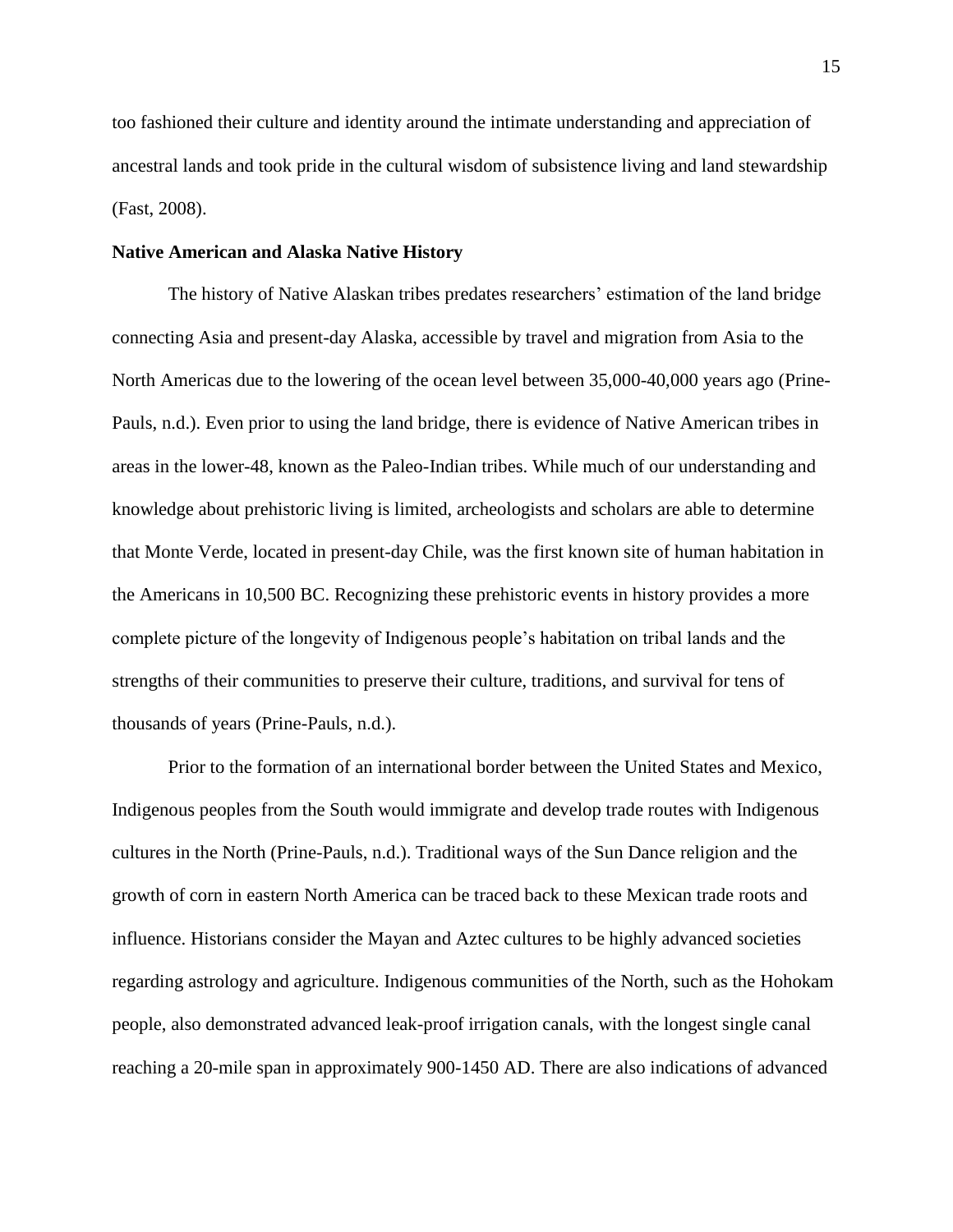road systems/highways built during these times that were likely utilized for trade routes that reached regions spanning from Central America to the Pacific Ocean to the Great Plains of the East (Prine-Pauls, n.d.).

Another city-state of Cahokia, located in the present-day Mississippi Valley region, had a population in the tens of thousands and is estimated to have been even larger than the population of the city of London at this time in history. This culture showed advanced social structures, including architectural monuments and sculptures (Prine-Pauls, n.d.). Nations located in presentday Alaska flourished through the natural resources of the North, such as the sacred salmon, and are attributed to the invention of the potluck and the distribution of goods and resources through cultural community and giving (Prine-Pauls, n.d.).

#### <span id="page-24-0"></span>**Inventions and Contributions**

Complex agricultural systems were designed and used to irrigate corn more than 2000 years prior to Europe learning of the Americas (Dunbar-Ortiz, 2014). As a food that requires human intervention to grow and is sensitive to high temperatures, Indigenous communities required centuries of historical knowledge to develop systems of mass corn production and trade practices. As corn is not grown naturally and was only in existence in the Americans prior to the era of European settlement, it is considered one of the first and greatest developments of the original American agriculturalists. Corn was believed to be a "sacred gift" from God and was a primary element of diet along with other cultivated beans, squash, and meats (Dunbar-Ortiz, 2014, p. 16).

Indigenous people's extensive road systems and thriving agricultural land maintenance indicate their communities' vast impact on the Americas. Roadways created by Indigenous nations were not just paths of convenience based on hunting or hiking but were complex and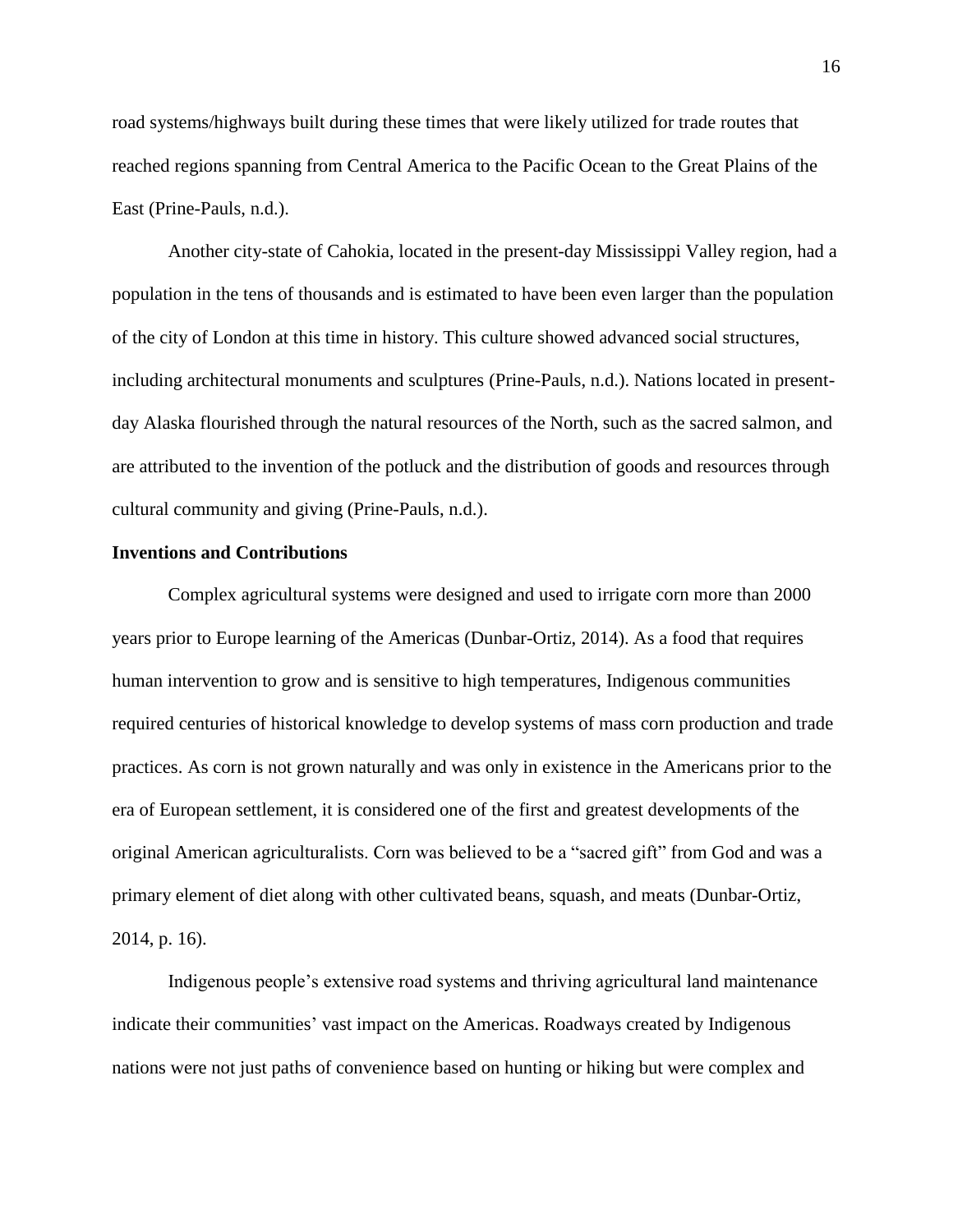strategic traveling trails that were ultimately transformed into modern-day highways and roads (Library of Congress, n.d.). Understanding the pre-colonial advancements of Indigenous peoples is essential in debunking the age-old belief that Indigenous people were primitive and unsophisticated. Providing this history demonstrates the loss of these cultures and peoples to the cause of colonization and settlement by the United States.

#### <span id="page-25-0"></span>**History of Settlement**

Through the centuries of colonization and settlement, many of the traditional Native American and Native Alaskan cultures was forcefully erased. Remnants of sacred traditions and history have been diluted and appropriated within modern America's shallow understanding of Native cultures. In losing many aspects of history, culture, and language, Native communities face challenges in their pursuit of accessing the full extent of their heritage. Extensive efforts have been made not only to preserve the remaining aspects of culture but also to protect against continued forces of colonization and the imposition of Westernized European values. Within the Native community, there is a large diversity of histories, customs, and cultures of varying tribes that inhabit regions worldwide. This chapter explores these events through an Indigenous perspective, highlighting the devastation caused by colonization and the historical impact of intergenerational trauma.

In seeking to gain control over land and in efforts to expand territory and gain access to the resources of the land, such as gold, White settlers would refer to the barrier of Native American habitation as the "Indian problem" (Garrett & Pitchette, 2000, p. 4). Mass exterminations and racial genocide of Native Americans were commonplace beginning in the early 1600s. As the influence of Christianity became more widespread, mass genocides of Indigenous tribes occurred with the church and government's attempts to "civilize" and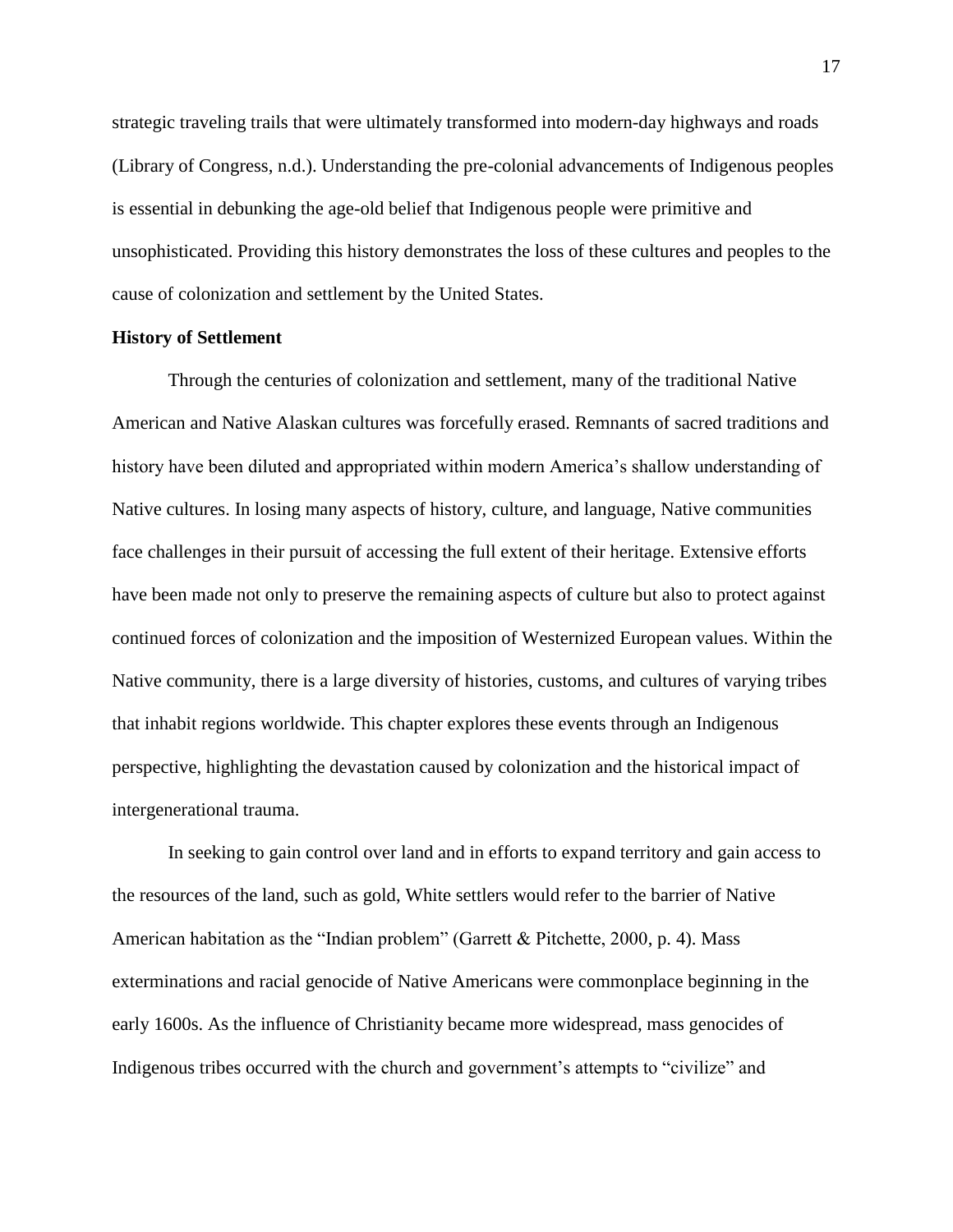"Christianize" native communities (p. 4). Native Americans were forcefully relocated onto Indian reservations, away from the prospects of profit from the natural land resources in ancestral land areas. In 1830, the Cherokee, Choctaw, and Chickasaw tribes of Oklahoma were forced to migrate, resulting in the death of 3,000 travelers, which was known as the Trail of Tears (Nix, 2018).

#### <span id="page-26-0"></span>**Genocide and Disease**

In her book, *An Indigenous People's History of the United States*, Dunbar-Ortiz discussed the concept of genocide and disease as they relate to the often-untold stories of history (2014). Indigenous history does not follow the same timeline as may be identified in traditional approaches to the history surrounding wars and settlement advancements. Instead, this account of history is centered around several periods that, according to Dunbar-Ortiz, demonstrate the extent of settler colonialism through the genocide of the Native American people. These include the gold rush in Northern California, wars of the Great Plains, and the period of termination in the 1950s. In discussing the history between the United States and Indigenous people, Dunbar-Ortiz emphasized the importance of distinguishing between the occasions of extreme violence, such as in war, conquests, and genocide. The United States' objective was to terminate the existence of an entire people group, rather than just specific tribes' conquests in war or specific individuals. By its very nature, the United States' colonial efforts are considered an organized massive genocide. One of the biggest barriers to revisions of U.S. history to include an accurate account of this genocide and colonialism is the lack of willingness among scholars and historians to recognize the colonial framework and context within the series of historical events. Efforts to correct the false representation of history have mostly been unsuccessful due to the work of both Indigenous and non-Indigenous scholars being labeled as biased due to their titles as "advocates"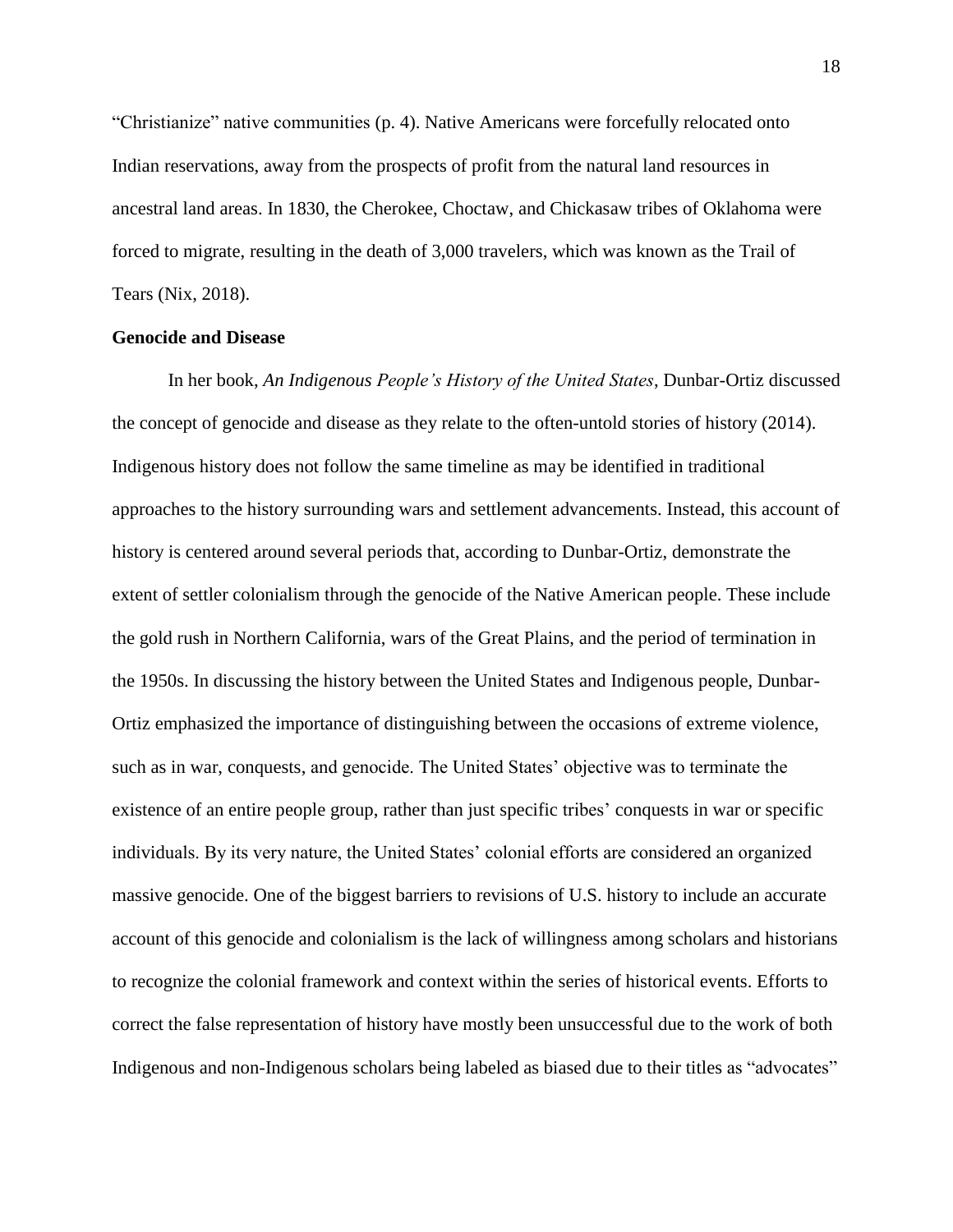(Dunbar-Ortiz, 2014, p. 13). Although the United Nations protections and punishments regarding the crime of genocide were not recognized between the United States and Indigenous populations until 1988, its legal definition can be observed retroactively. According to the United Nations' Convention on the Prevention and Punishment of the Crime of Genocide (n.d.), the following acts are classified as acts of genocide if committed with the intent to destroy, in whole or in part, a national, ethnical, racial or religious group:

Killing members of the group; Causing serious bodily or mental harm to members of the group; Deliberately inflicting on the group conditions of life; Calculated to bring about its physical destruction in whole or in part; Imposing measures intended to prevent births within the group; and Forcibly transferring children of the group to other group.

(Definition section)

It should be noted that this definition of genocide was scripted as a response to the devastation of the Holocaust and the unique and unprecedented focus on the annihilation of an entire ethnic group and society. However, when recounting an accurate account of the history of the United States, it is evident that each of these conditions was imposed upon Indigenous people far before historians and anthropologists provided it with a definition. Without an honest reckoning of the history of the United States and its "settler colonialism," as Dunbar-Ortiz terms it, it is impossible to fully understand the extent of the generational trauma inflicted upon Indigenous people (2014, p. 9).

Although each nation has a different history and relationship with settlement and colonization, many tribes recount components of similar history regarding the devastation of deadly diseases (Harjo, 2014a). The multiple and relenting epidemics are considered the primary cause and reason for the depopulation of the Indigenous peoples of America (Bianchine &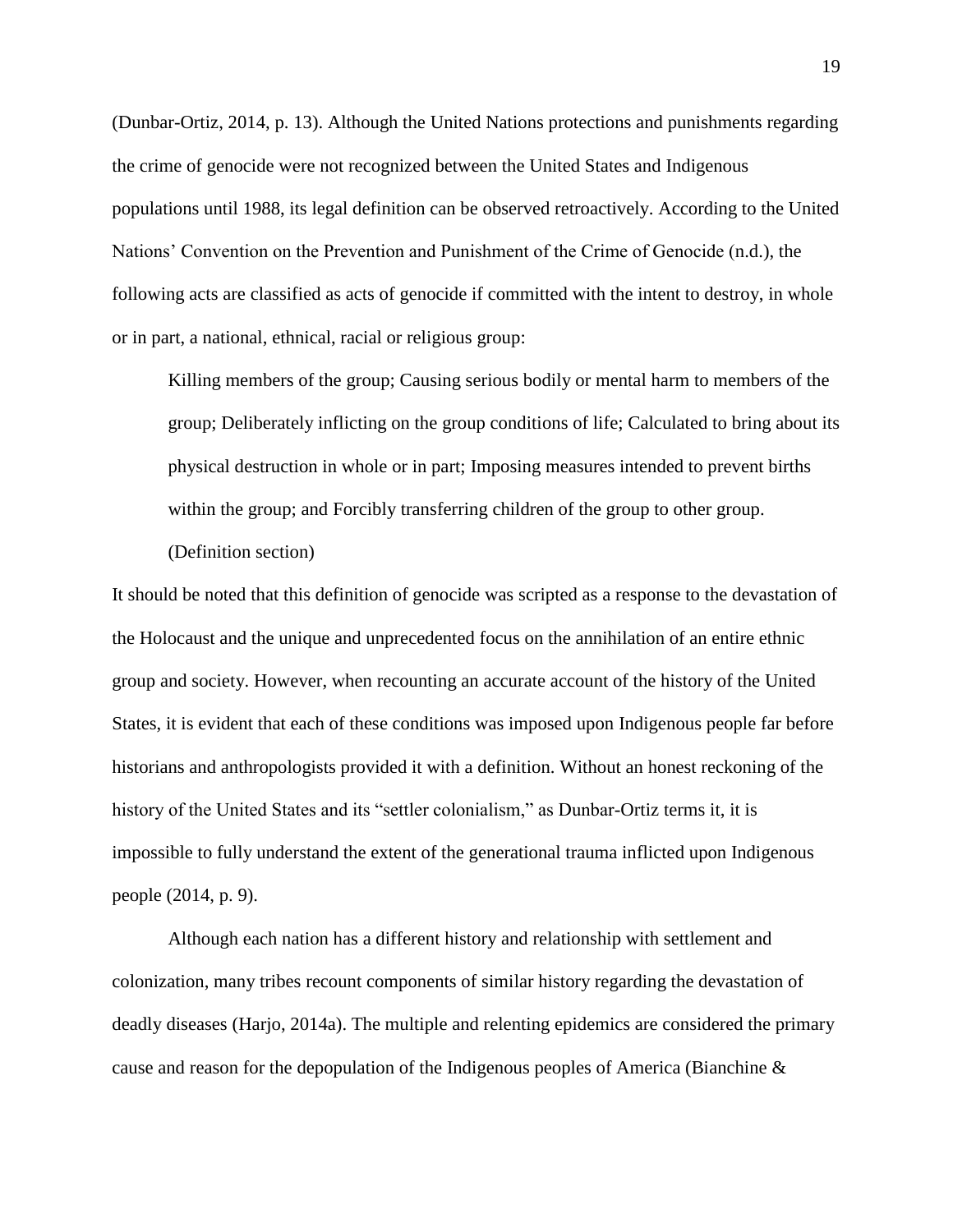Russo, 1992). Infectious diseases such as smallpox, malaria, measles, typhus, and diphtheria ran rampant among Indigenous communities, wiping out substantial portions of the population and, in some cases, entire tribal nations (Bianchine & Russo, 1992). The Pawnee Nation, for example, faced several significant disadvantages when introduced to European settlers, including cultural differences in deliberation methods, reeling from the high death toll of a smallpox epidemic, and a lack of understanding regarding European's concept of territory ownership and conquest (Harjo, 2014b). Language barriers also created difficulties in consenting to the full terms of treaty agreements. Tactics of settlement included manipulation by starvation during a time when the Pawnee tribe was weak and ill due to suffering the loss of their population to the smallpox virus brought by settlers. Limiting their ability to hunt on their hunting grounds, seizure of land to European possession, and fear for survival and resources caused the Pawnee tribe to attempt negotiations with European settlers, which at other times precipitated conflict and violent attacks between the Pawnee tribe and settlers for food (Harjo, 2014b). This example sheds light on the variety of complex factors surrounding early tribal interactions with settlers and highlights the use of inhumane tactics to suppress and dominate cultural nations into submission.

#### <span id="page-28-0"></span>**Forced Relocations and Land**

The colonization of Indigenous peoples was legitimized by government systems and laws (Robertson, 2011). The seizure of land and resources, just by declaring a claim to it, was later determined by the United States to be justified through the "discovery doctrine," which was settled after the court dispute *Johnson v. M'Intosh* in 1823 (Robertson, 2011, p. 30). This case set a precedent as the first to address the question concerning what land may be properly owned by Europeans and what might be considered claimed by the Indigenous people who populated the lands. The ruling dictated that Indigenous people lost ownership rights to their land upon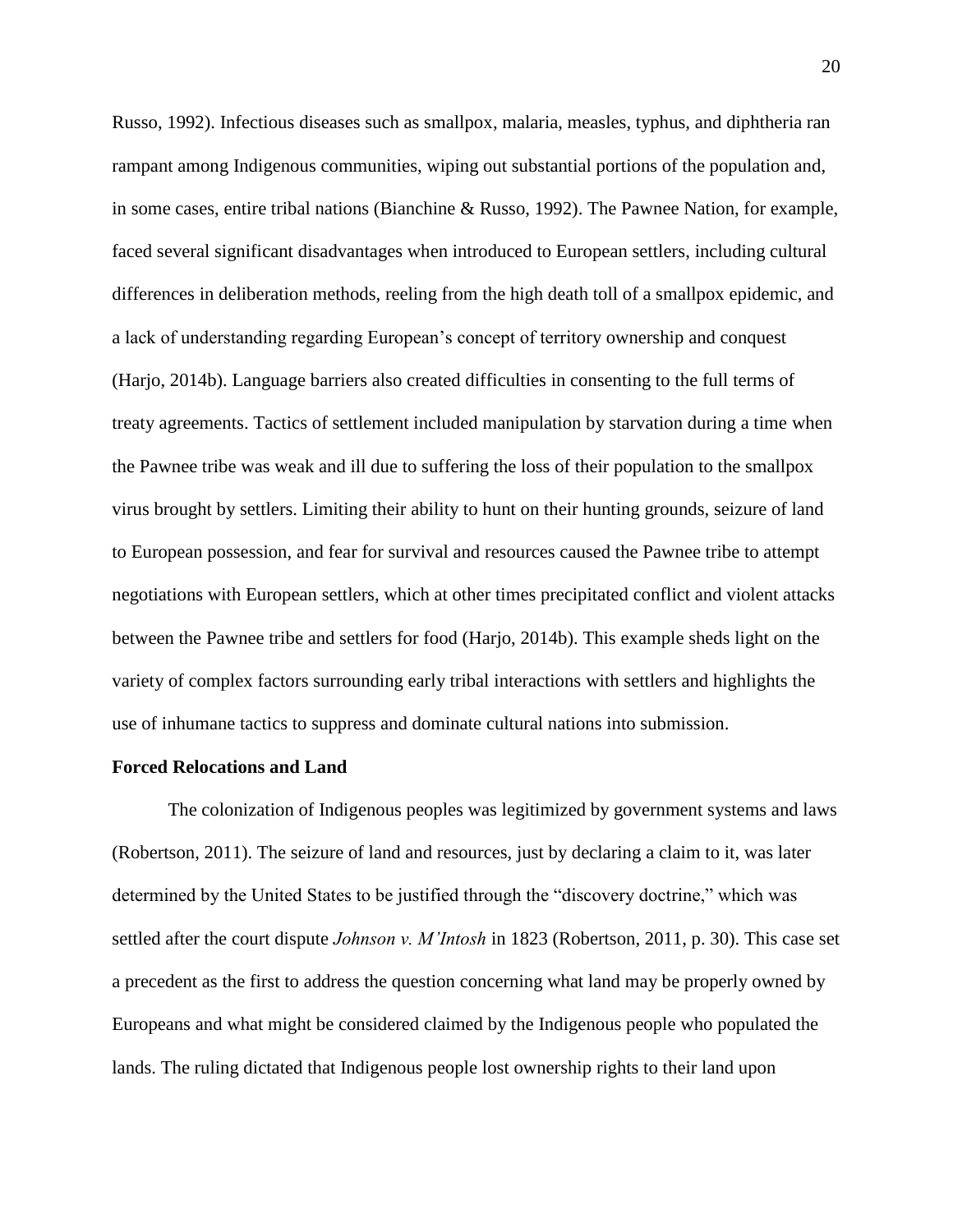European's claim to "discovery" and were only able to maintain an occupancy right as directed and controlled by the government. This ruling also made it impossible for Indigenous people to own, acquire, sell, or appreciate profit from their land. Restrictions were placed on the rights to obtain mortgages, impacting the long-term ability to build equity in homeownership and creating devastating long-term economic consequences. Aside from the detrimental impacts on the current Indigenous communities, this ruling acted as a precedent for future legal proceedings by the newly acclaimed America (Robertson, 2011). Such early decisions regarding the United States' interaction with Indigenous tribes and legal decision rulings unarguably had a compounding impact on Indigenous communities for generations to come. Such groundwork paved the way for constructing systemic barriers to Indigenous rights and welfare.

This ruling essentially positioned Indigenous people as tenants on land owned by the government and managed by the state (Robertson, 2011). When faced with the complication of state governance and regulation of laws in Indigenous communities residing within the designated states, President Andrew Jackson designed the Indian Removal Act in 1830 (Harjo, 2014a). This act would put pressure on Indigenous communities to relocate to designated government allotted land in exchange for the abandonment of residence on their original tribal lands.

#### <span id="page-29-0"></span>**Wounded Knee Massacre**

Wounded Knee was far from the first massacre of Indigenous people. The United States has authorized more attacks/raids on its Indigenous inhabitants than any other country, estimated at over 1,500 (Fixico, 2018). In combination with the deadly and rampant diseases, these massacres decreased the population of Indigenous people from estimates of 5 to 15 million to 238,000 at the end of the 19th-century period of Indian wars (Fixico, 2018). According to the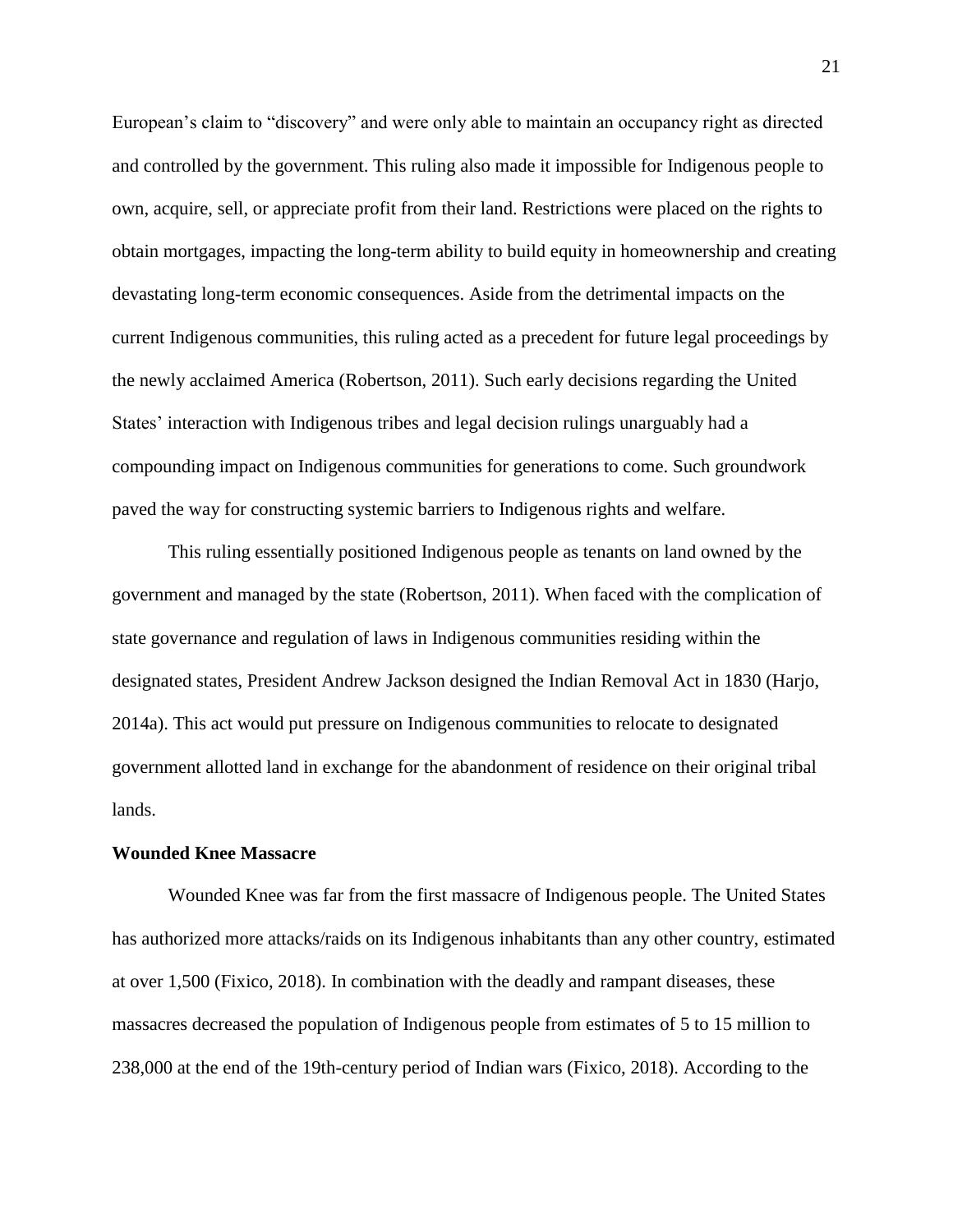Encyclopedia Britannica, as settlers expanded into the West, they faced opposition from Indigenous tribes seeking to preserve their land, communities, and resources (Hudson, 2019). As these encounters continued to escalate, the U.S. government began attempts to mediate agreements between Indigenous tribes, notably the Sioux. Between the original Treaty of Fort Laramie in 1868 to the Allotment Act of 1887, the Lakota witnessed the violation of their treaty agreement with the United States in what went from an agreement of a 60-million-acre reservation land down to a remaining 12.7 million acres. Forced into the assimilation of Western traditions, dress, language, and farming lifestyles, the Lakota found themselves in danger over the loss of their collective community identity. Additionally, they did not have the proper resources for basic needs as promised in the federal government's treaty agreement. Around this period, the Lakota began to engage in a spiritual dance practice, the ghost dance, which symbolized protection and liberation from the European settlers. As this spiritual practice spread, the United States began to enforce a military presence as a response to their perceived displays of noncompliance and opposition. On December 28th, 1890, a cavalry entered the reservation to dismantle the resistance by taking their weapons. During an apparent struggle to remove a weapon, a shot was fired, leading to a massive open-fire massacre by the cavalry upon the unarmed, defenseless Lakota community. It is estimated that around 250-300 Miniconjou were killed, half of whom were believed to be women and children. These massacres, and many others throughout history, have been attempted to be classified as "battles." Many cavalrymen received awards of honor for their service and were only recently stripped of their titles in 2019 by Deb Haalan through the Remove the Stain Act (Hudson, 2019).

Although Wounded Knee was far from the first, or only, massacre of Indigenous people, it holds a unique place in Indigenous history (Awasqua, 2019). Unlike the circumstances of past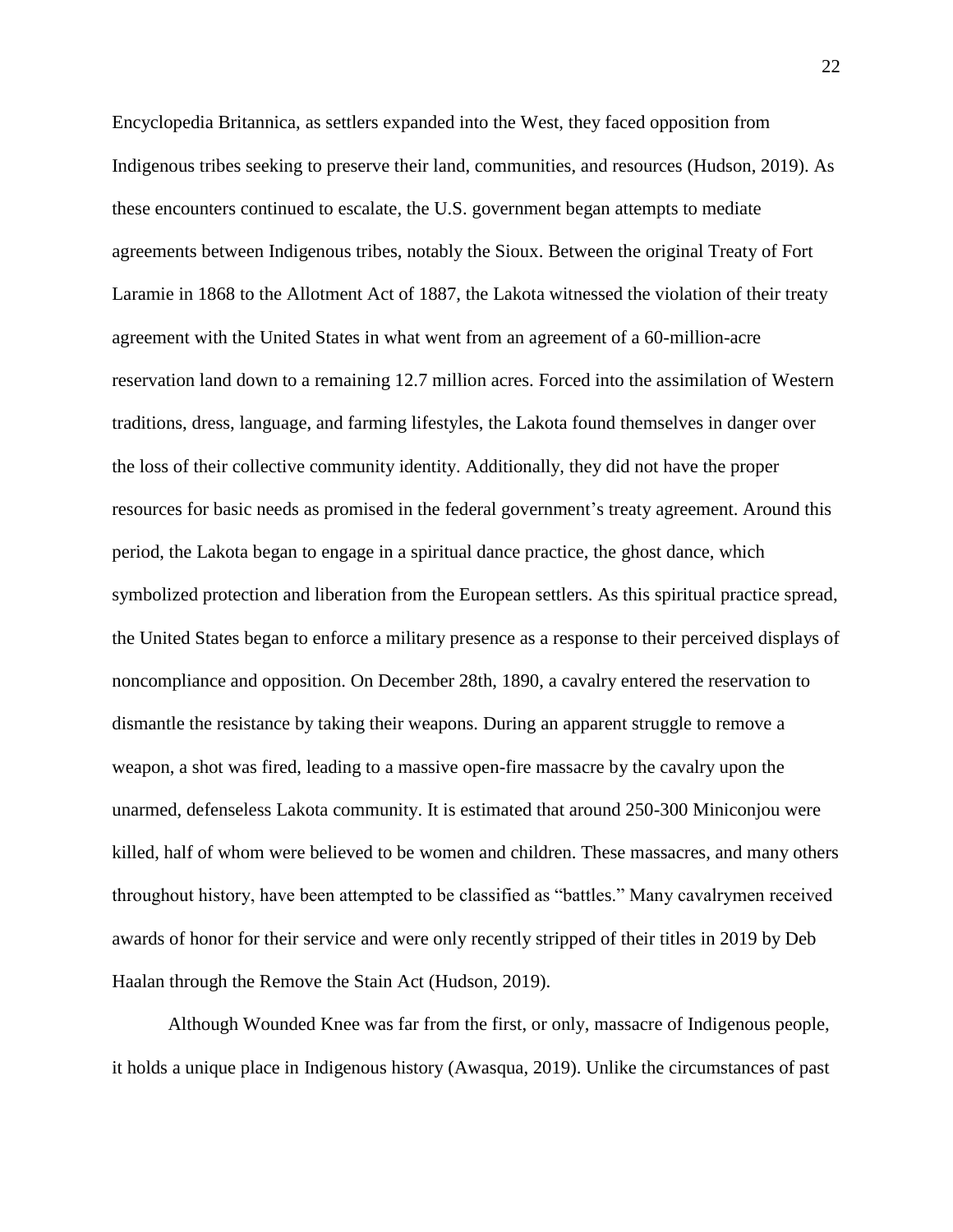atrocities against native communities, Wounded Knee occurred at a time in which Indigenous people were becoming a more integral part of American society. As such, Indigenous activists and journalists began to testify against the circulated false narratives of events and engaged in protests. One such Poncha woman, Inshata Theumba, wrote an article titled "The Horrors of War" (as cited in Awasqua, 2019) about her firsthand experience as being a survivor of Wounded Knee on January 2, 1891:

There was a woman sitting on the floor with a wounded baby on her lap and four or five children around her, all her grandchildren. Their father and mother were killed. There was a young woman shot through both thighs, and her wrist was broken. Mr. Tibbles had to get a pair of pinchers to get her rings off. . . . There was a little boy with his throat apparently shot to pieces. He was a horrible sight, having nothing around him but a blanket, and his little bare, lean arms looked pitiful. They were all hungry. (para. 12)

Only by providing firsthand testimony were Indigenous people able to fight against the troops' false claim of justification of threat to kill these families. This uprising among survivors led to the formation of the Wounded Knee Survivors Association in 1901, which advocated to Congress for financial restitution for survivors. It was not until 1990 that Congress made a public and official apology to the Sioux tribe, acknowledging the event as a "terrible tragedy" (S.Con.Res.153-101st Congress, 1989-1990). Despite the stark, dark, and solemn nature of this event, Cook-Lynn (2014) challenged popularly cited historical narratives of the massacre as only a mark of hatred. Instead, she framed the significance of Wounded Knee as an event that the Sioux look back on as "the basis for evidence of a long and glorious history, the focal point of survival"  $(p. 31)$ .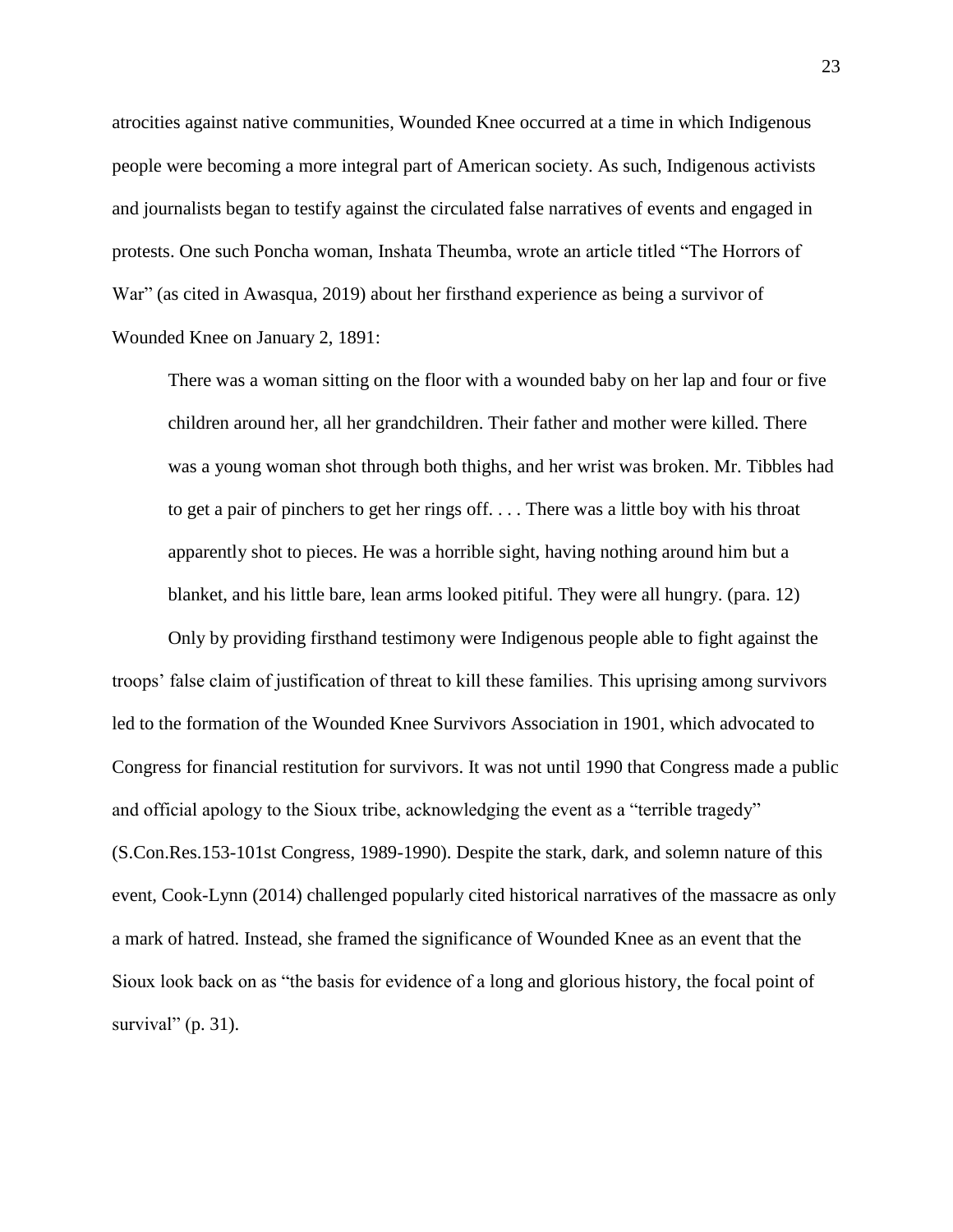#### <span id="page-32-0"></span>**Reservations**

Originally, Native reservations were established as a result of treaty agreements between Indigenous nations and the United States as a fair exchange of land boundaries for U.S. government protection from settlers (Dunbar-Ortiz, 2014). However, this narrative became twisted into the idea that reservation land was offered as a "gift" to Indigenous peoples based on goodwill and humanitarian efforts (Dunbar-Ortiz, 2014, p. 11). Over the years, the reservation land was gradually reclaimed by the United States, breaking treaty agreements and greatly reducing the amount of original allotted land.

#### <span id="page-32-1"></span>**Residential Boarding Schools and Missionary Schools**

Some of the first efforts made in colonization included early Christian missionaries' construction of mission schools and boarding for Native Americans (Reyhner & Eder, 2017). Early missionaries sought to civilize and Christianize Native Americans by forcing them to abandon their cultural practices and to assimilate into European society. According to the practice of Christianity at the time, traditional tribal practices were considered pagan and demonic, leading missionaries to escalate their conversion attempts when finding that the Native Americans were resistant to their ideology. During a time when Native Americans were suffering from massive epidemics, reeling from warfare, and suffering from famine, missionaries found their greatest success in imposing their religious beliefs (Reyhner & Eder, 2017). Native Americans were often captured, beginning with the children and women, and were forced into long hours of labor and prayer to the Christian God at missionary centers and camps (Reyhner & Eder, 2017).

The conditions in residential schools were harsh, unhealthy, and abusive. Although it has been long suspected within Indigenous communities that residential schools covered up the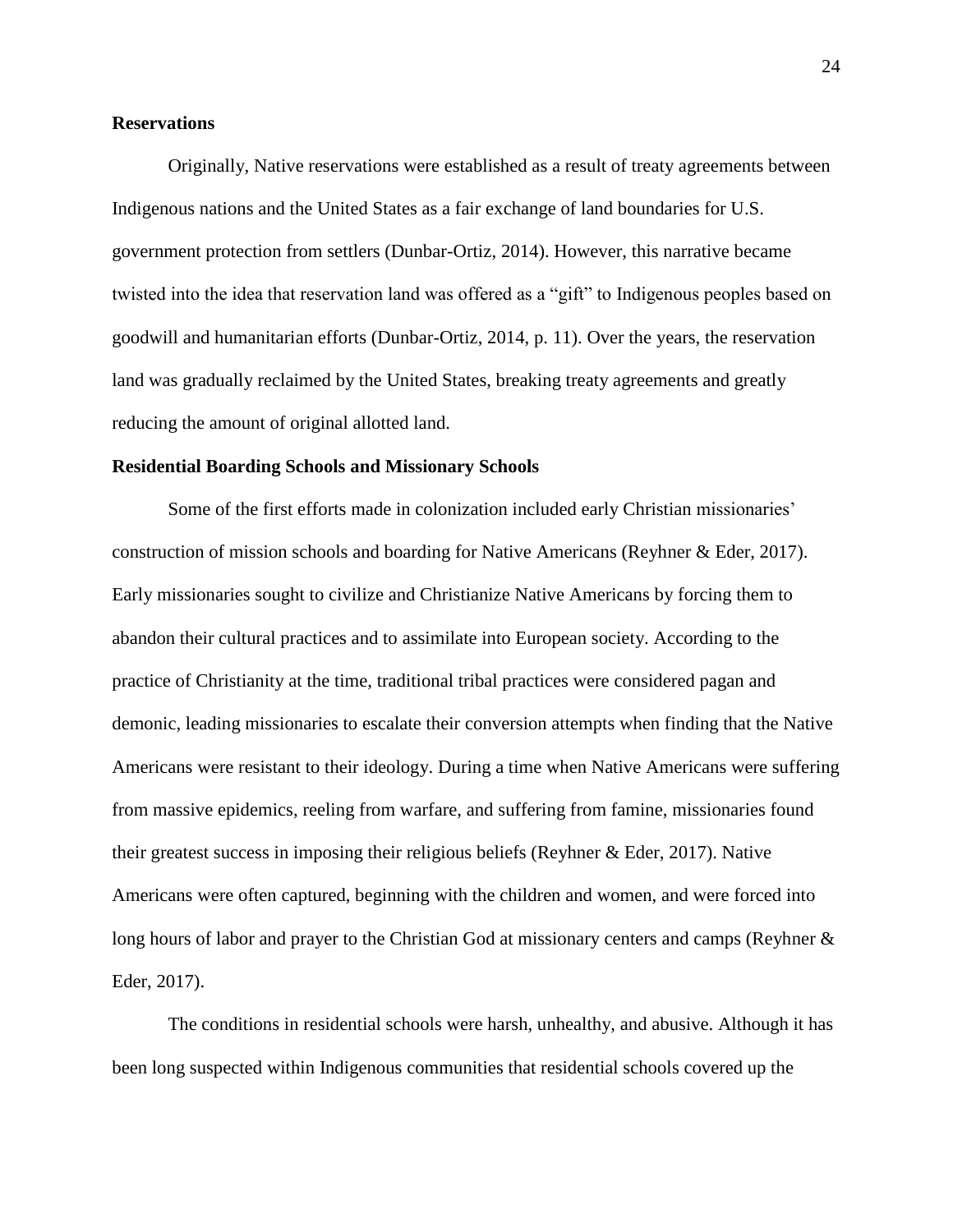deaths of children, it has only been recent that ground-penetrating radar has explored these claims. On May 28th, 2021, the unmarked graves of 215 children were discovered near the former Kamloops Indian Residential School in British Columbia on May 28th, 2021 (Newton, 2021). This school was operated by the Catholic Church until the 1960s when the government took charge of its operation (Newton, 2021). A survivor of the school, Harvey McLeod, shared his suspicions and uncertainties surrounding the disappearance of some of his friends and classmates thinking that perhaps they had run away (Newton, 2021). He noted the abuses he and his classmates faced resulted in the traumatization of an entire generation of First Nations people. He shared, "The abuse that happened to me was physical, yes, was sexual, yes, and in 1966, I was a person that didn't want to live anymore. It changed me" (Newton, 2021, Horrific Chapter in Canadian History section). McLeod shared his perspective about his parents, who had also attended the school:

Seven of us went at the same time, same school that my mum and my dad went to. There wasn't an option. It was a requirement. It was the law. And I can only imagine what my mom and my dad how they felt when they dropped some of us there, knowing what they experienced at that school. (Horrific Chapter in Canadian History section)

On June 25, 2021, another discovery was made: 751 unmarked children's graves were found on the former Saskatchewan residential school in Canada (Newton & Chavez, 2021). These findings have sparked renewed interest in the United States' parallel role in subjecting Native American children to residential schools. Interior Secretary Deb Haaland, a member of the Laguna Pueblo nation and the first Indigenous member to hold her political position, launched an investigation into the United States' former residential schools (Chavez, 2021). Her initiative, "Indian Boarding School Initiative," works to investigate potential burial and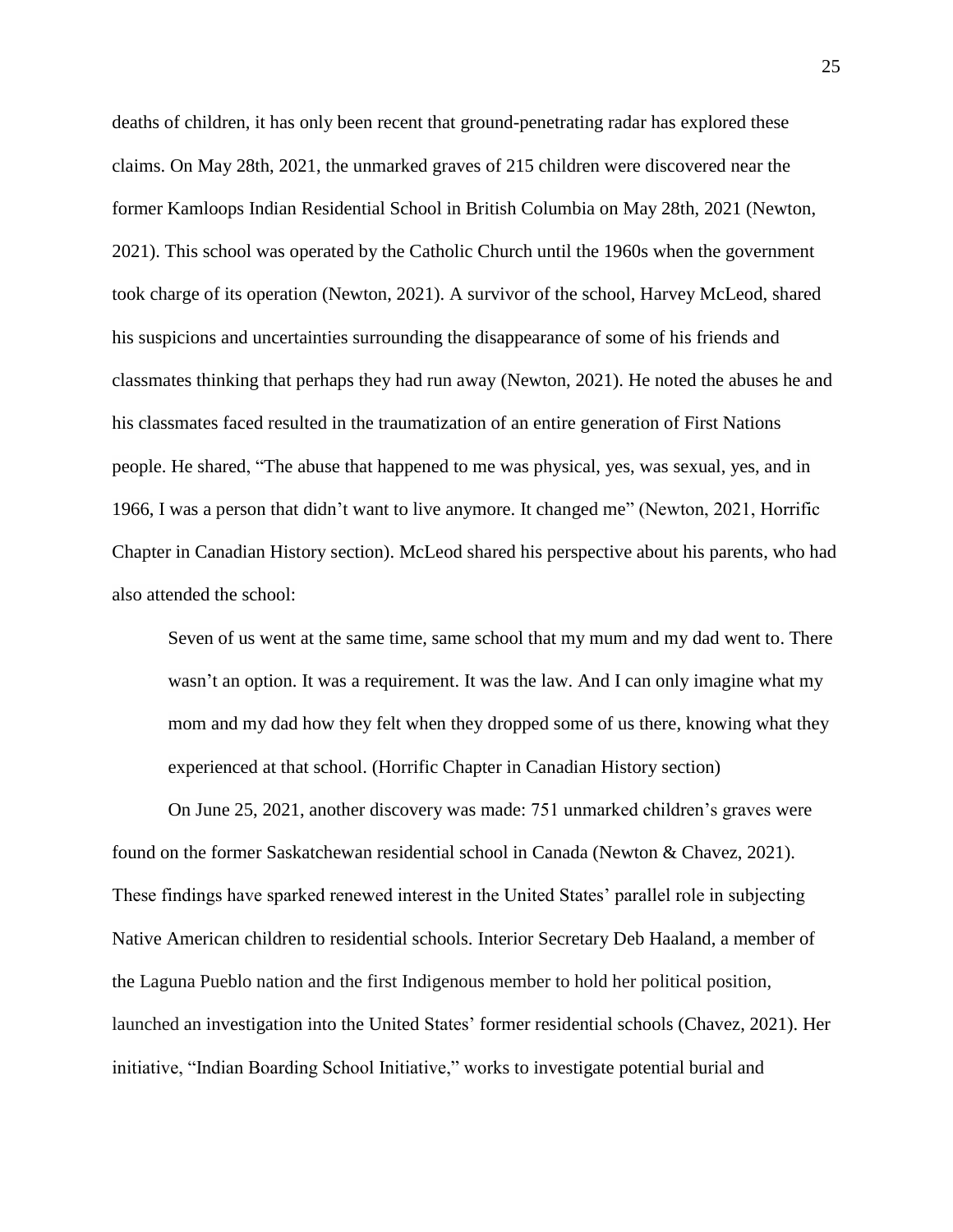unmarked gravesites in an effort to identify potential human remains (McCarten, 2021). The initiative also has plans to work with Indigenous communities within these regions to discern the most appropriate and respectful manner to handle the human remains. The investigation is supported by the National Native American Boarding School Healing Initiative (NABS), whose CEO, Christine Diindiisi of the Turtle Mountain Ojibwe Nation, described it as a process that is "revealing the deep grieving and unhealed wounds of the boarding school era's impacts on our families and relatives" (2021, para. 3). According to the NABS, the United States had 367 residential schools operating between 1870 to 1970. However, only 38% of the records from these schools have been recovered by NABS, making it impossible to estimate the number of children who attended and the number of children who died and went missing. While only recently pursued, these investigations and discoveries continue to produce an upheaval of immense grief among Indigenous communities as their relatives are identified, and they come to recognize the stories of their lineage.

#### <span id="page-34-0"></span>**Corona Virus (COVID-19)**

The COVID-19 pandemic has impacted Indigenous communities in nearly insurmountable ways. During a July 2020 webinar, *Invisible No More: Psychology, American Indians/Alaska Natives and COVID19,* numerous doctors expressed their concerns about the disparaging rates of the virus in Indigenous communities (Gonzalez et al., 2020). Dr. John Gonzalez, psychologist and professor of psychology at Amity University Minnesota, identified that the rural settings and limited resources for basic needs within Indigenous communities have significantly impacted health care during the COVID-19 pandemic. In these cases, access to COVID testing remains limited. Dr. Kylie Hill, a psychologist in Minnesota and clinical training director for the Indian Health Board of Minneapolis, shared that Indigenous individuals have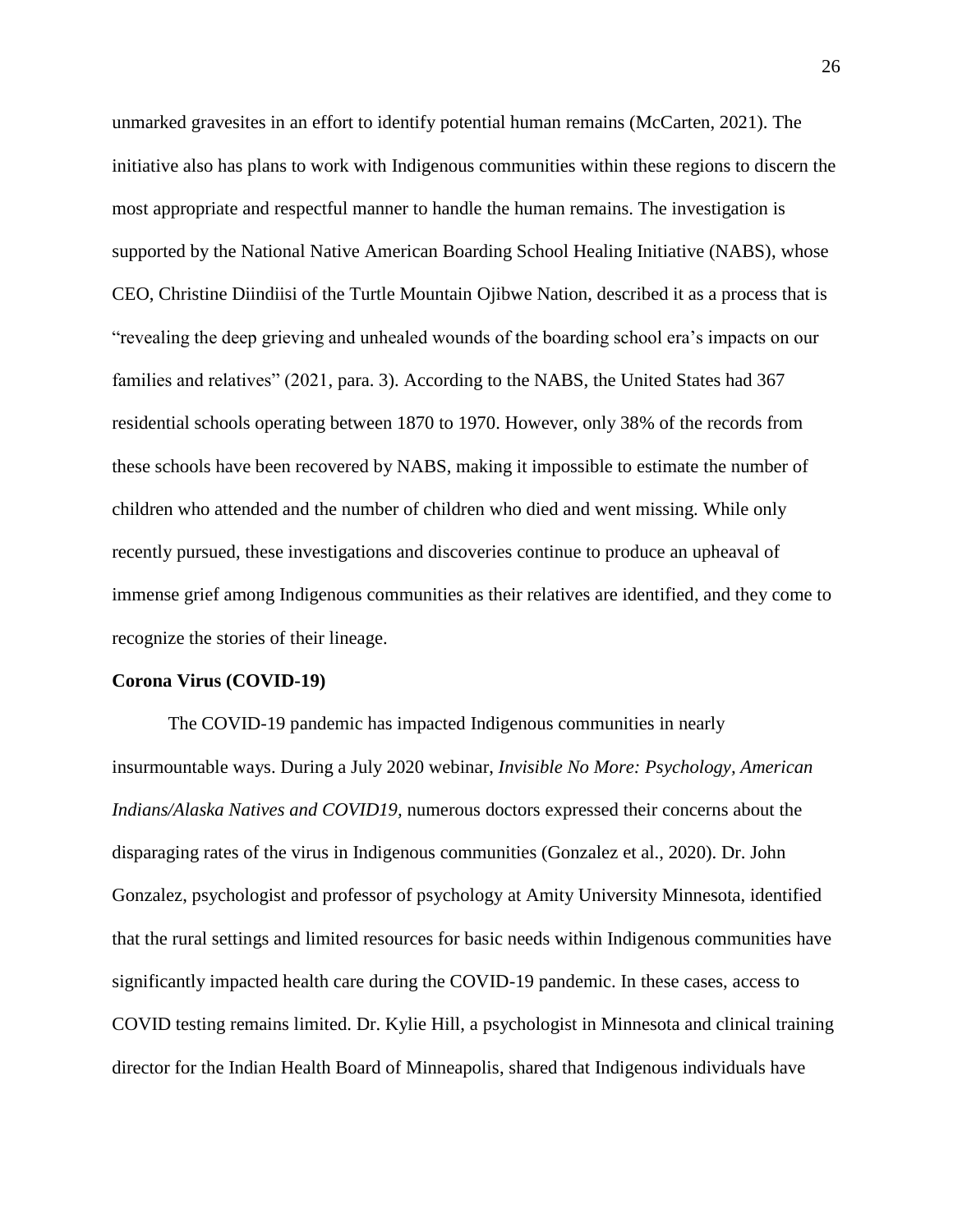more than five times the hospitalization rate in comparison to non-Hispanic and Whites. Despite this, she shared the longstanding mistrust of the healthcare system, making even these estimates likely to be significantly underreported, describing it as the enduring impact of settler colonialism. She described the sensitivity of the history of epidemics for Indigenous communities as the historical trauma of blood memory and explained how disease was utilized as a tool of genocide against Indigenous people. The loss of community elders to COVID-19 has also meant the loss of oral history and the loss of teachers and healers within the communities. Additionally, there are many complications in the food industry, with many people living in food deserts. Many of these communities are far from grocery stores, and some of the only limited resources available shut down during COVID-19 or were burned during political riots. The added pressure of social isolation and social distancing is also considered a form of toxic stress in a collectivistic culture that depends on intercommunity relationships for survival and spiritual well-being. Dr. Vicky Lomay, a psychologist in the Indian River Community, Phoenix Medical Center, and Navaho Reservation Medical Center, shared that social distancing is difficult with multiple generations living in the same home, as is common in many Indigenous homes. Some places have no electricity or running water, and other basic utility resources within this community are scarce. Many may not have public transportation and find difficulty accessing food. Not being able to participate in summer ceremonies adds additional stress as members can no longer have these healing and support methods. She noted the resilience of the tribal community and spoke about the strength of grassroots efforts to maintain social connections and meet basic needs. Dr. Royleen Ross has served in Nome, Alaska, and other rural and remote Alaskan Native villages in the Bering Strait region. She shared that each village's population ranges from 80 to 750 residents, and each has its own travel restrictions and quarantine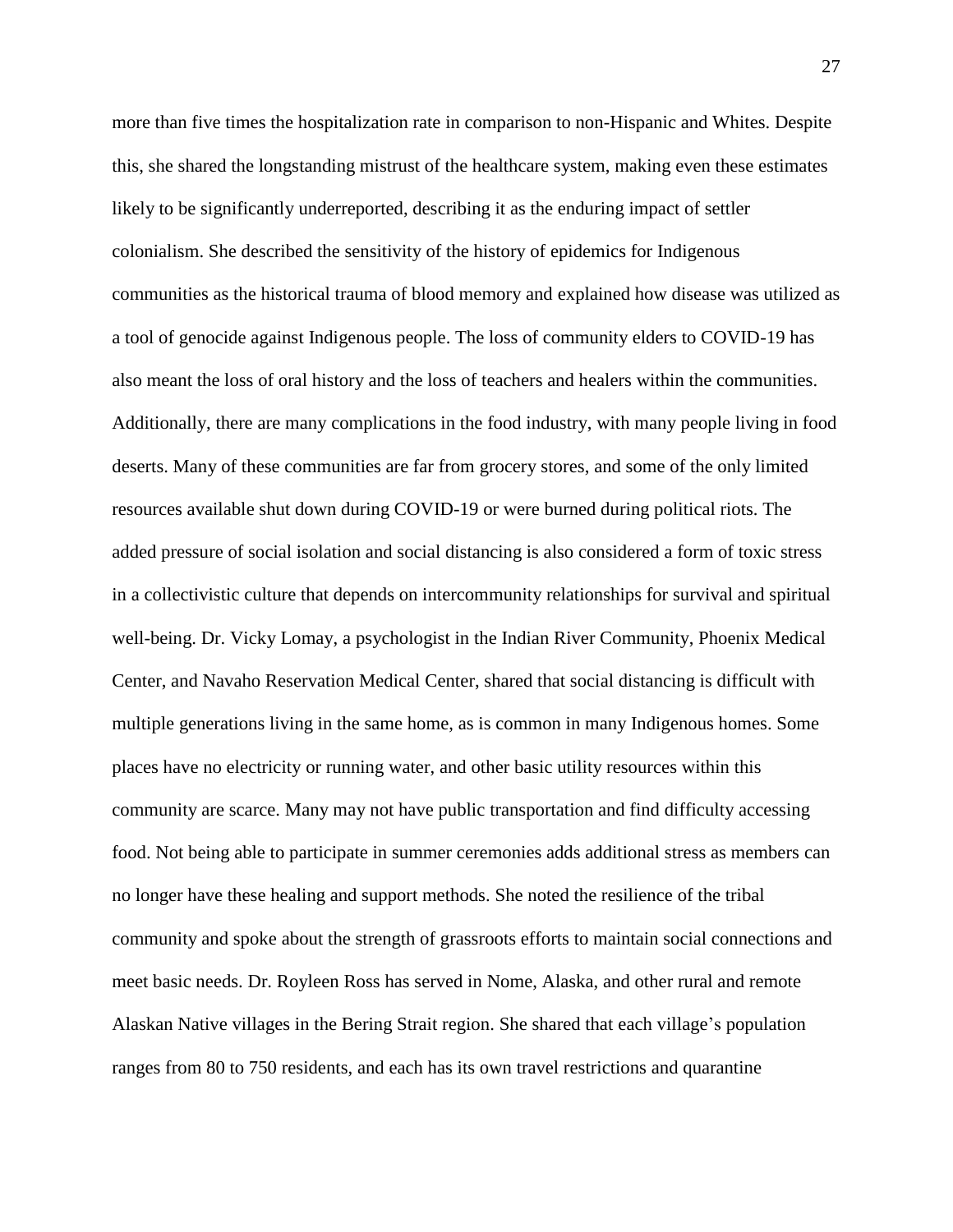guidelines. Most rely on paraprofessional community health aides, who face extra stress and pressure in the region. She also recounted the history of tuberculosis and the 1918 flu in these regions, infecting up to 90% of the populations at the time. These epidemics created the foundation for government-run orphanages and home removals across the state and away from their families. Dr. Ross spoke about the importance of recognizing these moments in history when discussing the cultural variables involved in how Native Alaskans are responding to the government's COVID-19 intervention. Due to the bankruptcy of some local airlines, travel to and from the villages for health care, incoming supplies, and resources have been in jeopardy, causing an increase in Native Alaskan subsistence living practices. Many school systems were unable to serve the remote areas, and many children have not received education during the pandemic, widening the educational gap even further.

#### **Indigenous Self-Determination and Tribal Sovereignty**

Castellino and Gilbert explored the concept of self-determination, noting that its definition remains elusive yet is evolving (2003). Most notably, this term was used as a catalyst for the liberation of peoples subjugated to colonization during the age of European imperialism. Core components of self-determination included options of secession from dominant rule and freedom to construct a sociopolitical structure and society independent from imperial rule. In a contemporary sense, many legal arguments have sought to define and contextualize the concept of self-determination for Indigenous peoples within their current sociopolitical status. Parallels can be drawn between the historical right infringements of colonized societies and the status of Indigenous people.

The United Nations Declaration on the Rights of Indigenous People (2007) recognizes self-determination to be a human right to "freely determine their [Indigenous peoples'] political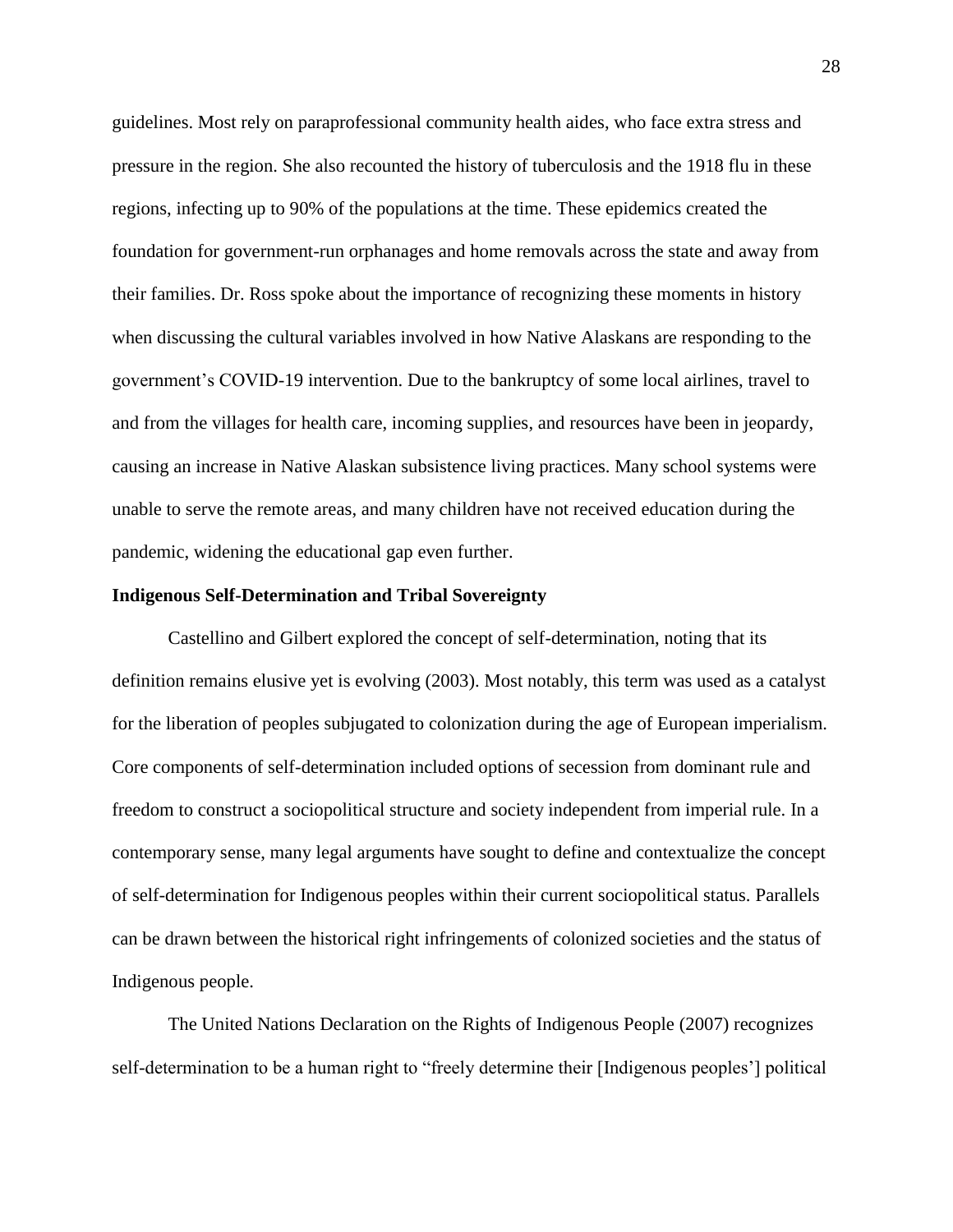status and freely pursue their economic, social, and cultural development" (Article 3, p. 4). They elaborate that self-determination includes "the right to autonomy or self-governance in matters related to their [Indigenous peoples'] internal and local affairs, as well as ways and means for financing their autonomous functions" (Article 4, p. 4). As a people often forced into the definitions and stereotypes of others, self-determination remains central to the identity of Indigenous communities as it provides a source of empowerment and a path to liberation.

Attempts at self-determination focus heavily on the importance of sovereignty over territory and land. A core element of Indigenous self-determination involves recognition of Indigenous people as "territorial minorities," emphasizing the importance of stewardship of ancestral lands (Castellino & Gilbert, 2003, p. 68). The importance of self-determination as it relates to Indigenous freedoms is a core component and underlying concept that has been used in discussions of Indigenous peoples within the sociopolitical context. As such, it remains important to understand and acknowledge the distinction of Indigenous nations as separate from the greater United States and as members and representatives of their own tribes and sovereign nations. The topic of identity development among Native Americans is more than just an analysis and extraction of common identifiable processes. Indigenous people within the United States hold a much more complex space among ethnic minorities in their distinct political sovereignty (Horse, 2005).

#### **Resiliency Factors**

The erasure of Indigenous people throughout history only continues to perpetuate the cultural wounds within the communities, as evident in a wide array of research indicating disparities between the community and their Indigenous, White, Black, and people of color counterparts. Although the discussion of colonization is an incredibly important topic of focus as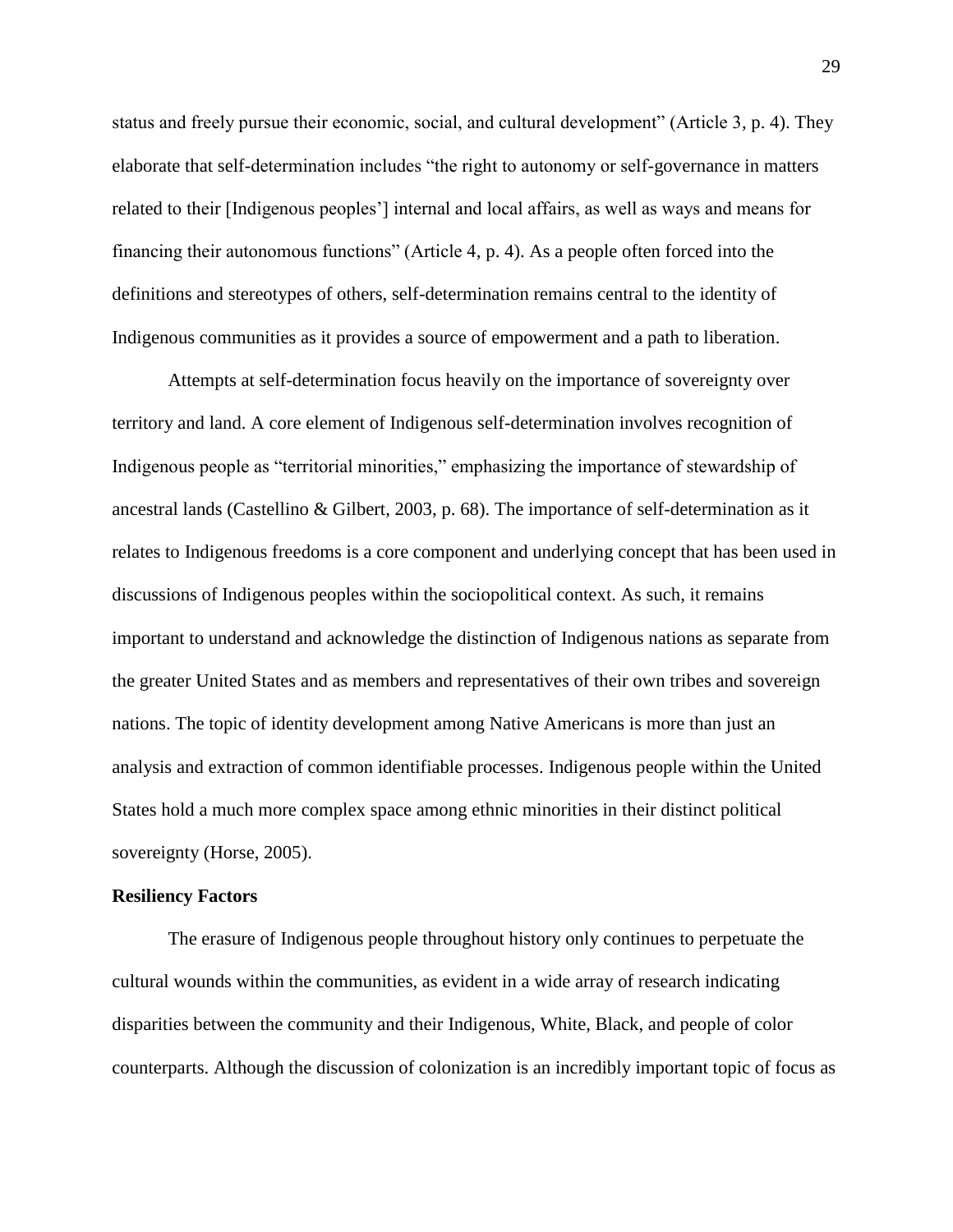it relates to the discussion of identity and belonging, it can foster a narrow and limited understanding of Indigenous people, erasing the components of their culture and societies that have thrived and survived in countless ways. It is essential to provide a historical account of Indigenous people outside of the context of their oppression with acknowledgment of the historical richness of their contributions, legacy, and wisdom.

In a study evaluating protective factors for sexual behavior for a sample of Northern Plains American Indian youths, research found that family, school, and components of enculturation were correlated with greater sexual safety behaviors (Griese et al., 2016). Of note, this study included the youths as a participant pool and gathered data from Native elders in the community and school personnel, demonstrating the importance of integrating community values into research design. Specifically, the family's level of responsiveness and communication was tied to the concept of warmth among the family. With strong and open communication, youths feel more confident in asking questions and coming to their own decisions regarding their sexual health behaviors. The family is vital in the process from the standpoint of parental modeling and open conversations and the extended family unit structure that allows for children to have important conversations about their sexual health with their "aunties" or grandparents (p. 27). One elder shared, "I told her [daughter] to go talk with her aunties about becoming an adult or teenager. And I had a lot of open communication with her, talking about different things, possibilities and stuff like that" (p. 27). Many youths living on the reservation have greater access to these extended family members and the resources and support that they may be able to provide, in contrast with their non-Native counterparts. Having a "healthy fear" and respect of parents regarding discipline was also a protective factor for American Indian youths. One female American Indian youth's parent shared, "I never really wanted to do it [have sex] because it was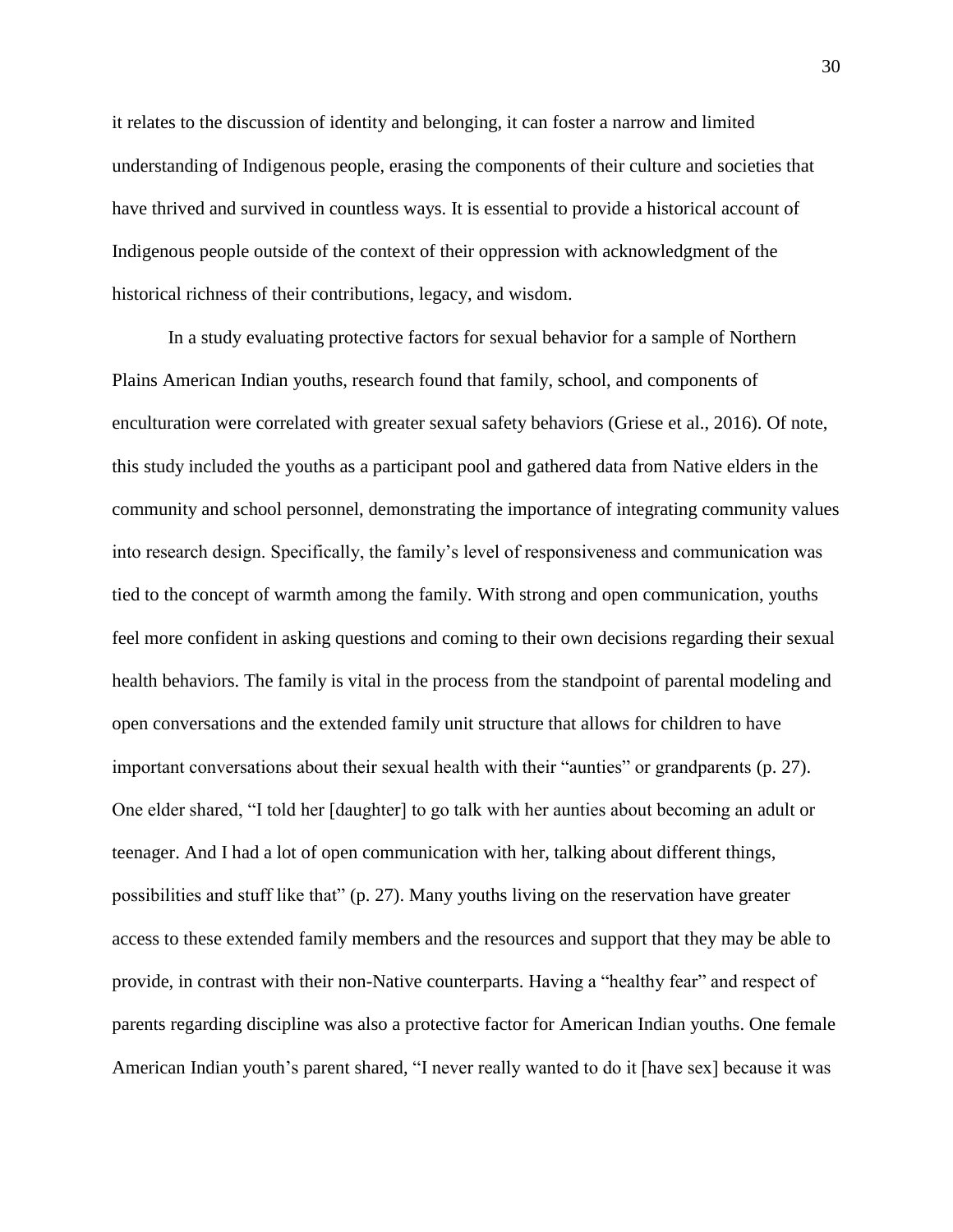just like going behind their back because I knew I'd tell them about it anyway" (p. 28). Additionally, engaging in cultural traditions was considered a component of enculturation that also served as a protective factor for sexual health behaviors. Specifically, visiting sacred lands and using traditional activities such as dancing encourages the type of spiritual growth that elders and community members believe will help teenagers navigate the challenges of their teen years. The older female shared:

We put her on Bear Butte [a Northern Plains American Indian sacred location site] because we wanted her to have some kind of spirituality, foundation to help her. Because we knew that as she got into teenage years, there was going to be a struggle, you know? It was, and I think that's what helped her, you know, and helped her to become stronger. (p. 32)

Of note, however, only the elders and youths identified spirituality and cultural ways as protective factors. This may be due to the school personnel identifying primarily as White, suggesting room for significant growth needed in the education of school personnel on the importance of enculturation within the population of American Indian youths who they work with (Griese et al., 2016).

A study conducted on a participant pool of employees in rural southeastern Montana found that 34.5% of Native American participants and 15.1% of Caucasian participants had experienced at least four adverse childhood experiences, as measured by the ACE rating scale (Knows His Gun et al., 2014). A measure of at least four ACEs correlates with a considerably higher risk of adverse adult outcomes and difficulties. Despite the significant variability between ethnic groups, levels of resilience for both Native Americans and Caucasian participants were the same, indicating that Native Americans demonstrated a higher than expected ability to cope and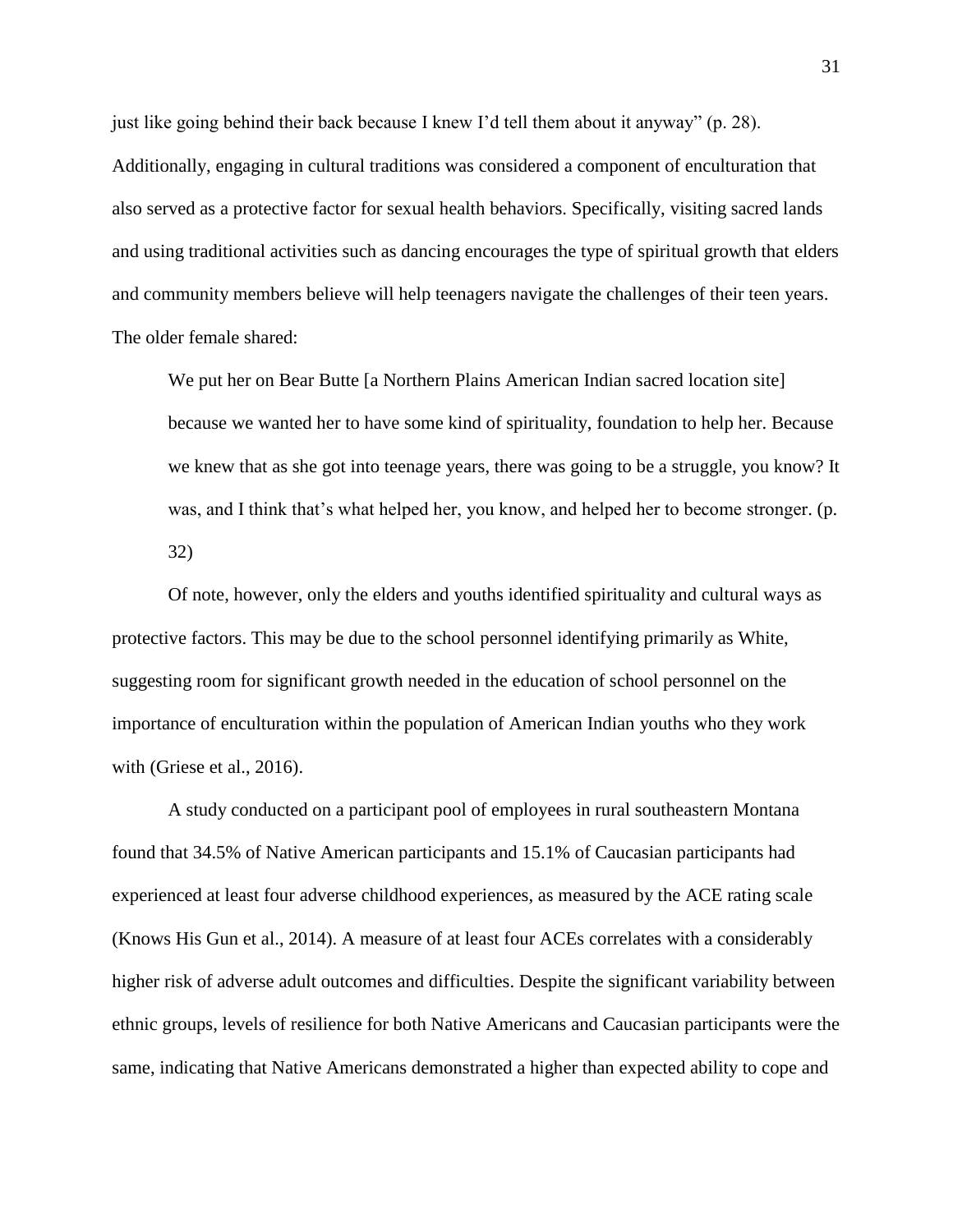endure potential traumas and hardships. When examining potential variables of resilience that were unique to this rural population, job stability was the most significant predictor of resilience (Knows His Gun et al., 2014).

### **Protective Gender Factors**

Both male and female Native American Indian adolescents from Zuni Pueblo, New Mexico, reported a similar number of life problems (e.g., personal, career, academic) as well as a similar number of help-seeking behaviors from others (Bee-Gates et al., 1996). This finding stands in contrast with other studies conducted with primarily White adolescent populations, suggesting that female adolescents experience a higher level of distress during adolescent years (Dubow et al., 1990) and demonstrate a greater tendency to reach out for support than their male counterparts (Rickwood & Braithwaite, 1994). Differences in findings among these populations may reflect a difference in cultural values for Native men that emphasize interpersonal and community connectedness in contrast with a Westernized value emphasizing independence and strength, which may limit help-seeking behaviors in White males (Bee-Gates et al., 1996). Additionally, Zuni Native American Indian students with higher levels of self-esteem engaged in fewer help-seeking behaviors, likely because they had fewer life problems, indicating that selfesteem appears to be a protective factor for native adolescents (Bee-Gates et al., 1996).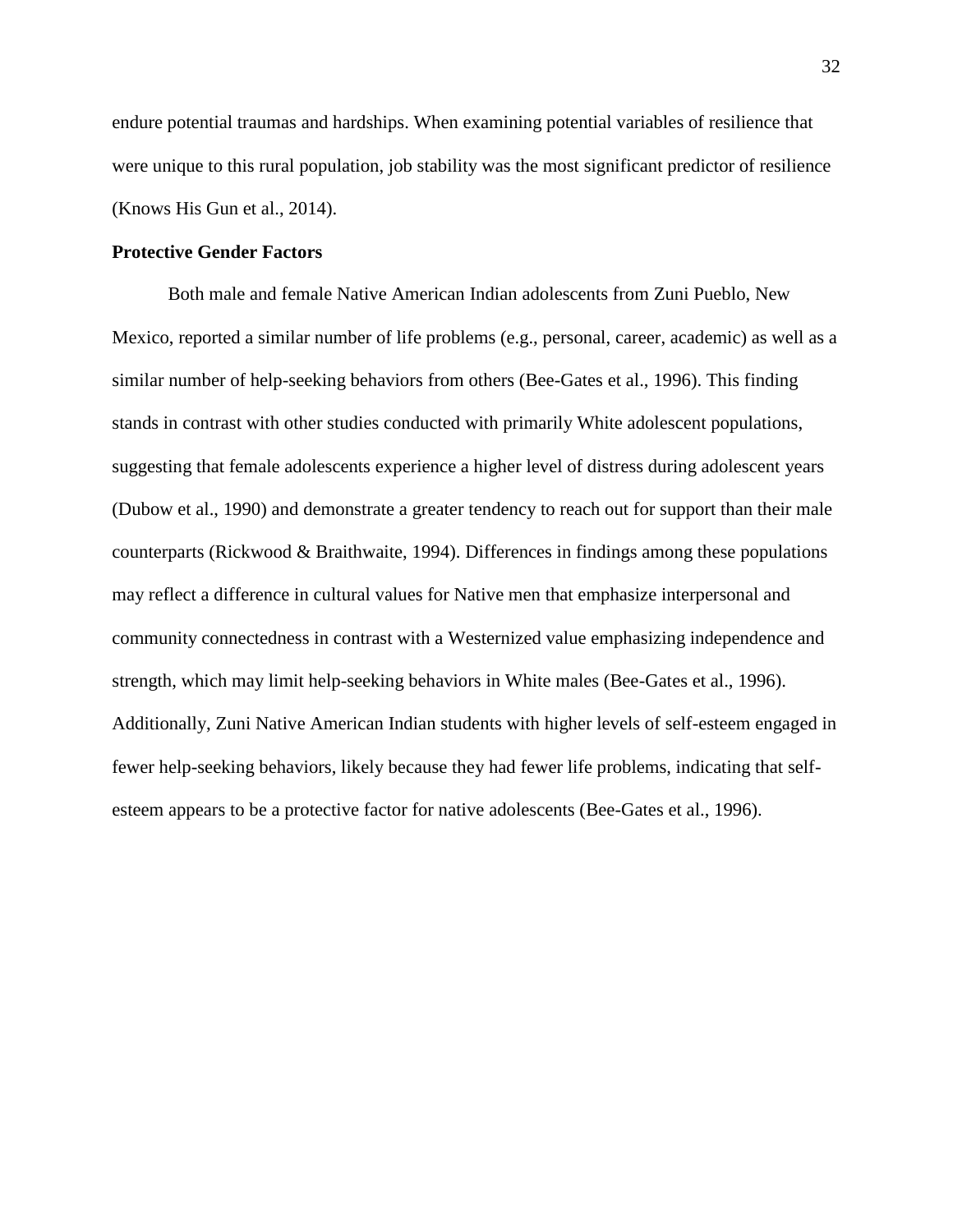# **CHAPTER III: IMPACT OF MARGINALIZATION ON ETHNIC IDENTITY DEVELOPMENT**

## **What is Race?**

Race-related warfare and conflict infamously overshadow the accounts of history and continue to be one of the most prominent discussions and social divides in American society today. Race is considered a "social construct based on physical appearance (skin color, hair color, and texture, facial features), ancestry, nationality, and culture" (Renn, 2012). However, differences in hair texture, skin pigment, and facial features have been used as racial markers to attribute individuals to select groups based on biological, geographical, and cultural similarities. Additionally, the concept of race also serves as a form of personal identification for individuals to connect to a shared sense of community, personal meaning, and values (Renn, 2012). Beginning as early as the age of explorers to the Americas, Eurocentric perspectives and values have long dominated societal standards and remain deeply ingrained within political, socioeconomic, health, and employment structures and systems. People of color must navigate these complex and intersectional cultural systems rooted in a value of Whiteness as they come to discover the meaning and value of their racial identity from an individual and community perspective.

#### **Racial Identity**

Among the acknowledgment of the importance of racial identity within counseling and psychology came the development of racial identity development models. Sue and Sue (2016) emphasized three important contributions of racial identity development models from a counseling perspective. First, mental health professionals often draw upon stereotypes or overgeneralized research findings when selecting appropriate treatment methods for their clients with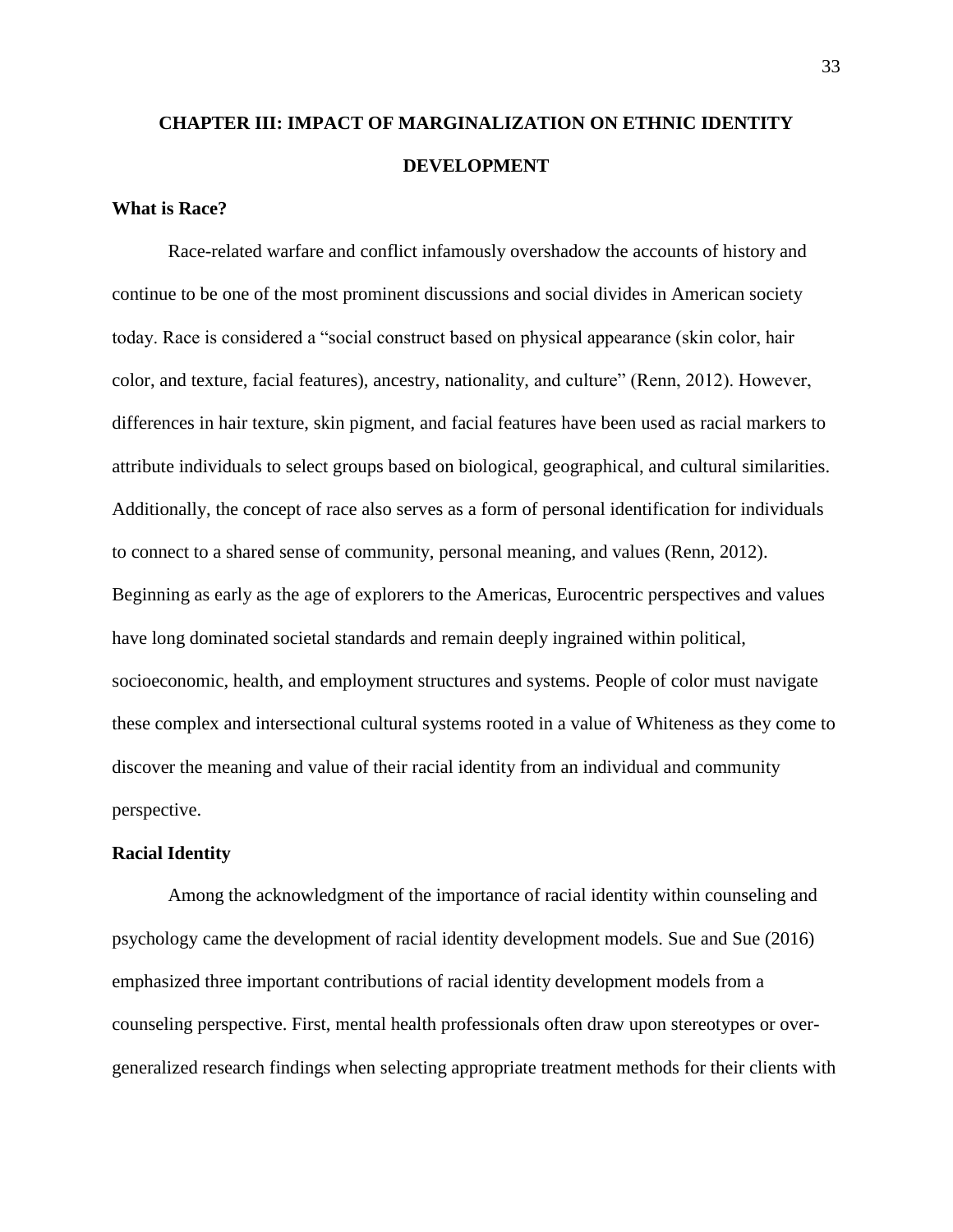a failure to assess individual differences. The process of identification with one's racial background is complex and unique to each race, nation, community, and individual. Second, racial identity development models are most powerfully utilized as a diagnostic tool to more accurately assess the attitudes, beliefs, and meaning surrounding the client's cultural identity. Lack of cultural responsiveness to individual and cultural differences remains a core factor of premature terminations among clients of color (Ivey et al., 2011). Last, the process of racial identity development is deeply intertwined with a recognition of the influence of racism, oppression, and marginalization (Sue  $\&$  Sue, 2016), as many individuals find ways to navigate the toxicity of White supremacist culture.

### **Indigenous Identification**

Indigenous peoples have a unique relationship to citizenship within the United States. While citizens of the United States, they may also be members and shareholders of a federal and/or state-recognized tribal nation. As of March 2020, the National Conference of State Legislatures identified 574 federally recognized Indigenous tribes located within 36 states (Salazar, 2020). To be federally recognized as a tribe, communities must establish a shared lineage connection and shared components of tradition, language, and tribal blood percentages (Tribal enrollment process, 2019). Each tribal association has varying criteria for tribal membership, many of which include the requirement of blood quantum. The measurement of Indian blood percentages and tribal membership claims were introduced as a byproduct of the Indian Reorganization Act of 1934 (Encyclopedia Britannica, 2020). In recognition of the Native Americans' contributions to the successes of World War I, greater attention was drawn to the detrimental conditions of the Indian reservations and the extent of the disbursement of tribal land to foreign settlers. This act, commonly known as the Indian Welfare Act or the Howard-Wheeler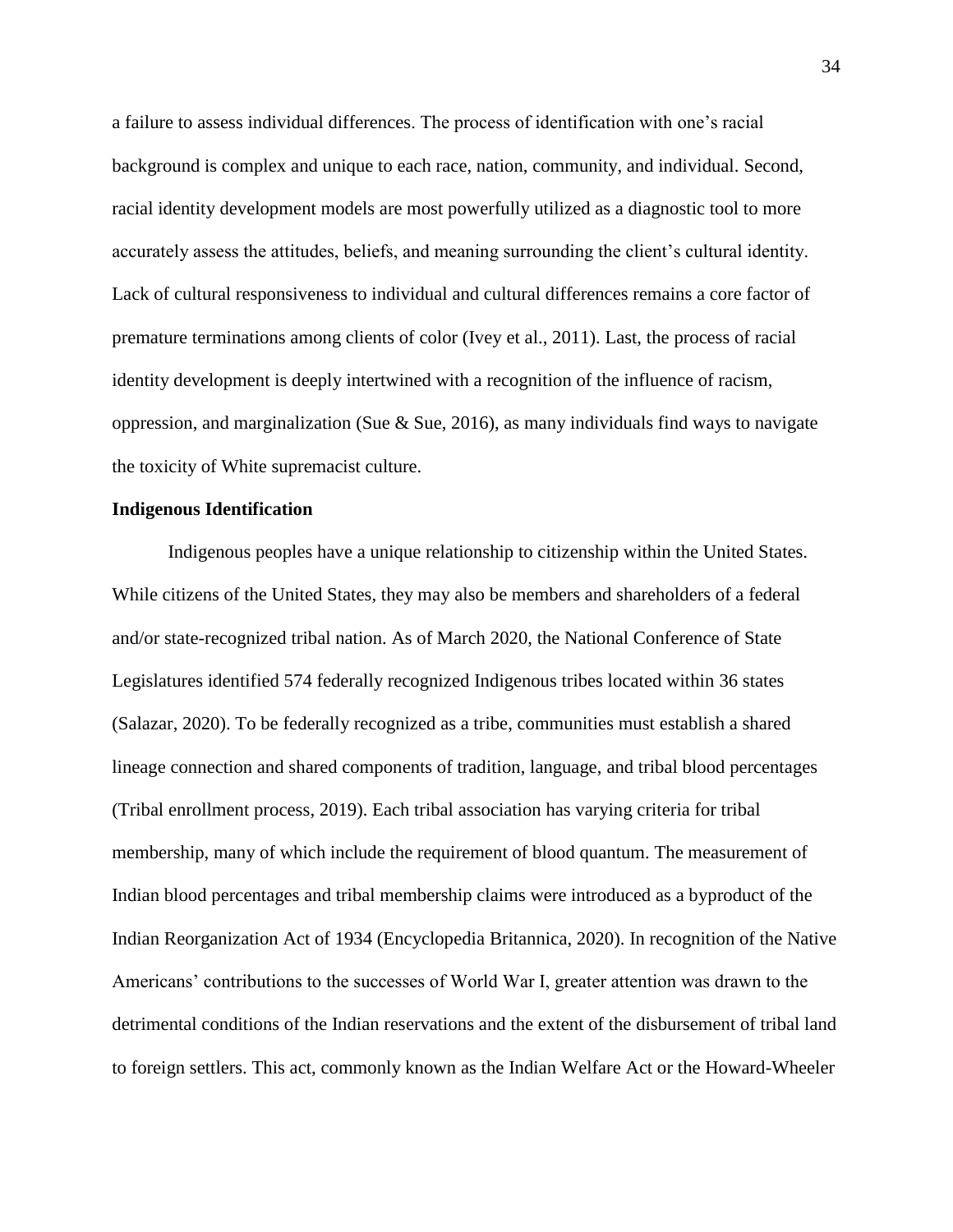Act, allowed allotments of resources and land to tribal governance. However, members were required to provide proof of membership through the use of blood testing to benefit from these reforms (Encyclopedia Britannica, 2020). Through this act, the government allowed for the development of Native corporations, which empowered and stabilized their communities by recognizing them as sovereign nations (Wilkins, 2007). Additionally, the Bureau of Indian Affairs allowed for preferential employment and resources for education and training opportunities for Natives in attempts to address the inequities caused by the period of forced reservations (Wilkins, 2007).

Similarly, the Alaska Native Claims Settlement Act of 1971 served as an agreement between some Alaskan tribes for a sum of \$962 million dollars in exchange for 44 million acres of land (Alaska Native Claims Settlement Act, n.d.). The funding and land were dispersed and allotted to 13 for-profit Native corporations, which function under state corporation laws and guidelines, in addition to over 200 village corporations. According to the Alaska Native Claims Settlement Act (n.d.), Native corporations provide employment for thousands of individuals and consist of services in telecommunications, alternative energy, real estate, engineering, construction, remediation of the environment, and tourism. It proposed that any Native Alaskan with one-fourth Alaska Native blood was eligible to become a shareholder in these corporations. There remains controversy among Native Alaskan communities about the allowance of future generations of Alaska Natives having the ability to become shareholders themselves instead of waiting for the shares to be passed down from family members (Native Claims Settlement Act (ANSCA), 1971). As such, the Native American and Alaska Native populations are the only ethnic group within the United States required to prove and validate their racial identity. Tribal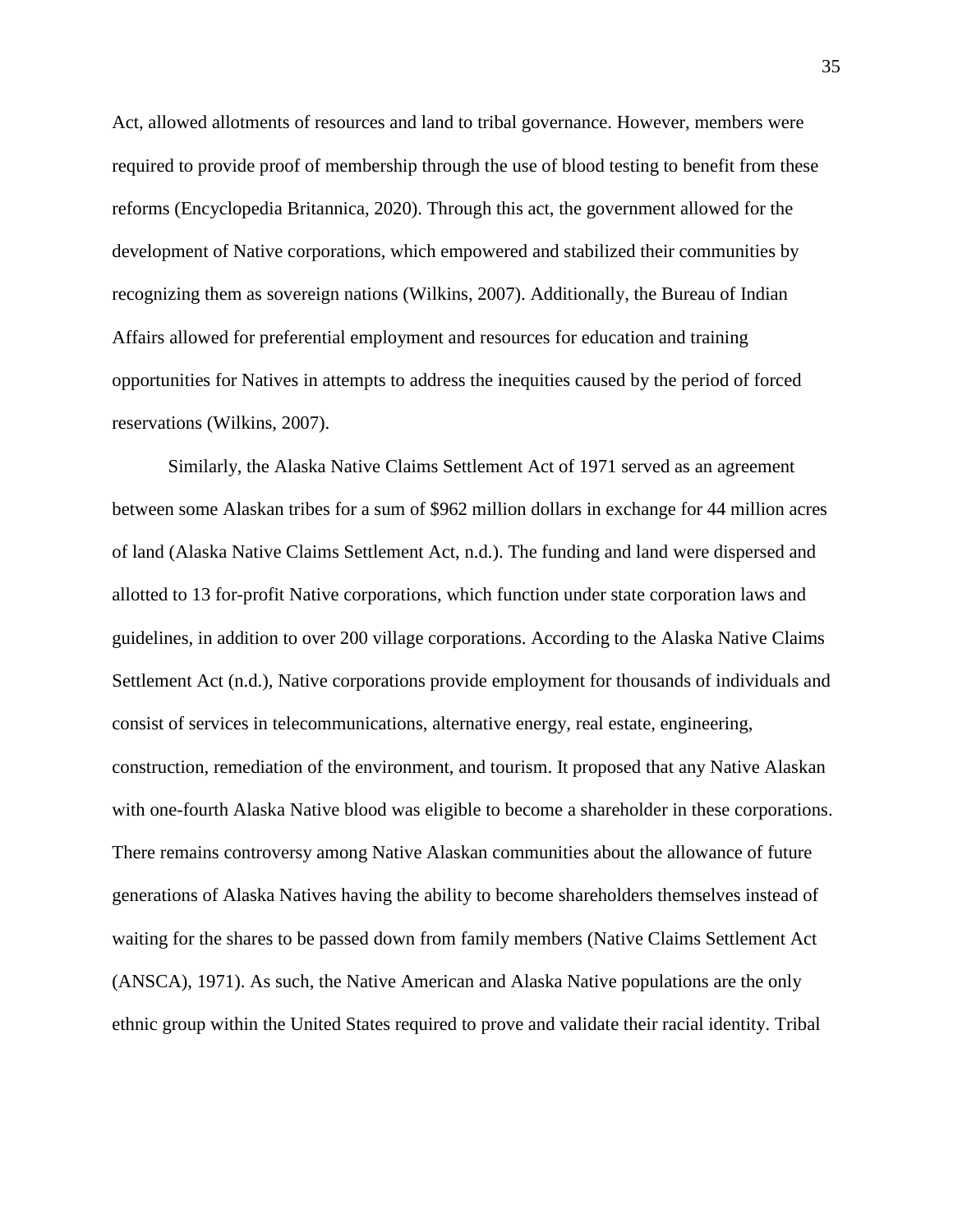membership is required to have access to the very resources that were provided to nations as a payment for the tribal lands and communities that were stolen from them.

Many tribes have varying rules and regulations regarding their tribal membership process. In the process of validating and authenticating their racial identity to gain membership to a tribe, Native Americans and Alaska Natives are often forced to choose which tribe they wish to identify with, despite having roots in varying tribal backgrounds and cultures (Hair, 2019). As such, members may have 100% native heritage but, due to the mixture of tribal affiliations, may not qualify for any one particular tribal enrollment certificate. Often, tribes have many different qualifications for membership and require different percentages of Indian blood, causing instances in which full-blooded members may receive the same allotment as members who claim only one-sixteenth of Indian blood (Hair, 2019). Claiming tribal membership often requires a Certificate Degree of Indian Blood issued by the Bureau of Indian Affairs (Division of Tribal Government Services, n.d.).

The origin of using blood percentages to determine racial membership and ethnic identity stems from the Anglo-Saxon culture of using blood to track and trace royal lineages of "pure blood" hierarchies (Meyer, 1999). Due to the deeply embedded racism of scientific "research" at the time, blood was associated with physiological characteristics such as the coarseness of the hair (Jenks, 1921), as well as the culturally different behaviors of the individual. During the period of treaty negotiations between 1817-1871, the descriptions and use of blood quantum were only vaguely operationalized by the federal government in seeking to establish and define the continually changing treaty arrangements between the government and the tribal peoples (Schmidt, 2011). The ever-present legal quantification of who is deemed an "Indian" or not appears problematic to many as it is based in the origins of the Anglo-Saxon creation of races in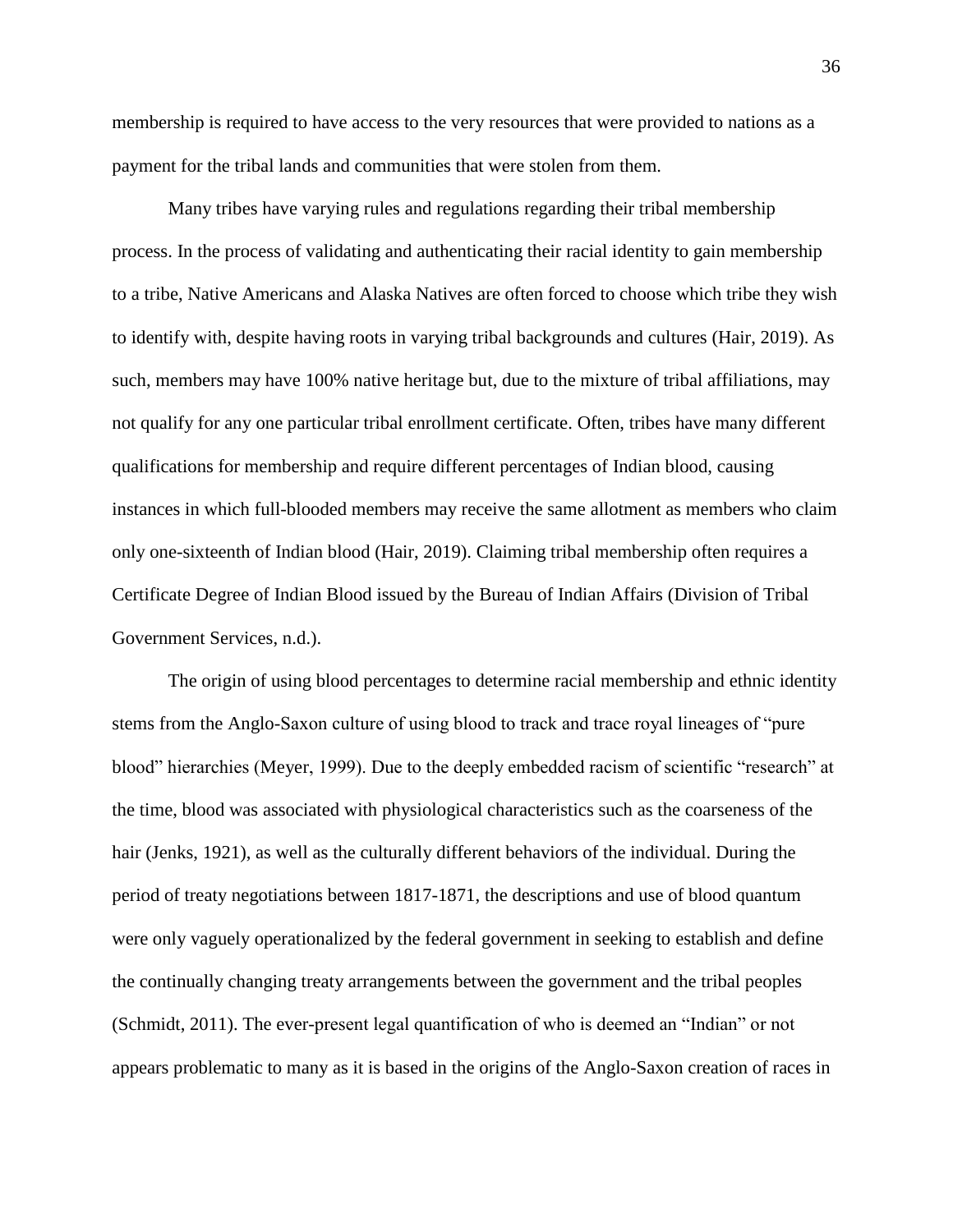terms of biological factors instead of cultural factors shared among a group of human beings (Schmidt, 2011). Additionally, others have argued that the continuing use of blood quantum to identify memberships may lead to the eventual genocide of Native American and Alaska Native people. Current estimations reveal that only 8% of the Native American and Alaska Native populations will hold a blood quantum of one-half or greater by the year 2080 (Bordewich, 1996), causing great concern for the future of a race that is the only ethnic minority to be biologically and legally quantified by the government. It remains to be determined how the federal government may respond to its treaty obligations in a future where the very people granted sovereignty and protection would be essentially legally nonexistent. These questions and concerns continue to be discussed within Indigenous communities and those advocating to protect and enforce the treaty agreements between sovereign nations and the U.S. government.

#### **Descriptive Population Data**

The Native American and Alaska Native populations comprise a small portion of the general population and are considered the smallest representation of ethnic minorities. They are often overlooked and unrecognized, contributing to feelings of being "invisible" (Sue  $\&$  Sue, 2016). According to the 2018 U.S. Census, those who identify as Native American or Native Alaskan alone comprise 0.9% of the population of the United States (U.S. Census Bureau, 2018). Cities with the highest numbers of Indigenous individuals include New York, NY (111,749, 1.3% of the city's population), Los Angeles, CA (54,236, 1.4% of the city's population), Phoenix, AZ (43,724, 2.9% of the city's population), Oklahoma City, OK (36,572, 6.0% of the city's population) and Anchorage, AK (36,062, 12.0% of the city's population; U.S. Census Bureau, 2010). Of the 574 federally recognized tribes (Salazar, 2020), the five largest include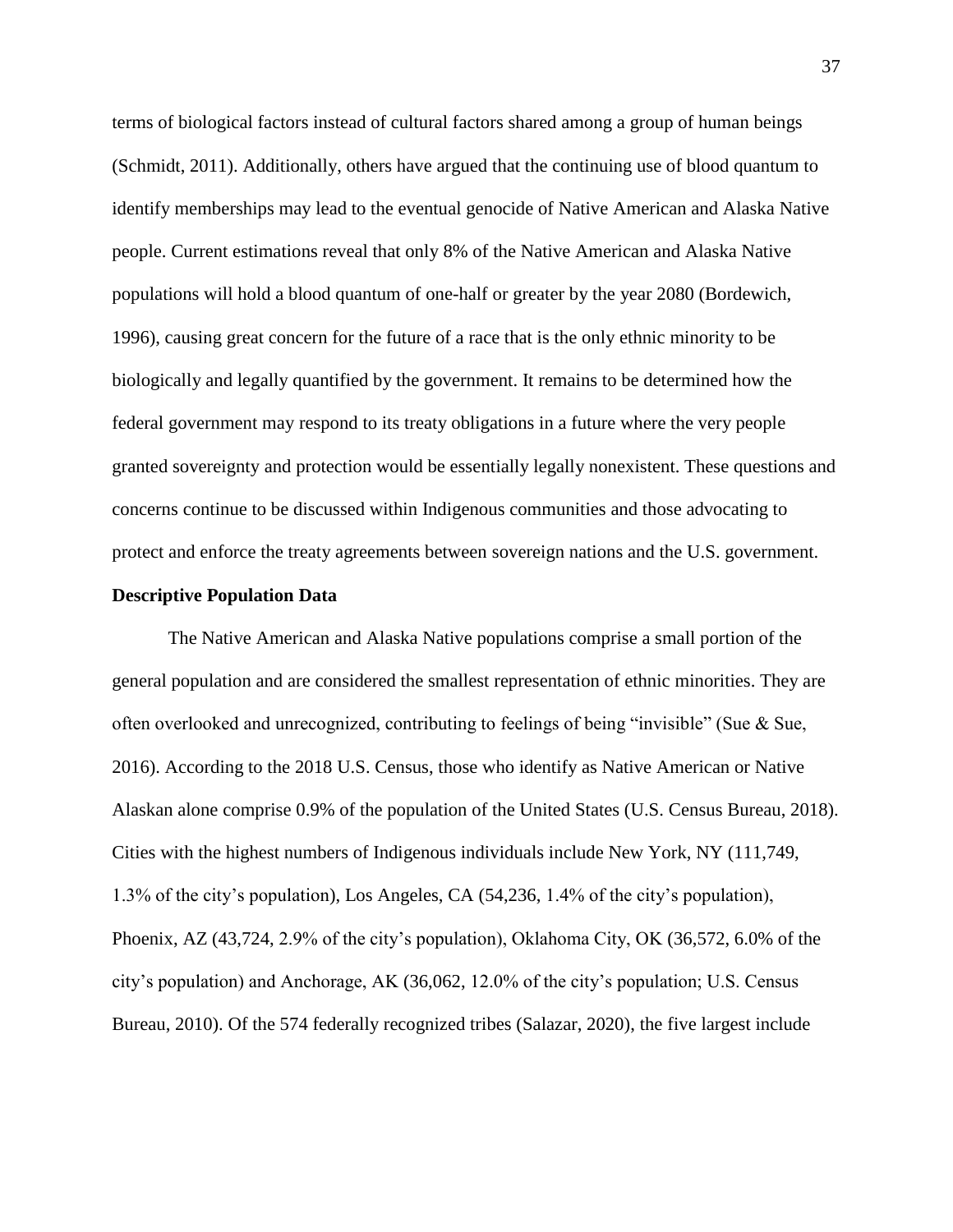Navajo (308,013 population) Cherokee (285,476 population), Sioux (131,048 population), Chippewa (115,859 population), and Choctaw (88,913 population; U.S. Census Bureau, 2010).

As with any data reporting, it is essential to explore contributing factors that may impact our understanding of self-reporting in U.S. Census data. Also, surges in individuals who selfidentify as American Indian and Native Alaskan have increased, raising questions concerning what factors may contribute to a change in self-identification since the birth rates do not align with such an increase (Jacobs, 2019). Additionally, there is believed to be a significant number of unreported Indigenous people within the United States. Some may not feel comfortable disclosing their Indigenous heritage to a government system that has historically misrepresented and misused data from Indigenous communities. Factors such as cultural mistrust and inadequate data collection methods may have significant roles in producing these figures (Jacobs, 2019), leading this interpretation of census data to be mentioned with caution, care, and context.

#### **The Impact of Intergenerational Trauma**

Despite being the smallest racial group by population, the Native population has the highest poverty rate of all ethnic groups (Macartney et al., 2013), with a 50% higher death rate than White individuals (Espey et al., 2014), and up to three times the unintentional injuries leading to death (National Center for Education Statistics, 2013). Native individuals have the lowest reported participation in secondary education of any minority group (National Center for Education Statistics, 2013) and are 2.5 times more likely to suffer from mental illness (Duran et al., 2004). Additionally, Native Americans have double the alcoholism mortality rate compared to the U.S. population (Centers for Disease Control and Prevention, 2008) and have the highest alcohol consumption rate compared to any other ethnic minority group (Chartier & Caetano, 2010). These disparity outcomes result from a longstanding compounding of factors related to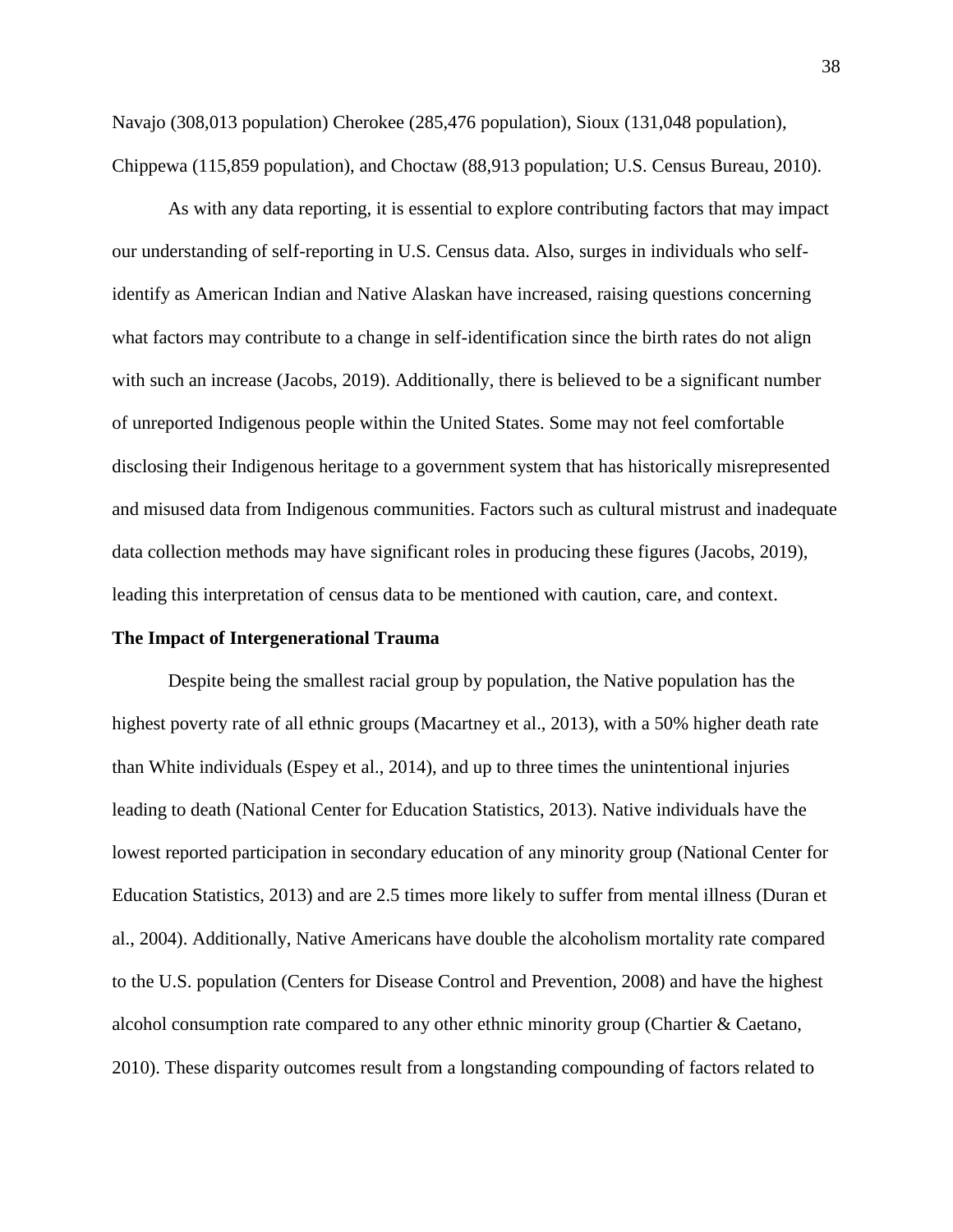the many traumas faced by the community; colonization, and cultural genocide (Duran et al., 1998). The continued promotion of sacred symbols of heritage being displayed as sports logos has been used to potentiate this community's shallow and hurtful stereotypes (Reclaiming Native truth, 2018). In the same way, the Native American and Alaskan Native communities have been able to survive the harsh climates of the arctic and the dry conditions of the deserts. They have demonstrated their resiliency in finding healing by reclaiming their cultural heritage, preserving their sacred traditions and dialects, and continue persevering in dignity and alignment with their values of respect, generosity, and spirituality (Rose, 2018). Each member may express varying perspectives of knowledge, tradition, tribal membership, cultural practice, and identification with their racial group. By evaluating such factors related to ethnic identity development, those who serve the Native American population may be better able to provide culturally competent care that is respectful of cultural values and understanding of individual and tribal differences within the Native American and Alaska Native communities.

In their account of the history of American Indian peoples, Duran et al. (1998) discussed the ties between intergenerational trauma and the current difficulties within Native communities today. The experience and history of each Native American tribe vary not only in their presenting concerns or experiences but also in their level of colonization and/or impact of White settlers. However, similarities can be seen across tribal communities regarding the impact of intergenerational trauma. Native communities continue to struggle with higher rates of alcoholism, violence, poverty, and psychological issues that impact all areas of social, psychological, and physical well-being. The concept of intergenerational trauma is grounded in research similar to studies conducted with the Jewish community of Holocaust survivors. Impacts of unhealed trauma carry forward to upcoming generations in ways that do not require a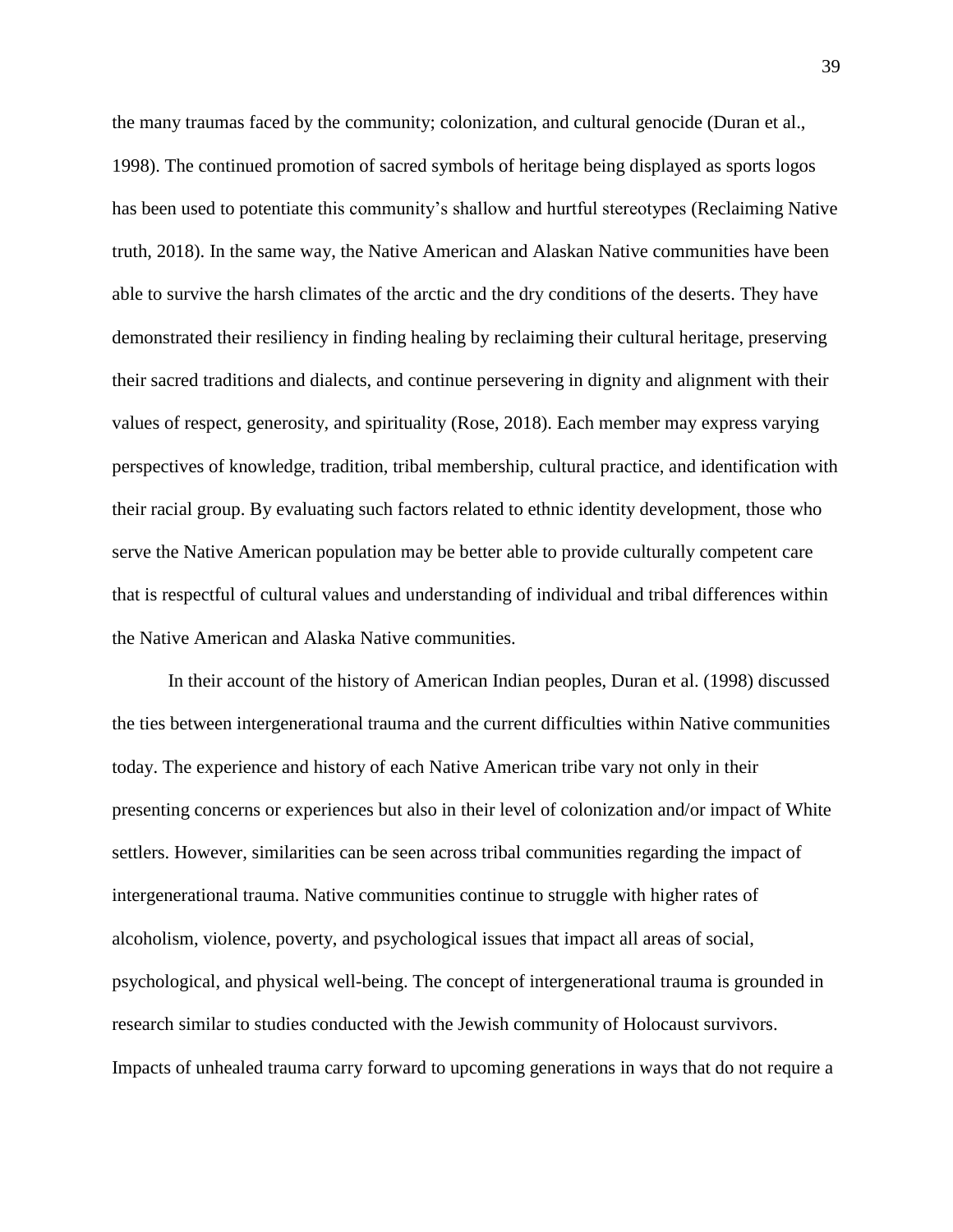conscious understanding of the trauma events or narratives. Symptoms within these communities are more a reflection of the unprocessed and unhealed wounds that are passed down from generation to generation. This view stands in contrast with alternative perspectives interpreting the deficits shown in research as a result of character flaws and poor choices, named by Duran et al. (1998) as "epistemic violence" that only further enforces symptoms of trauma (p. 62).

Colonization occurred in various ways: the impact of diseases that wiped out a large percentage of their populations, frequent intrusions of military force onto Native land, and eventual forced removal into reservations or urban areas. Being separated from their sacred and ancestral lands is described by Indigenous researchers as a "severe spiritual and psychological injury" to a people whose very identity, survival, and meaning were rooted in their geographical locations and ancestral lands (Duran et al., 1998, p. 63). When forced assimilation began in the 1950s, Native families were encouraged to live and function as White members of American society, further separating Native families from the reservations they had just barely grown accustomed to. The amount of government control to relocate and determine residence for Native Americans within such a short period resulted in "refugee syndrome" and distress of misplacement and disconnection (Duran et al., 1998, p. 63).

Lacking validation of the distress of these experiences, many Native people have learned to repress their grief and are left with no other options, but to suffer in unbearable silence, another form of compounding trauma (Duran et al., 1998). These experiences of traumas may also be internalized and constrained for fear of what consequences might follow the internal or externalized experience of deep-seated anger, often associated with grief and emotional pain. As these feelings may surface, the pain of unprocessed emotions presents the need for "anesthetic self-interventions" of substance use, violence, and suicide. Duran et al.'s (1998)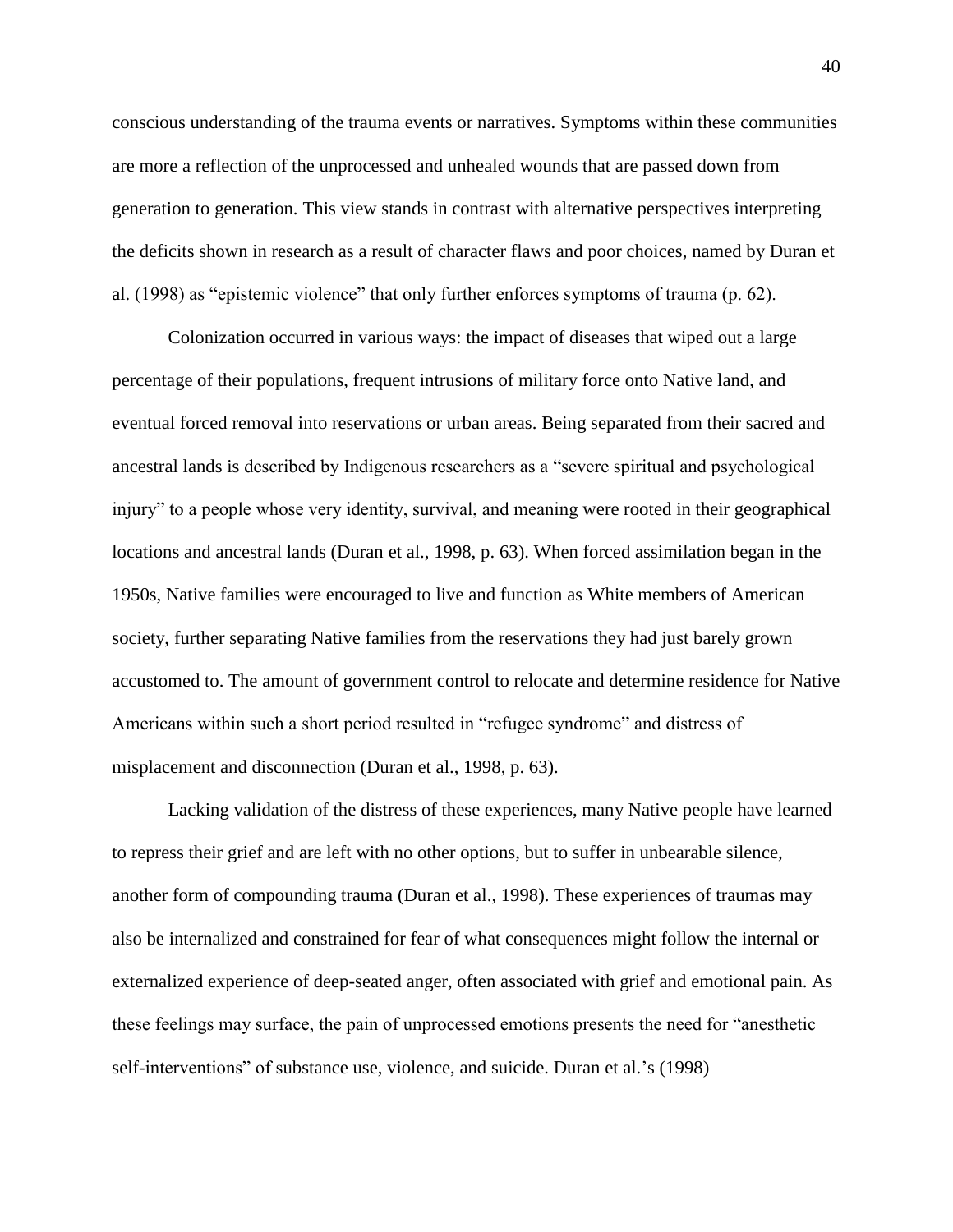conceptualization of the psychological and emotional impact of trauma reveals the connection between the impact of colonization playing itself out in our statistics and communities. With consideration of these factors, research on health, alcohol, and academics are discussed.

### **Mental Health**

Studies reveal significantly higher rates of mental health problems and substance use disorders among Indigenous populations (Centers for Disease Control and Prevention, 2008; Chartier & Caetano, 2010; Duran et al., 2004), including depression and low self-esteem (Jackson & Lassiter, 2001; Twenge & Crocker, 2002). Indigenous people are 2.5 more likely to suffer from mental health problems (Duran et al., 2004), including mood disorders and a number of other related mental health disorders such as learning difficulties, substance abuse, conduct disorders, and other dangerous behaviors such as running away and suicide attempts (Rieckmann et al., 2004).

#### *Suicide*

Suicide behaviors and completions are considered a public health crisis for the American Indian population, ranked as the third leading cause of death among children ages 10-14 and the second leading cause of death in children 15-24 years (National Center for Health Statistics, 2021.) Research also indicates that they are 3.5 times more likely to die by suicide than any other ethnic group, a number that has gradually been increasing since 2003 (Leavitt et al., 2018). The act of suicide may be considered "forbidden" in some Indigenous cultures causing adolescents to experience shame and feelings of failure that decrease the likelihood of reaching out for professional help (Bee-Gates et al., 1996, p. 498). Of specific note, nearly 26% of all completed suicides occur between the ages of 18-24 (Leavitt et al., 2018), and recent data indicate significantly higher rates of suicide ranging between the ages of 15-34 (Center for Disease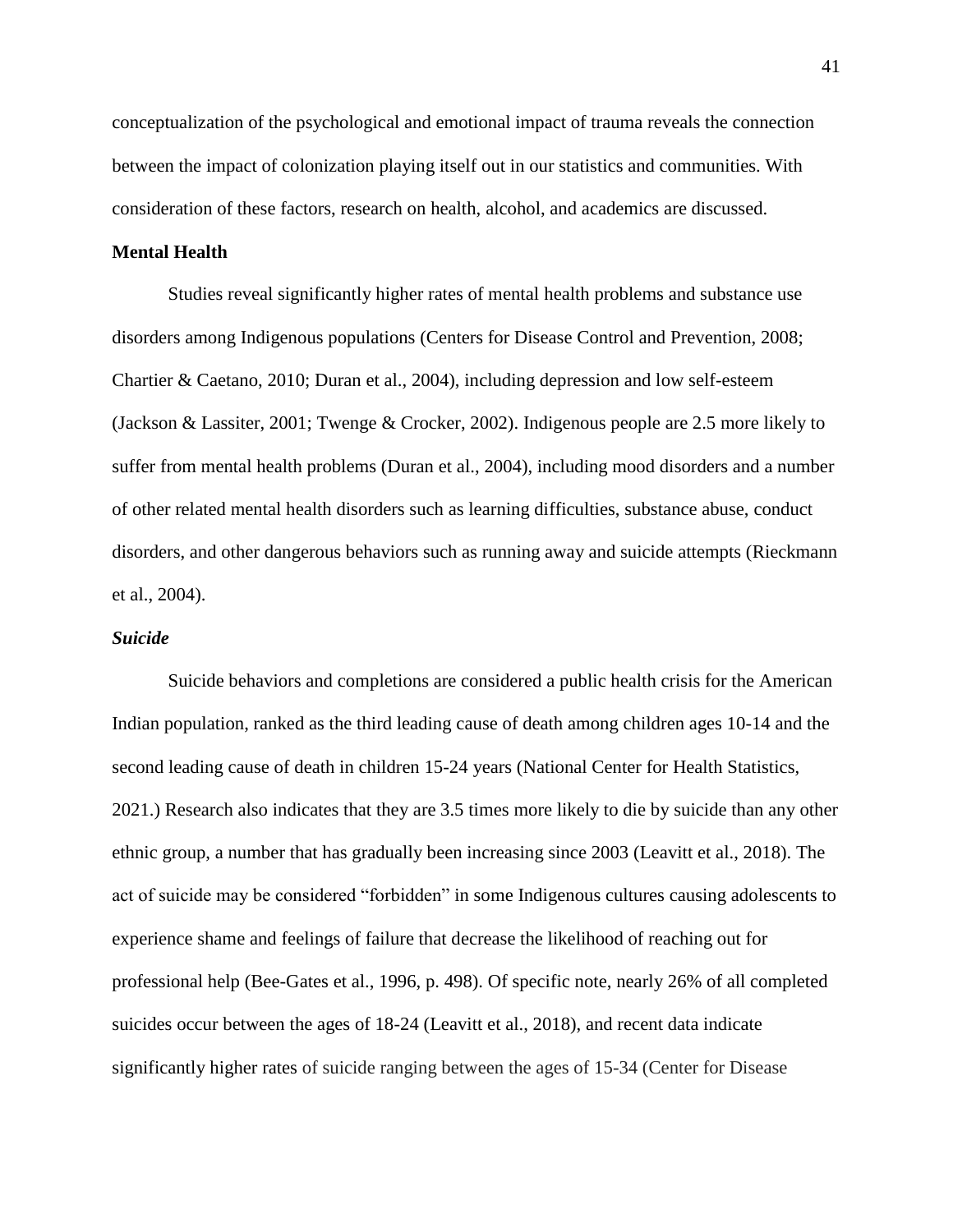Control and Prevention, 2021). A pattern of higher suicide rates in earlier life stages, with a decreased risk in later life, stands apart from the global trends within the United States of a higher suicide risk during midlife. Patterns of high suicide risk align with the early and later adolescence developmental stage described by Newman and Newman (2018) and inspired by Erik Erikson's original stages of development (Erikson, 1950, 1974). During this development period, the early and late adolescent's primary psychosocial crisis involves their development of individual identity and group identity versus alienation and identity confusion (Newman & Newman, 2018).

#### *Substance Use*

The high rates of substance use concerns within the Native American and Alaska Native communities have been well documented. Alcohol consumption among Indigenous people remains the highest of any other ethnic minority group (Chartier & Caetano, 2010), with double the alcoholism mortality rate in comparison to the U.S. population (Center for Disease Control and Prevention, 2008). Khan et al. (2013) concluded from research that fetal alcohol syndrome (FAS) rates are disproportionately higher among Alaska Native and Native American infants and are one of the leading contributors to intellectual disability diagnosis and disability conditions. Cook-Lynn (1996) provided a critique of popular literary narratives in which parents who have adopted Indigenous children turn to blame and demonize the mothers of children with FAS. As rates of FAS and FAE are high among some Indigenous communities, she described that some literary works have offered allusions to the sterilization of Indigenous women and promote anger and frustration for children's learning problems toward the biological mother. Cook-Lynn shared that this tendency to blame the least powerful members of society is also observed in those who blame the gay community for their high HIV/AIDS diagnosis rates, failing to contextualize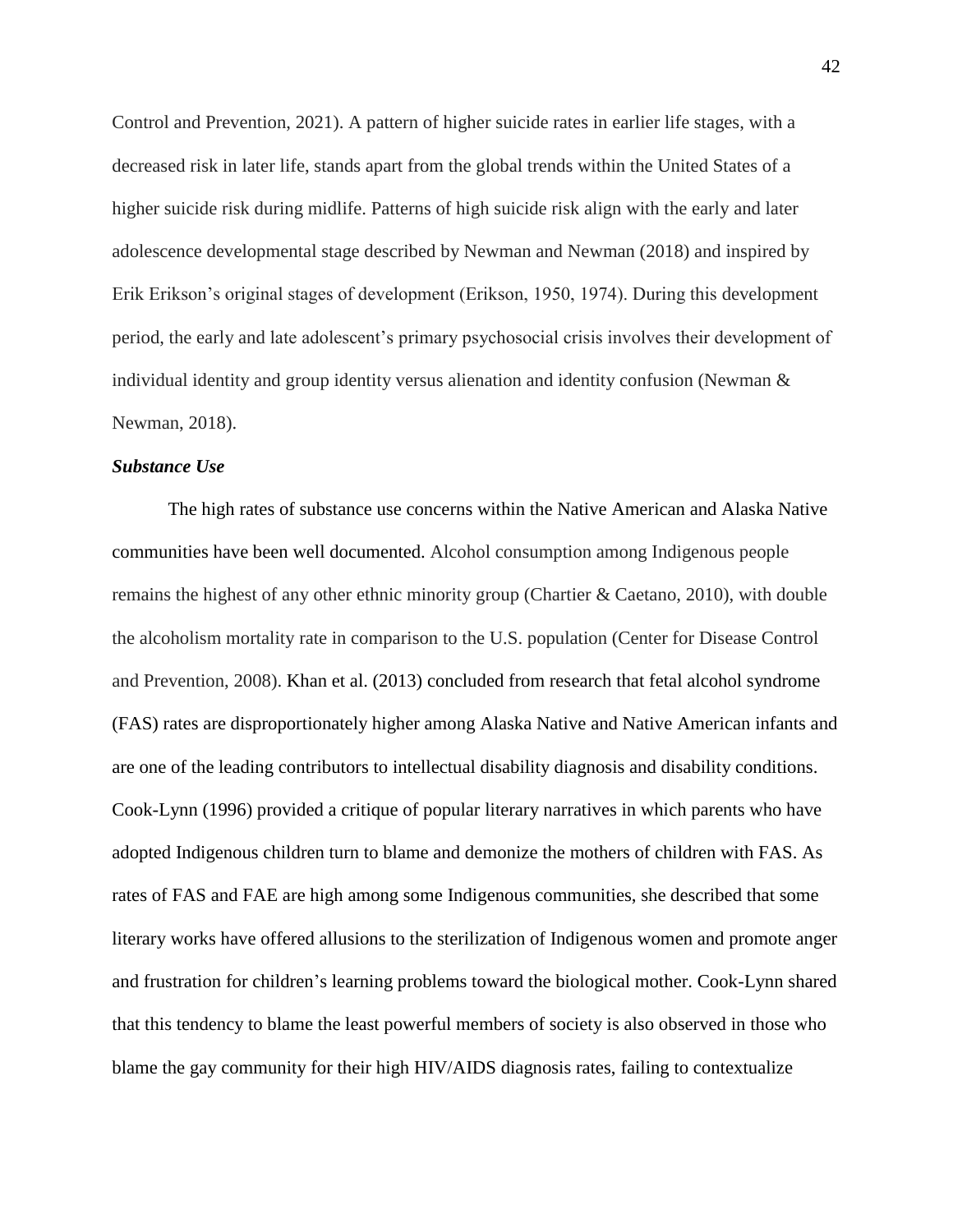community problems within structural causes. Culturally based therapists and contextual models must be emphasized to recognize a broader cultural context surrounding these community issues and to allow communities and relatives to share responsibility in being part of community solutions rather than pretending that young childbearing women "exist in a vacuum" (Cook-Lynn, 1996, p. 15).

With consideration of the stereotype of substance abuse issues within the Native community, it is important to recognize that research among some tribal communities indicates lower or comparable rates of substance abuse compared to the general population. A national longitudinal alcohol epistemological study demonstrated that a sample of both Southwest and Northern Plains Native Americans were less likely to use alcohol than the general U.S. population sample (Beals et al., 2003). However, Native individuals were found to drink a larger amount of alcohol. Additionally, while research shows a greater amount of drug experimentation, there was very little evidence of addiction or dependence among these groups (Mitchell, 2003). Although these studies were conducted by non-Indigenous researchers, they function to dispel common misconceptions about substance abuse within the Native community and speak to the diversity among varying Native populations.

#### **Health and Socioeconomic Status**

The Centers for Disease Control and Prevention reported a variety of health disparities in the Native community. Native Americans and Native Alaskans are 50% more likely to be diagnosed with coronary heart disease, 50% more likely to be cigarette smokers, and 10% more likely to have high blood pressure than their White counterparts (Centers for Disease Control and Prevention, 2021). Fifty percent of Native American and Alaska Native adults and 30% of Native American and Alaska Native teenagers are more likely to suffer from obesity (Centers of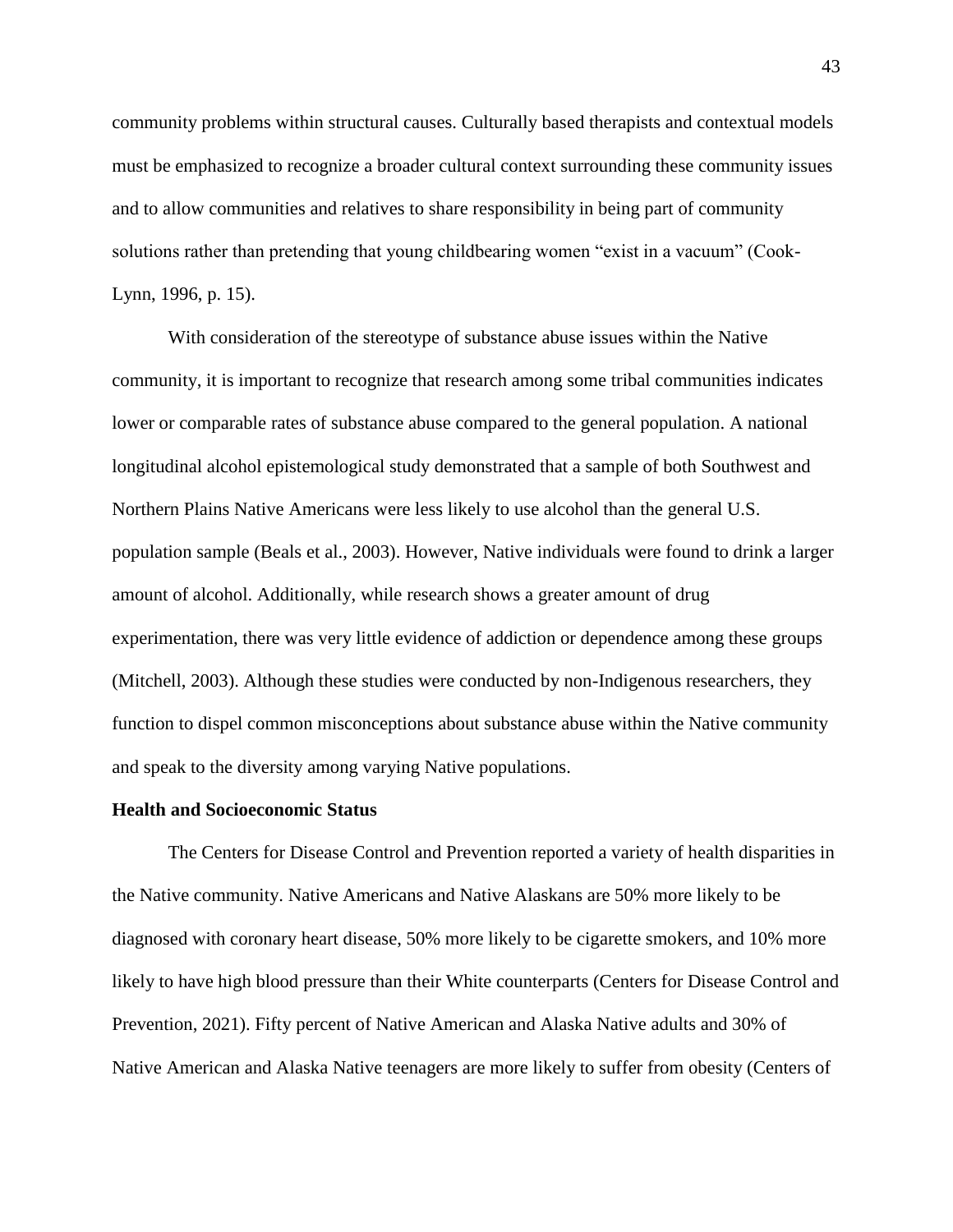Disease Control and Prevention, 2020). Adults are nearly 3 times more likely to be diagnosed with diabetes and are 2.3 times more likely to die from diabetes (Centers for Disease Control and Prevention, 2021). Indigenous people have the highest poverty rate of all ethnic groups (Macartney et al., 2013) and 50% higher death rate than their White counterparts (Espey et al., 2014), a greater number of unintentional injuries (National Center for Education Statistics, 2013) and up to 3 times the unintentional injuries leading to death (National Center for Education Statistics, 2013).

#### **Missing and Murdered Indigenous Women and Girls**

Indigenous people face a variety of structural and societal barriers. Native American and Alaska Native men and women are statistically more likely to be killed by police officers than their White counterparts (Edwards et al., 2019). The epidemic of missing and murdered indigenous women and girls has been recently recognized at the federal level due to statistics revealing homicide as the third leading cause of death among Indigenous women (Urban Indian Health Institute, 2016); and violence rates up to 10 times the national average (Bachman et al., 2008). This rallying cry from Indigenous communities fell on deaf ears of local, state, and federal law enforcement agencies as a dual data crisis emerged (Lucchesi & Echo Hawk, n.d.). The National Crime Information Center (2018) released a report that of 5,712 cases of missing and murdered indigenous women and girls reported in 2016, only 116 have been appropriately logged in the missing person's database.

### **Academic**

Indigenous people are reported to have the lowest participation in secondary education compared to any other minority group (National Center for Education Statistics, 2013). There are a number of continued barriers involved in providing adequate assessment and diagnostic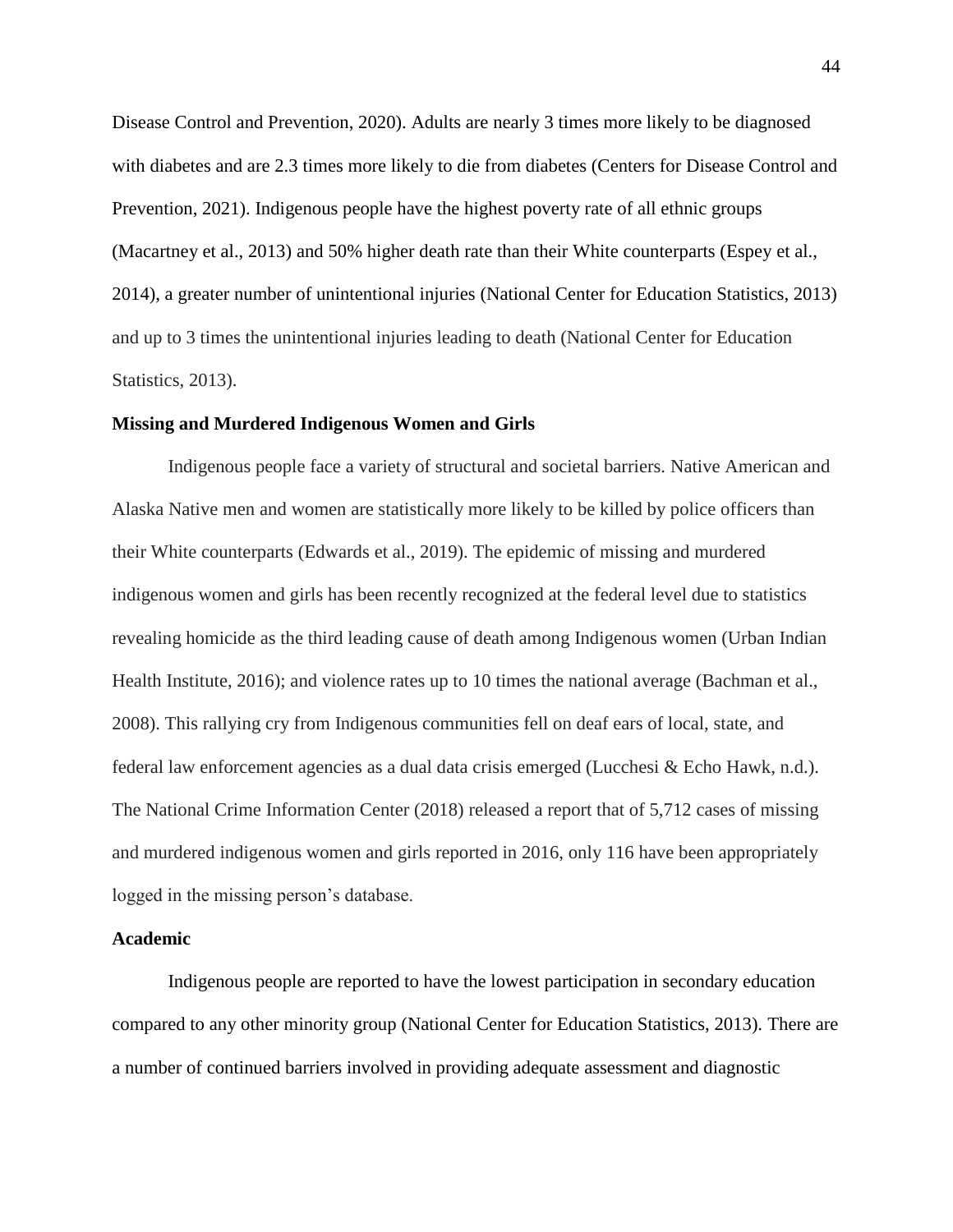evaluation to Native American children (Allison & Vining, 1999). Many evaluation tools and instruments have not been properly translated or cannot be adequately translated into Native languages due to the complexity of language differences. Many interpreters have not been trained in the ability to adequately convey necessary and sensitive information in a manner that is both culturally respectful and accurately communicated. They may find difficulty translating technical jargon and medical terms into Native languages and may also face challenges in providing explanations for concepts and words that do not exist in the linguistically cultural context (Allison & Vining, 1999).

A study examining 243 self-identified Native American students in the seventh grade found that a strong sense of belonging in the school environment served as a protective factor against drug use (Napoli et al., 2003). This study was conducted in a large urban area of schools in Arizona spanning multiple districts, including some students from surrounding reservations. Interestingly, there were no significant differences in the relationship between a sense of belonging and drug use between Native American and mixed ethnicity Native American students, which may result from comparable levels of enculturation. In a sample of 153 Native American undergraduates, academic stress levels were related to how these students believed they were viewed and received as Native people (Shorty et al., 2014). Additionally, academic stress was related to the level of cultural congruence that they felt in having similar or dissimilar beliefs and values to their White counterparts (Shorty et al., 2014). Findings point to the need for culturally appropriate learning materials that may more effectively assist in the process of creating an environment of belonging for Native youths within academic environments.

Considering this wealth of factors, the need for well-informed and culturally competent research within the field of clinical psychology cannot be overstated. The exploration of racial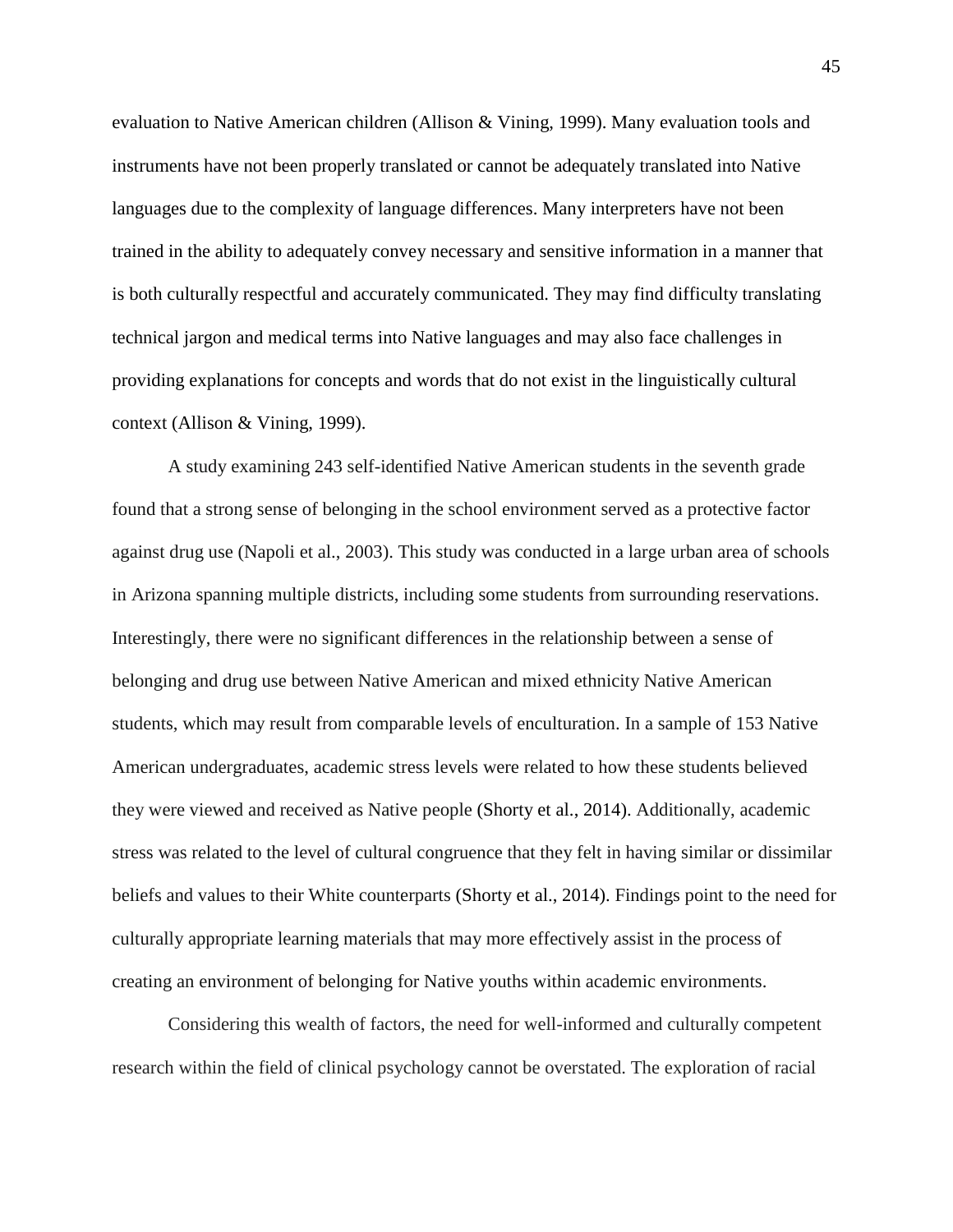identity remains a vital component of discovering mechanisms of change and avenues for healing methods uniquely fitted for this population's complex history of traumatization and colonization. The use of culturally appropriate interventions appears to be increasing as some professionals are developing guidelines for treatment that encompass cultural components.

#### **Indigenous Research Methods**

The tremendous focus on empirical research and quantitative data fuels and informs what policies are supported, what funding is allotted, and provides a guidepost for our understanding of Indigenous peoples (Jacobs, 2019). The quantitative data analysis reveals a number of disparities within the Indigenous community may be both valid and accurate while also misrepresenting the community by magnifying pieces of the story without proper context and emphasis (Jacobs, 2019). However, as Bette Jacobs (2019) described, "counting is about numbers filtered through choices" of inclusivity and exclusivity criteria as well as the variables being measured (p. 148). She spoke about mixed-methods research as highly recommended and utilized by Indigenous researchers to more adequately and wholly capture Indigenous identity and ways of being. The application and use of appropriate statistical measures and data collection remain an area of continued reform and revision to provide a more accurate and meaningful representation and communication of the nature, well-being, and concerns of Indigenous folks (Jacobs, 2019). Gaps in research and history of a lack of cultural awareness in research measurements, definitions, and adequate and representative sample sizes, are substantial factors contributing to the "invisibility and misrepresentation" of Indigenous people (Jacobs, 2019, p. 155). It is imperative that future research embody best practices, which include an overarching recognition and respect for Indigenous sovereignty over data collecting within communities (Jacobs, 2019). Full participation of Indigenous leaders and researchers is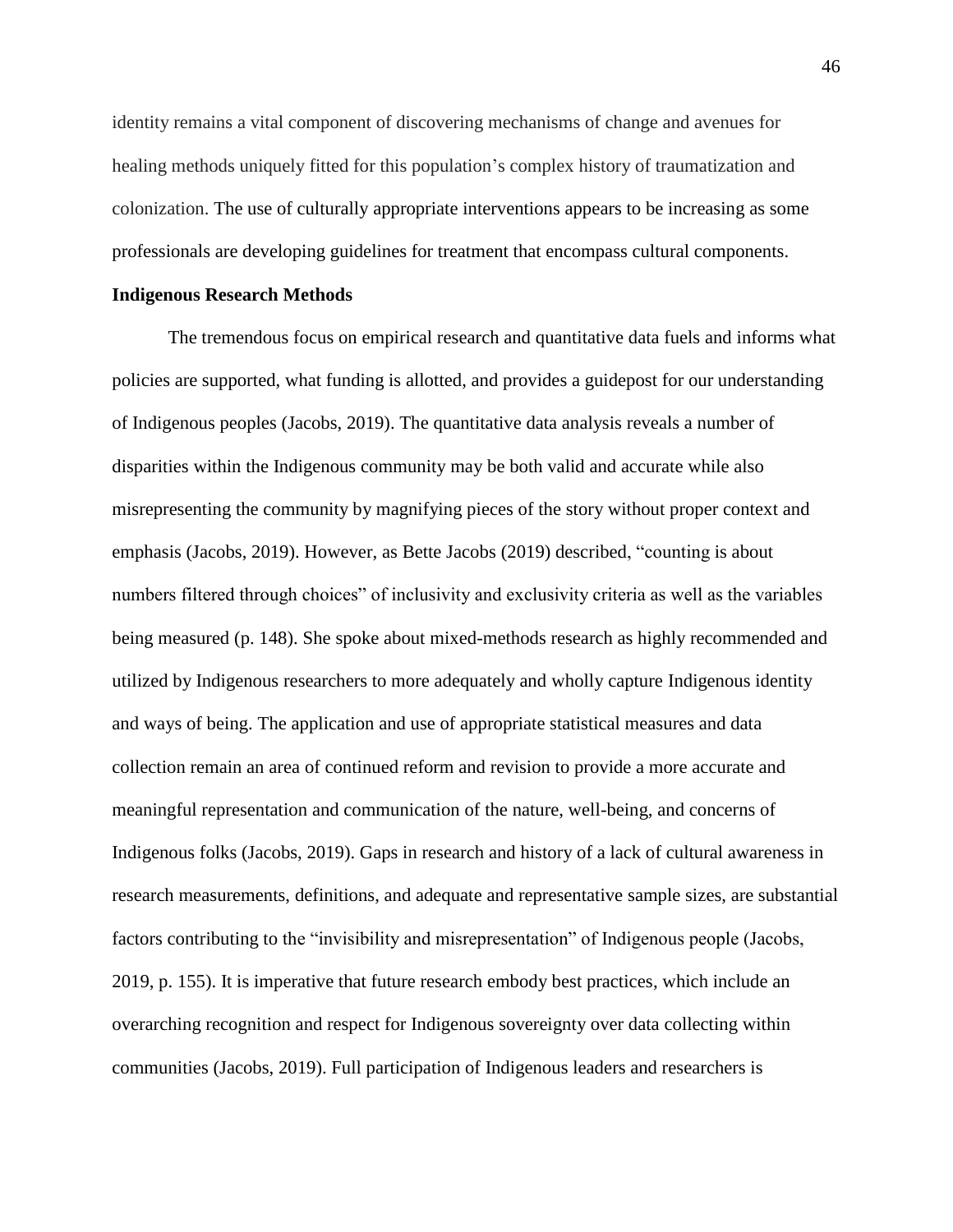necessary to ensure greater confidence in the cultural competence and verification of representativeness by tribal communities. Additionally, research on disparity outcomes should be sure to offer representative samples, thoughtful research methodology and research terms, and intentional and mindful cultural interpretation within the context and understanding of Indigenous values and lifestyle (Jacobs, 2019). According to Jacobs (2019):

Among Indigenous people, data have been misused to characterize groups in stereotypical ways or with processes that exclude participation. Also, exploitation using data obtained from or about Indigenous people for external self-interest and diminishing benefit to tribes have commonly happened. (p. 153)

Many state and federally funded programs require greater percentages of the reported use of approved evidence-based practices that have been validated and replicated using controlled studies (Cruz & Spence, 2005). However, sovereign tribes have expressed opposition to these specific mandates, as the methods and values of the recommended "research-based" approach do not align with "Indian ways" (Cruz & Spence, 2005). A task force in Oregon, including all nine tribes and multiple Indigenous researchers and organizations, collaborated on the development of the Oregon Tribal Evidenced-Based and Cultural Best Practices project, providing an example of how mental health treatment must be informed and conducted through the values of local tribes and in alignment with Indigenous values. Native Americans focus more on elements of the "unseen world" and hold to the belief that disharmony in the unseen world is projected to the outside world, rendering the interventions of changing the outside world futile as it is only a reflection of deeper internal processes (White Bison Inc., 2001). As a culture that values respect and giving to others, having the control group as needed for randomized clinical trials does not align with their values and practice (Cruz & Spence, 2005). In an initiative to explore and create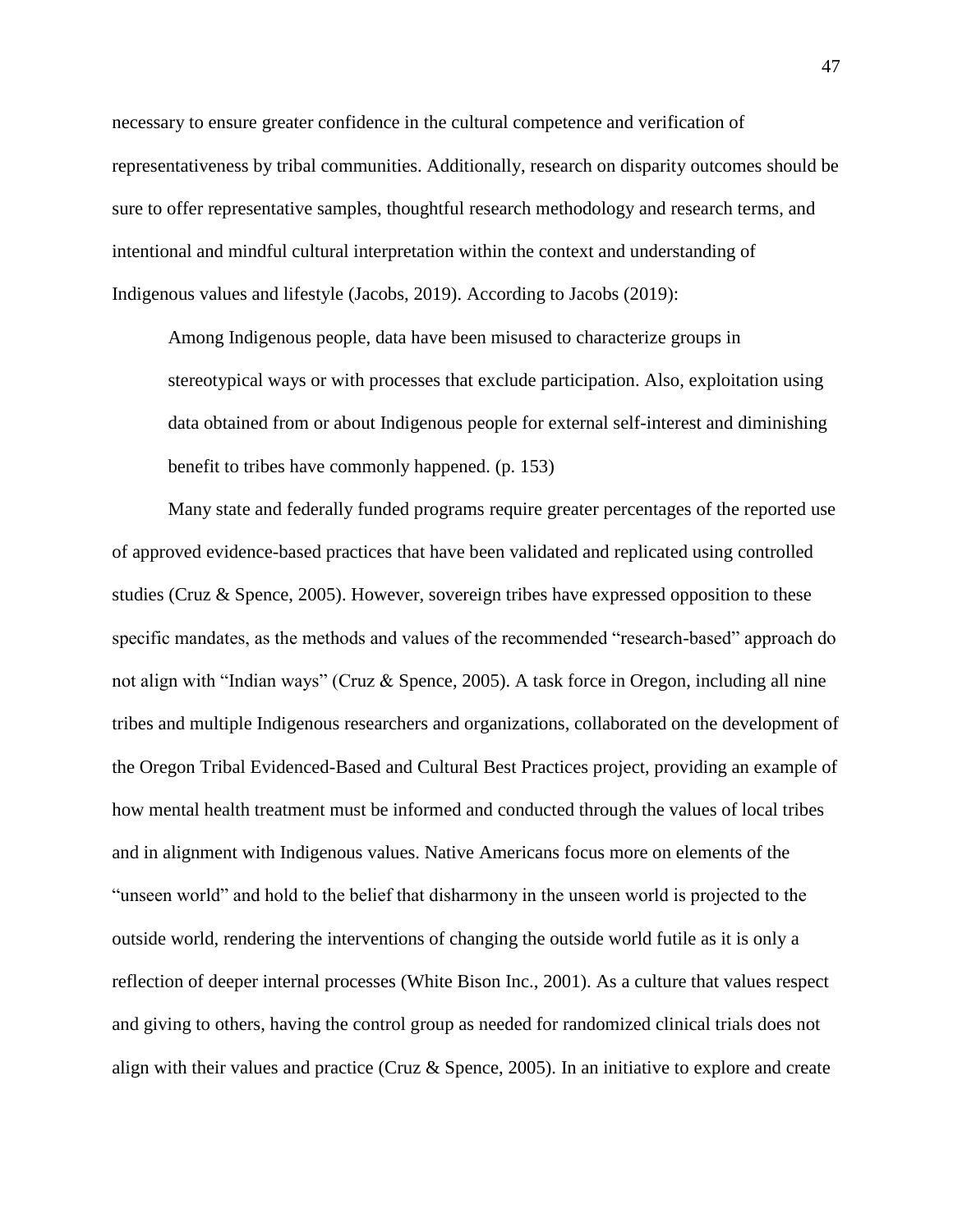best practices from a national perspective, Dr. Dale Walker et al. (2012) from the One Sky Center in Oregon emphasized the importance of spiritual practices in any integration of treatment for Native Americans. Specifically, he acknowledged the use of talking circles and sweat lodge ceremonies may prove to be more effective than any other Westernized approach to evidencedbased treatments.

Westernized attempts at behavioral health approaches fall far below expectations of effectiveness and helpfulness within Native communities (Duran et al., 1998). Native individuals are far more likely to drop out of therapy before the third session (Duran et al., 1998). The behavioral and linear focus of Westernized treatment methods robs Native people of the greater context of their presenting concerns and encourages approaches that are contradictory to the exploration of the truth of their experiences (Duran et al., 1998). Therapy should address the high levels of acculturation within Native American clients and seek to contextualize and conceptualize their life by connecting to their traditional belief system (Duran et al., 1998).

Using community-based participatory research to evaluate substance abuse prevention curricula for American Indian youths, shifts were made to account for cultural differences (Jumper-Reeves et al., 2014). These included a switch from Westernized linear, individualistic, and competition-based values in exchange for holistic experiences, cooperative frameworks, and collaborative processes among groups of people (Jumper-Reeves et al., 2014). The process of restructuring the curriculum included evaluation of qualitative themes gleaned for interviews and collaboration with Native participants and community members. The themes included an emphasis on cultural values, traditions, and the importance of being connected. Community American Indian participants acknowledged that the best methods of protecting youths involve the participation in ceremonies, having an understanding and knowledge of stories within the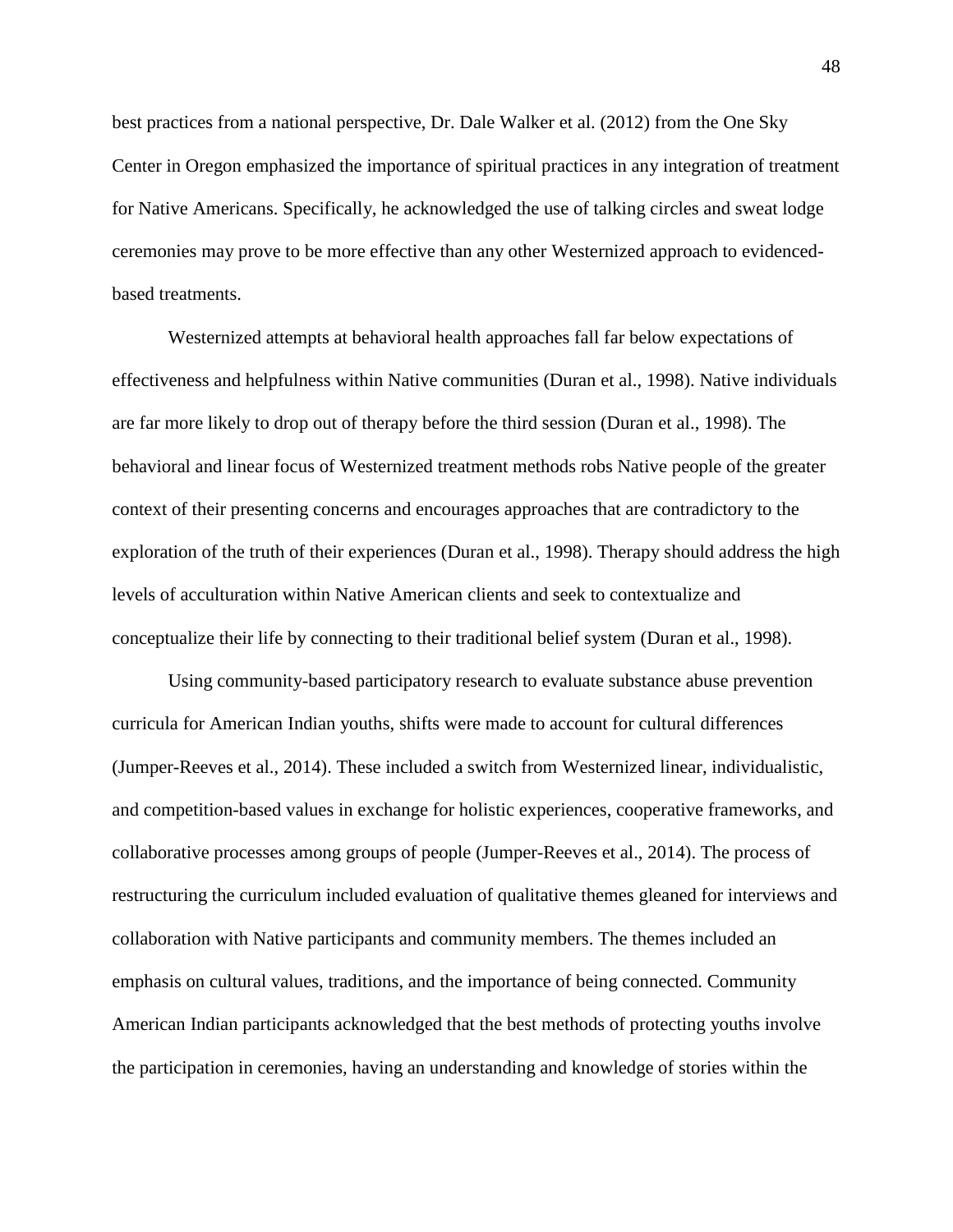culture, connecting to a sense of spirituality and balance, and having the modeling of adults and elders within the community to look up to and follow. While, at first, these concepts may have seemed disconnected or unrelated to the concept of safety and well-being in youths, a group member acknowledged the role these activities play in the nurturing of belonging, stating, "People are safer when they feel like they belong" (Jumper-Reeves et al., 2014, p. 551). The researchers elaborated on the following group discussion stating, "Being taught to do certain things the same ways and at the same times as countless generations before, because people around you believe those things are important, secures your place in that line of generations" (Jumper-Reeves et al., 2014, p. 551). As this study utilized the community-based participatory research approach in evaluating multiple generations from multiple tribes, a culmination of factors emerged that were unique to some tribal experiences and reflective of the diversity within the community. Also, common characteristics were identified among all tribal groups. During the study, individuals in the American Indian adult focus group spoke about their hesitancy to create such generalizations in research, "Our own ceremonies and traditions are what define us," and "Our tribes are distinct. You can't generalize" (Jumper-Reeves et al., 2014, p. 554). Another focus group participants stated, "We have different kinship networks; matriarchal and patriarchal, in clans or bands, reservation or city dwellers" (Jumper-Reeves et al., 2014, p. 554). Despite various labeling of experiences and diversity within history and cultural structures, themes did emerge, leading the original participants to shift from their initial concerns, commenting, "Creating opportunities to learn about traditional cultures is a way to teach kids and heal the family as a whole" (Jumper-Reeves et al., 2014, p. 554). These discussions emphasized and demonstrated the desire of Indigenous people to uphold their distinction as a tribe. However,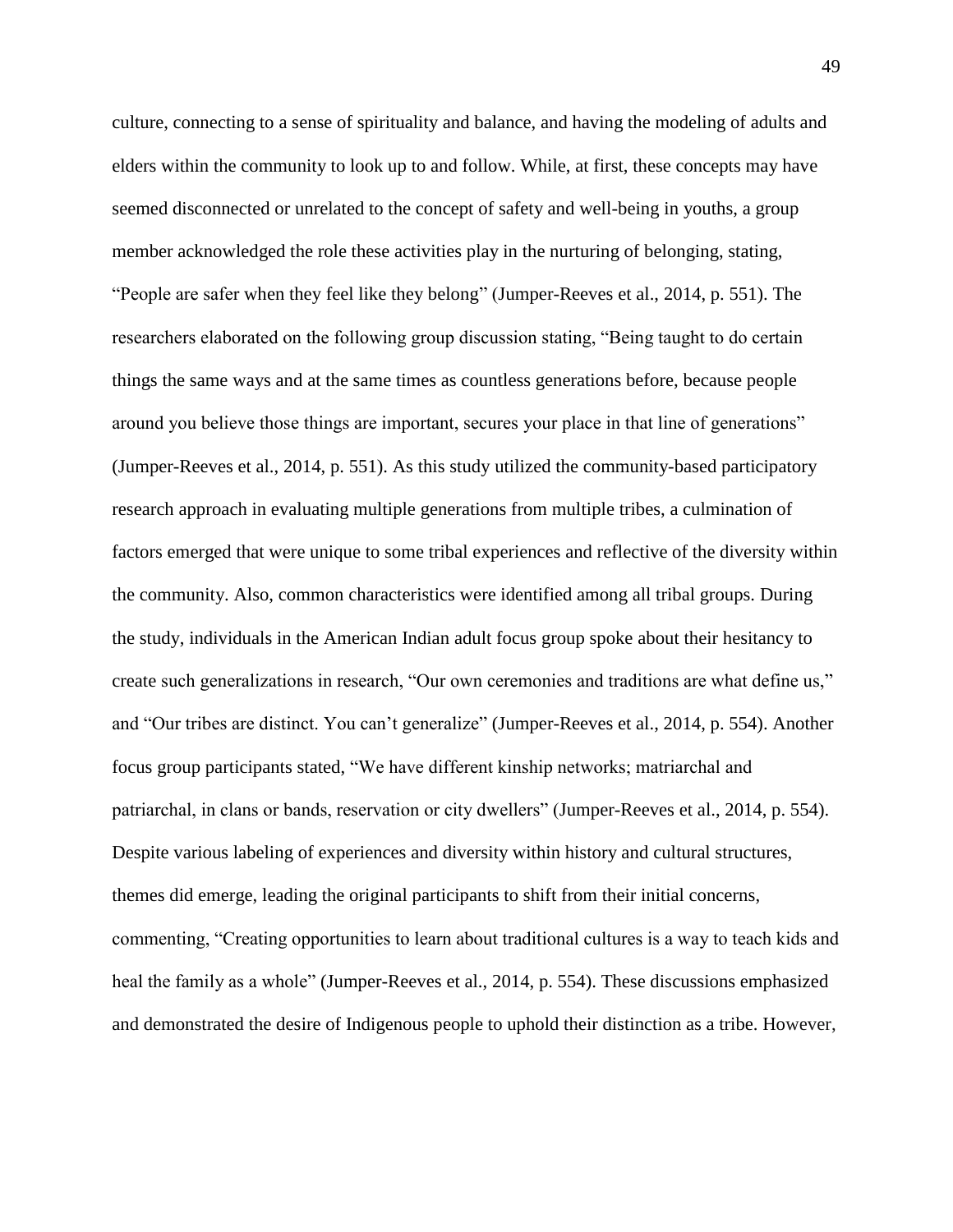their willingness to acknowledge common factors appeared to be motivated by a desire for healing in future generations.

## **Intersectionality of Identities**

#### *Disability*

Individuals with disabilities, through the Individuals with Disability Education Act, are required to receive governmental program assistance for special education and accommodation. However, these programs are often not easily accessible by the Native community and may require children to leave their families and communities to attend specialized educational schools. However, as in the case of Ben, his participation in attendance at the New Mexico School for the Visually Handicapped for nine months negatively impacted his connection with his culture (Allison & Vining, 1999). Upon his return home, he had lost full command of the Navajo language and experienced a disconnection from his culture, community, and family, stating, "I had a poor-self-image as a Native American: I felt strongly that my own people were ashamed of and embarrassed by me" (p. 195). Although he did relearn his Native language, this separation from his culture for the justification of experts in the field of education greatly influenced his sense of belonging, identity, and feelings of acceptance within his community (Allison & Vining, 1999).

#### *Two-Spirited People*

In the modern world, many view the LGBTQ+ community as synonymous with the Native American reference of two-spirited people (Pruden & Gorman, 2014). However, the term was traditionally viewed as an analysis of gender rather than sexual orientation. The term twospirited began being used in 1990, succeeding previous terminology, *berdache,* which had been used from 1492 to 1990. Two-spirited community members had a variety of roles, including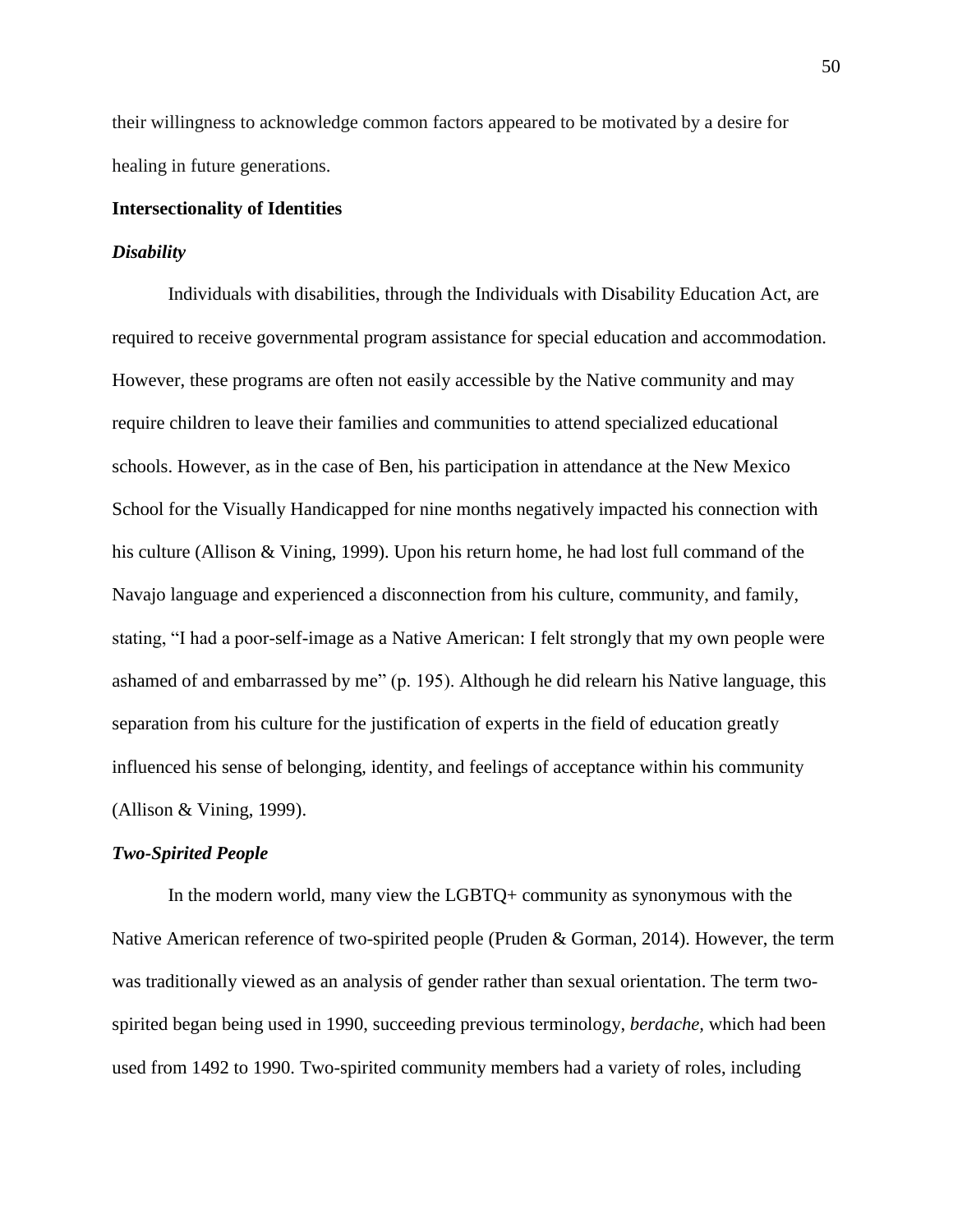mediators, social workers, name givers, matchmakers, peacemakers, and medicine people. They were considered "holy people" and were counted on for good fortune in the future. Many nations had specific names for two-spirited people that translated into a variety of different meanings, such as the Aleut *kokwi'ma,* "man transformed into a woman," Blackfoot *siksika,* "boy-girl," Crow *bote* "not man, not woman," and Dine *nadle'ee'i* "one who is in constant change." The Ojibwe nation, in particular, had a unique system of beliefs that gender did not fall into male and female categories, allowing flexibility for individuals to support their community in whatever ways were more appropriate and helpful to them. The Ojibwe nation also had a significant number of transgender warriors who were skilled in war tactics and were deeply respected among their community, comparable today to the honor and talent attributed to the Marine Corps. Such flexibility in gender expression demonstrates the complexity and sophistication of these tribal societies, breaking conceptions of their stereotypical primitive nature (Pruden & Gorman, 2014).

Christian missionaries had a significant impact on the view of two-spirited people, labeling them as "sodomites" and teaching homosexuality to be among the worst of sins (Williams, 2010). The traditional values of two-spirited people within Indigenous communities quickly declined as people were forced to comply and conform to strict gender roles or suffer the consequence of being ostracized or taking their own life (Williams, 2010). Due to the condemnation and oppression from residential schools, missionary settlements, and White government agencies, many of the traditional practices and cultures surrounding two-spirited people were lost ("Two-spirit: Health resources," n.d.). Two-spirited people has become a blanket term for the broader transgender, androgynous, gay, lesbian, bisexual, queer, and gender non-conforming community as a whole ("Two-spirit: Health Resources," n.d.).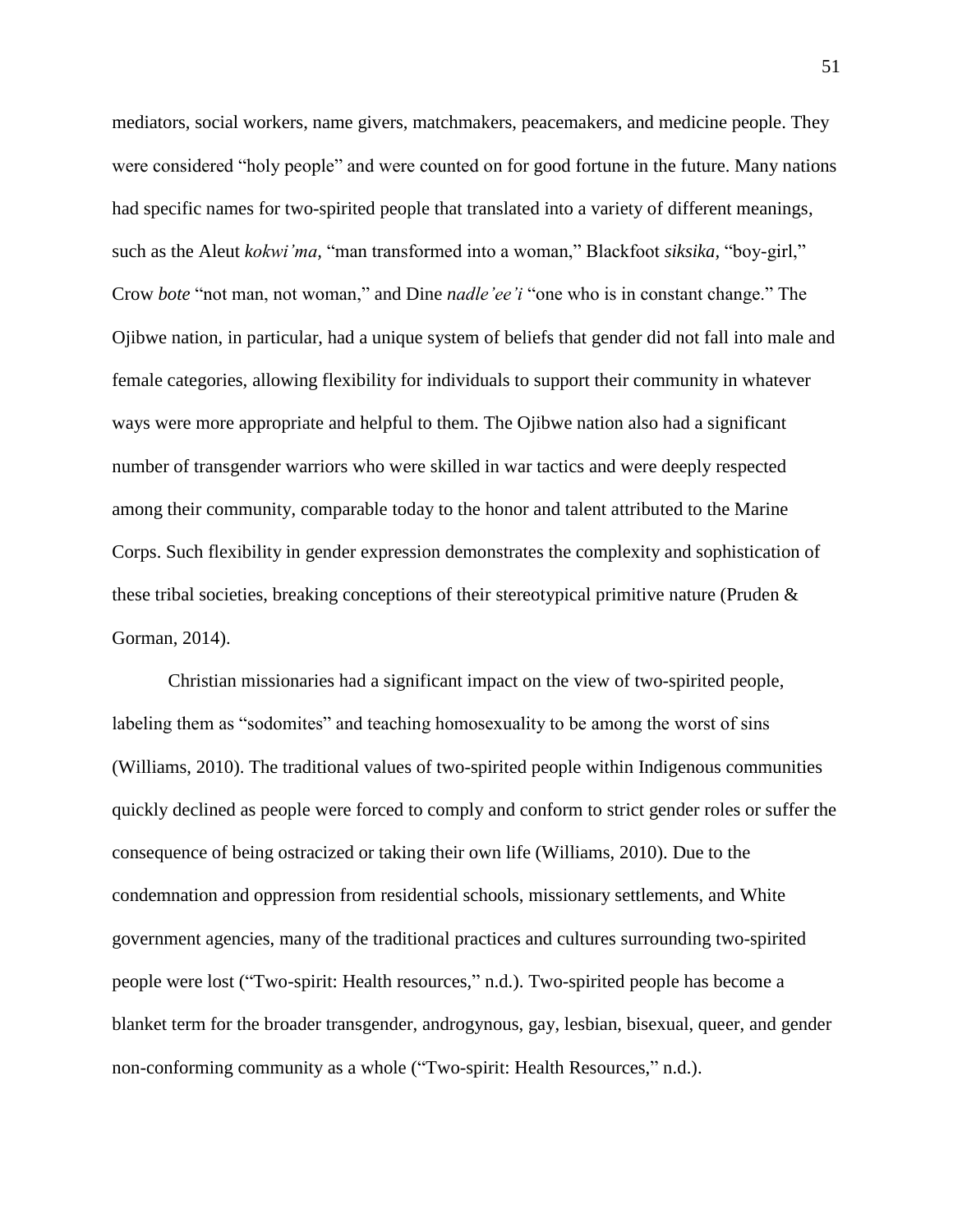### **Sports Mascots**

Native American and Alaska Native people's lack of representation in modern media creates a public invisibility of the population, leaving it difficult for both Native Americans and others to picture and visualize the social expectations and roles that are often defined for other ethnic groups (Leavitt et al., 2015). When Native Americans are represented, they are often presented in a historical manner with depictions that trace back to the 1800s of horseback riding and teepee huts. Results of searching "Native American" reveal that 95.5% of Google search images and 99% of Bing search images depict historical representations of the population. This representation gives an illusion as if the Native American people have been "frozen in time" and, after a certain period of history, have almost disappeared from recognition and representation. The authors argued that these representations, or lack thereof, have a marked impact on the world's narrow and stereotypical representations of the community. The homogenization of Native American identities is also seen as a byproduct of Native Americans inadvertently and perhaps unconsciously forced to wrestle with negotiating and orienting their identity and relationship to a world of narrow and stereotypical prototypes. The authors argued that there is a deindividuation and self-stereotyping process in which members of a group cling to a structure of commonly held group characteristics to find belonging within an in-group. However, identifying and clinging to these identities limits the narrative and ability to imagine, believe in, and pursue diverse individual and personal interests unique to that individual (Leavitt et al., 2015).

At a panel event, *The Time is Now-National Native Town Hall: Mascots, Native Rights, and Justice* by NDNCollective, Native Organizers Alliance (Harjo et al., 2020), numerous Indigenous activists gathered to discuss the invisibility and erasure of Native peoples through misrepresentation of sports mascots. Susan Shown Harjo, known as the "Mother of Movement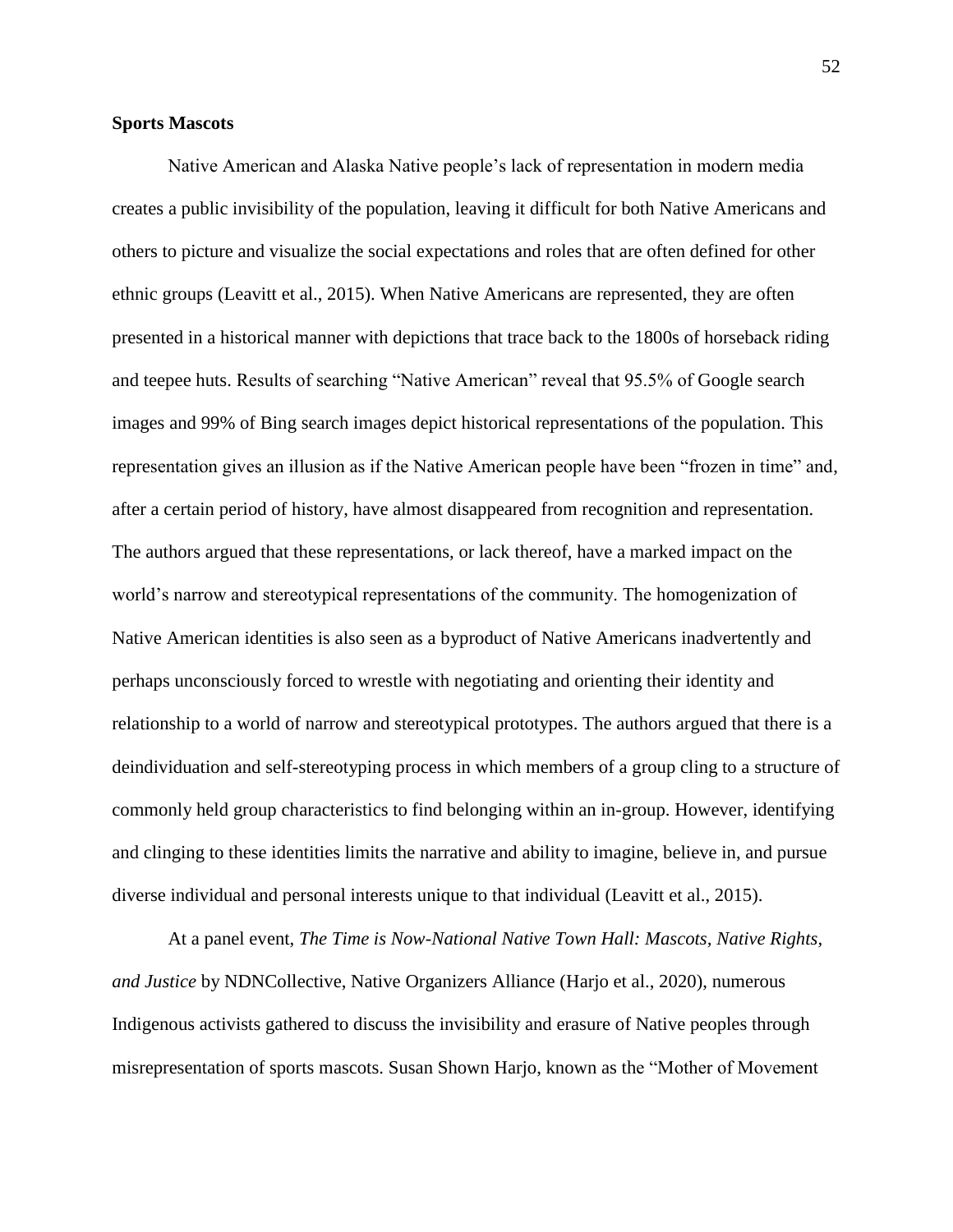against Mascots" and the president of Star Institute, shared, "This isn't a lawsuit. This isn't a movement. It's about our ancestors." At the time of this meeting, she shared her collective progress of eliminating over 2,000 problematic Native mascots, about two-thirds of all harmful names, with 900 remaining. Carla Fredrick, director of First People's Worldwide, recounted that the lawsuit over the Washington NFL Football Team, "Redskins" surmounted in a 630-billiondollar lawsuit, including the use of 1,000 signatures and petitions from 175 national and local Native organizations. Dr. Stephanie Fryberg, professor of psychology at the University of Michigan, argued there were no psychological benefits to using Native mascots. Rather, the use of mascots increased the representation of stereotypes within Native communities of Natives being aggressive and primitive. During these games, fans are allowed to use face paint and use traditional songs, while rival fans may engage in using derogatory language to mock these appropriated representations (Harjo et al., 2020). A study by the *Washington Post* is often used to suggest that a large majority of the Native American population is agreeable to the use of Native mascots. Dr. Fryberg noted that this widely circulated study was based on a flawed research method and participant pool. Twenty-six tribal agencies, 60 organizations, dozens of Native leaders, and advocacy groups have banded together to support the Washington team's change. In July of 2020, the team name was officially retired. Ray Halbritter, a representative of the Oneida Nation and organizer of the Change the Mascot campaign, shared his thoughts:

This is a good decision for the country—not just Native peoples—since it closes a painful chapter of denigration and disrespect toward Native Americans and other people of color. Future generations of Native youth will no longer be subjected to this offensive and harmful slur every Sunday during football season. . . . We have made clear from the start that this movement was never about political correctness but seeking to prevent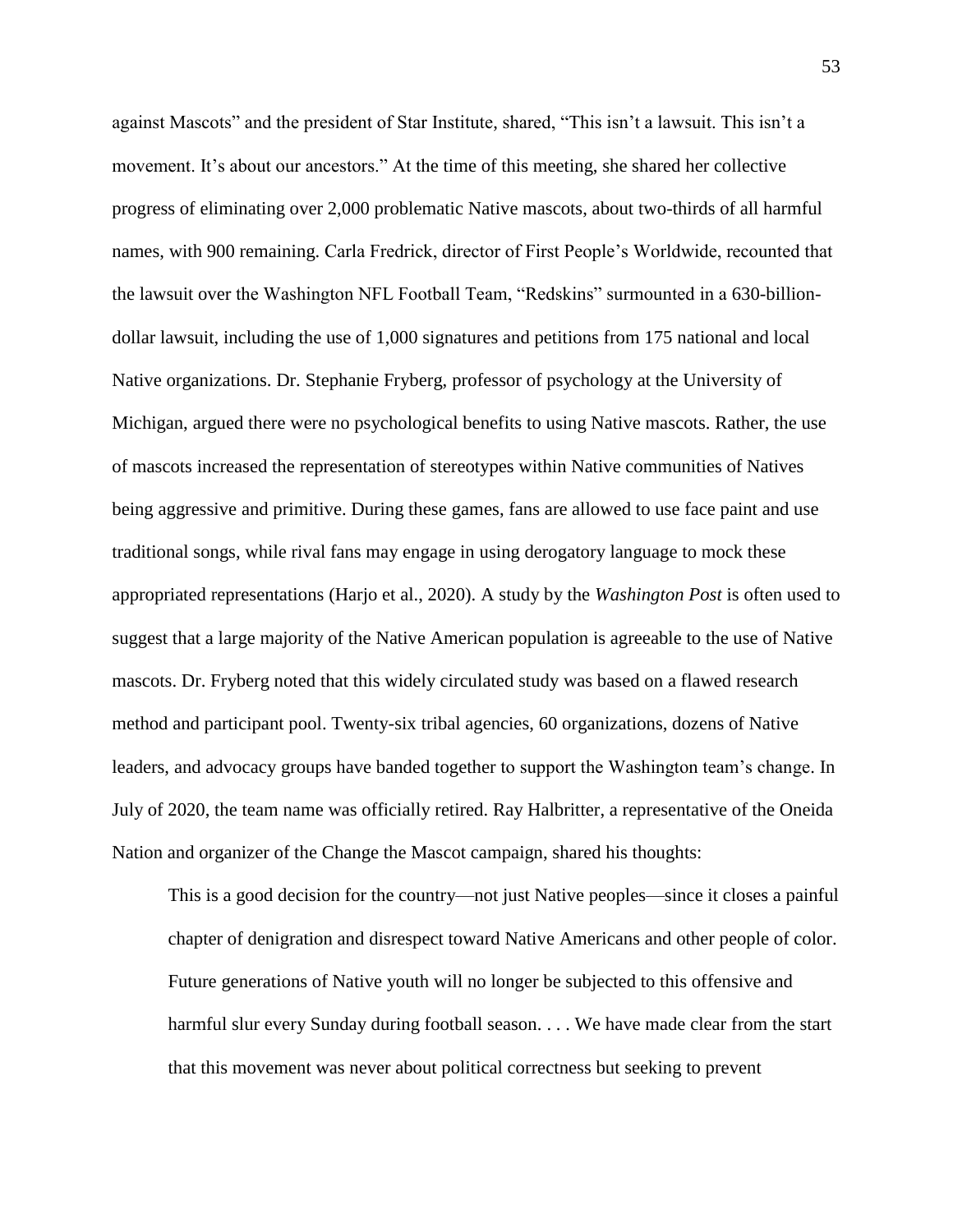unnecessary harm to our youth since we know from social scientists the many harmful effects this mascot has had on Native Americans' self-image. Today marks the start of a new chapter for the NFL and the Washington franchise, beginning a new legacy that can be more inclusive for fans of all backgrounds. (Keim, 2020, para. 5)

#### **Invisibility**

Nonprofits, such as IllumiNative, are dedicated to combating the erasure of Native people through research, education, advocacy, and amplifying Indigenous voices and perspectives. They focus on communicating new narratives around Native people and combat the harmful stereotypes the community has faced. The organization conducted a \$3.3 million public opinion research study that collected data between 2016-2018 called, Reclaiming Native Truth (Reclaiming Native Truth, 2018). The project was spearheaded by IllumiNative's founder, Crystal Echo Hawk. The project sought to evaluate the largest barriers and opportunities surrounding the mission of changing public perception of Indigenous communities for collective healing. The study's primary findings were that invisibility of Native Americans is the biggest bias among the general American population as a whole. Yet, what they did know consisted of stereotypes and misconceptions of Native communities depending on federal government sources and benefiting from forms of gaming. Even surveyed judges and law clerks acknowledged having little information and understanding of tribal sovereignty of federal Indian law. The study found that most people knew very little about Native Americans and were unsure of how many Indigenous people currently existed. Such findings identify significant barriers to the advocacy efforts of tribal sovereignty, equity, and social justice and indicate that false narratives and stereotypes are foundational to the modern narrative of what people know about Native Americans (Reclaiming Native Truth, 2018).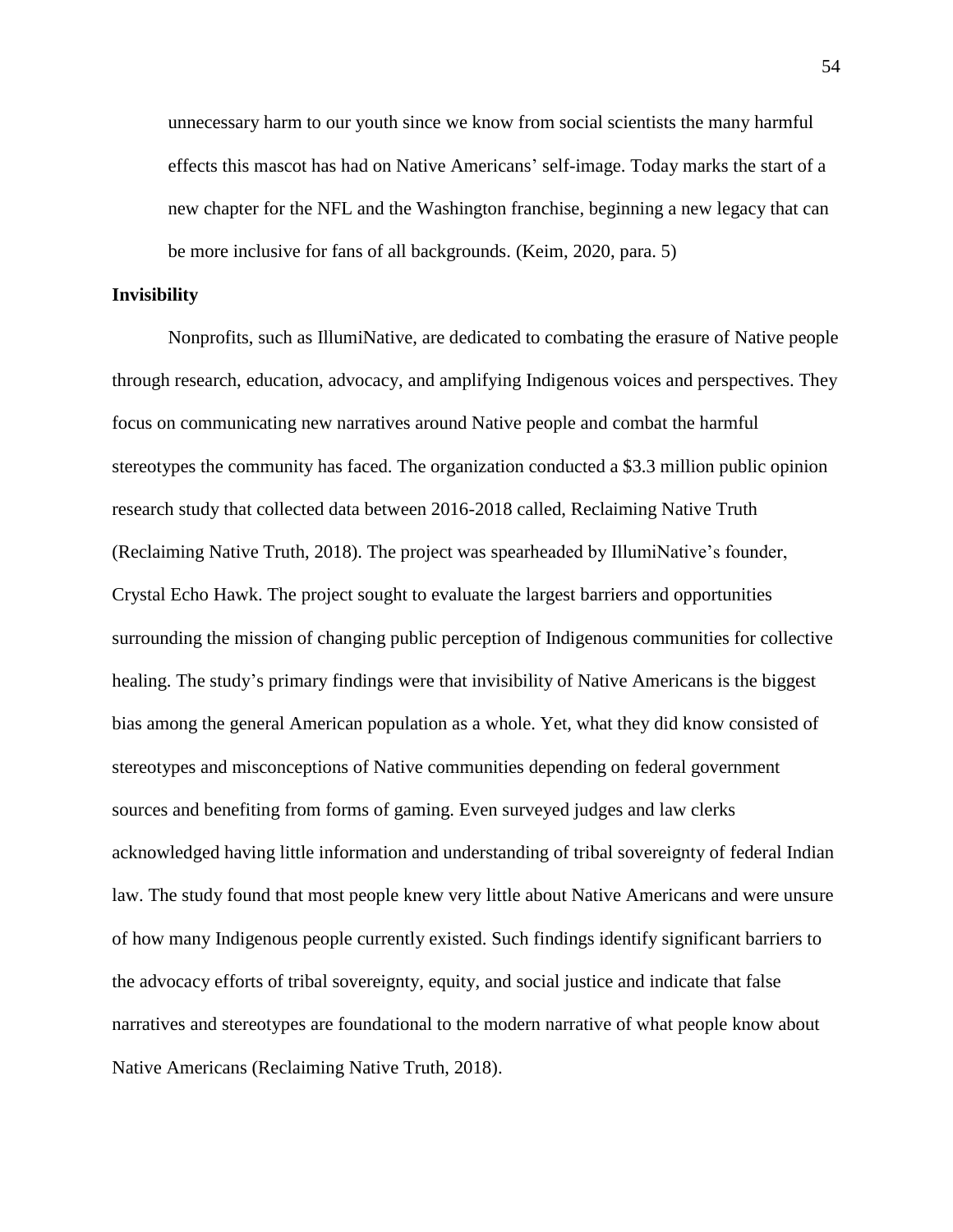Many historians and scholars refer to Indigenous peoples as a part of a culture that ended in 1890, with no relevance to the present or future (Cook-Lynn, 1996, p. 30). Famous literature, like *The Last of the Mohicans*, portrays the Indigenous community as something of the past and as if Indigenous tribes did not continue to exist. While the existence of Indigenous people has not always been a part of popular texts of American writers, the culture continues to exist "in communities all over the region, in language and myth, and in the memories of the people who know who they are and where they came from" (p. 30). Cook-Lynn (1996) referenced numerous accounts of prestigious scholars and historians who referred to the Sioux Nation as one that is dying and dead, an inaccurate representation that perpetuates the notion that it is acceptable for White scholars from a variety of disciplines to speak on behalf of the Sioux community regarding their opinions, history, and character (p. 25). Departing from mainstream opinions about Indigenous communities is considered unscholarly and unacceptable in many academic circles. This begs the question about how Native American scholars deal with trying to acknowledge and honor their existence while remaining in spaces in which they must learn and navigate misinformation and the imagination of their death (Cook-Lynn, 1996, p. 33). The experience of invisibility and extinction remains central to many Indigenous movements, marches, and activism using the slogan, "We Are Still Here," demonstrating the necessity to recognize Indigenous survival and presence in the many spaces of modern life.

#### **Reclaiming Heritage and Cultural Interventions**

Despite the detrimental attempts to erase Indigenous cultures, Indigenous communities have continued to thrive in their fight to preserve and continue their culture. The use of culturally appropriate models and methods for managing community issues have many times been addressed and researched by Indigenous community members. Gene Thin Elk promotes the use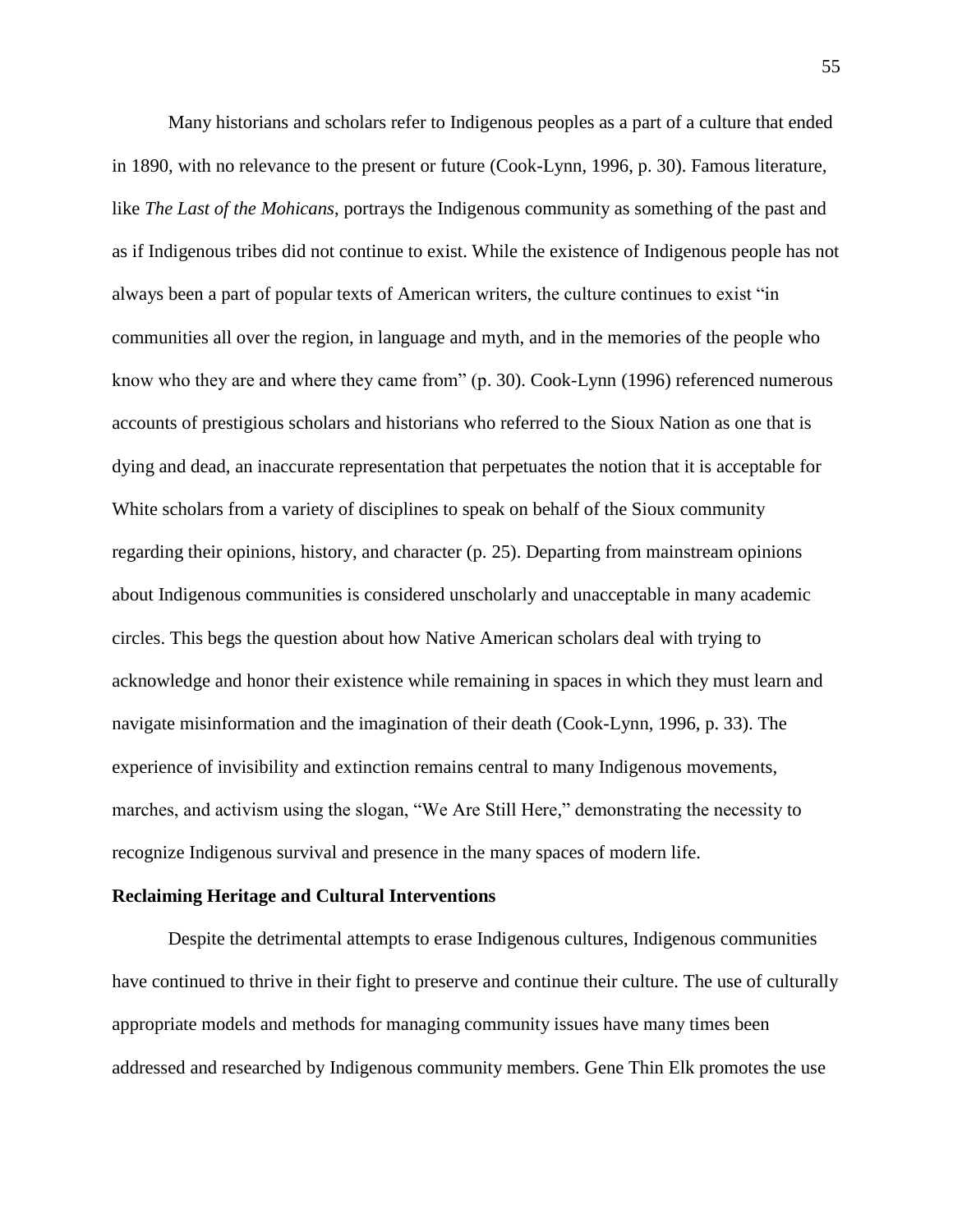and development of culturally based holistic therapy models through the red road approach model (Thin Elk, n.d.). His treatment methods are rooted in spirituality through prayer and depend on deeply rooted respect for the afflicted, the medicine (therapy), and the healer (facilitator). He emphasizes the value of cultural traditions and lifestyle along with a focus on the medicine wheel (Thin Elk, n.d.).

Places such as the Alaska Native Heritage Center focus on the teaching and dissemination of cultural knowledge and traditions through enacting traditional tribal dances, games, courses, and events such as a Suicide Prevention Subsistence Camp and a Riiglluk Stinkwood Tea and Salve Making Class ("Our work: Cultural programming," n.d.). The Alaska Native Heritage Center is highly focused on cultural programming for youths in the community, including school visits consisting of village site tours, educational videos, storytelling, dancing, drumming, art projects, and native games. The center also offers a summer internship to youths interested in becoming tour guides during the tourism season. Through these experiences, student interns can build their public speaking and communication skills while also having opportunities to learn other traditional practices and crafts and participate in subsistence living activities. Grounded in the idea that any and all people around the county should have access to their cultural heritage, the Heritage Foundation created the concept of the culture box. The boxes are designed as age-specific cultural crafts that can connect individuals to their traditional customs ("Our work: Cultural programming," n.d.). Other programs are centered around culturally derived suicide and substance use prevention among Native Alaskan and Native American youths and a space for individuals struggling with homelessness, addiction, and reincarceration where "Artists have firsthand experience with the power of healing through the creative process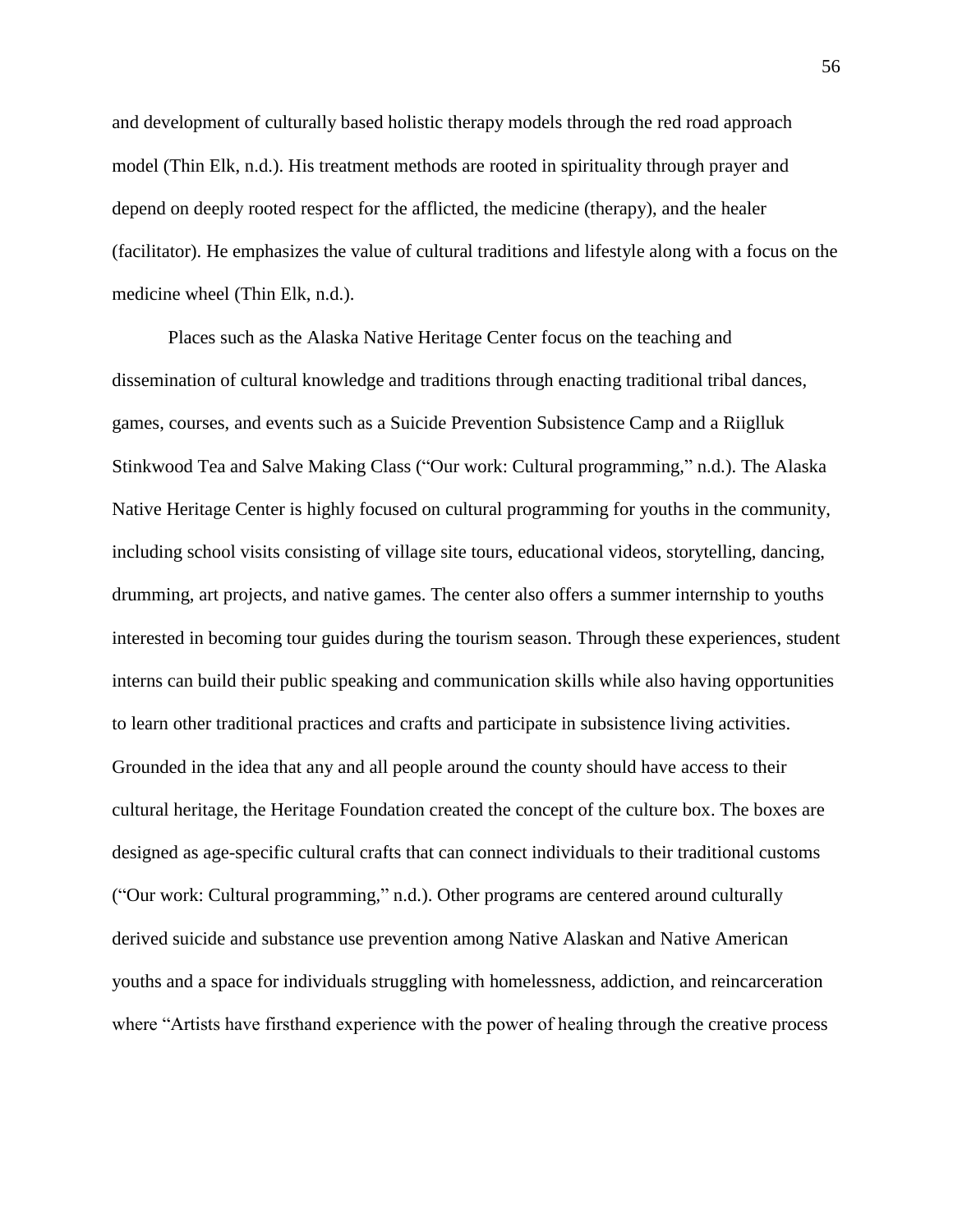of making art that is culturally relevant and draws from Native traditions" (Cultural Programming, Unguwat; Resilience and Connection section).

In the same survey, Reclaiming Native Truth, results indicated that outlining the erasure of Indigenous people as being the primary barrier to social justice advancements, the Illumination found that 78% of polled Americans are interested in learning more about Indigenous cultures and are supportive of efforts to reflect greater Indigenous representation in the entertainment industry (Reclaiming Native Truth, 2018). The study also found that 72% of polled Americans support efforts for greater accuracy around education regarding the teaching of Native history and culture.

Incorporating traditional tribal practices, such as talking circles and ceremonies, can effectively address the cycle of substance abuse within Indigenous communities (Jumper-Reeves et al., 2014). Additionally, interventions should also include the focus on cultural strengths and evidenced-based strategies (Jumper-Reeves et al., 2014). Kelley and Lowe (2018) conducted a study exploring the use of the culturally based intervention Keetoowah-Cherokee Talking Circle-Obesity Program (KCTO-C) related to cultural identity, perceived stress, and knowledge of obesity risks and behaviors. Participants included 50 Keetoowah-Cherokee youths ages 10-13 from Oklahoma. The study utilized a convenience sample of youths who participated in a sevenweek afterschool program. Results revealed that youths showed significantly higher scores on the Cherokee Self Reliance Questionnaire measures of cultural identity post-intervention. Females showed an even higher improvement on the Cherokee Self Reliance Questionnaire measure than their male counterparts. Youths showed a significant decrease in the Perceived Stress Scale, with males having an even more pronounced decrease in stress post-intervention than females. While findings did not appear to be statistically significant regarding the increase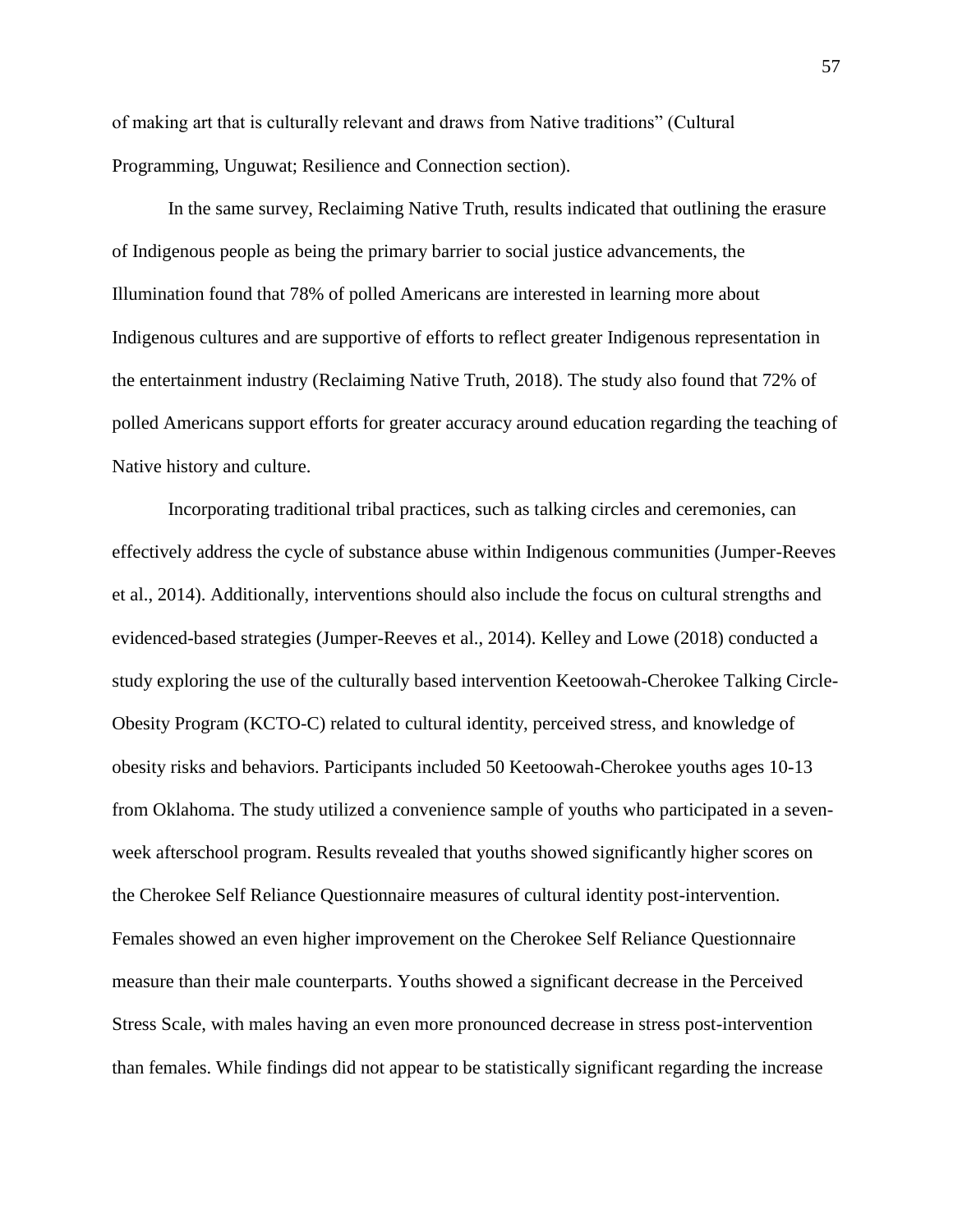in general knowledge about obesity prevention, both male and female participants showed some increase in knowledge which has the potential to offer meaningful and clinical significance. This study demonstrates the importance of cultural-based interventions in the arena of health management for at-risk youths. The study also confirms the importance of cultural identity, as results found an association between higher levels of cultural identity and lower stress levels. Lower stress levels have significant implications for health outcomes related to obesity within the Native American community and can show support for using culturally tailored interventions to assist in health interventions and the presence of cultural identity factors in the treatment of Native American youths (Kelley & Lowe, 2018).

A study conducted with 242 American Indian and mixed American Indian/Caucasian adolescents from the Turtle Mountain Community in North Dakota were asked questions about their preferences for counseling related to a number of factors, including sex, age, common beliefs, and ethnicity (BigFoot-Sipes et al., 1992). Results revealed that adolescents who identified most strongly and were most committed to Indian culture, despite the strength of their commitment to Anglo culture, preferred a counselor with the same ethnicity as being their top preference. There were no significant differences found regarding whether the issue the adolescents needed help with was personal or academic. This research indicates the importance of counselors having a strong understanding of their client's beliefs and attitudes surrounding their identification with their ethnic identity and not overgeneralizing minority members as a homogenous group. Additionally, results indicated the importance of representation of Native Americans within mental health and counseling services (BigFoot-Sipes et al., 1992).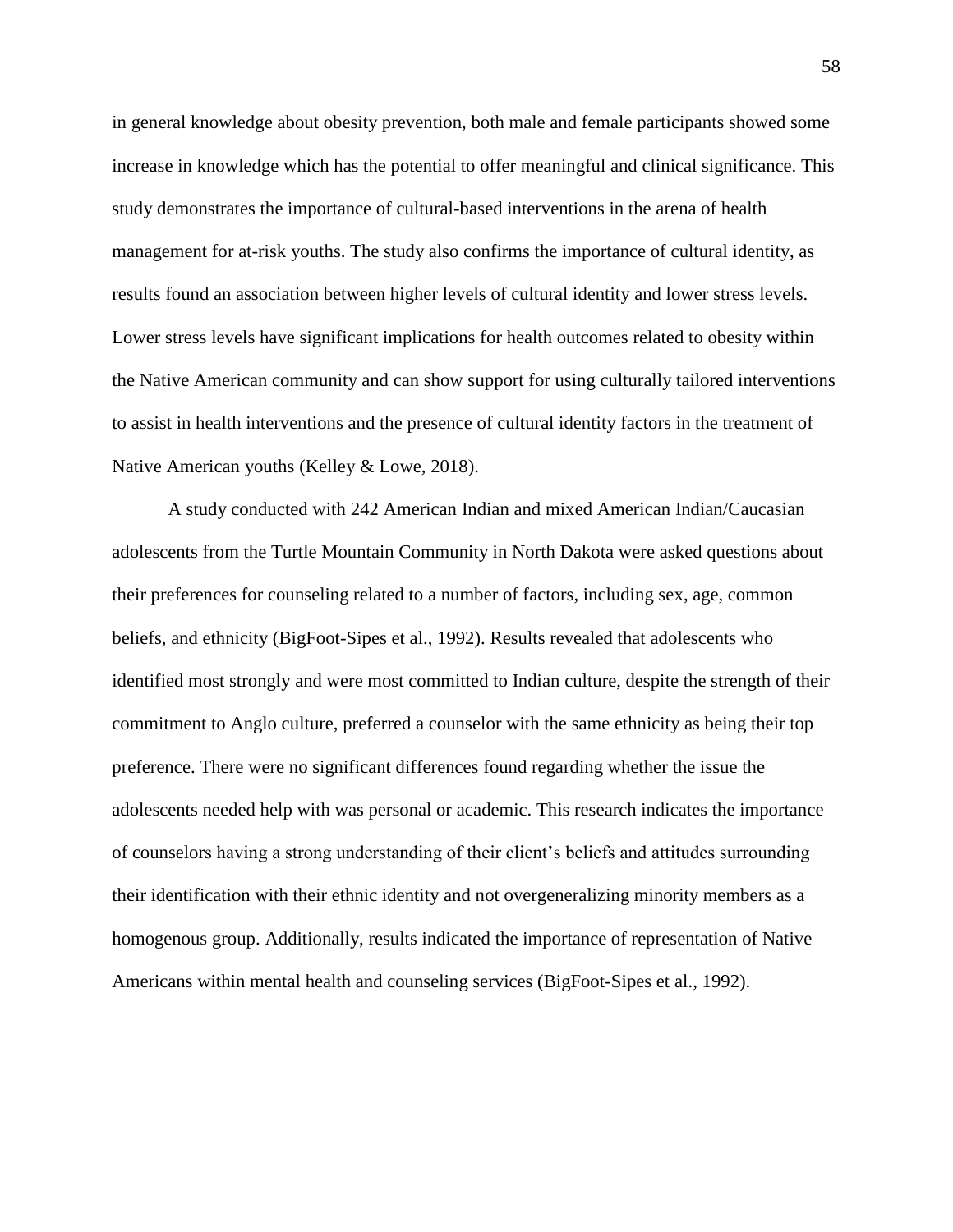# **CHAPTER IV: FACTORS CONTRIBUTING TO IDENTITY DEVELOPMENT Importance of Racial Identity**

Racial and cultural identification fosters the opportunity to find meaningful commonalities, such as shared experiences and values with others. Research shows that cultural congruity, self-beliefs, and ethnic identity accounted for 23.7% of stress levels among Native youths (Shorty et al., 2014). Cultural congruity, public regard, and self-efficacy were primary contributing factors. The results indicate the students had a strong sense of their own cultural identity but reported having negative ideas of how they were perceived within their college setting, leading to low feelings of public regard. Horse described American Indian identity as "highly personal" as it encompasses attitudes and thoughts surrounding the lived experience of being an Indigenous person within one's context and environment (2005). He felt, in part, that this process of Indigenous identity exploration and raised consciousness is influenced by the responses and reactions to the structure of White privilege. Maintaining a strong sense of Indigenous identity may prove difficult as many attempts to navigate the cultural expectations and pressures of living and navigating in a White-dominated world (Horse, 2005). Identity confusion is tied to the experience of "acculturative stress" and the anxieties surrounding the societal expectations to conform to the dominant White culture (Duran et al., 1998). The process of "reimagining the self" requires a certain internal process and space that can be achieved by focusing on "issues of internalized oppression and adoption of negative stereotypes" (Duran et al., 1998, page 71).

### **Cultural Values**

In many tribal cultures, life on the reservation assists in fostering and maintaining ties to traditional Native ways, customs, and family (Lone-Knapp, 2000). However, the Westernized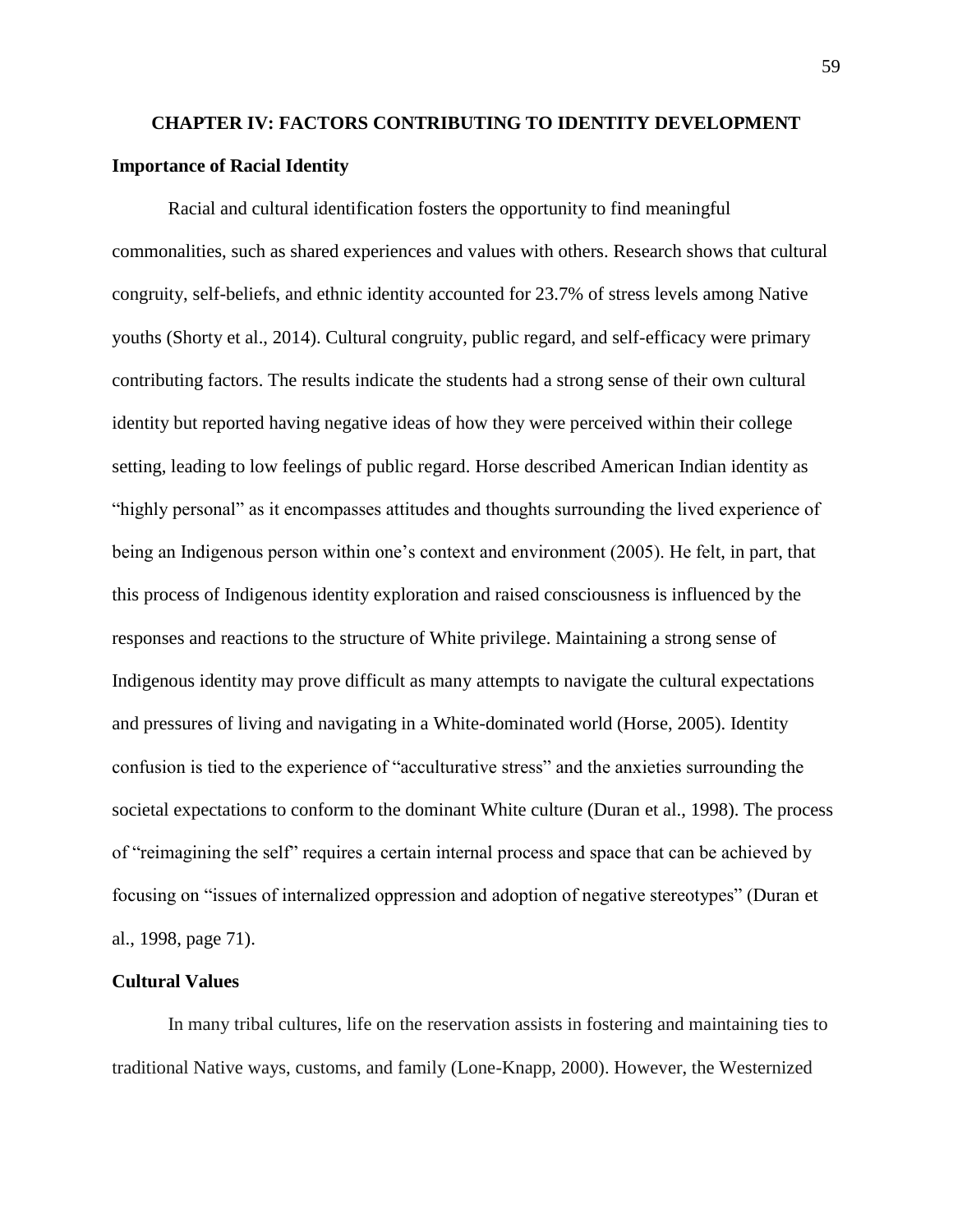push toward education and difficulties finding employment on reservations has led many to move to urban environments. In an interview on a Haudenosaunee reservation in western New York, a young community member described the dissonance of these two values, "education is probably the most important thing as far as dealing with the outside [western culture outside of the reservation]. But you should never forget who you are . . . Ohngwehonwe 'the [Native] people''' no matter how educated you get" (Lone-Knapp, 2000, p. 4).

The family unit is an essential component of Indigenous identity (Duran et al., 1998). Another value mentioned by this Haudenosaunee reservation tribe is the importance of role models in the community as an "auntie," "uncle," or "grandfather" (Lone-Knapp, 2000). The author discussed the importance of the concept of space beyond the scope of geographical territories of land, others' views of individual identity, or a mix of individual and collectivistic identities. Instead, the concept of identity should be viewed through the lens of community with recognition and expansion of spatial boundaries that are "not bound by geography, but by territories that speak from a life of their own, from ageless stories and intergenerational depths of meaning and interpretations" (Lone-Knapp, 2000, p. 5.) She speculated several important questions: "What is the framework of ethnic identity if it is based on community relationships instead of, or in conjunction with, individual aspects?" "How does the reservation play a role in the identities of the wide variety of Indigenous nations, in the identification of urban natives?" "What are the ties to traditional homelands for those nations that have been relocated? What are the ties to homelands for those nations that are not "federally recognized?" (Lone-Knapp, 2000, p. 5).

Often, cultural identity is viewed and studied through the lens of individual attitudes and beliefs about one's cultural and ethnic identity. However, among Indigenous people, the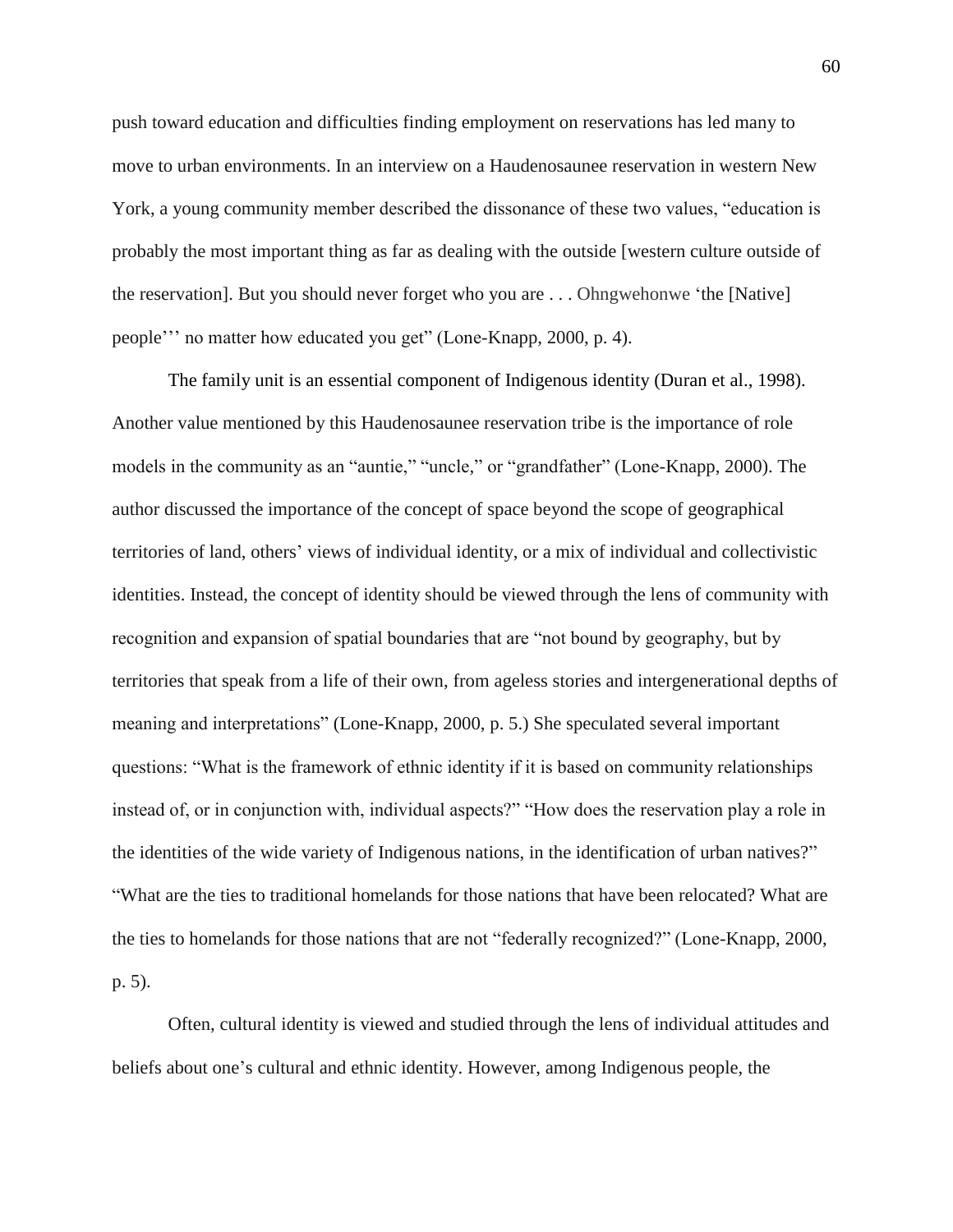exploration of identity must include an individual, as a part of a collective community, within the context of their tribe and social system (Whitesell et al., 2012.) Within the Native American community, there is a diversity of adherence to traditional values. Traditional values acknowledge the power and responsibility of a person's words, beliefs, and actions to significantly influence and impact outcomes, such as the presence of misfortunes of having a disability or developing an illness or sickness. Many individuals may also incorporate Western systems of medicine to integrate into their health care structure of beliefs, using both a biological basis of etiology along with recognition of their impact on their traditional cultural values as well (Dufort & Reed, 1995).

Michael Garrett (1996) spoke about educating children in traditional Native American ways and discussed common values and threads interwoven in many Indigenous cultures and tribes that he described as a "common core of values." In recognition of the diversity and variance of tribal groups and cultures, Garrett discussed six features of traditional values with a disclaimer statement emphasizing his writing through the lens of his Cherokee heritage. All of these values are presented with an understanding and emphasis on Native American culture's beliefs that everything is interconnected. The value of harmony and reciprocal, respectful, and interconnected relationships is demonstrated in the phrases often used by elders as the "circle of life" or the "web of life." Garrett described the value of cooperation and sharing, emphasizing interpersonal cooperation and harmony over competitiveness and fighting. Noninterference is a value in many Indigenous cultures, demonstrated by care and respect for another's rights to selfdetermination and personal choices. This value demonstrates the highest respect for another and allows an individual of the community to share as little or as much as they would like regarding personal difficulties, crises, or other personal decisions with an understanding that the person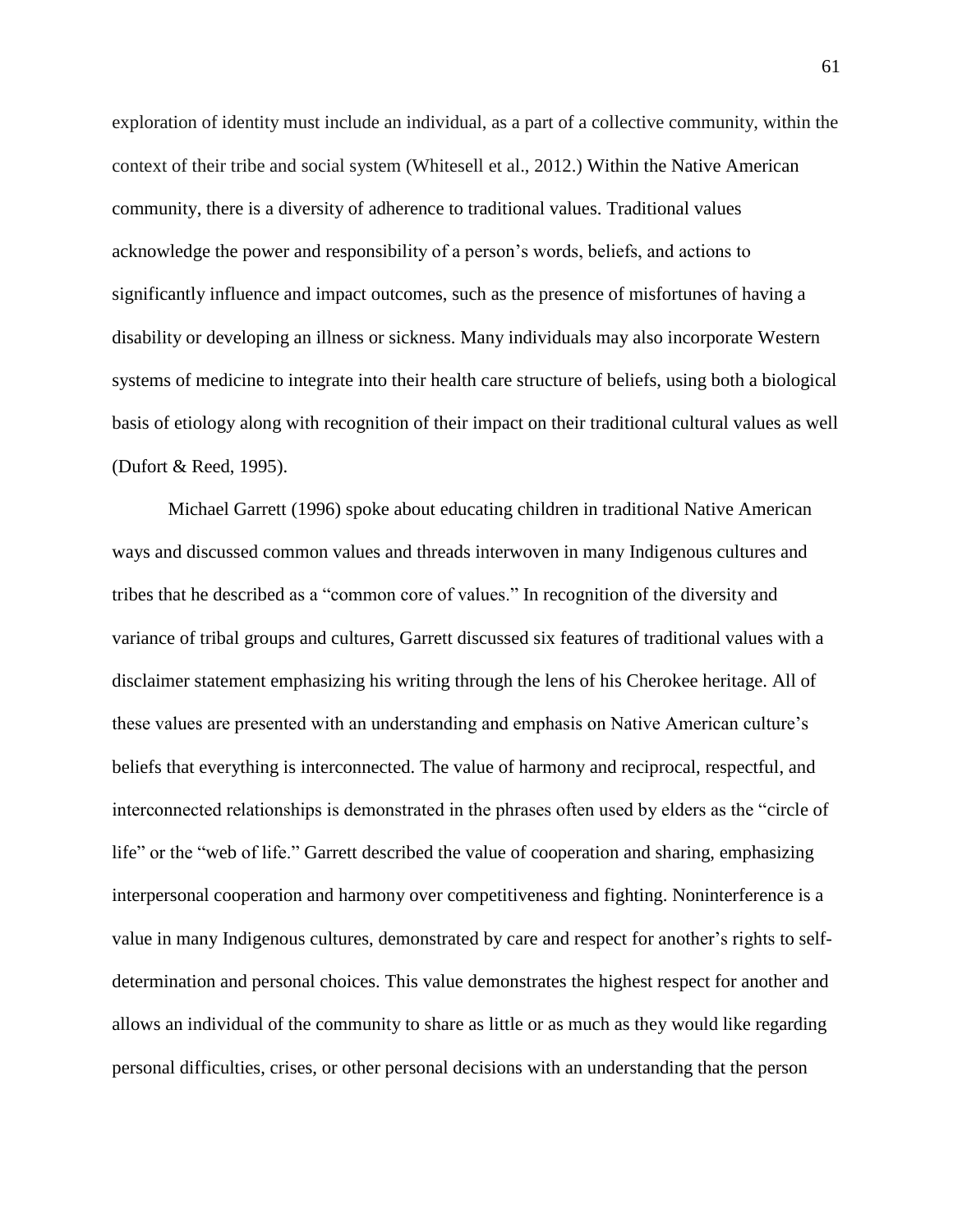will communicate if they should seek guidance from the community. It is believed that each person has the ability to "learn in their way" and discourages the giving of unsolicited advice and expectations of submission. True learning occurs when an individual is valued and accepted for their contributions to their surroundings and offered respect and acceptance for who they are (Garrett & Garrett, 1994). The third value of humility is taught with a focus on valuing relationships over the ability to dominate others. Complements and praise can be earned and are usually provided in a group setting, and the act of boasting about oneself is looked down upon. The values of patience reflect that "everything has its place" in the world. Instead of being taught to ask questions and use critical analysis, children are encouraged to be in tune with their senses in wait for understanding. The value of being is emphasized over an emphasis on doing (Sanders, 1987) and focuses on the process and lessons learned through the pursuit of doing rather than the accomplishment or final achievement. Last, the value of time is reflective of many Native Americans' focus on the here and now and the efforts that are made to be present in the moment (Garrett, 1996).

## **Spirituality**

Within Indigenous communities, spirituality is deeply tied to a connection with living things in the universe. Garrett (1996) described:

all things are alive with spiritual energy and importance in the Circle of life, including all animals, plants, people, rocks, and minerals, the Earth, the Sky, the Sun, the Moon, the Stars, and all of the elements such as the Wind, Water, Fire, Thunder, Lightning, Rain, combined in an intricate system of interdependence. (p. 6)

Respect is given to every element in nature, and living in harmony and balance with the elements is considered a pathway to health and well-being. Giving thanks and acting with patience are two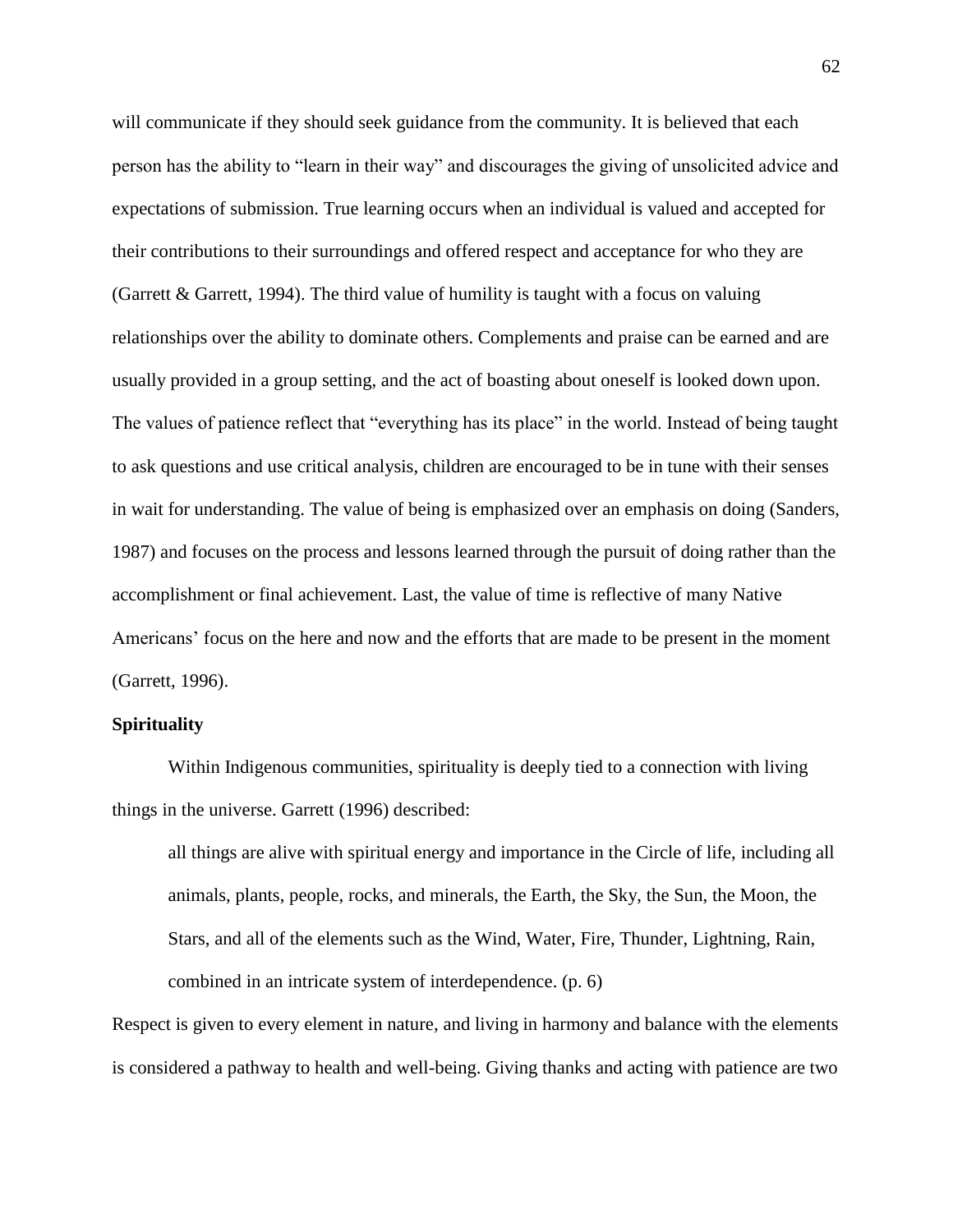common foundational practices that are attributed to finding harmony both internally and with the environment. The concept of the interdependence and harmony is demonstrated through the circle of four directions (i.e., east, south, west, and north), representing the components of life that must be balanced, including the spirit, the natural environment, the body, and the mind (Garrett, 1996).

#### **Land and Water**

Central to Indigenous identity is the importance of geographical belonging, heritage, and stewardship of land (Jacobs, 2019). Similar to a shared location of heritage as the Irish or Jewish people, Indigenous people are firmly rooted and grounded in traditions and land stewardship, subsistence lifestyles, oral traditions of creation, and history telling connected to landmarks. Examples of these traditions include the burial of the placenta after childbirth by the Maori speaks to symbolize belonging and connection to the land. Ancestral burial sites are considered sacred land and serve to recognize the history and heritage of tribal lineage (Jacobs, 2019). The concept of land sovereignty and stewardship is echoed in movements and political initiatives such as the Land Back movement and the works of Indigenous leaders toward the establishment of the Alaska Native Claims Settlement Act in 1971. When multiple lawsuits were brought against the state for the possession of Indigenous land, the state negotiated an agreement with Alaska Native tribes to allot 44 million acres of land and \$962 million dollars. This settlement act remains somewhat controversial among Native Alaskans, as some feel the agreement was insufficient and used as a form of coercion, while other tribes were wholly excluded from the land settlement act and were provided no reparation or payment for their ancestral lands. The funds allotted from the government in the form of payment for the land were distributed to 12 Native corporations and around 200 villages/corporations, allowing for the corporations to fund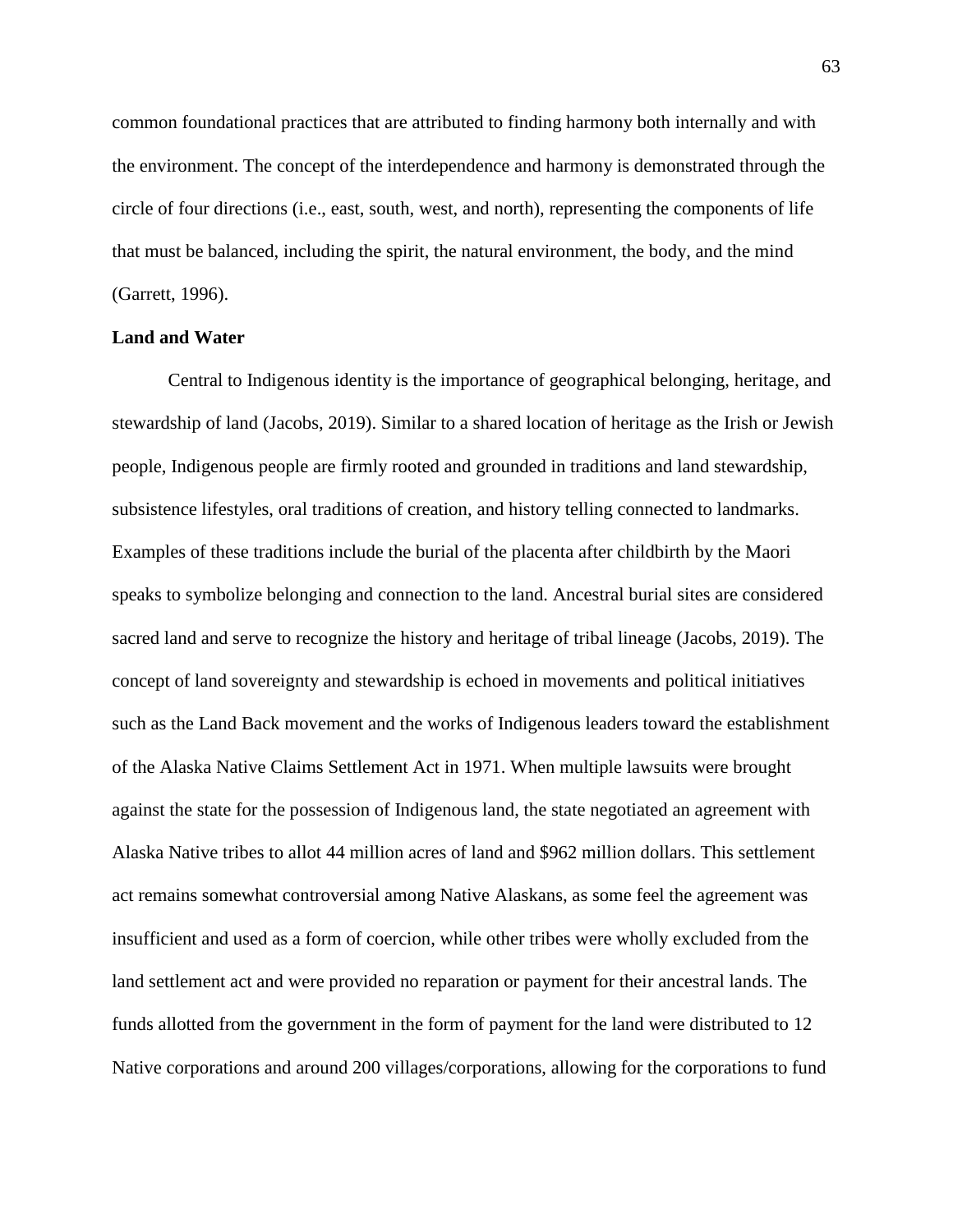medical, educational, and cultural resources to their communities in the manner that they saw fit. By registration with these Native corporations, Indigenous peoples became "shareholders" in the for-profit organizations and, therefore, could benefit from the resources and benefits.

Phillis Fast described pre-colonial elements of Native Alaskan identity factors, including a sense of agency and empowerment through the mastery of the land and a subsistence lifestyle used to provide for the community (Fast, 2008). Perhaps most salient to the concept of postcolonial Native Alaskan identity is the implications of the Alaska Native Claims Settlement Act of 1971. The act allowed Native Alaskan people born on or before December 18th, 1971 to become shareholders of tribal lands, resources, and allotted funding, with the idea that shares would be passed down among families. Large families and extended lifespans among the population have impeded this process, leaving current generations of adults with no allotted shares. While some attempted to address the issue of these descendants, or "afterborns," many tribal corporations face difficulties with having enough shares and allotment of money to distribute (Fast, 2008). Not having access as a shareholder limits current and upcoming generations of Natives from participating and having stewardship of resources and leadership.

The allotment of land is particularly important as it relates to the ability of Native people to freely hunt, fish, whale, and gather from the land as means of lifestyle and survival, referred to as "subsistence" (Federal Indian Law for Alaskan Tribes: Tribal Hunting and Subsistence section). In 1978, the state of Alaska passed the first subsistence law, which prioritized the use of gathering fish and game in rural subsistence communities rather than commercial or sports use. However, the ruling allowed any and all Alaskans to be considered subsistence gatherers, allowing urban residents to hunt and gather in rural areas and creating friction over resources. In response to the lack of protections for Indigenous gatherers by the state, Congress passed the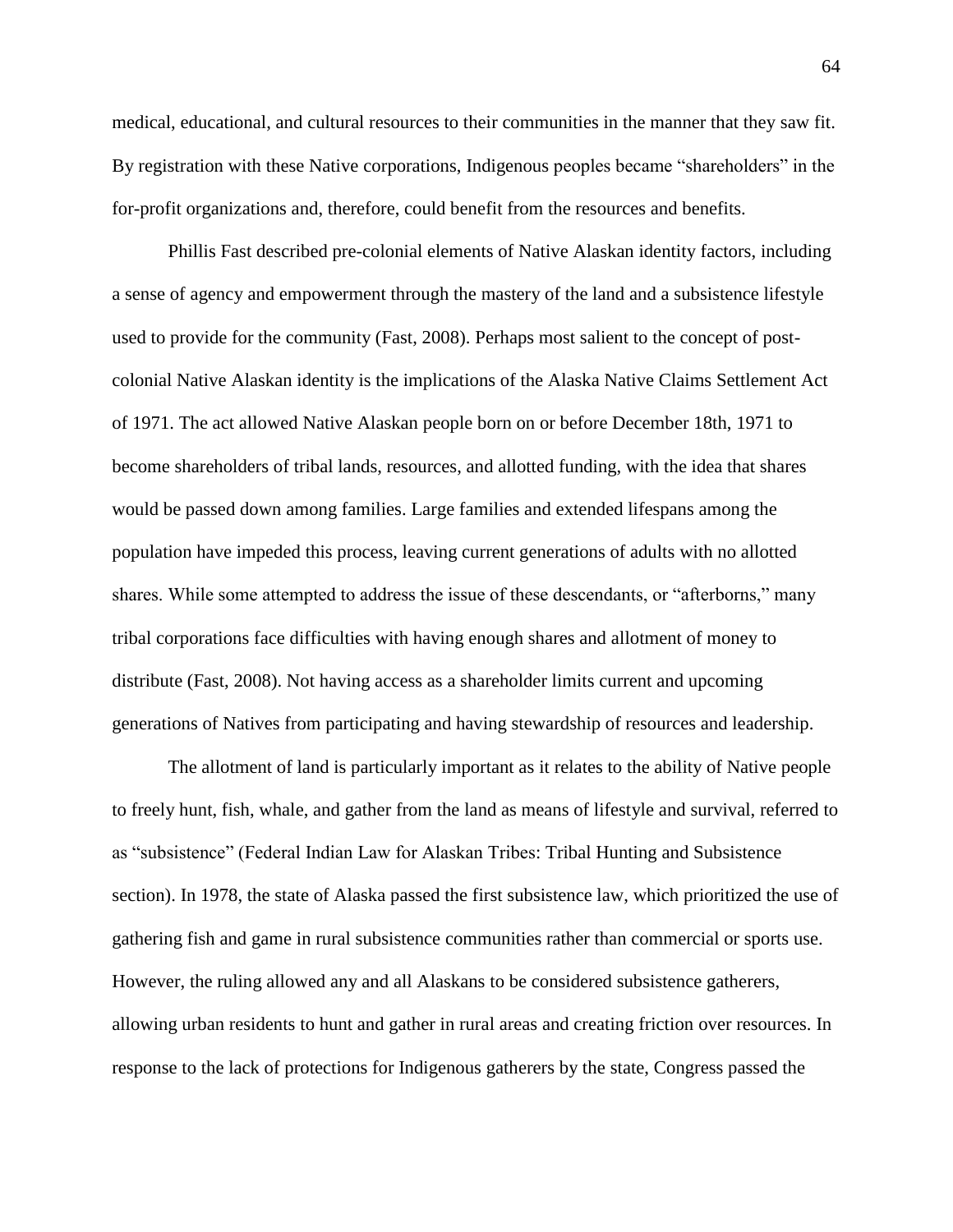Alaska National Interest Land Conservation Act (ANILCA) in 1980. ANILCA allowed rural Alaskans priority over subsistence gathering on federal lands and allocated 104 million acres of land and water designated as preserves, national parks, and wilderness. Other legal protections, such as the Marine Mammal Protection Act, reserve the right of Native Alaskans to hunt and gather marine animals such as whales, dolphins, seals, walrus, otters, and polar bears. These animals are utilized as a primary source of diet and survival for rural communities as their geographical distance from other food sources is significant and unpredictable, and extreme weather events can interrupt the delivery of goods and materials (Federal Indian Law for Alaskan Tribes: Tribal Hunting and Subsistence).

Land rights remain a central feature of relations between the United States and Indigenous communities. In attempts to make a settlement for the Black Hills region, or what was renamed Mount Rushmore, the United States offered the Lakota tribe a \$100 million-dollar settlement. Despite being one of the most impoverished geographical tribal regions, the Lakota people denied the settlement, valuing the sacred and unsettled areas of the Black Hills to be of greater worth than what now would be a billion-dollar value (Jacobs, 2019).

Reflecting on her history of racial identity development, Dawn Quigley embodied the process of self-determination as she went beyond narratives of Indigenous identity related to the connection with land (2019). Rather, her revelations of Indigenous beings sparked from the wisdom of her elders, as she created an alternative perspective of "identity as seen in water." Seeking to reconcile the concepts of internal and external influences and determination of identity, she resolved that, rather, "the conception of identity as the chemical make-up of water (inner identity) must work with, and in communion with, the sky's hues (exterior identity) to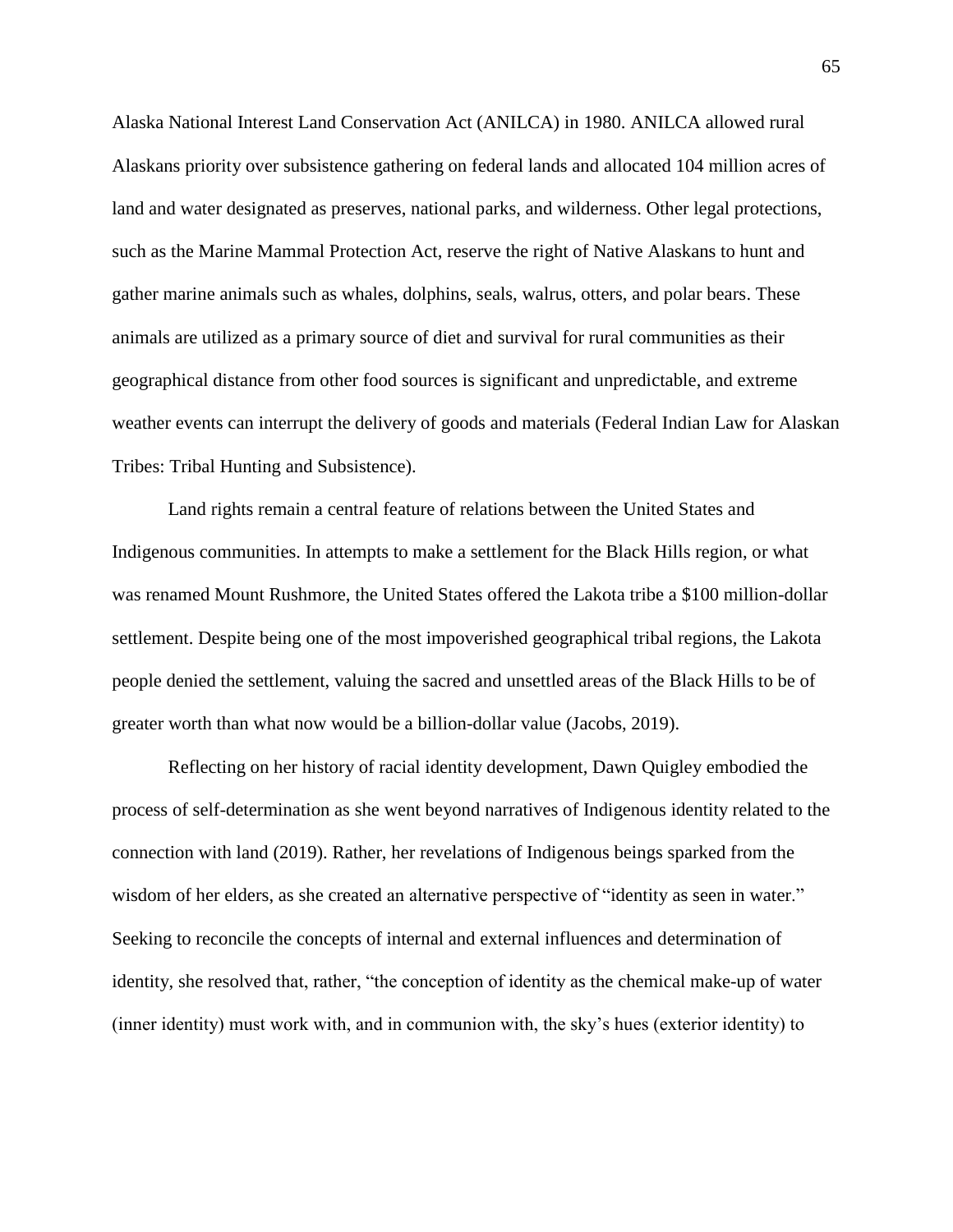create, what we know as, a daily quest of molecular fusion of a total and unifying identity" (Quigley, 2019, p. 701).

## **Language**

Central to Indigenous identity is the use of tribal languages (Duran et al., 1998; Horse, 2005, 2012). Phyllis Fast, a member of the Athabascan tribe and anthropologist at the University of Anchorage, described Native Alaskan identity developing through various components (2008). Specifically, for many Native Alaskan tribes, the importance of tribal language is a central component of Indigenous identity. There are estimated to be approximately 20 tribal languages within Alaskan tribes alone, not to mention multiple dialects within each language. Tribal languages were legally prohibited from the late 1800s through the mid-1900s. Many modern Native Alaskans were deprived of access to learning their Native language and benefiting from the wisdom within the richness of Indigenous languages. Fast points out that tribal languages have a value far beyond the scope of access to Native elders and participation in culture. Language "shape[s] thought and epistemological modes of learning," granting access to wisdom and tradition that often cannot be properly translated (Fast, 2008, p. 5). Many tribal languages are polysynthetic, meaning that they are structured in an economical manner to allow for one word to convey an entire sentence or concept. For example, the Inupiaq term *aavzuuk* is in and of itself an entire sentence that translates to mean a "constellation consisting of two stars which appear above the horizon in late December, an indication that the solstice is past and that days will soon grow longer again" (Fortescue et al., 1994, p. 1). The term also conveys the importance of geographical location and the underlying wisdom and instruction so that as Native Alaskan people grow in language, they may grow in the "Inupiaw sense of a maturing self" (Fast, 2008, p. 5). Additionally, the use of tribal languages is also deeply rooted in the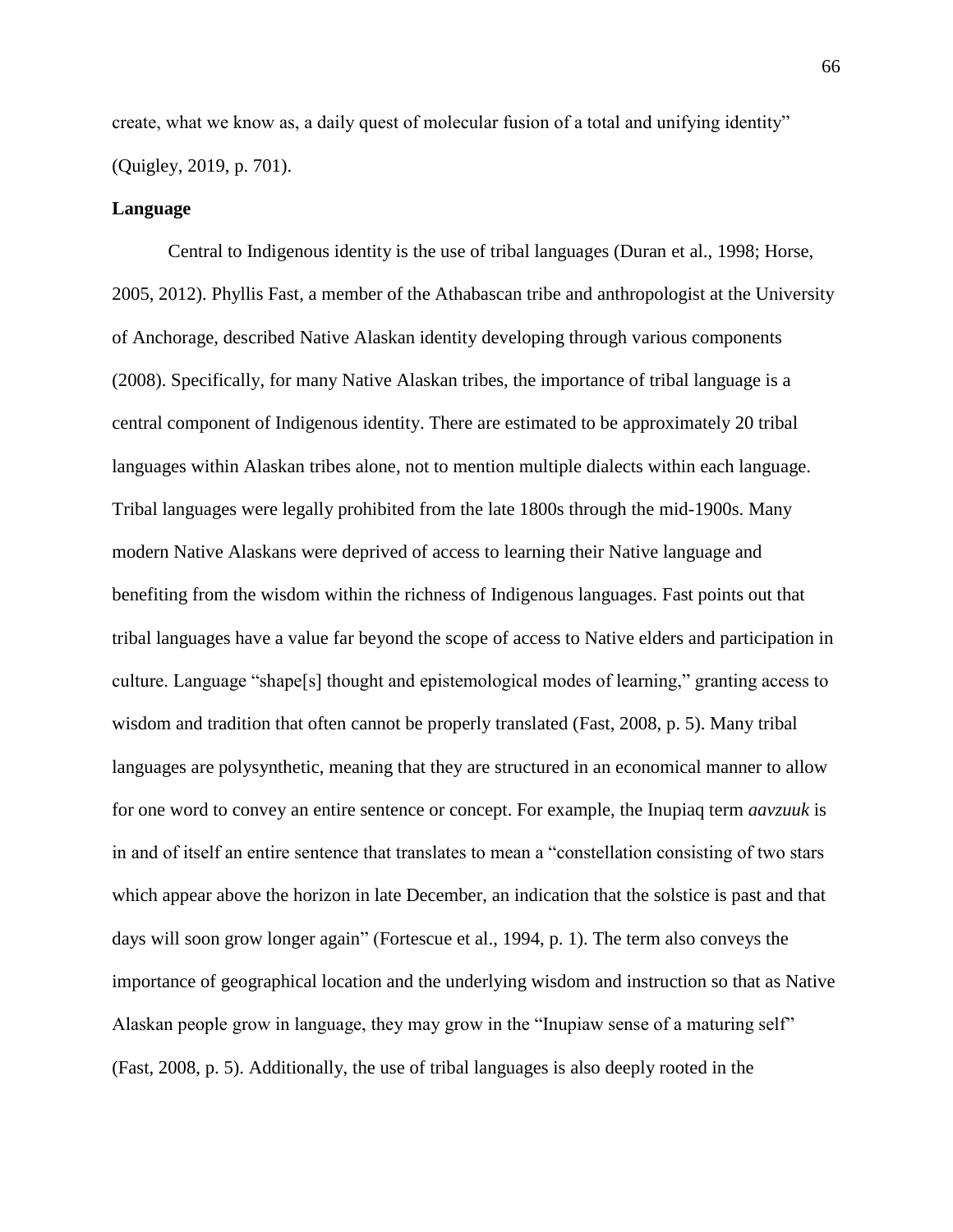participation of religious traditions that offer wisdom beyond aspects of spirituality into an understanding of interpersonal, physical, and political knowledge (Fast, 2008).

## **Biculturalism**

Indigenous people may identify themselves along a continuum of traditional living and integration of other cultures, values, and lifestyles. Some of the impacting variables include living on or off a reservation, participation, adherence to spiritual values and practices, and the use of Native language within the family home. As individuals and families move to urban areas, it may prove difficult to fully connect with their culture as they attempt to balance and preserve their family and community ways of living in a White-dominated society (Allison & Vining, 1999).

Whitesell et al. (2006) suggested that cultural identification among Native Americans was positively correlated to higher levels of self-esteem, although the results were small to moderate in this study. However, results indicated that high self-esteem was also associated with respondents' identification with European culture, raising questions about the relationship between biculturalism as it relates to positive mental health outcomes. As a person of color operating in environments that may be culturally inconsistent with their beliefs and values, the process of the integration of cultures becomes an area of interest. The question remains as to the cost and benefits of identifying with components of White culture and its impact on mental health. Considering the negative impact of forced assimilation and cultural genocide, it may be easily hypothesized that any integration or identification with White culture may prove to be harmful. Generational differences and variety of community living (i.e., reservations vs urban) may also prove to be dynamic factors of interest in the discussion of biculturalism, specifically as it applies to individuals' integration of their Native heritage with that of the predominant White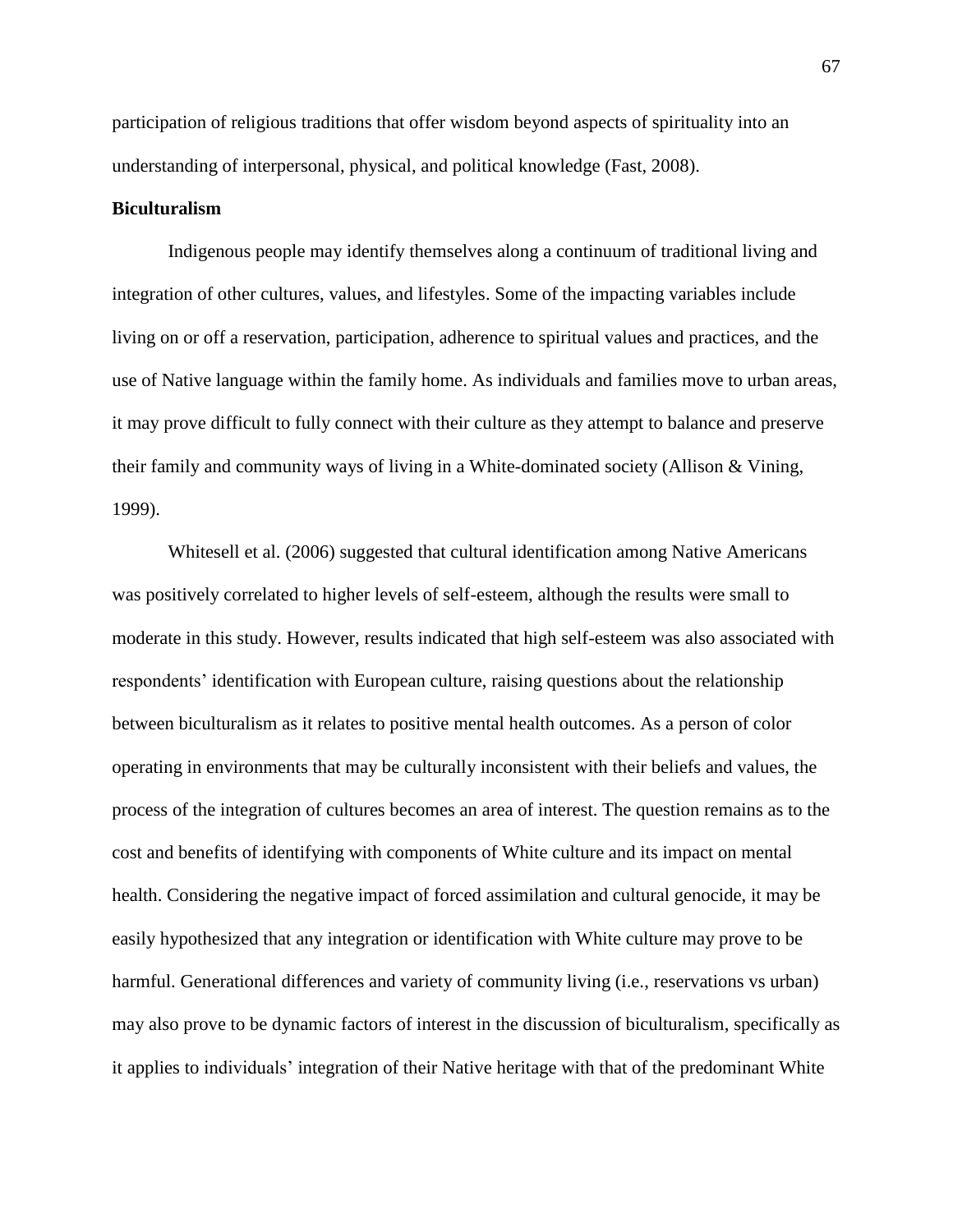culture. Albright and LaFromboise (2010) examined the relationship between ethnic identity and hopelessness among middle school American Indians on a North Plains reservation. Results revealed a significant negative correlation between White identification and hopelessness. In contrast, measures of biculturalism and Indian identification were not significantly associated with hopelessness, contrary to the hypothesis.

One possible reason for this finding could be that the deeper exploration and identification with ethnic identity may not yet be fully developed due to the developmental age and psychosocial tasks of middle-school-age children (Albright & LaFromboise, 2010). Other possible explanations include the unique diversity of the community sample regarding socioeconomic factors and other community culture factors that may influence the children's attitudes and feelings regarding their cultural identification. These researchers postulated that adolescent participants may choose to identify with White culture and de-identify with their Indigenous culture based on dominant social norms of success contextualized in White cultural values (Albright & LaFromboise, 2010).

Albright and LaFromboise (2010) spoke to the importance of examining diversity among Native American populations and recommended future research to examine the unique factors that interplay with the concept of ethnic identity within each Indigenous community. These factors may include social class, economic disparities, social justice, and the impact these factors may have on the cognitions of children. The examination of intra-community dynamics, social context, and unique variability among nations and tribal groups must be better understood and considered (Albright & LaFromboise, 2010).

LaFromboise et al. (2010) also examined the relationship between hopelessness and levels of acculturation and residence among native youths with a sample consisting of 67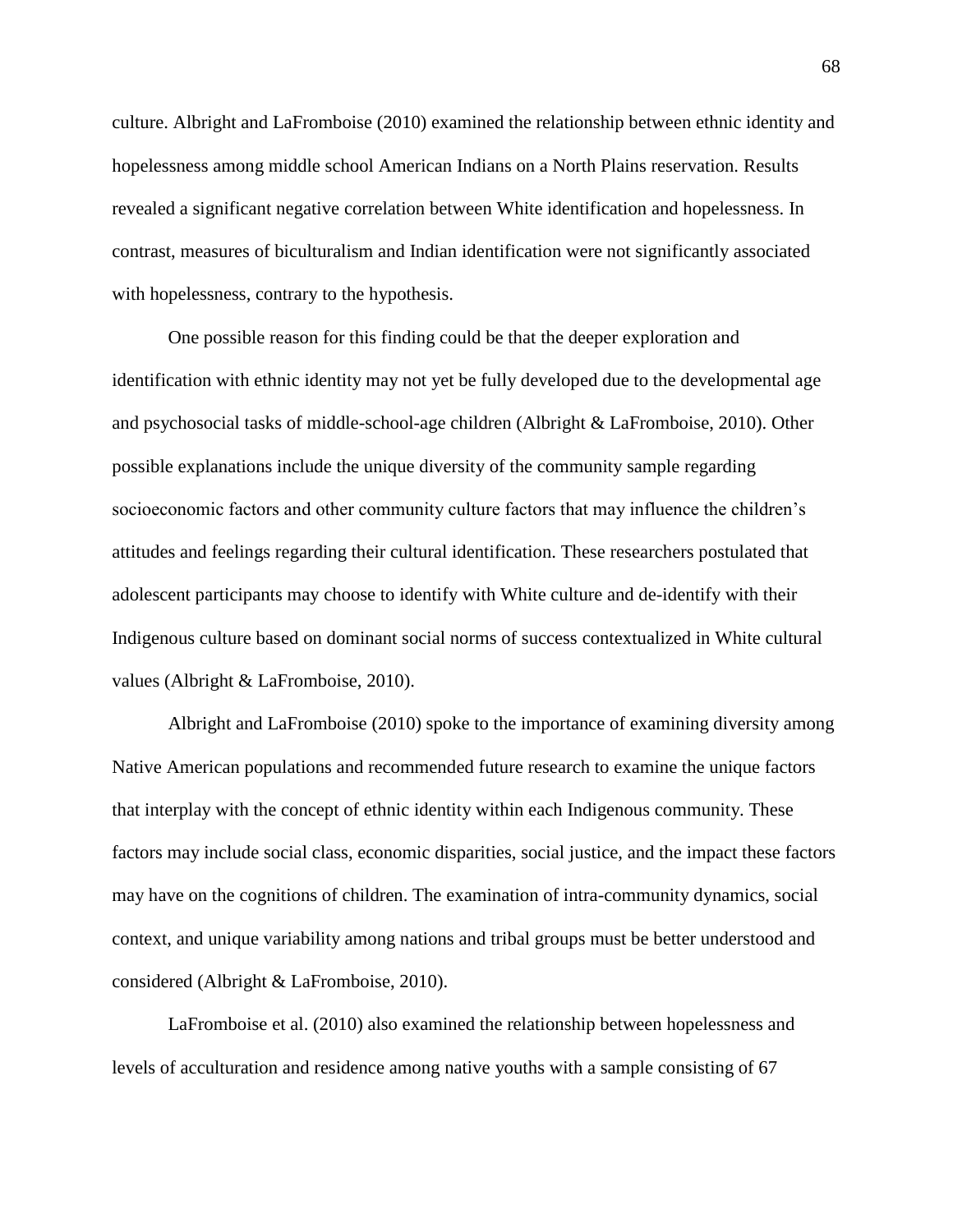different tribes. Results indicated that bicultural youths, those who had endorsed high levels of both Indian and White cultural factors, had the least amount of hopelessness compared to those who primarily identified primarily with native culture, White culture, or neither. Implications of results suggest that the identification with multiple cultures is protective. Additionally, results revealed a pattern indicating that youths living on the reservation experienced the least hopelessness, while those living in urban areas experienced greater levels of hopelessness.

The Lumbee American Indian tribe faces a unique situation in its relationship with the United States and with its history and identity. The Lumbee tribe is not officially registered as a federally recognized tribe and faces many questions regarding their history and ancestry. Bryant and LaFromboise conducted a study with a sample of 102 adolescents, seeking to evaluate the relationship between cultural and racial identity, bicultural competence, and school environment (2005). Results indicated that participants remained connected to their cultural heritage, evident by ties to traditional spiritual and religious practices, connection with the earth, and the passing along of oral history and traditions through community elders. However, their high level of historical and current contact with White society has appeared to result in an increased process of assimilation in contrast with the same age Indian peers residing on reservations. Other differences among this sample compared to other adolescent samples included the lesser use of tribal language and their lack of federal recognition status. Using the People of Color Racial Identity Attitude Scale (Helms, 1995), researchers discovered that the Lumbee participants aligned most with the internalization stage of racial identity, the most progressed developmental stage of identity development encompassing integration of both good and bad components of both cultural identities in a healthy way. Bryant and LaFromboise speculated that this stage of development most aligns with a bicultural perspective of racial identity development, although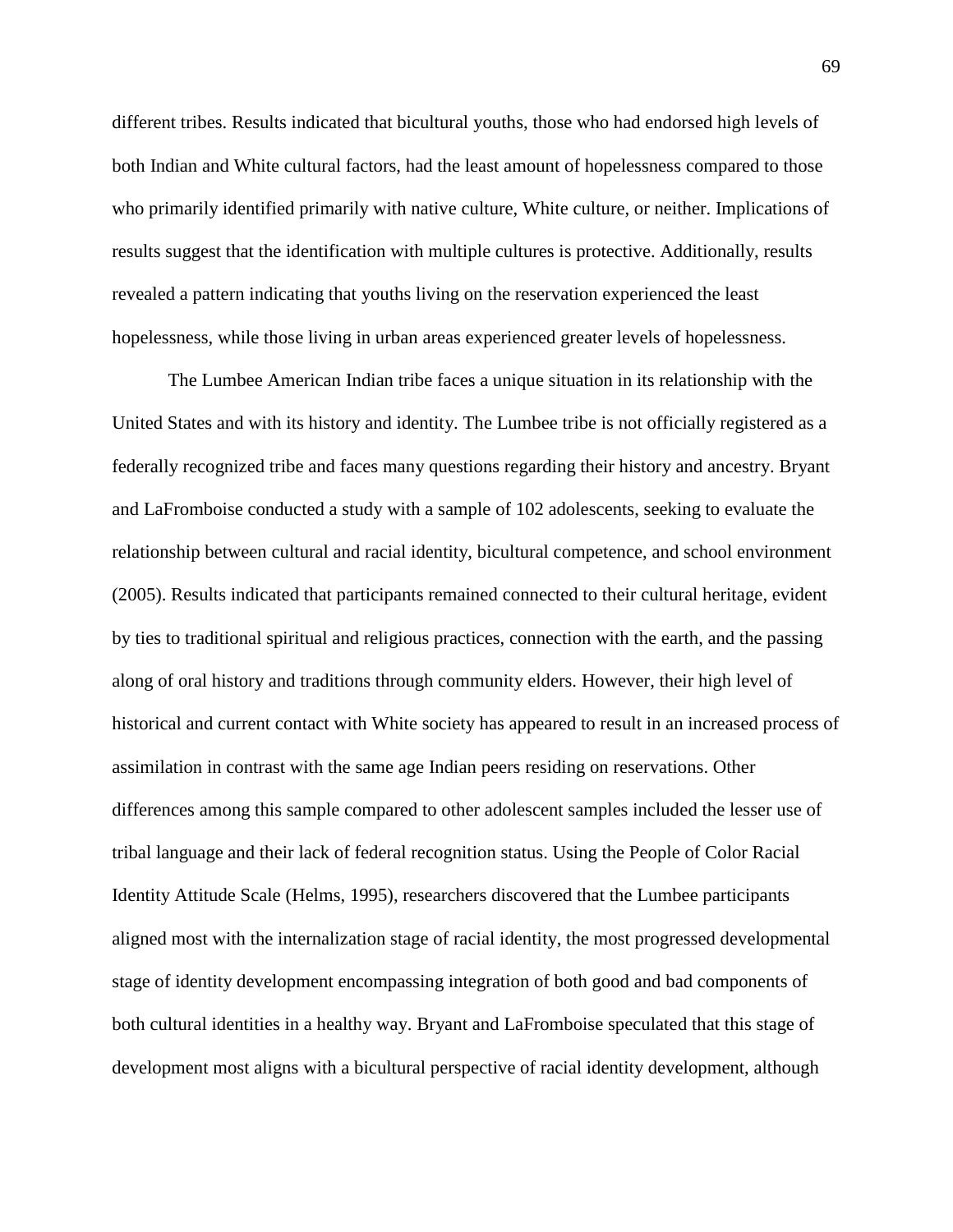overall scoring higher on their identification with American Indian culture as opposed to White culture. These individuals were less likely to exhibit some of the confusion and distress accompanied by lower levels of identity development and integration, such as in the dissonance of conformity stages. Despite their lack of ancestral knowledge about their history, members of the Lumbee tribe strongly identified with their American Indian heritage, supporting the notion that racial identity and ancestry may not be interdependent (Mihesuah, 1999).

# **Enculturation and Acculturation**

A number of enculturation, acculturation, and cultural orientation models have been created to encompass the process and development of cultural and ethnic identity among Indigenous peoples. Acculturation can be defined as:

the cultural change that occurs when two or more cultures are in persistent contact. In this process, change may occur in each culture in varying degrees. A particular kind of acculturation is assimilation, in which one culture changes significantly more than the other culture and, as a result, comes to resemble it. This process is often established deliberately through force to maintain control over conquered peoples, but it can occur voluntarily as well. (Garcia & Ahler, 1992, p. 24)

Enculturation, in contrast, is defined as "the process by which individuals learn their home culture" (Soldier, 1985, p. 185).

Garrett and Pichette spoke to the cultural mistrust fostered by the history of cultural extermination and forced assimilation. They proposed an acculturation model suggested for use in counseling as a means of assessment for assessing cultural identity through formal and informal methods. The measure includes a 20-item formal assessment Likert questionnaire and 10 informational questions, which are open-ended and serve as methods and tools for counselors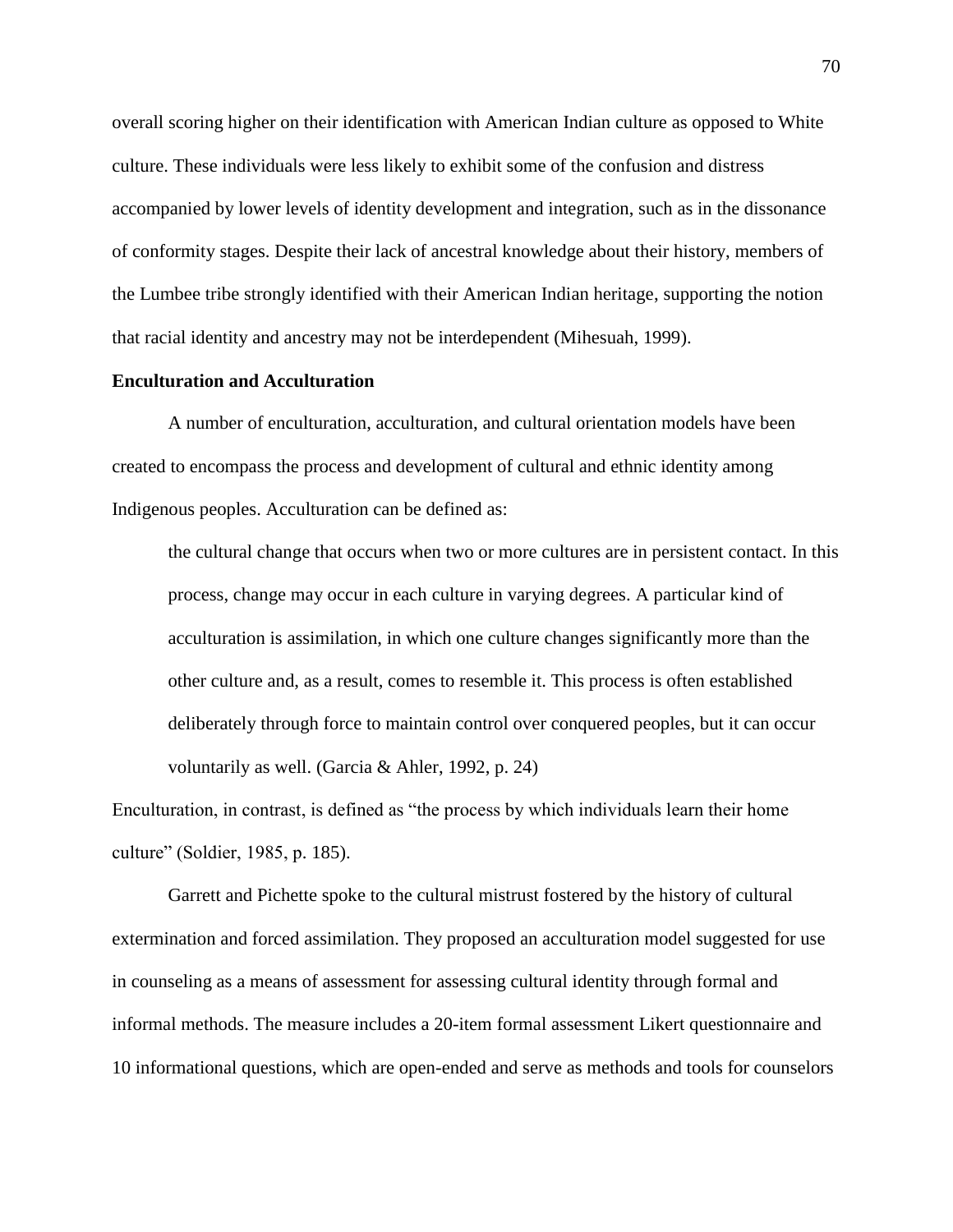to utilize to avoid making assumptions or engaging in stereotyping when working with Native clients. Garrett and Pichette also developed a cultural model with five distinct levels of cultural orientation (2000). The first *traditional* stage is defined by a predominant use of Native language, thinking in their Native language, and holding and participating in traditional customs and values. Motivations may include a desire to develop varying skills to discover and utilize resources in the dominant society. The second *marginal* stage is defined by bilingual abilities and a conflict of self-identity in the face of losing some contact with heritage. Individuals may feel they are "trapped between their birthright and the dominant society, losing touch with the former, but not feeling comfortable in the latter . . . [contributing to] conflicts and resulting in a serious identity crisis" (Soldier, 1985, p. 187). Conflicts may present themselves as a lack of pride in Native heritage, pressures of forming dominant cultural values, guilt regarding lack of knowledge or participation in traditional events and customs, negative beliefs about the native community, and a lack of extended support. The third *bicultural* stage is defined as the process of familiarity with more Native and dominant cultural values with the ability to successfully communicate in both contexts and settings. They may be generally accepted by both cultures and will engage in both traditional and non-traditional practices and customs as well as be impacted by varying beliefs from both sides. The fourth *assimilated* stage is defined as the process of fully embracing only the dominant culture and identifying with mainstream values and belief systems. The fifth and final stage, called *pantraditional,* is a stage in which previously assimilated individuals seek to return to the "old ways." This stage is constructed as an accumulation of several works and authors (Herring, 1996; LaFromboise et al., 1990, p. 638). They seek to rediscover lost components of their heritage, culture, traditions, and language and remain generally accepted within the dominant culture.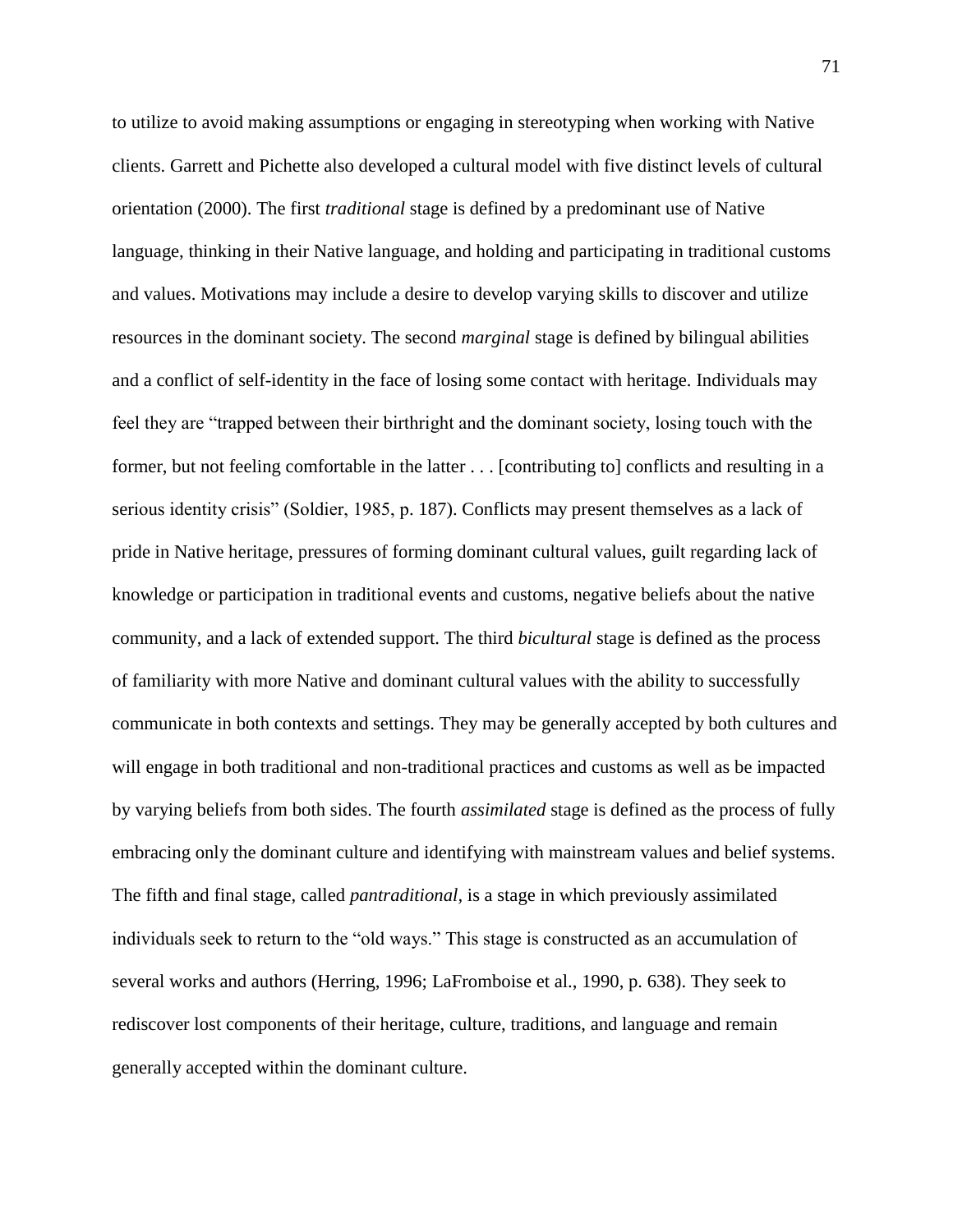## **Indigenous Consciousness**

While there is no formally recognized or agreed upon stage model of Indigenous identity development as within other ethnic groups, the topic and exploration of Indigenous identity processes has long been an area of exploration by Indigenous writers and researchers. Perry Horse (2001), a member of the Kiowa tribe, developed a list of five primary factors of influence on the American Indian consciousness.

- 1. How well one is grounded in the Native language and culture;
- 2. Whether one's genealogical heritage as an Indian is valid;
- 3. Whether one embraces a general philosophy or worldview that derives from distinctly Indian ways, that is, old traditions;
- 4. The degree to which one thinks of oneself in a certain way, that is, one's own idea of self as an Indian person, and
- 5. Whether one is officially recognized as a member of an Indian tribe by the government of that tribe.  $(p. 109)$

In an updated edition to his work in 2012, Horse elaborated on these concepts by recognizing that the idea of Indigenous identity and consciousness may shift over time by the influence of events and history. He described the current state of Indian affairs as transitioning from the old eras run by systems perpetuating racism and maintaining economic oppression to an era of healing and independence. One's understanding of their own "Indianness" and levels of comfortability in navigating the world is an ever-changing and evolving process yet, "rooted in the past" (p. 109). With the ever-changing definitions and shifts in the awareness and consciousness of racial relationships, he indicated several key orientations of consciousness: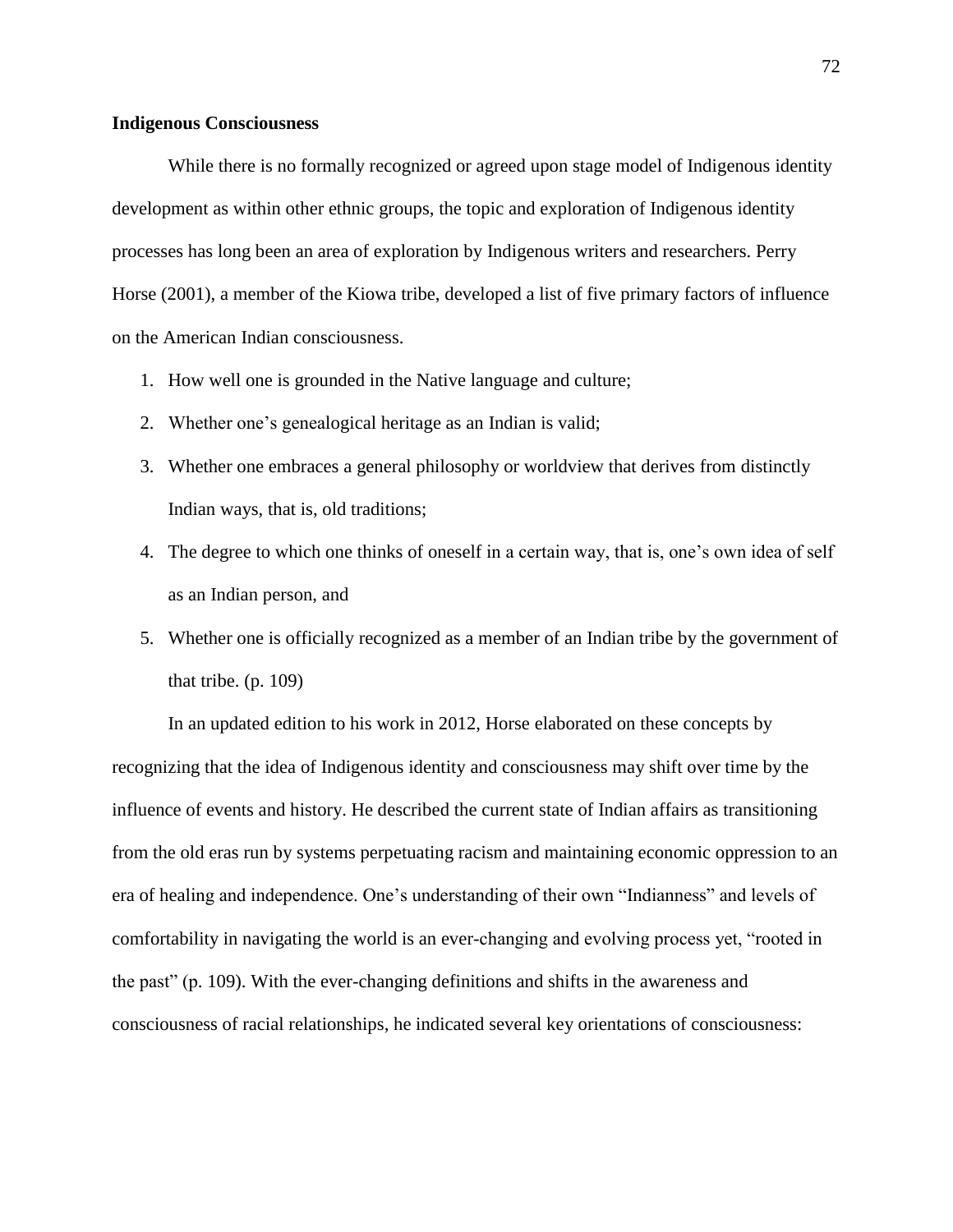Indian consciousness, race consciousness, political consciousness, linguistic consciousness, and cultural consciousness (Horse, 2012).

Indigenous people view themselves more as members of their tribe and community rather than members of a particular race (Horse, 2012). As many Indigenous communities have significant commonalities among other non-White cultures and the terms and definitions of race continue to evolve and change defined by a variety of other variables, it begs the question about the importance of categorizing race at all. If race, as a construct, is a significant factor, the manner in which it is discussed will continue to evolve and change over time as future generations will continue to reinvent their relationship and identification with it (Horse, 2012).

There continues to be a constant evolution of the definitions of racial groups, titles, inclusions, organizations, and affiliations related to race relations (Horse, 2012). The term *postracial* may be a tempting reimagining of a world in which a person's race may not be primarily defined by physical characteristics and cues. Political consciousness regarding the legal status of Indian people is vital and necessary to the topic of Indian identity. During the period of the 1900s alone, the federal government's legal intention toward Indigenous people ranged from systematized efforts to destroy Native languages and cultures to the distinction of selfdetermination as a legally defined right. Although the right to self-govern may be clear and wellestablished in federal Indian law, other areas regarding jurisdiction of land rights and natural resources remain, requiring highly specialized advocacy (Horse, 2012).

According to Horse, linguistic consciousness "is perhaps the most potent aspect of one's tribal identity" and "cannot be overstated" (2012, p. 114). With 25 languages dying every year, it is imperative to recognize the speed at which language can be lost forever, even in the span of one generation. With the number of fluent speakers constantly dwindling, some tribes have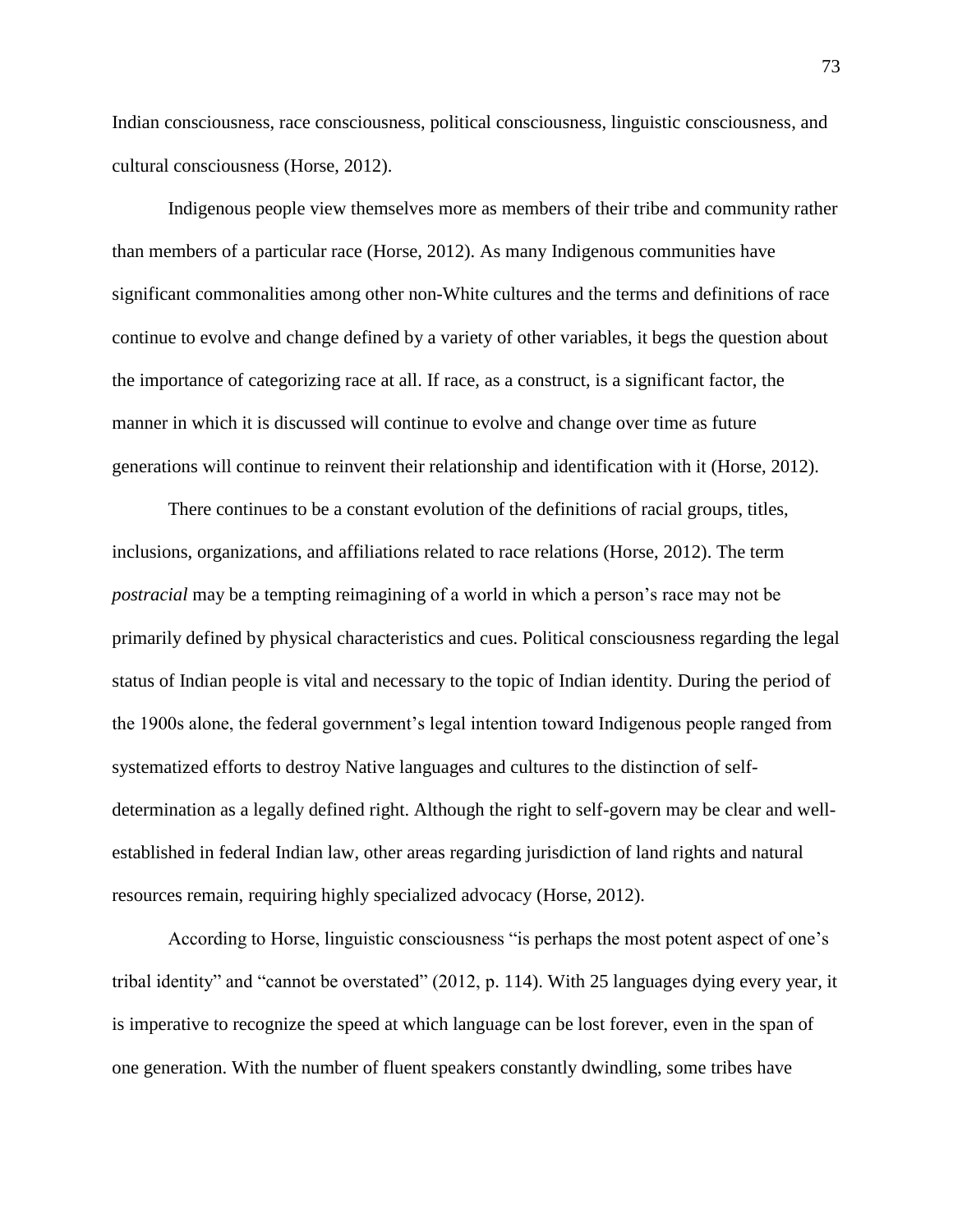attempted to capture as much of the language as possible. With only about one hundred speakers remaining, the Wichita tribe of southwestern Oklahoma tried to preserve the tribal language through the use of a linguist specialist. However, the efforts were somewhat late; only one Native speaker remained in 2008 (Stewart, 2008). He shared his account of growing up in a bilingual environment and experiencing the "power of words in the prayers and song of my kinfolk [Kiowa] (p. 114). I noticed a certain healing quality in our language that I took for granted." After leaving home and being in environments where there was little opportunity to find other speakers of the Kiowa language, he lost some proficiency. Although he did not feel a shift in primary language impacted his identity, he described a reflected awareness in adulthood of the cultural contradictions of speaking both Kiowa and English as a result of colonialist regulations. He added, "I am not resentful, though, because I feel that my experiences in two worlds has made me a stronger person" (Horse, 2012, p. 114).

Horse described the differing views on cultural consciousness as many elders view the old traditional ways as better than the new. Yet, even the elders let go of certain traditions and practices during the 1900s as a result of the changing environments and society around them as significantly unrelatable to the ancient cultures of the past. However, with the changes in culture, it is keenly acknowledged how quickly and easily a culture can essentially be lost in its entirety. As a culture "rooted in the past" (p. 109), cultural consciousness is uniquely tied to each individual's efforts to learn and participate not only in the older traditional ways but also in renewed methods and practice. Horse describes the "profound feeling of pride that emanates from the dance of ceremonies or religious worship. The emotion that comes out at such times is virtually indescribable" (p. 117). Participating in these shared experiences creates a space of safety and comfort for Indigenous people and provides a sense of shared belonging that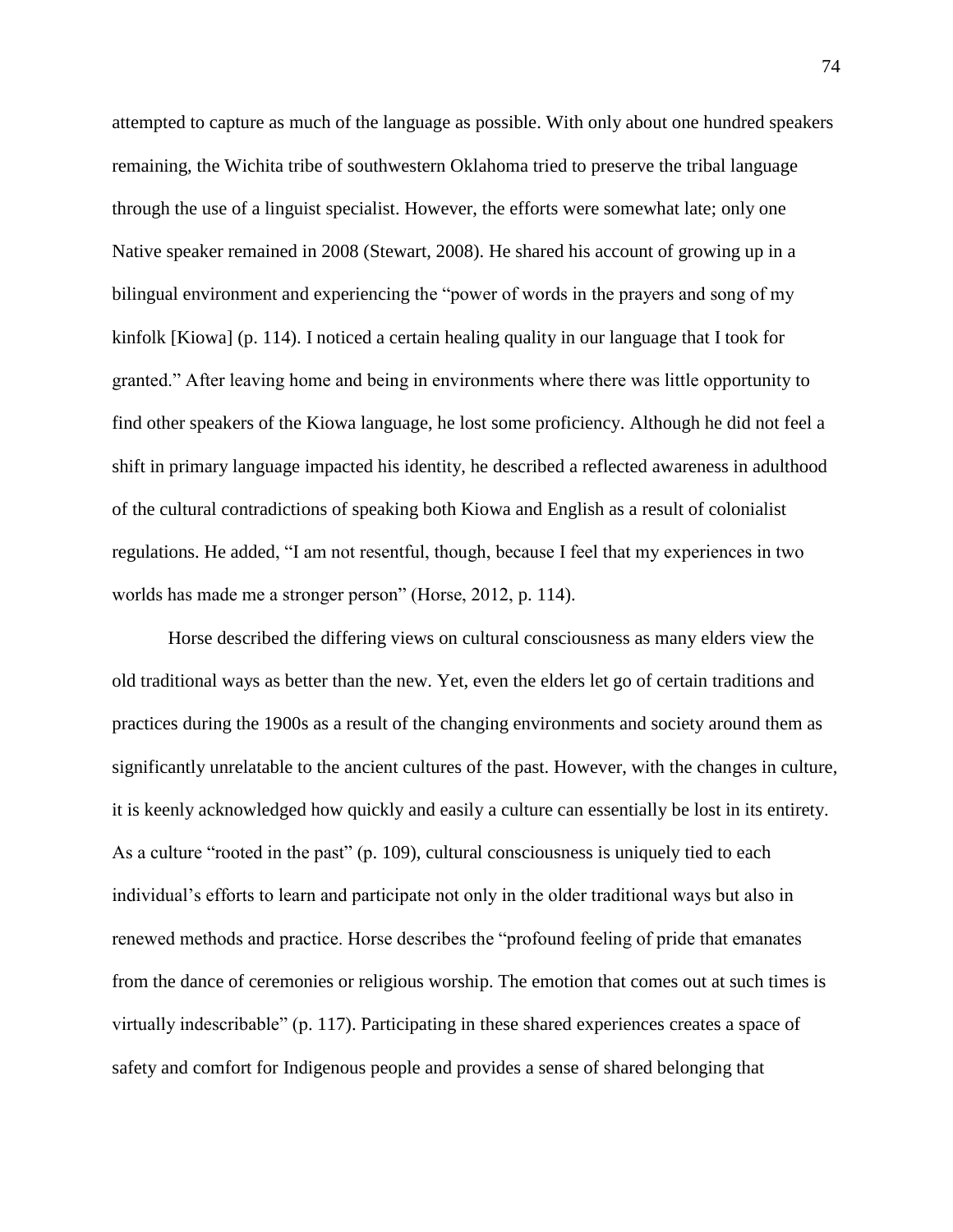superseded any Westernized definitions or descriptions. "Meaningfulness," Horse (2012, p. 117) concluded, is what every Indian person seeks as they explore and connect to their culture and seek to understand and connect with their Indigenous identity.

While Indian culture and identity may be grounded in its history and past, it remains defined by present generations and is a dynamic and fluid construct, making it possible to recreate and reimagine a culture that blends both older and newer practices. He offered a perspective of future generations stating, "New leaders, those yet to be born, will be from generations that have no firsthand knowledge of oppressive federal government policies endured by their twentieth-century counterparts. They will indeed have a new perspective" (p. 117). Future generations will have the opportunity to continue discovering and defining what it means to be an Indigenous person within the context of the ever-changing environments and contexts. "That idea," he shared, "in terms of defining ourselves, is the touchstone for Indian identity now and for generations to come" (p. 119). Horse's elaboration on his original stages of Indigenous consciousness offers significant value to the discussion of Indigenous identity, specifically the aspect of its dynamic nature in an ever-changing environmental, legal, and political context.

Horse spoke to the relevance of the concept of White privilege and White supremacy cultures as it the systematic oppression of any non-White and less powerful or dominant group, such as Native Americans (2005). Acknowledging this oppression and impact throughout history is to acknowledge the Native American people as ones who were dependent and subordinate to the dominant culture. Whether as a matter of survival or, as some may believe, as a natural progression of cultural change, the dominant White society's values, practices, and beliefs become somewhat ingrained. This may be through conscious or unconscious processes. Horse provided the example of his mother and her expressed sentiments of concern that he remembered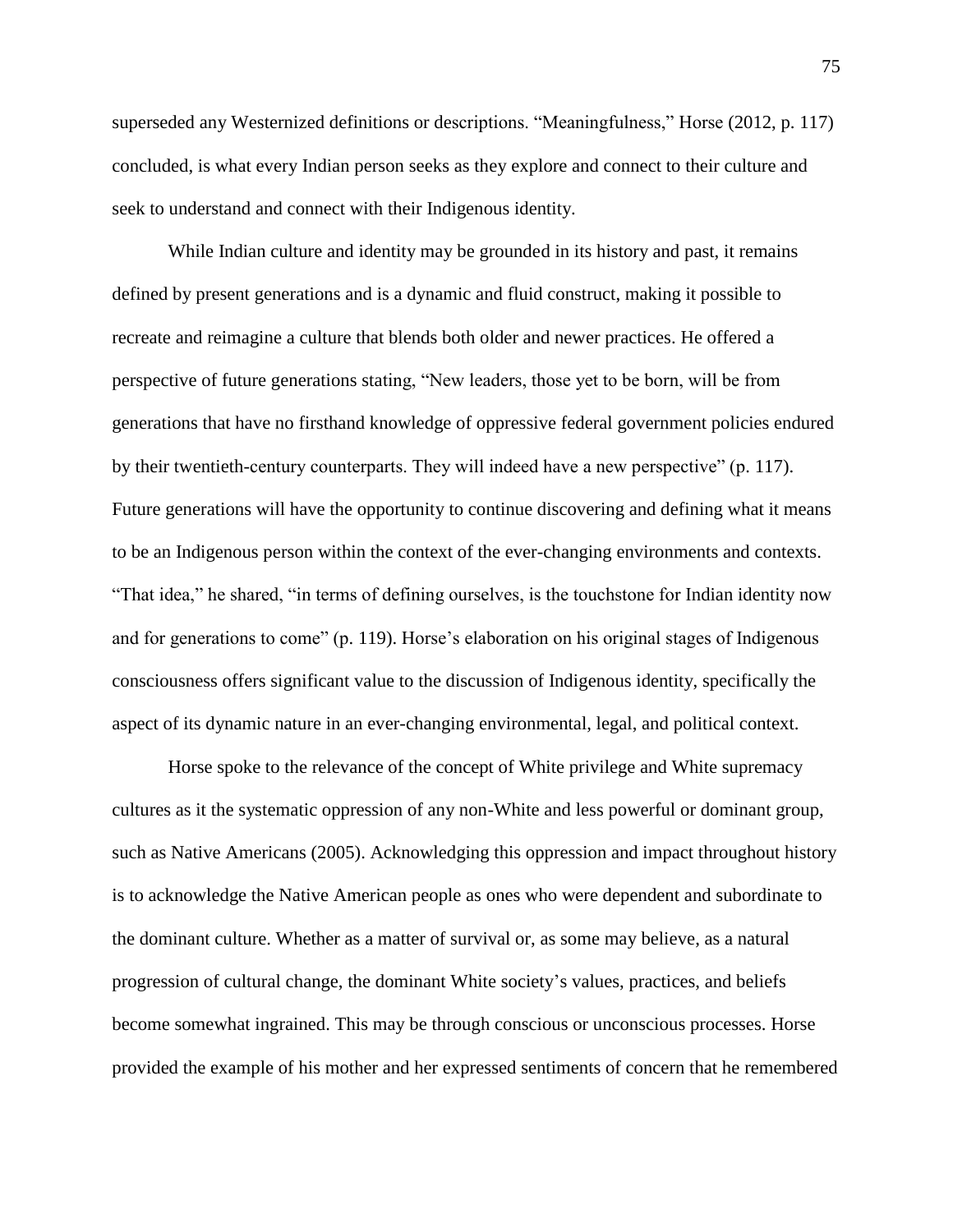as a child, "Someday we're all going to be like White people," citing changes in diet from traditional eating to the use of pre-packaged foods (Horse, 2005, p. 61). Yet, Horse differentiated the idea of an assimilative lifestyle from that of Indigenous identity. He concluded:

Identity, our sense of who we really are, lies in the self-image inherited from our ancestors and passed down along a tribal memory chain. So long as that memory chain remains unbroken, we can stay connected to what our elders called the tribal spirit force. May it be so! (2005, p. 67)

### **Factors of Identity**

A study conducted with a group of urban American Indian youths in Arizona evaluated variables of ethnic identity through qualitative and quantitative measures (Kulis et al., 2013). Using previously developed models and scales of Indigenous identity, quantitative findings suggested that having a Native father, having a stronger identification with spirituality, and engaging in tribal practices accounted for more than a third of the variance of ethnic identity. Individuals with a non-Native father most often endorsed having a father of Latino heritage. The reason for this significant difference remains outside the scope of the study and must incorporate a careful examination of cultural variables and historical underpinnings between the Latino and Native people. Engaging in traditional tribal practices and having a greater connection to spirituality signifies that youths who internalize their cultural values and practices often have a stronger American Indian racial identity. Additionally, results indicated that the strength of Native Indian identity weakened as the adolescents grew older. This finding may indicate a stronger presence of externally motivated participation in Native traditions at the direction of parents from younger ages. As teenagers grow older and are provided with greater independence, these influences and factors may fluctuate, leaving an overall impact on the strength of American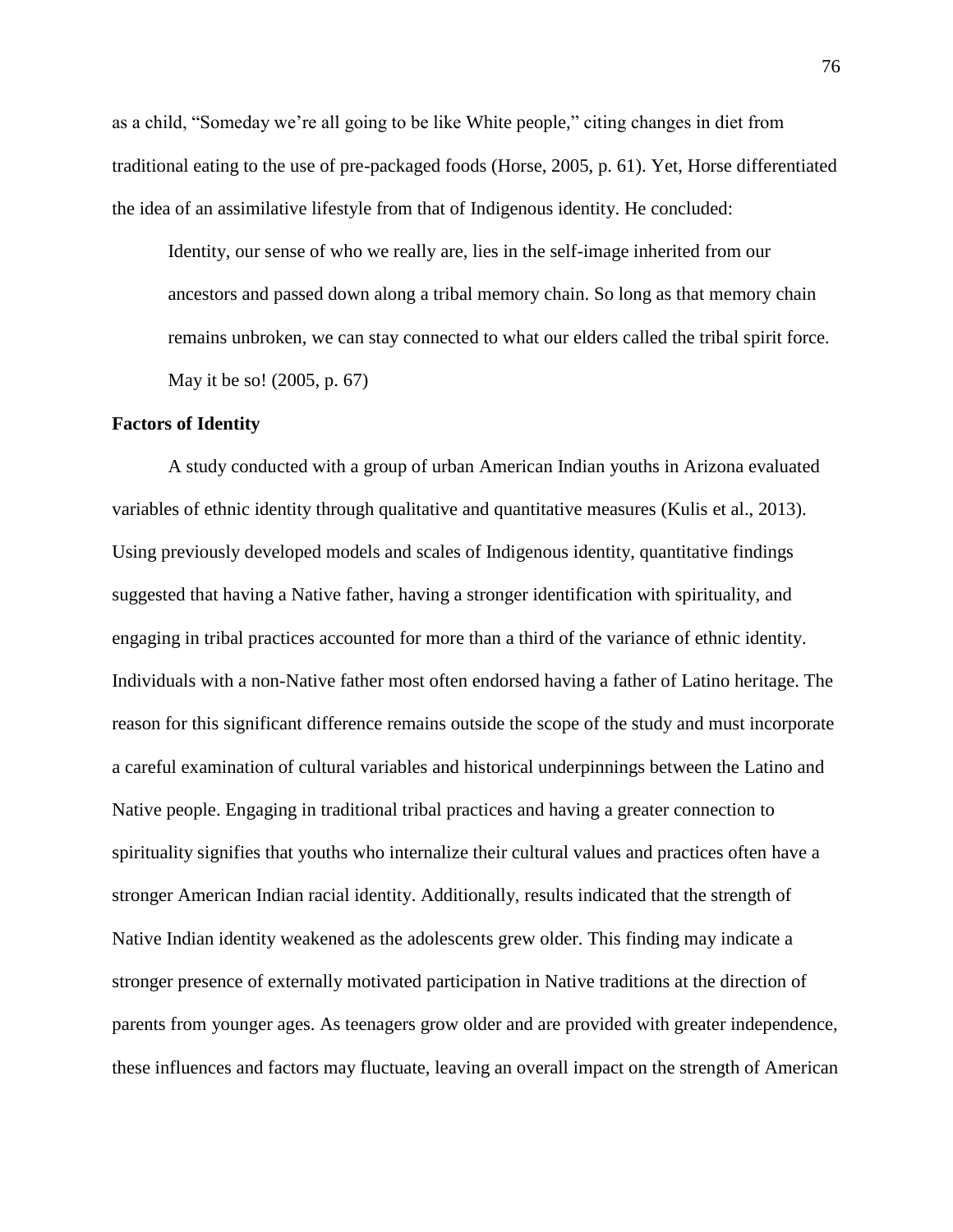Indian identity. Qualitative results were in response to researchers asking participants to "list three things about yourself that make you an American Indian." The majority of responses (72%) fell among three coded categories': family/blood/ancestry, tribes/clans, and association with Native peers, dress, and/or customs. A strong proportion of the Native activities mentioned included powwows and traditional Native dance (Kulis et al., 2013).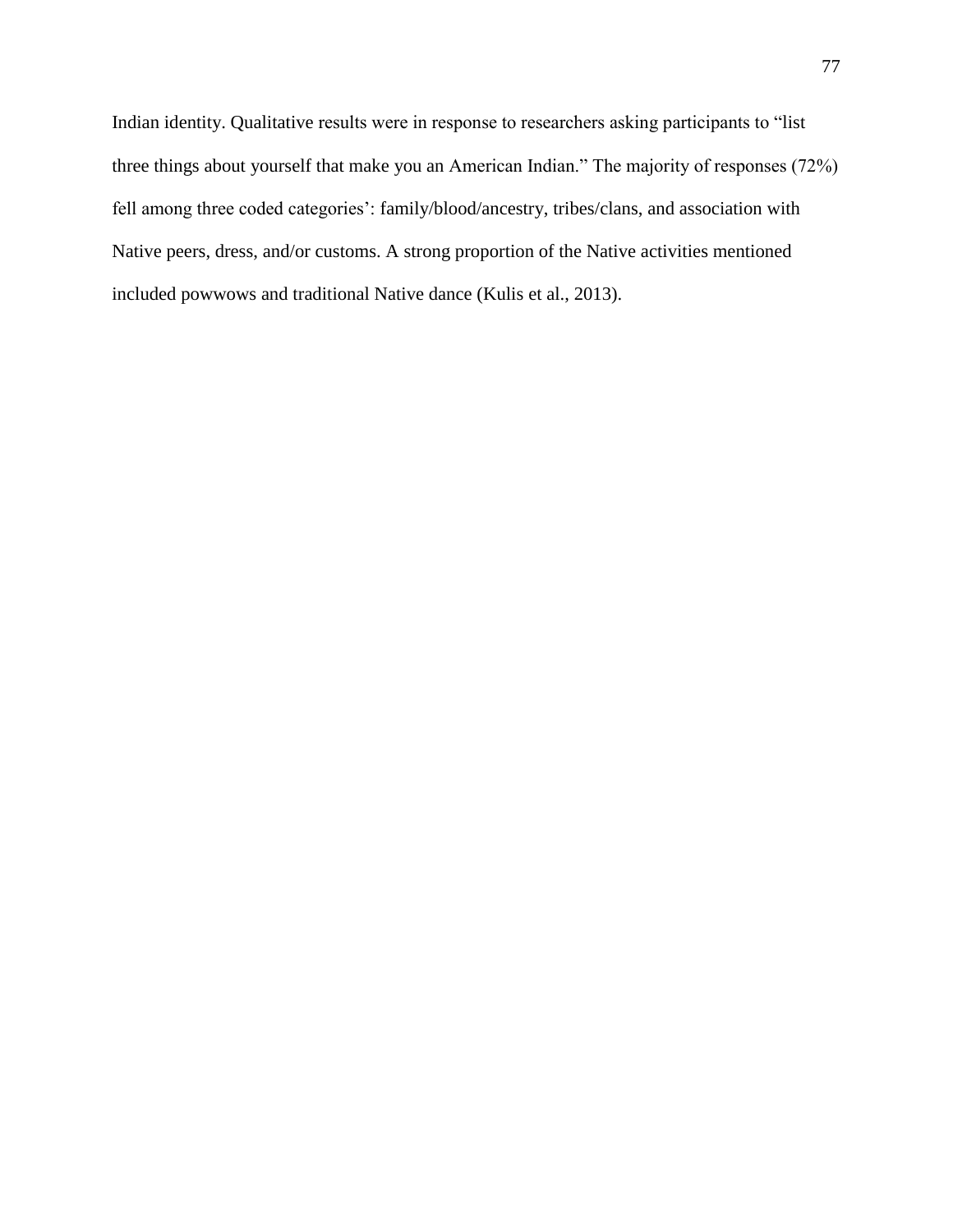#### **CHAPTER V: THEMES AND FUTURE RESEARCH**

### **Homogeneity and Overgeneralization**

The purpose of these themes is to guide future research endeavors in developing methods of further examining and exploring Indigenous identity through qualitative and collaborative research interviews. Themes were developed to recognize the limitations to current research and the need for further exploratory studies involving Indigenous leaders, elders, and community members from diverse and varied tribal backgrounds and affiliations. Using these data to construct identity themes serves to highlight the way in which systemic barriers of colonization create response patterns and survival procedures unique to the process of racial identity development for Native Americans and Alaska Natives. Additionally, and most importantly, these themes may serve to contribute toward the understanding of the ways in which Native Americans and Alaska Natives continue to thrive in the embodiment of the power, beauty, and pride of their heritage. Implications for clinical and counseling psychology are provided, along with a discussion of suggested actions for future research and social and racial justice.

Studies involving multiple tribal groups indicate differences in attitudes and responses related to cultural identity and depression, indicating the complexity and diversity of tribal factors that make it difficult to extract accurate generalizations. Whitesell et al. (2006) acknowledged that making generalizations about the Alaska Native and Native American populations is likely to produce significant errors as the diversity among tribes regarding differences in customs, culture, language, and traditions is often vastly under-recognized. According to Horse (2005), "There is no such thing as a monolithic American Indian entity. Tribes and American Indian nations are bewildering in their diversity" (p. 67), making the generalization or quantification of a model inappropriate for this spectrum of research.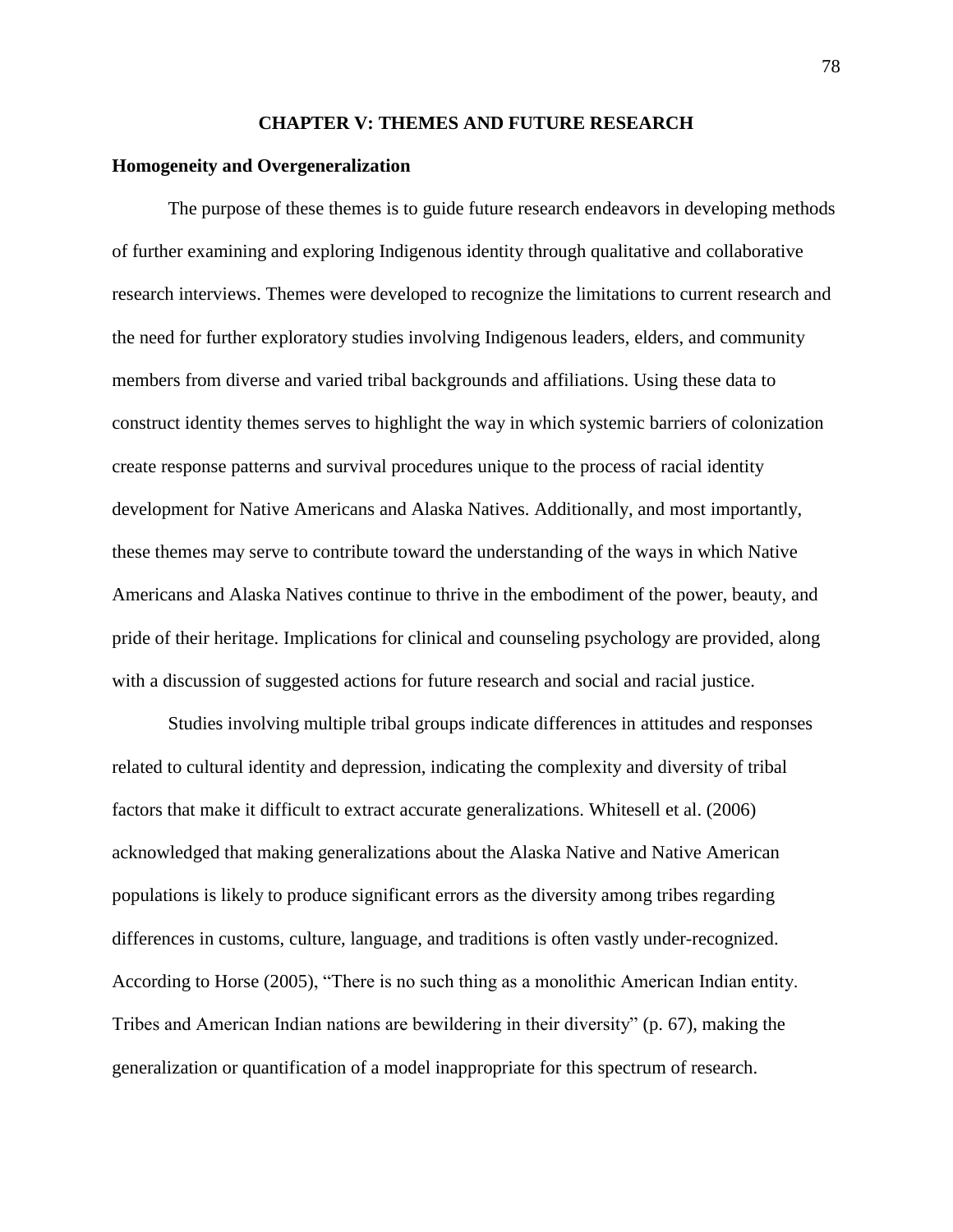Alternatively, perhaps such a stage-like process is inadequate to accurately convey a culture that may not value or see the world in such a linear structure of development. It may be that having no stage model at all is protective for Indigenous communities in that it limits the opportunity for others to feel that they have accurately gauged one's identity formation. This may lead to oversimplification, creating an updated form of stereotyping among providers that limits the full breadth of Indigenous experience.

## **Themes**

In view of these considerations and cautiousness, this project provides a broad approach to thematic content related to elements of identity that appear to be more universally ascribed.

# *Invisibility, Representation, and Belonging*

Invisibility remains one of the greatest barriers to the advancement of social equity and inclusion of Indigenous communities. Beginning with a skewed representation of history, Indigenous people continue to fight against narratives of erasure within history books and commonly accepted narratives of the foundation of the United States through "exploration." The true history of the United States and the extent of intentional efforts of genocide, including cultural genocide, are a dark part of the heritage of the European conquest. History in and of itself contributes to the invisibility of Indigenous stories, narratives, and truth-telling, making the consequences of the atrocities even more difficult to process within an environment that provides no recognition of the harm that was done. Anthropologists, researchers, historians, and colonial authors have perpetuated the idea that Indigenous people no longer exist. Such references trap narratives of Indigenous people in harmful stereotypes of "cowboys and Indians" and through sports mascots. Lack of representation and recognition of Indigenous people in all forms of society (e.g., public figures, politicians, celebrities, actors, writers, investors, among many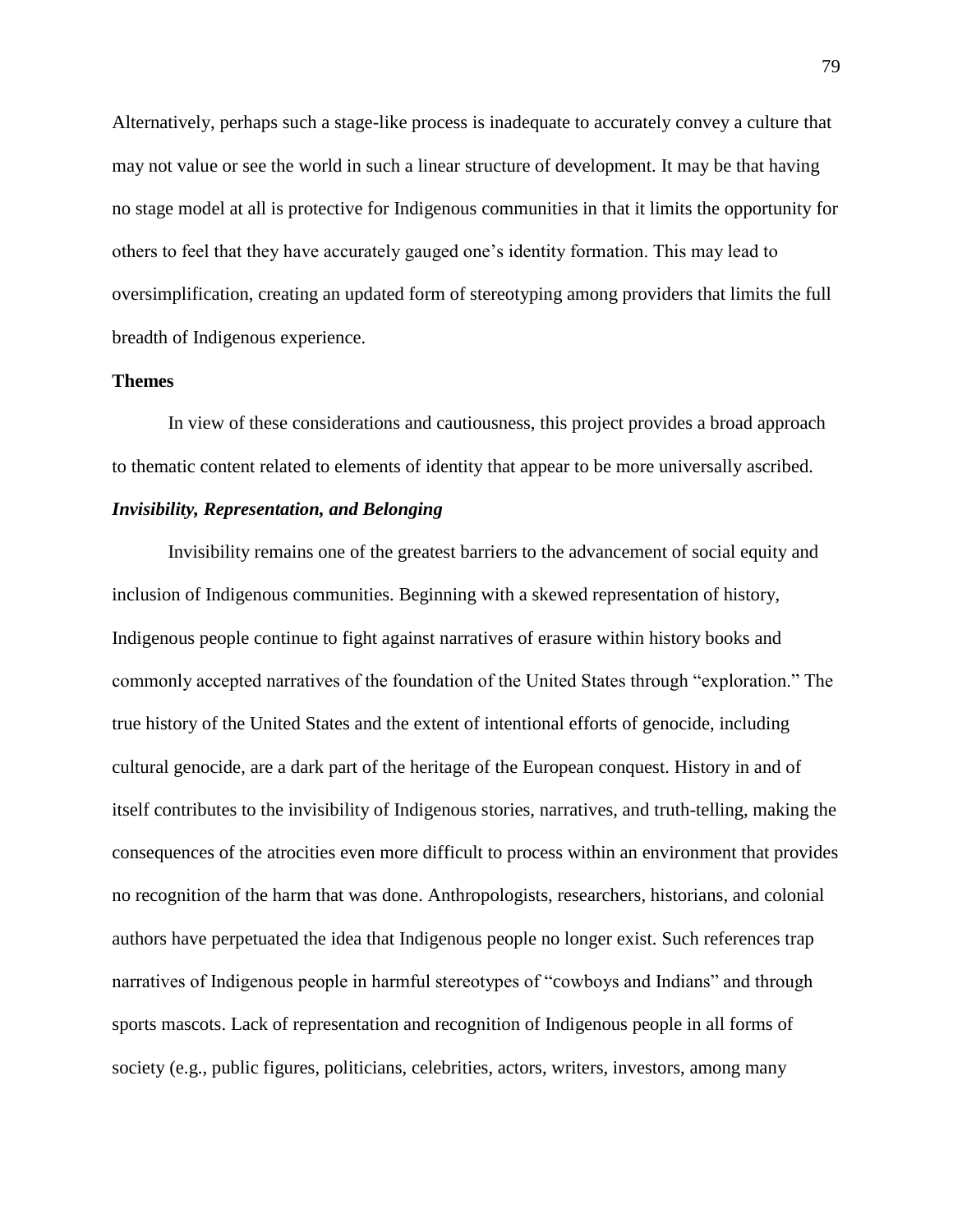others) remains a great barrier to connecting with a sense of permanence and with the ability to view oneself in the future. This cry for visibility is demonstrated in movements phrased, "We are still here" and seen in efforts of Indigenous people to bring awareness to their existence, presence, needs, griefs, hopes, and dreams. Systemic issues of violence and discrimination toward native communities also go unnoticed, as demonstrated by the missing and murdered Indigenous women and children awareness competent and the accompanying data crisis demonstrating a lack of recognition, documentation, and follow-through from government and police agencies to bring justice to these communities. In contrast with the concept of invisibility, the importance of belonging emerged. Participation in traditional costumes, dances, medicine, art, and ceremonies appears to have a strong connection to belonging. These activities create a shared sense of togetherness within the tribal community as well as to a unique experience of feeling connected and grounded in following in the paths of their ancestors. These concepts of invisibility and belonging appear to be essential components to the understanding of and identification with what it means to be an Indigenous person in the modern world. These elements appear to be a more universally expressed concept across tribes and may facilitate the process of one's identification with their Indigenous heritage, how connected they feel to their heritage, and the meaning that they make from their identification with indigeneity.

#### *Intergenerational Trauma, Grief, and Loss*

Not all tribal communities identify with the concept of colonization due to a variation in the histories of certain tribes' relationships with the United States and with colonial settlers. Some tribes may feel a greater sense of preservation of their culture, while others connect with a significant history of grief and loss related to their language, customs, and histories. However, as a whole, by the very nature of their invisibility through history and in the modern age,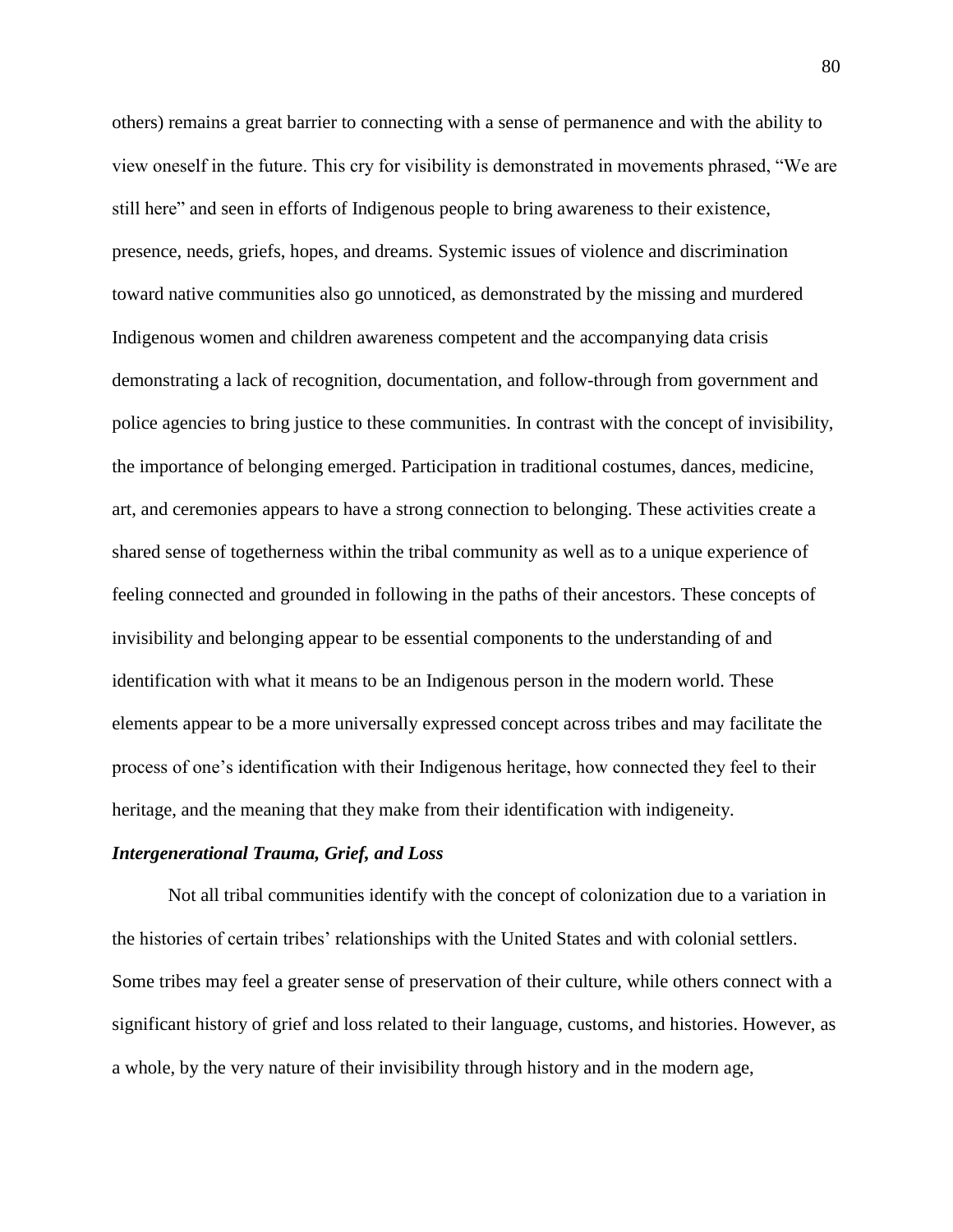Indigenous communities have experienced significant losses. The loss of tribal languages, especially, appears to be a significant focus of preservation efforts as well as loss. Histories of genocide, cultural genocide, and significant abuses perpetrated by the United States and the church continue to impact generations of Indigenous families and communities. The intergenerational impact of these atrocities is more recent in the history of the United States than some may be aware. Interviews with the Indian boarding school survivors point to the family impact of the loss of family members and the erasure of culture and heritage by the one who had survived. The narrative of Indigenous loss, grief, and intergenerational trauma cannot be ignored related to identity, attitudes, and behaviors.

## *Land and Water*

Indigenous people are firmly grounded in traditions and land stewardship, subsistence lifestyles, oral traditions of creation, and history telling connected to landmarks. The connection to the earth and the importance of ancestral lands is an integral part of Indigenous identity. In Indigenous cultures, the land, the elements, the animals are all a part of, and one with, Indigenous people. Culture and traditions are often intertwined with land markers, mountain ranges, and plains and often hold sacred stories, histories, and values. Water is also an element of identity and holds unique value as a symbol of the process of integrating both internal and external identities, just as the water reflects the sky. The concept of land and water stewardship has a value far greater than the mere economic and wealth-building concepts as often seen in colonial frameworks. Land and water are central to the Indigenous sense of self, of identity, of history, and community. Although partially efforts to reclaim land lost by broken government treaties, the "Land Back" and "Water Back" initiatives and movements are also a healing cry for the restoration of Indigenous identity.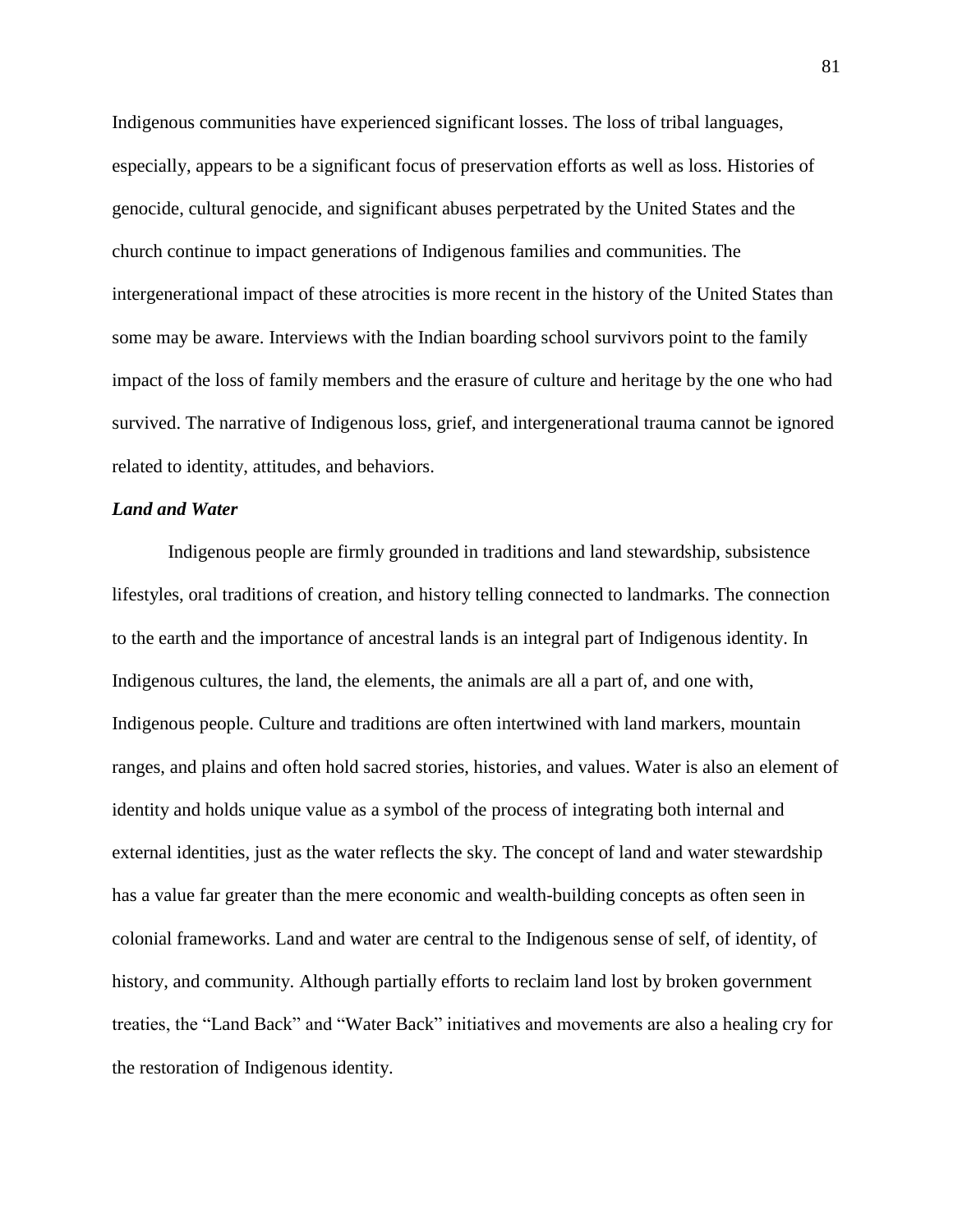# *Language*

Some consider indigenous language one of the most important aspects of Indigenous identity (Horse, 2012). Language contains components of culture that demonstrate orientation to traditional tribal lands and communicate tribal wisdom that otherwise cannot be properly translated (Fast, 2008). The richness of cultural tradition, wisdom, and ways of being are deeply embedded in each unique tribal language. With a significant number of languages dying each year, language revitalization, preservation, and education for future generations are central in Indigenous communities and have a strong connection to one's unique tribal identity and heritage.

## *Tribal Sovereignty and Self-Determination*

Indigenous nations are separate from the greater United States and are members and representatives of their own tribes and sovereign nations. As such, Indigenous people within the United States hold a much more complex space among ethnic minorities in their distinct political sovereignty. Despite being an independent nation, Indigenous tribes continue to face threats to tribal sovereignty and self-determination, as evidenced by an extensive history of broken treaties and violations of tribal sovereignty rights. Also, Indigenous people hold a unique position as the only ethnic group required to produce documentation of blood quantum to receive tribal membership and designated tribal funds that are owed by the government to Indigenous people as a result of treaty agreements. The fight for political independence and tribal sovereignty remains central to the concept of Indigenous identity and the ways in which tribes continue to fight for their ability to fully define and determine the ways and methods that they wish to continue to thrive. Indigenous identity, both personally and in the context of society, will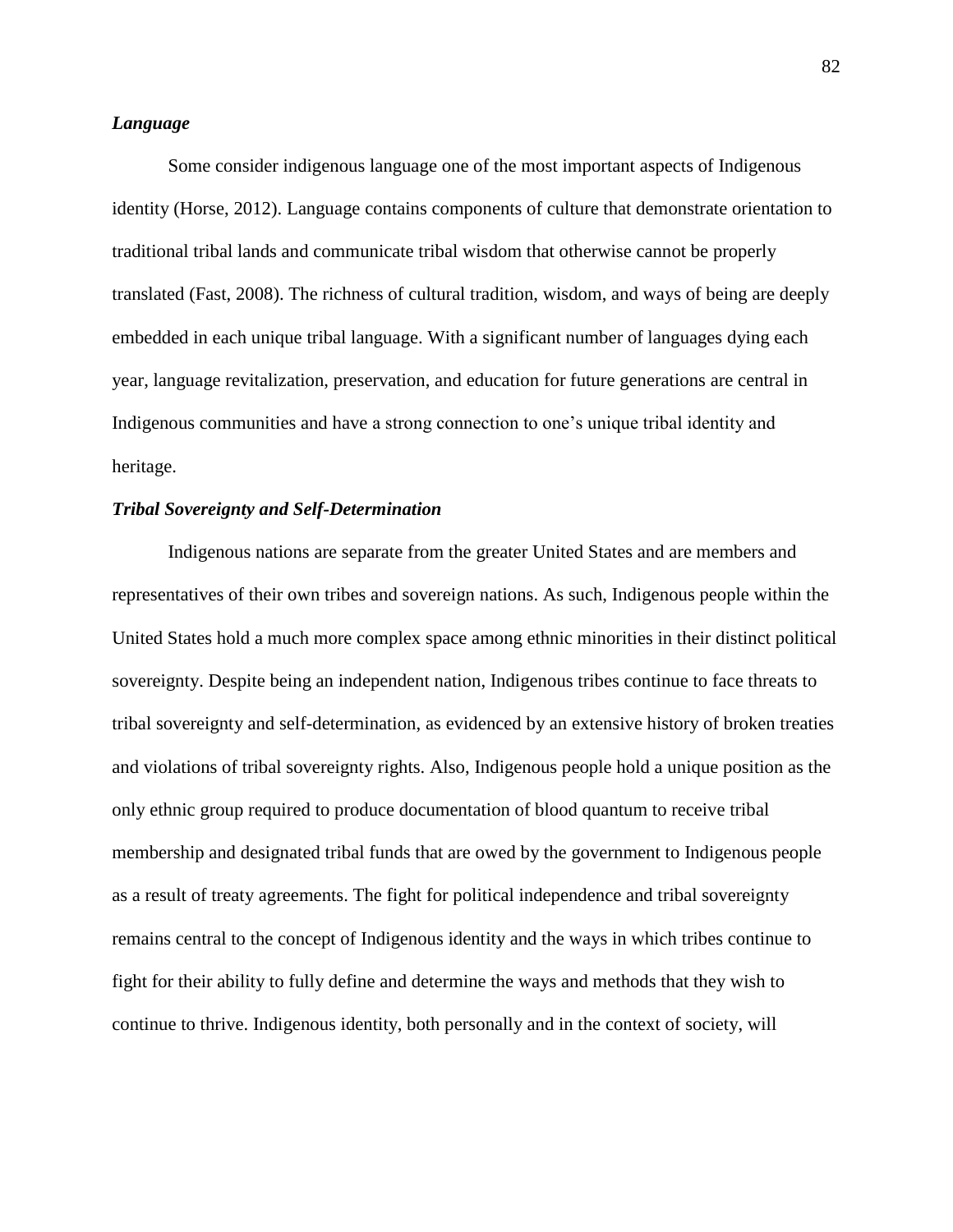continue to change and evolve. As Horse (2012) shared, "defining ourselves is the touchstone for Indian identity now and for generations to come" (p. 119).

## **Clinical Implications and Future Research**

Results of this exploratory project suggest several clinical implications for mental health practice and social justice advocacy. First, the lack of education and awareness about Indigenous populations is a significant barrier. It is imperative for mental health providers to make special efforts to seek out knowledge, resources, and education about Indigenous populations from Indigenous sources of knowledge. Second, broadening awareness of stereotypical beliefs about Indigenous populations may be best corrected through the experiential unlearning process involved in immersive cultural experiences. Third, when conducting any type of research with Indigenous communities, it is essential to collaborate with Indigenous researchers and to utilize Indigenous sources of scholarship to limit implicit research bias and to demonstrate a value for accurate and culturally sensitive representation. Fourth, acknowledge Indigenous existence by including Native American and Alaska Native demographic variables in research whenever possible. Fifth, utilize current photos and narratives of Indigenous people to counteract stereotypes limited to historical existence and bring recognition to how native communities are active, present, and thriving in modern-day society. Sixth, provide either verbal or written acknowledgment of the tribal land on which you reside to bring awareness and attention to continuing sociopolitical and advocacy efforts to reclaim traditional tribal land within the United States. Last, and perhaps most importantly, remember that Indigenous identity is deeply personal and unique to each individual, community, and tribe. Although gaining knowledge about Indigenous communities is necessary, it is also equally vital for clinicians to be aware of the incredibly vast spectrum of experience, values, traditions, and cultural identification among this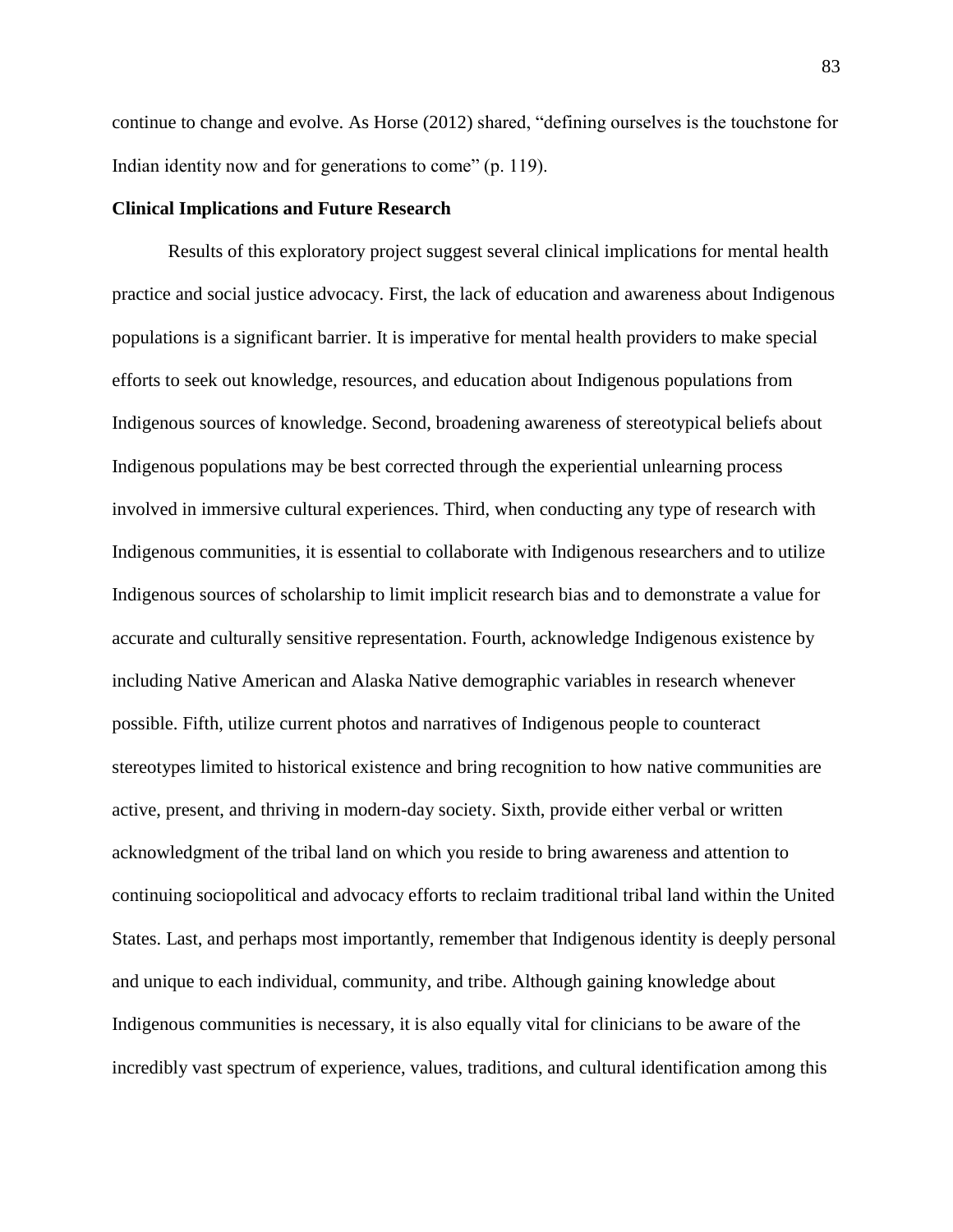population. The direct use of these themes for clinical interview, assessment, and intervention is cautioned against, as the question of culturally responsive intervention for Indigenous populations falls beyond the scope of this current project. Many Indigenous communities continue to work toward constructing and developing culturally relevant mental health interventions that demonstrate efficacy and specificity to the unique cultures and tribes in certain geographical and tribal regions. Clinicians' treatment of Indigenous individuals may choose to consult with Indigenous mental health providers to satisfy ethical and legal standards of practicing within the limits and bounds of cultural competency.

Future research must focus on the continued exploration of Indigenous identity as it is defined and determined by Indigenous people. The use of community-based participatory research is recommended to collaborate with community members and elders about the unique experience and process of identity development within specific nations. Collaborating with primary Indigenous sources is essential and necessary. Common community-based participatory research projects utilize interview data and focus groups and are a highly recommended method of research recommended for studies involving American Indian tribes (Griese et al., 2016). Themes of Indigenous identity may be utilized in collaboration with community elders to develop specific interview questions, which may be used to gather more information regarding the process of identity development. Future research would benefit from further exploring the concepts of acculturation and biculturalism, as well as a more comprehensive analysis of previously developed acculturation, and biculturalism models specific to the Indigenous experience. Although the creation of interview questions is beyond the scope of this work, some questions posed by Indigenous researchers are included here as examples of potential phrasings and suggestions to support the use of future exploration.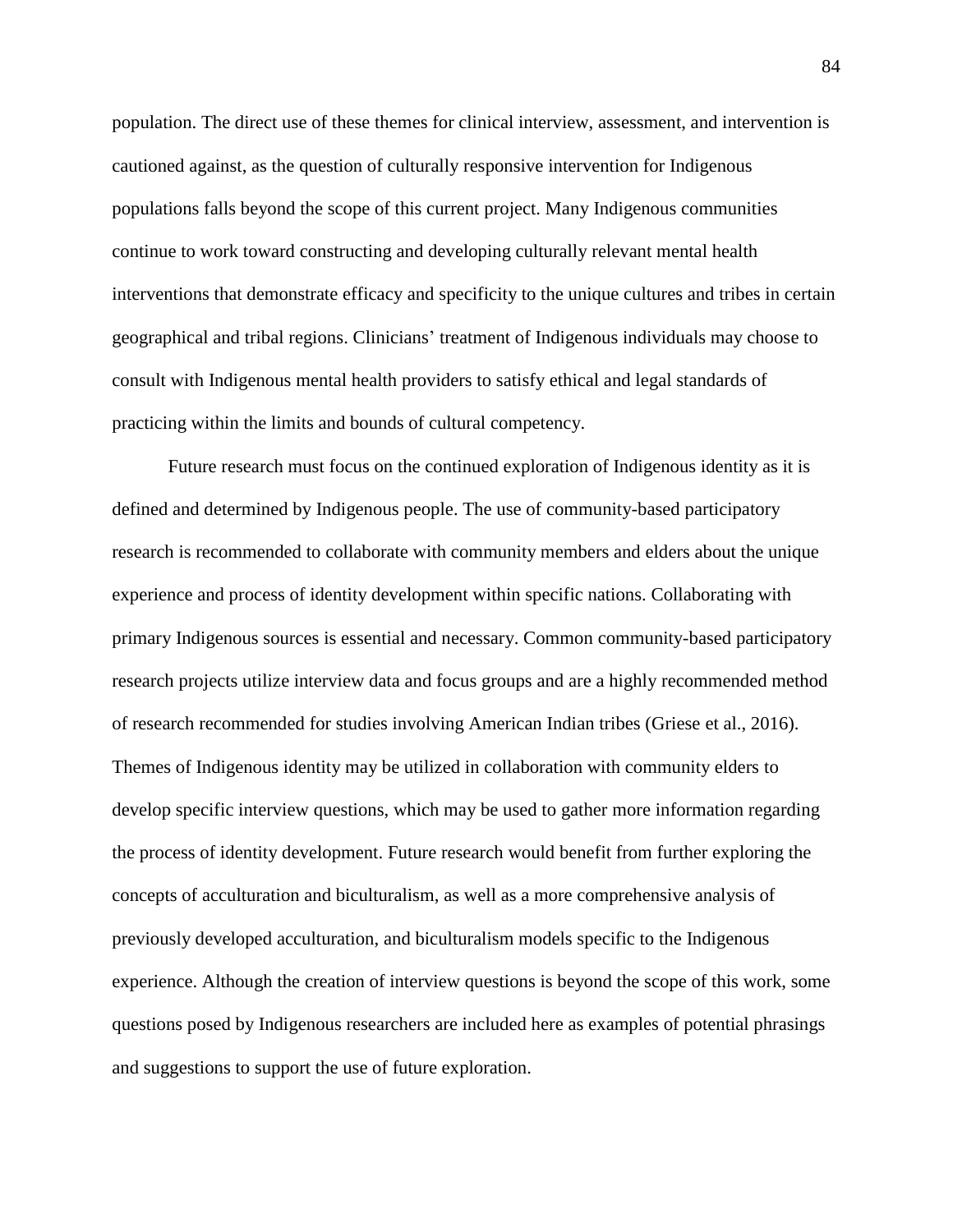## **Questions to Contemplate**

The following questions were compiled from Indigenous authored texts and are provided to provoke continued thought and exploration into the topic of Indigenous identity. These may be utilized or adapted as future interview questions for continued research with the collaboration of Indigenous sources and community elders: "What aspect of your culture makes you strong and resilient?" (Jumper-Reeves et al., 2014). Garrett and Pichette (2005) ask the following questions, "Is it okay for an Indian person to live and work in the city during the week and 'go home' to the reservation during the weekend to be with family and friends?" "Is it okay for a person who was not raised in the traditional way to follow a life path that leads him or her back to the 'old ways'?" "Is it okay for a person raised traditionally to forego the old ways in favor of a modern lifestyle?" "Is it okay for an Indian person to disregard the old ways completely and to be offended at the suggestion that he or she should know or practice this way of life purely because of their racial/ethnic heritage?" (p. 7). Lone-Knapp (2000) asked the following questions, "What is the framework of ethnic identity if it is based on community relationships instead of, or in conjunction with, individual aspects?" "How does the reservation play a role in the identities of the wide variety of Indigenous nations, in the identification of urban Natives?" "What are the ties to traditional homelands for those nations that have been relocated?" "What are the ties to homelands for those nations that are not 'federally recognized?'" (p. 5).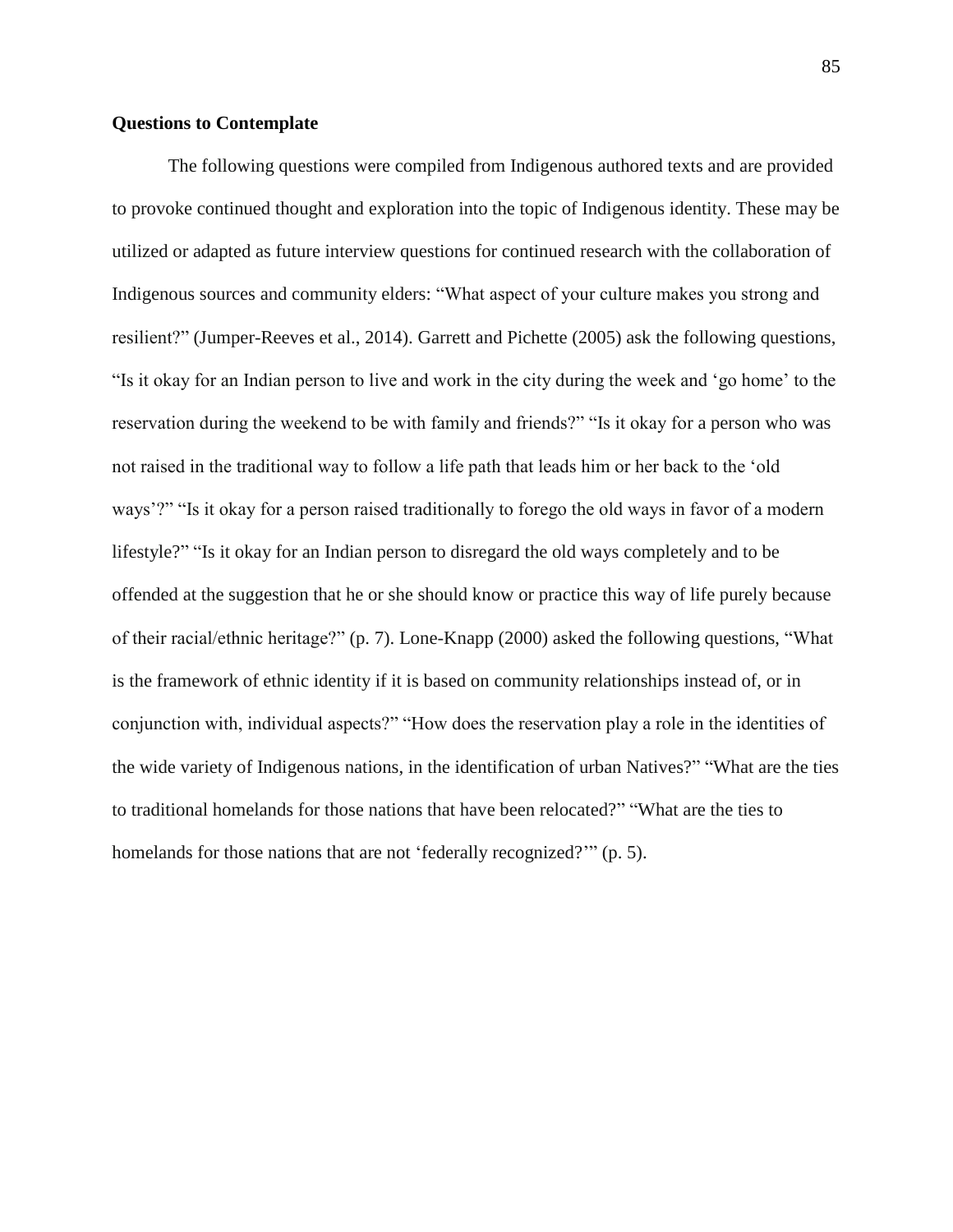## **References**

- Alaska Native Claims Settlement Act. (n.d.). [https://www.britannica.com/topic/Alaska-Native-](https://www.britannica.com/topic/Alaska-Native-Claims-Settlement-Act)[Claims-Settlement-Act](https://www.britannica.com/topic/Alaska-Native-Claims-Settlement-Act)
- Albright, K., & LaFromboise, T. D. (2010). Hopelessness among White- and Indian-identified American Indian adolescents. *Cultural Diversity and Ethnic Minority Psychology*, *16*(3), 437-442. https://doi.org/10.1037/a0019887
- Allison, S. R., & Vining, C. B. (1999). Native American Culture and Language: Considerations in Service Delivery. *Bilingual Review*.
- Alvarez, A., & Kimura, E. (2001). Asian American and racial identity: Dealing with racism and snowballs. *Journal of Mental Health Counseling*, *23*(3), 192-206.
- Awasqua. (2019). *Wounded knee: A lasting struggle for indigenous rights*. Awasqua. [https://www.awasqa.org/en/2019/12/30/wounded-knee-a-lasting-struggle-for-indigenous](https://www.awasqa.org/en/2019/12/30/wounded-knee-a-lasting-struggle-for-indigenous-rights/)[rights/](https://www.awasqa.org/en/2019/12/30/wounded-knee-a-lasting-struggle-for-indigenous-rights/)
- Bachman, R., Zaykowski, H., Kallymyer, R., Poteyeva, M., & Lanier, C. (2008). *Violence against American Indian and Alaska Native women and the criminal justice response: What is known.* (Report No. 223691). National Criminal Justice Reference Service.
- Beals, J., Spicer, P., Mitchell, C. M., Novins, D. K., & Manson, S. M. (2003). Racial disparities in alcohol use: Comparison of 2 American Indian reservation populations with national data. *American Journal of Public Health*, *93*(10), 1683-1685. https://doi.org/10.2105/ajph.93.10.1683
- Bee-Gates, D., Howard-Pitney, B., LaFromboise, T., & Rowe, W. (1996). Help-seeking behavior of Native American Indian high school students. *Professional Psychology: Research and Practice, 27*, 495-499.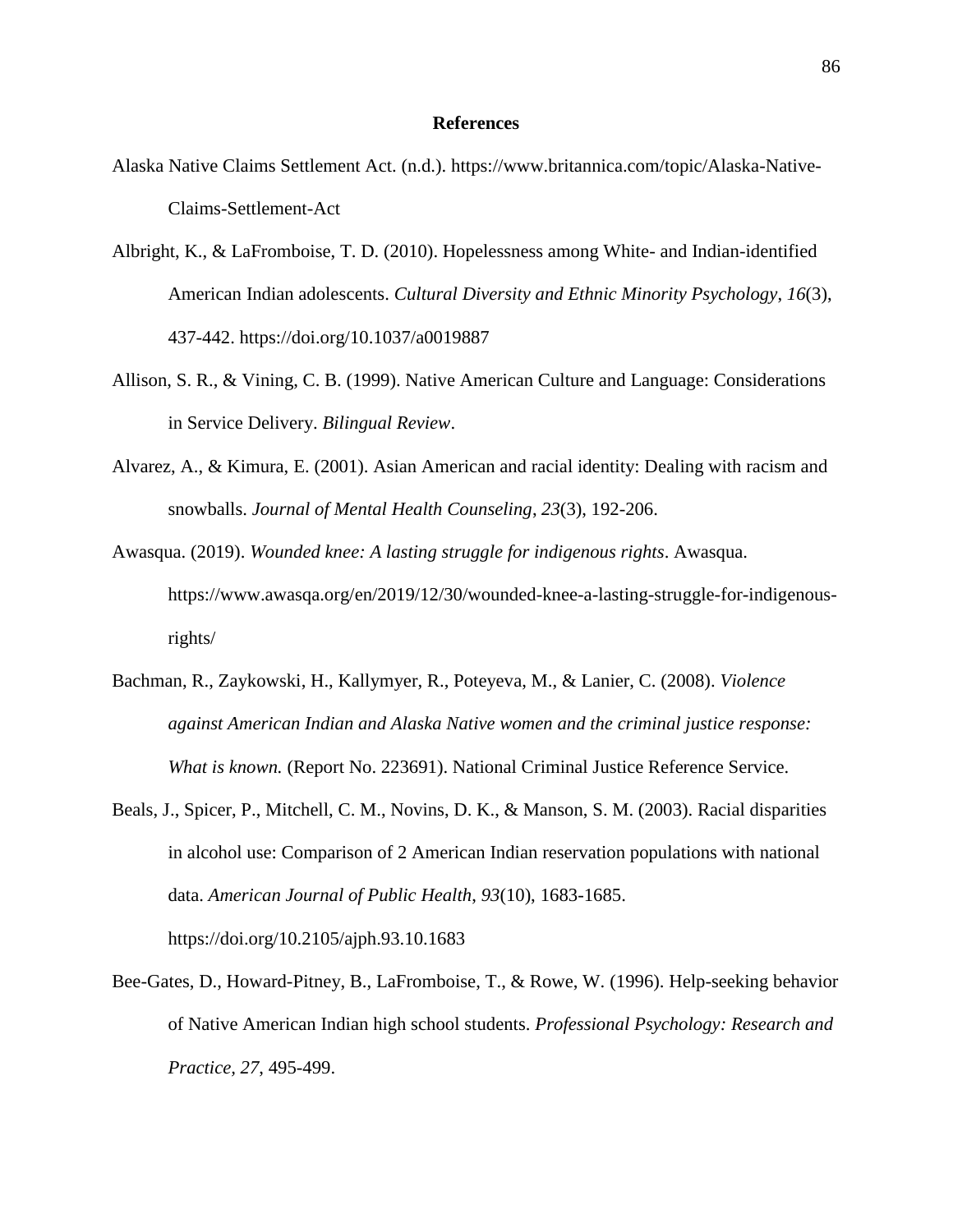- Berndt, R. M., & Tonkinson, R. (2018, April 19). *Australian Aboriginal peoples*. Encyclopedia Britannica. [https://www.britannica.com/topic/Australian-A](https://www.britannica.com/topic/Australian-)boriginal
- Bianchine, P. J., & Russo, T. A. (1992). The role of epidemic infectious diseases in the discovery of America. *Allergy and Asthma Proceedings*, *13*(5), 225-232. https://doi.org/10.2500/108854192778817040
- BigFoot-Sipes, D. S., Dauphinais, P., LaFromboise, T. D., Bennett, S. K., & Rowe, W. (1992). American Indian secondary school students' preferences for counselors. *Journal of Multicultural Counseling and Development*, *20*(3), 113-122. <https://doi.org/10.1002/j.2161-1912.1992.tb00567.x>
- Bordewich, F. M. (1996). "Revolution in Indian country." *American Heritage, 47*(4), 34-46.
- Bryant, A., & LaFromboise, T. D. (2005). The racial identity and cultural orientation of Lumbee American Indian high school students. *Cultural Diversity and Ethnic Minority Psychology*, *11*(1), 82-89.<https://doi.org/10.1037/1099-9809.11.1.82>
- Castellino, J., & Gilbert, J. (2003). Self-determination, indigenous peoples, and minorities. *Macquarie Law Journal, 3,* 155-179.
- Centers for Disease Control and Prevention. (2008). *Alcohol-attributable deaths and years of potential life lost among American Indians and Alaska Natives—United States, 2001- 2005.* <http://www.cdc.gov/mmwr/preview/mmwrhtml/mm5734a3.htm>
- Centers for Disease Control and Prevention. (2020). *Summary health statistics: National Health Interview Survey: 2018*. Table A-15a.<https://www.cdc.gov/nchs/nhis/shs/tables.htm>
- Centers for Disease Control and Prevention. (2021). *Summary health statistics: National Health Interview Survey: 2018.* Table A-4a.<http://www.cdc.gov/nchs/nhis/shs/tables.htm>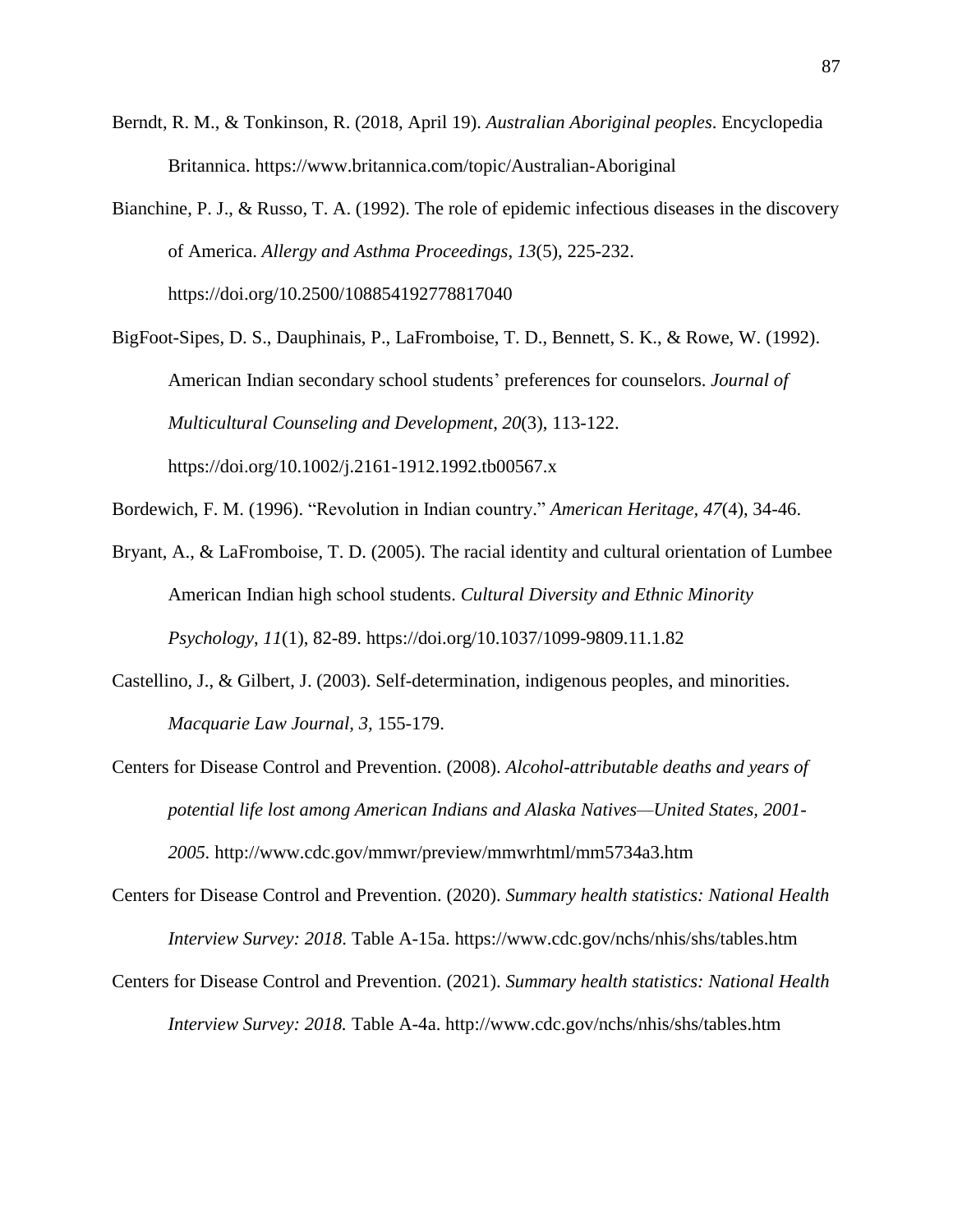- Centers for Disease Control and Prevention, National Center for Health Statistics. (2021). *1999- 2019 Wide-Ranging Online Data for Epidemiological Research (WONDER), multiple cause of death files* [Data file].<http://wonder.cdc.gov/ucd-icd10.html>
- Chartier, K., & Caetano, R. (2010). Ethnicity and health disparities in alcohol research. *Alcohol, Research, & Health, 33*(1-2), 152-160.
- Chavez, N. (2021, June 22). *Interior Department will investigate Indigenous boarding schools and identify burial sites.* CNN. [https://www.cnn.com/2021/06/22/politics/deb-haaland](https://www.cnn.com/2021/06/22/politics/deb-haaland-indigenous-boarding-schools/index.html)[indigenous-boarding-schools/index.html](https://www.cnn.com/2021/06/22/politics/deb-haaland-indigenous-boarding-schools/index.html)
- Convention on the Prevention and Punishment of the Crime of Genocide. (n.d.). *Genocide*. <https://www.un.org/en/genocideprevention/genocide.shtml>
- Cook-Lynn, E. (1996). Why I can't read Wallace Stegner and other essays: A tribal voice. University of Wisconsin Press.
- Cook-Lynn, E. (2014). Why I can't read Wallace Stegner and other essays: A tribal voice*.* In *Why I can't read Wallace Stegner and other essays: A tribal voice* (2nd ed., pp. 3-40). University of Wisconsin Press.
- Cross, W. E. (1971). The Negro-to-Black conversion experience: Toward a psychology of Black liberation. *Black World, 30,* 13-17.
- Cross, W. E. (1995). The psychology of nigrescence: Revising the Cross model In J. G. Ponterotto, J. M. Casas, L. A. Suzui, & C. M. Alexander (Eds), *Handbook of multicultural counseling (*pp. 93-112). SAGE.
- Cruz, C. M., & Spence, J. (2005). *Oregon tribal evidence-based and cultural best practices.* https:/[/www.oregon.gov/OHA/mentalhealth/ebp/tribal-ebp-report.pdf](http://www.oregon.gov/OHA/mentalhealth/ebp/tribal-ebp-report.pdf)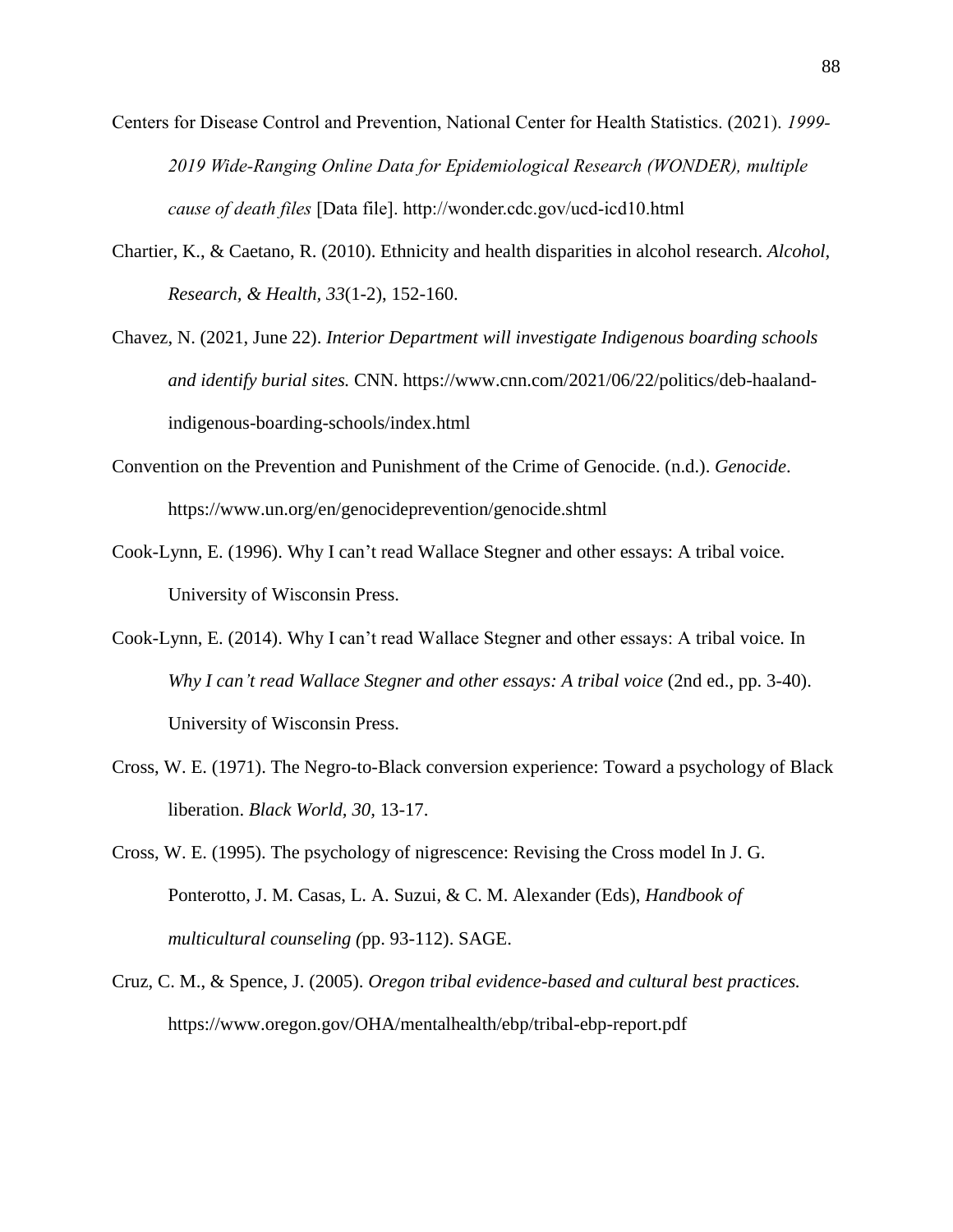D'Errico, P. (2005). Native American Indian studies—A note on names. <https://people.umass.edu/derrico/name.html>

- Division of Tribal Government Services. (n.d.). *Genealogy*. <https://www.bia.gov/bia/ois/tgs/genealogy>
- Dubow, E. F., Lovko, K. R. Jr., & Kausch, D. F. (1990). Demographic differences in adolescents' health concerns and perceptions of helping agents. *Journal of Clinical Child Psychology, 19*(1), 44-54. doi:10.1207/s15374424jccp1901\_6
- Dufort, M., & Reed, L. Eds. (1995). *Learning the way: A guide for the home visitor working with families on the Navajo reservation.* Hilton/Perkins Project of Perkins School for the Blind and Arizona Schools for the Deaf and Blind.
- Dunbar-Ortiz, R. (2014). Follow the corn. In *An indigenous peoples' history of the United States* (pp. 15-31). Beacon Press.
- Duran, B., Duran, E., & Yellow Horse Brave Heart, M. (1998). Native Americans and the trauma of history. In R. E. Thornton (Ed.), *Studying Native America: Problems and prospects* (pp. 61-76). University of Wisconsin Press.
- Duran, B., Sanders, M., Skipper, B., Waitzkin, H., Malcoe, L. H., Paine, S., & Yager, J. (2004). Prevalence and correlates of mental disorders among Native American women in primary care. *American Journal of Public Health, 94*, 71-77.
- Edwards, F., Lee, H., & Esposito, M. (2019). *Risk of being killed by police use of force in the United States by age, race-ethnicity, and sex*. Proceedings of the National Academy of Sciences in the United States of America.<https://doi.org/10.1073/pnas.1821204116>
- Encyclopedia Britannica (2020, May 19). *Indian Reorganization Act.*

<https://www.britannica.com/topic/Indian-Reorganization-Act>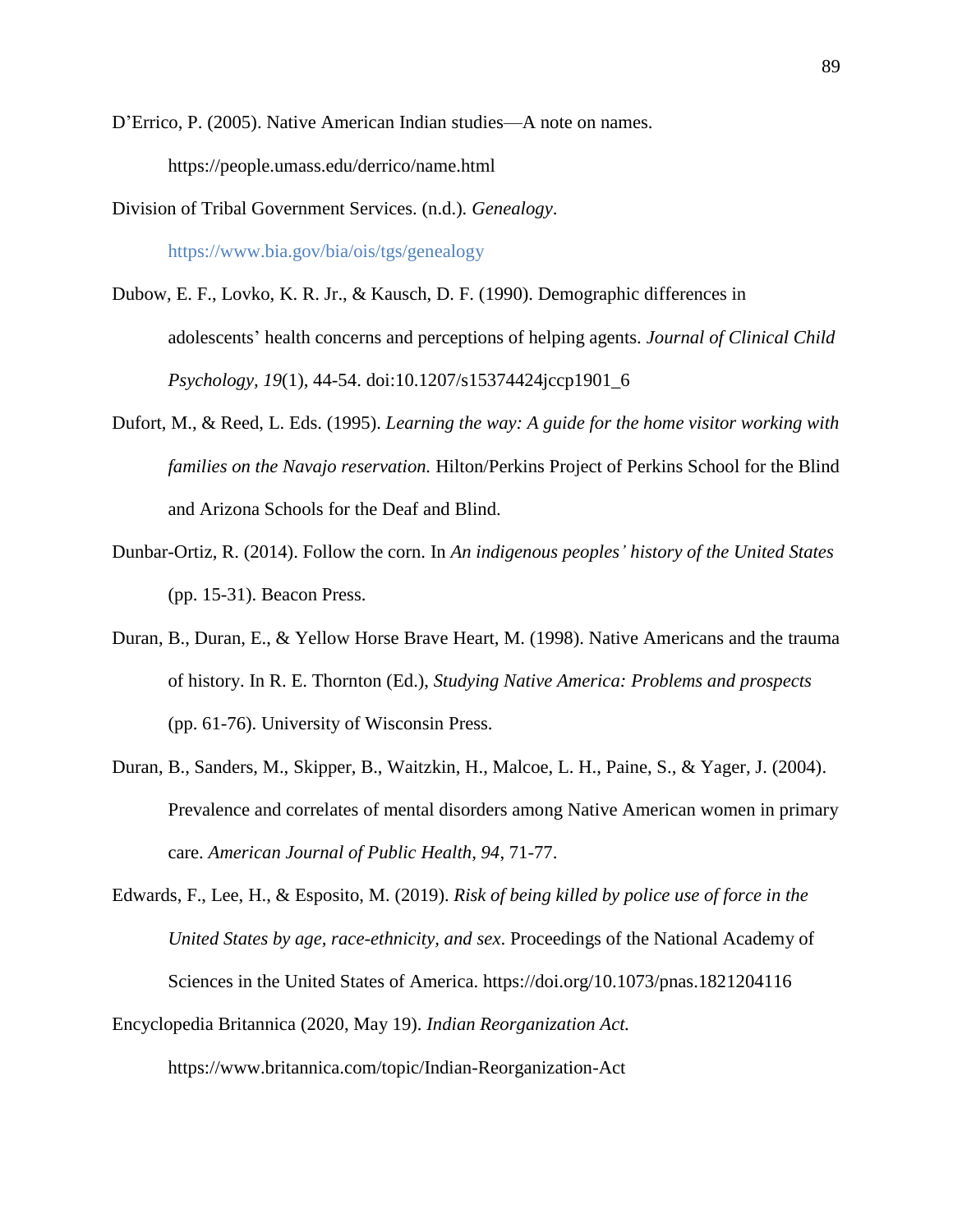Erikson, E. H. (1950). *Childhood and society.* Norton.

- Erikson, E. H. (1974). *Dimensions of a new identity: The 1973 Jefferson Lectures in the Humanities.* Norton.
- Espey, D. K., Jim, M. A., Cobb, N., Bartholomew, M., Becker, T., Haverkamp, D., & Plescia, M. (2014). Leading causes of death and all-cause mortality in American Indians and Alaska Natives. *American Journal of Public Health, 104,* S303-S311.
- Fast, P. (2008). *Alaska Native language, culture, and identity*. University of Alaska Anchorage. [https://www.uaa.alaska.edu/academics/institutional-effectiveness/departments/books-of](https://www.uaa.alaska.edu/academics/institutional-effectiveness/departments/books-of-the-year/alaskas-native-peoples/_documents/Fast.pdf)[the-year/alaskas-native-peoples/\\_documents/Fast.pdf](https://www.uaa.alaska.edu/academics/institutional-effectiveness/departments/books-of-the-year/alaskas-native-peoples/_documents/Fast.pdf)
- Fixico, D. L. (2018). *When Native Americans were slaughtered in the name of "civilization*." History.com. https://www.history.com/news/native-americans-genocide-united-states
- Fortescue, M., Jacobson, S., & Kaplan., L. (1994) Comparative Eskimo dictionary with Aleut cognates. *Alaska Native Language Center Research Paper Number 9*. Alaska Native Language Center.
- *Federal Indian law for Alaska tribes*. (n.d.). Tribal hunting and fishing rights: Subsistence. University of Alaska Fairbanks.

[https://www.uaf.edu/tribal/112/unit\\_3/tribalhuntingandfishingrightssubsistenceanilca198](https://www.uaf.edu/tribal/112/unit_3/tribalhuntingandfishingrightssubsistenceanilca1980.php#:~:text=In%201971%20Congress%20extinguished%20aboriginal%20hunting%20and%20fishing,fishing%20resources%20were%20not%20part%20of%20the%20settlement) [0.php#:~:text=In%201971%20Congress%20extinguished%20aboriginal%20hunting%20](https://www.uaf.edu/tribal/112/unit_3/tribalhuntingandfishingrightssubsistenceanilca1980.php#:~:text=In%201971%20Congress%20extinguished%20aboriginal%20hunting%20and%20fishing,fishing%20resources%20were%20not%20part%20of%20the%20settlement) [and%20fishing,fishing%20resources%20were%20not%20part%20of%20the%20settleme](https://www.uaf.edu/tribal/112/unit_3/tribalhuntingandfishingrightssubsistenceanilca1980.php#:~:text=In%201971%20Congress%20extinguished%20aboriginal%20hunting%20and%20fishing,fishing%20resources%20were%20not%20part%20of%20the%20settlement) [nt](https://www.uaf.edu/tribal/112/unit_3/tribalhuntingandfishingrightssubsistenceanilca1980.php#:~:text=In%201971%20Congress%20extinguished%20aboriginal%20hunting%20and%20fishing,fishing%20resources%20were%20not%20part%20of%20the%20settlement)

Garcia, R. L., & Ahler, J. G. (1992). Indian education: Assumptions, ideologies, strategies. In J. Reyhner (Ed.), *Teaching American Indian students* (pp. 13-32). University of Oklahoma Press.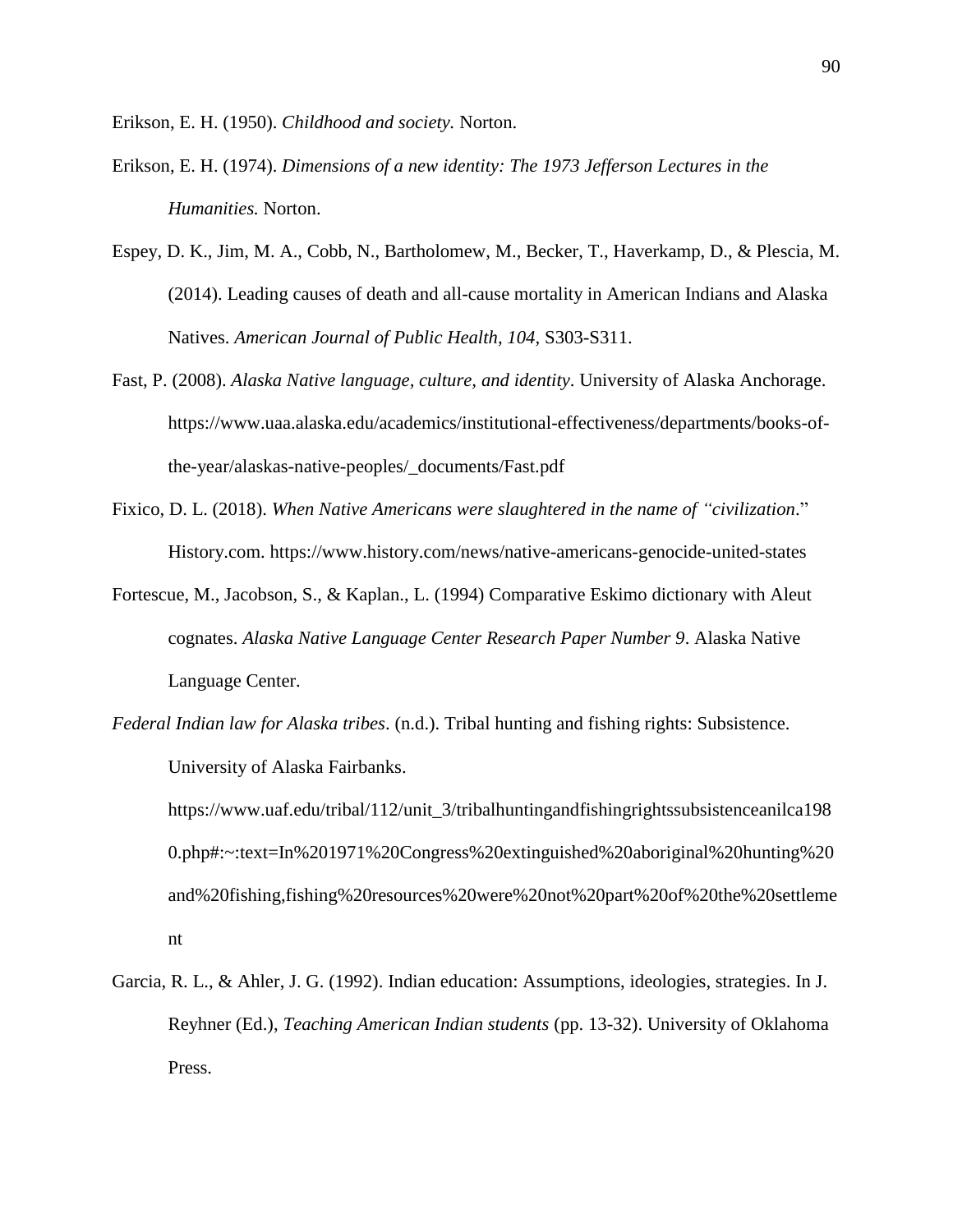- Garrett, M. T. (1996). Reflection by the riverside: The traditional education of Native American children. *Journal of Humanistic Education and Development, 35*, 12-28.
- Garrett, J. T., & Garrett, M. T. (1994), The path of good medicine: Understanding and counseling Native Americans. *Journal of Multicultural Counseling and Development, 22*, 134-144.
- Garrett, M. T., & Pichette, E. F. (2000). Red as an apple: Native American acculturation and counseling with or without reservation *Journal of Counseling and Development, 78,* 3-13.
- Gonzalez, J., Hill, K., Lomay, V., Ross, R., & Smedley, B. (2020, July 17). *Invisible no more: Psychology, American Indians/Alaska Native and COVID-19* [Webinar]. https://youtu.be/qhItsfnKYk4
- Griese, E. R., Kenyon, D. B., & McMahon, T. R. (2016). Identifying sexual health protective factors among Northern Plains American Indian youth: An ecological approach utilizing multiple perspectives. *American Indian & Alaska Native Mental Health Research: The Journal of the National Center, 23*(4). 16-43. [https://doi](https://doi-org.nl.idm.oclc.org/10.5820/aian.2304.2016.16)[org.nl.idm.oclc.org/10.5820/aian.2304.2016.16](https://doi-org.nl.idm.oclc.org/10.5820/aian.2304.2016.16)
	-
- Hair, J. (2019, November 24). *What is blood quantum?: Definition, facts, laws: Native American Indian.* <https://www.powwows.com/native-american-blood-quantum-facts-and-myths/>
- Harjo, S. S. (2014a). Chapter 3. In *Nation to nation: Treaties between the United States & American Indian nations* (pp. 152-171). National Museum of the American Indian in association with Smithsonian Books.
- Harjo, S. S. (2014b). Chapter 7. In *Nation to nation: Treaties between the United States & American Indian nations* (pp. 152-171). National Museum of the American Indian in association with Smithsonian Books.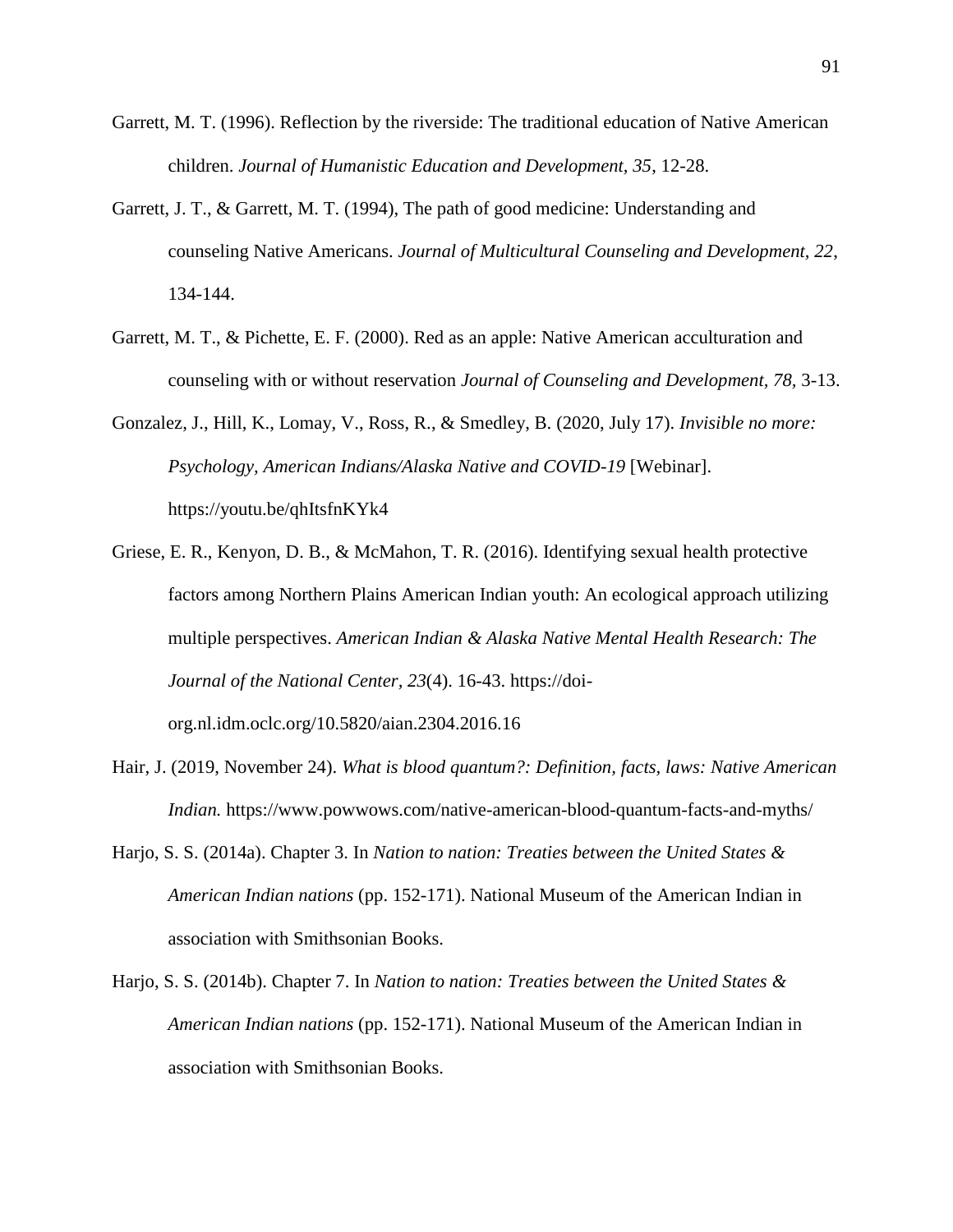- Harjo, S. S., Fryberg, S., & Fredrick, C. (2020, July). *The time is now-National Native town hall: Mascots, native rights, and justice*. NDN Collective, Native Organizers Alliance.
- Helms, J. E. (1995). The People of Color (POC) Racial Identity Attitude Scale. Unpublished manuscript, University of Maryland, College Park.
- Herring, R. D. (1996). Synergetic counseling and Native American Indian students*. Journal of Counseling & Development, 74*, 542-547.
- Horse, P. G. (2005). Native American identity. *New Directions for Student Services, 2005*(109), 61-68. doi:10.1002/ss.154
- Horse, P. G. (2012). Twenty-first-century Native American consciousness: A thematic model. In B. W. Jackson (Ed.), *New perspectives on racial identity development: Integrating emerging frameworks* (pp. 108-120). New York University Press.
- Hudson, M. (2019, September 16). *Wounded Knee massacre*. Encyclopædia Britannica. <https://www.britannica.com/event/Wounded-Knee-Massacre>
- Ivey, A. E., D'Andrae, M. J., & Ivey, M. B. (2011). *Theories of counseling and psychotherapy: A Multicultural perspective.* Allyn & Bacon.
- Jackson, P. B., & Lassiter, S. P. (2001). Self-esteem and race. In T. J. Owens, S. Stryker, & N. Goodman (Eds.), *Extending self-esteem theory and research: Sociological and psychological currents* (pp. 223-254). Cambridge University Press.
- Jacobs, B. (2019). Indigenous identity: Summary and future directions. *Statistical Journal of the IAOS*, *35*(1), 147-157.<https://doi.org/10.3233/sji-190496>
- Jenks, A. E. (1921). The practical value of anthropology to our nation. *Science, 53*(1364), 147- 156.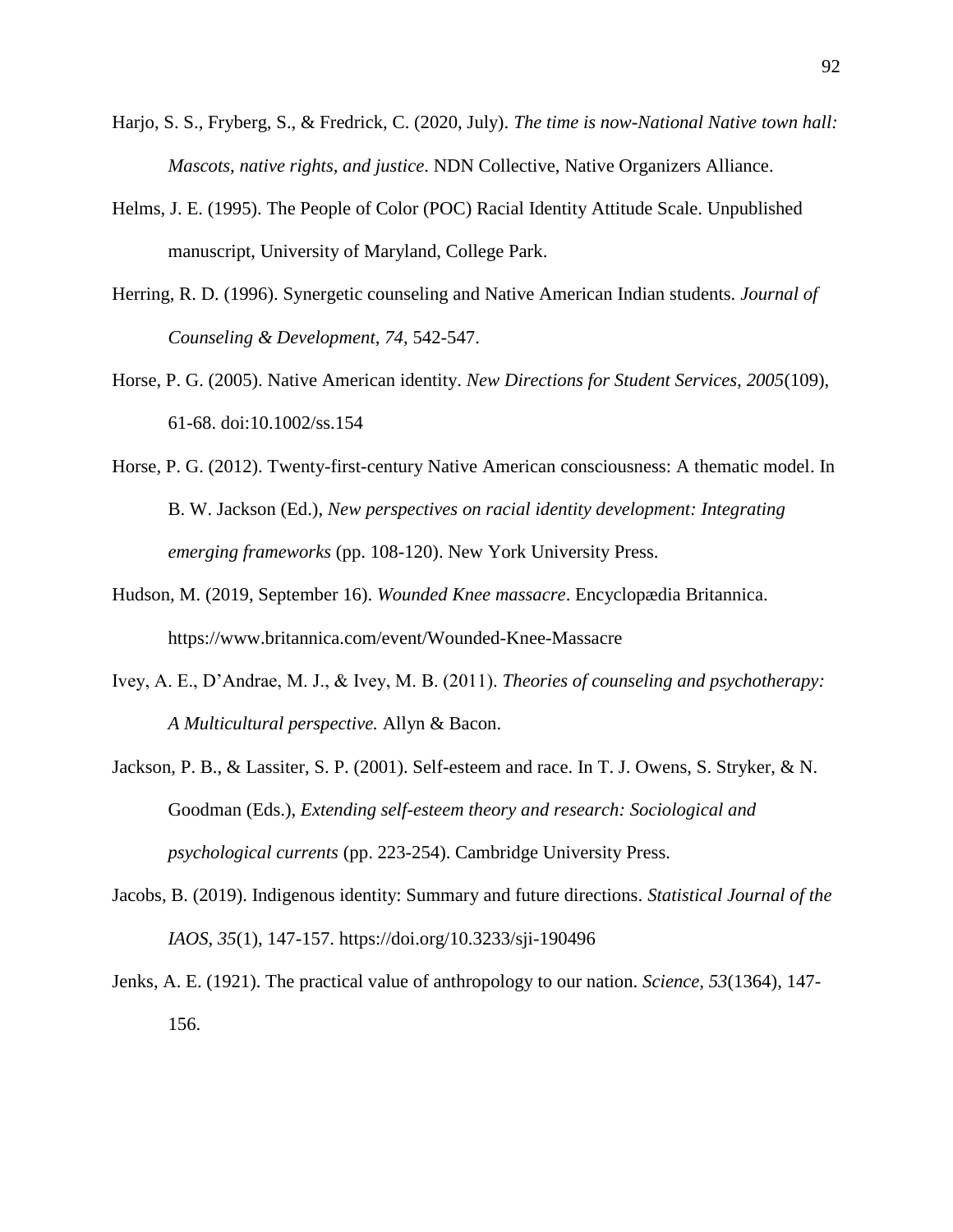- Jones, M. D., & Galliher, R. V. (2007). Ethnic identity and psychosocial functioning in Navajo adolescents. *Journal of Research on Adolescence, 17*(4), 683-696. <https://doi.org/10.1111/j.1532-7795.2007.00541.x>
- Jumper-Reeves, L., Dustman, P. A., Harthun, M., Kulis, S., & Brown, E. F. (2014). American Indian cultures: How CBPR illuminated intertribal cultural elements fundamental to an adaptation effort. *Prevention Science, 15,* 547-556.
- Kaplan, L. (n.d.). *Inuit or Eskimo: Which name to use?* Alaska native language center. [https://www.uaf.edu/anlc/resources/inuit\\_or\\_eskimo.php](https://www.uaf.edu/anlc/resources/inuit_or_eskimo.php)
- Keim J. (2020, July 13). *Washington NFL team says it will retire Redskins name, logo.* ABC News. [https://abcnews.go.com/Sports/washington-nfl-team-retire-redskins](https://abcnews.go.com/Sports/washington-nfl-team-retire-redskins-logo/story?id=71762622)[logo/story?id=71762622](https://abcnews.go.com/Sports/washington-nfl-team-retire-redskins-logo/story?id=71762622)
- Kelley, M. N., & Lowe, J. R. (2018). Strong cultural identity affects stress levels among Native American youth at risk for obesity. *Journal of Cultural Diversity, 25,* 4.
- Khan, B. A., Robinson, R. F., Smith, J. J., & Dillard, D. A. (2013). Prenatal alcohol exposure among Alaska Native/American Indian infants. *International Journal of Circumpolar Health*, *72*(1), 20973.<https://doi.org/10.3402/ijch.v72i0.20973>
- Kiang, L., Yip, T., Gonzales-Backen, M., Witkow, M., & Fuligni, A. J. (2006). Ethnic identity and the daily psychological well-being of adolescents from Mexican and Chinese backgrounds. *Child Development*, *77*(5), 1338-1350. [https://doi.org/10.1111/j.1467-](https://doi.org/10.1111/j.1467-8624.2006.00938.x) [8624.2006.00938.x](https://doi.org/10.1111/j.1467-8624.2006.00938.x)
- Kim, J. (2012). Asian American racial identity development theory. In C. Wijeyesinghe & B. W. Jackson (Eds.), *New perspectives on racial identity development: Integrating emerging frameworks* (pp. 138-158). New York University Press.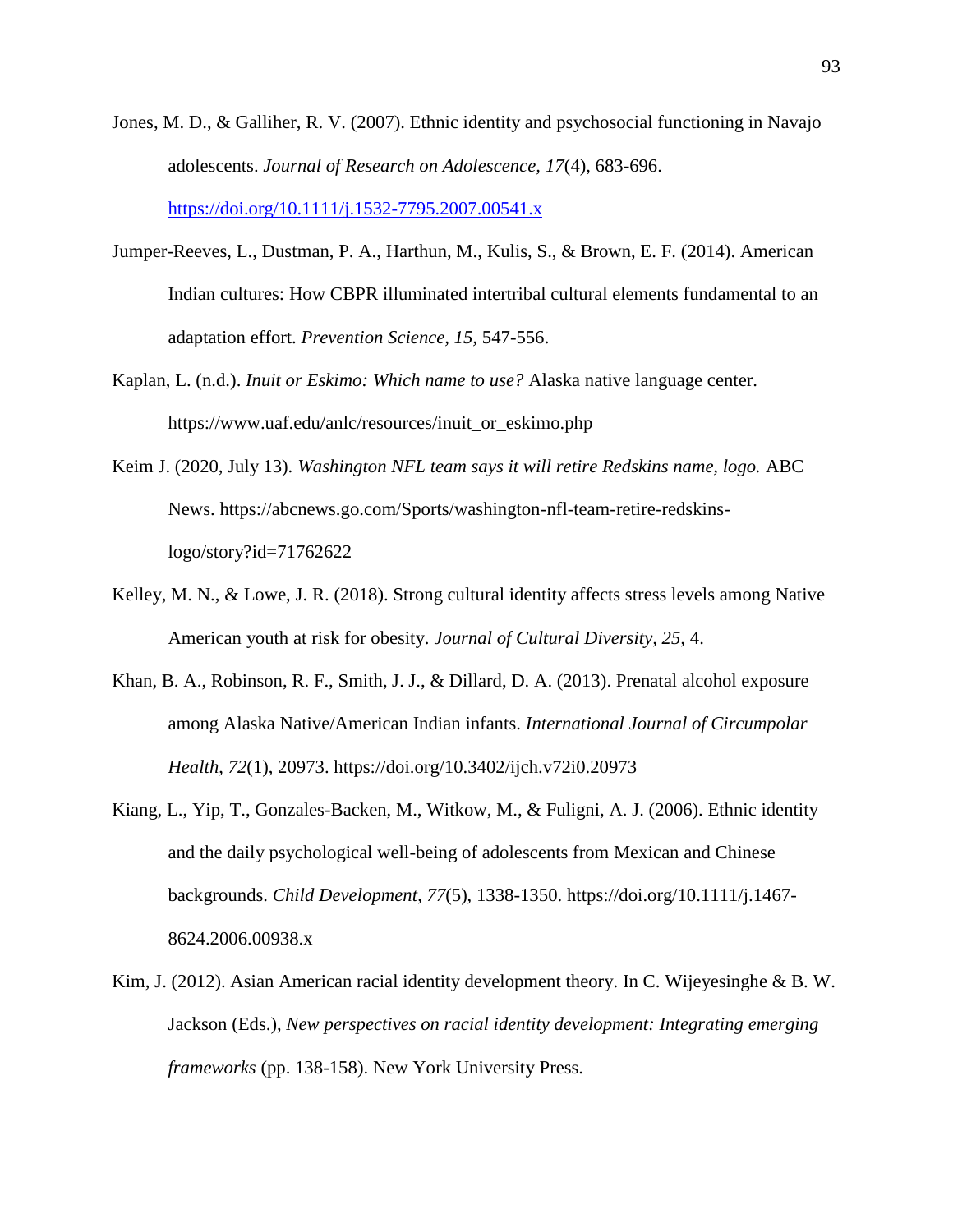- Knows His Gun, K., Bufford, R. K., & Seegobin, W. (2014). *Overcoming adversities: Resilience in rural southeastern Montana: An exploration of the factors that encourage resilience and KHG 5 foster successful employment in a Native American population*. Scholar's Press.
- Kulis, S., Wagaman, M. A., Tso, C., & Brown, E. F. (2013). Exploring indigenous identities of urban American Indian youth of the Southwest. *Journal of Adolescent Research, 28*(3), 271-298. doi:10.1177/0743558413477195
- LaFromboise, T. D., Trimble, J. E., & Mohatt, G. V. (1990). Counseling intervention and American Indian tradition: An integrative approach. *The Counseling Psychologist, 18*, 628-654.
- LaFromboise, T., Albright, K., & Harris, A. (2010). Patterns of hopelessness among American Indian adolescents: Relationships by levels of acculturation and residence. *Cultural Diversity and Ethnic Minority Psychology, 16*(1), 68-76. <https://doi.org/10.1037/a0016181>
- Leavitt, P., Covarrubias, R., Perez, Y., & Fryberg, S. (2015). "Frozen in time": The impact of Native American media representations on identity and self-understanding. *Journal of Social Issues, 71*(1), 39-53. doi.org/10.1111/josi.12095
- Leavitt, R. A., Ertle. A., Sheats, K., Petrosky, E., Ivey-Stephenson, A., & Fowler, K. A. (2018). Suicides among American Indian/Alaska Natives—National Violent Death Reporting System, 18 States, 2003-2014. *[Morbidity and Mortality Weekly Report,](https://www.cdc.gov/mmwr/index.html) 67*(8), 237-242. doi[:http://dx.doi.org/10.15585/mmwr.mm6708a1](http://dx.doi.org/10.15585/mmwr.mm6708a1)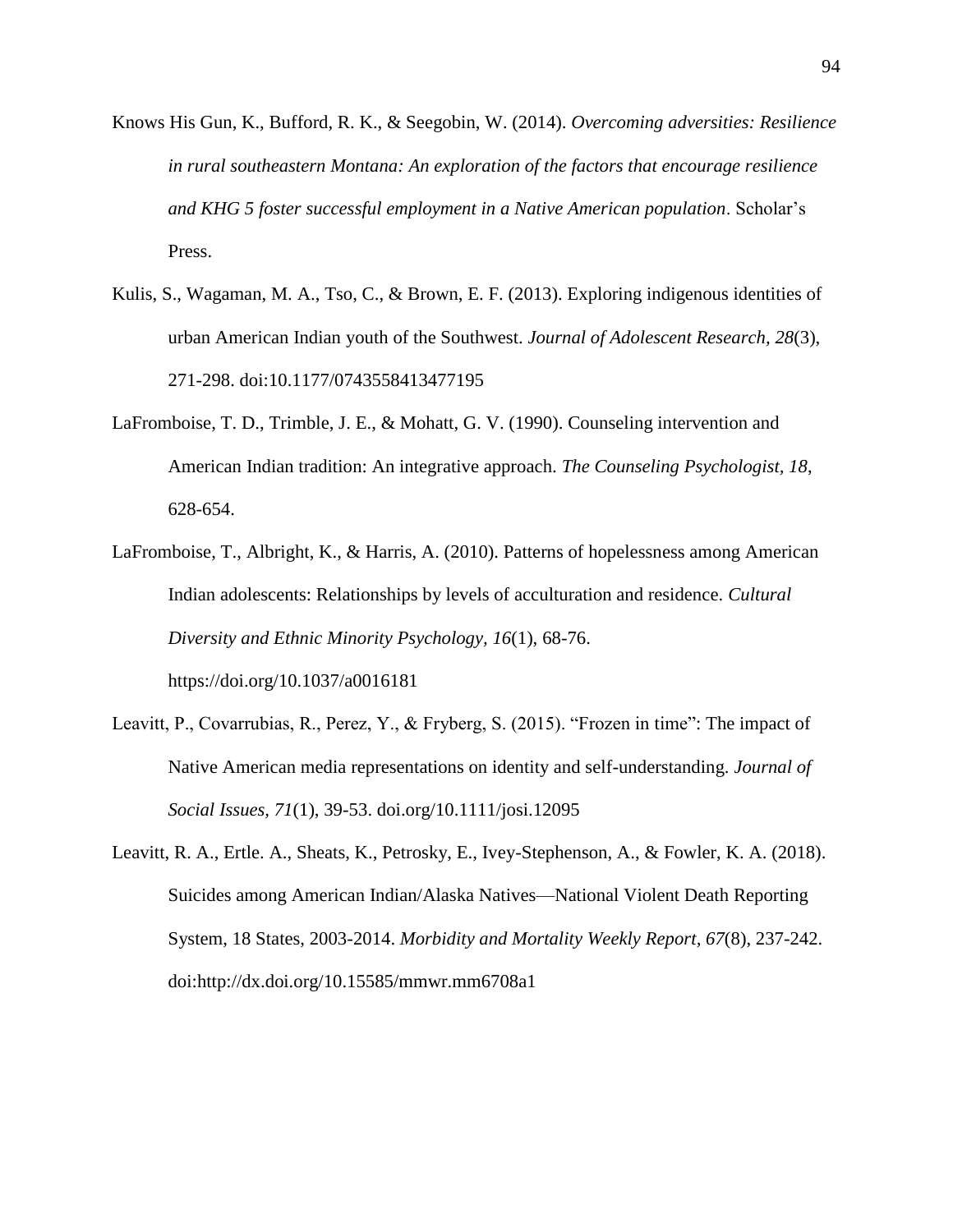- Library of Congress. (n.d.). *Native American spaces: Cartographic resources at the Library of Congress. Native American Trails and Places.* [https://guides.loc.gov/native-american](https://guides.loc.gov/native-american-spaces/published-sources/trails)[spaces/published-sources/trails](https://guides.loc.gov/native-american-spaces/published-sources/trails)
- Lone-Knapp, F. (2000). Rez talk: How reservation residents describe themselves. *American Indian Quarterly, 24,* 635-640.
- Lucchesi, A., & Echo Hawk, A. (n.d.). *Missing and murdered Indigenous women & girls: A snapshot of data from 71 urban cities in the United States*. Urban Indian Health Institute.
- Macartney, S., Bishaw, A., & Fontenot, K. (2013). *Poverty rates for selected detailed race and Hispanic groups by state and place: 2007-2011*. https:/[/www.census.gov/prod/.../asbr 11-](http://www.census.gov/prod/.../asbr%2011-17.pdf) [17.pdf](http://www.census.gov/prod/.../asbr%2011-17.pdf)
- Martinez, R. O., & Dukes, R. L. (1997). The effects of ethnic identity, ethnicity, and gender on adolescent well-being. *Journal of Youth and Adolescence*, *26*(5), 503-516. <https://doi.org/10.1023/a:1024525821078>
- McCarten, J. (2021, June 27). *Canada Traig residential-school reckoning could be grim harbinger For U.S.* The Toronto Star.

[https://www.thestar.com/politics/2021/06/27/canadas-tragic-residential-school](https://www.thestar.com/politics/2021/06/27/canadas-tragic-residential-school-reckoning-could-be-grim-harbinger-for-us.html)[reckoning-could-be-grim-harbinger-for-us.html](https://www.thestar.com/politics/2021/06/27/canadas-tragic-residential-school-reckoning-could-be-grim-harbinger-for-us.html)

- *Marine Mammal Protection Act*. (n.d.). U.S. Fish and Wildlife Service. [https://www.fws.gov/international/laws-treaties-agreements/us-conservation](https://www.fws.gov/international/laws-treaties-agreements/us-conservation-laws/marine-mammal-protection-act.html)[laws/marine-mammal-protection-act.html](https://www.fws.gov/international/laws-treaties-agreements/us-conservation-laws/marine-mammal-protection-act.html)
- Meyer, M. L. (1999). American Indian blood quantum requirements: Blood is thicker than family. In V. J. Matsumoto and B. Allmendinger, Eds., *Over the edge: Remapping the American West* (pp. 231-249). University of California Press.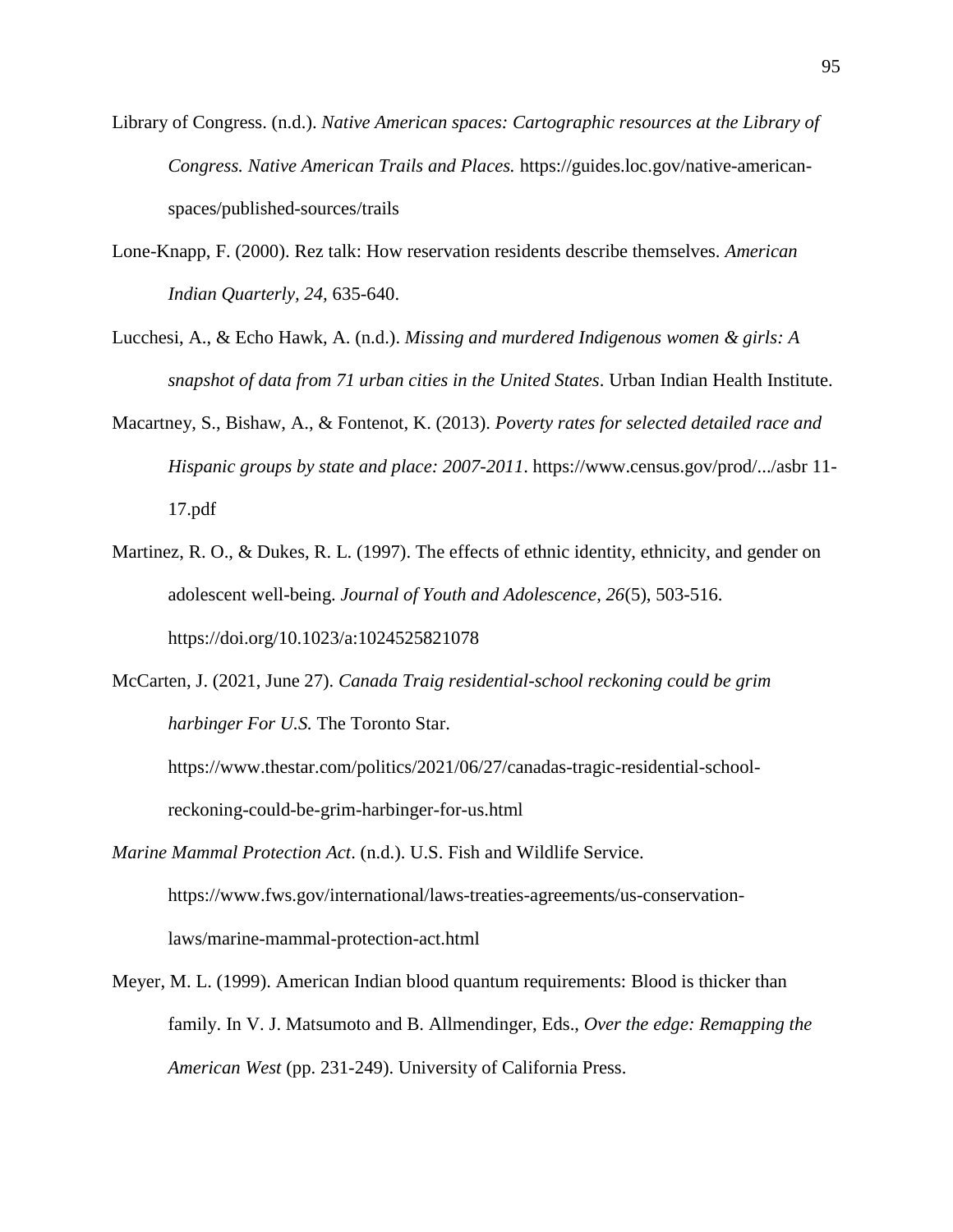- Mihesuah, D. (1999). American Indian identities: Issues of individual choice and development. In D. Champaign (Ed.), *Contemporary Native American cultural issues* (pp. 13-37). Alta Mira Press.
- Mitchell, C. (2003). Drug use among two American Indian populations: Prevalence of lifetime use and DSM-IV substance use disorders. *Drug and Alcohol Dependence*, *69*(1), 29-41. [https://doi.org/10.1016/s0376-8716\(02\)00253-3](https://doi.org/10.1016/s0376-8716(02)00253-3)
- National Center for Education Statistics. (2013). *Public school graduates and dropouts from the common core of data: School year* 2009-2010.

<http://nces.ed.gov/pubs2013/2013309rev.pdf>

- National Crime Information Center. (2018). NamUs. <https://www.namus.gov/MissingPersons/Search>
- Napoli, M., Marsiglia, F. F., & Kulis, S. (2003). Sense of belonging lit school as a protective factor against drug abuse among Native American urban adolescents. *Journal of Social Work Practice in the Addictions, 3*(2), 25-41.

[https://doiorg.nl.idm.oclc.org/10.1300/J160v03n02\\_03](https://doiorg.nl.idm.oclc.org/10.1300/J160v03n02_03)

- National Native American Boarding School Healing Initiative. (2021, June 21). *NABS supports federal Indian boarding school investigation and calls for a congressional truth commission*. [https://boardingschoolhealing.org/nabs-supports-federal-indian-boarding](https://boardingschoolhealing.org/nabs-supports-federal-indian-boarding-school-investigation-and-calls-for-a-congressional-truth-commission/)[school-investigation-and-calls-for-a-congressional-truth-commission/](https://boardingschoolhealing.org/nabs-supports-federal-indian-boarding-school-investigation-and-calls-for-a-congressional-truth-commission/)
- Native Claims Settlement Act. (1971). *Federal Indian law for Alaska tribes*. University of Alaska Fairbanks.

[https://www.uaf.edu/tribal/112/unit\\_3/alaskanativeclaimssettlementactancsa1971.php](https://www.uaf.edu/tribal/112/unit_3/alaskanativeclaimssettlementactancsa1971.php)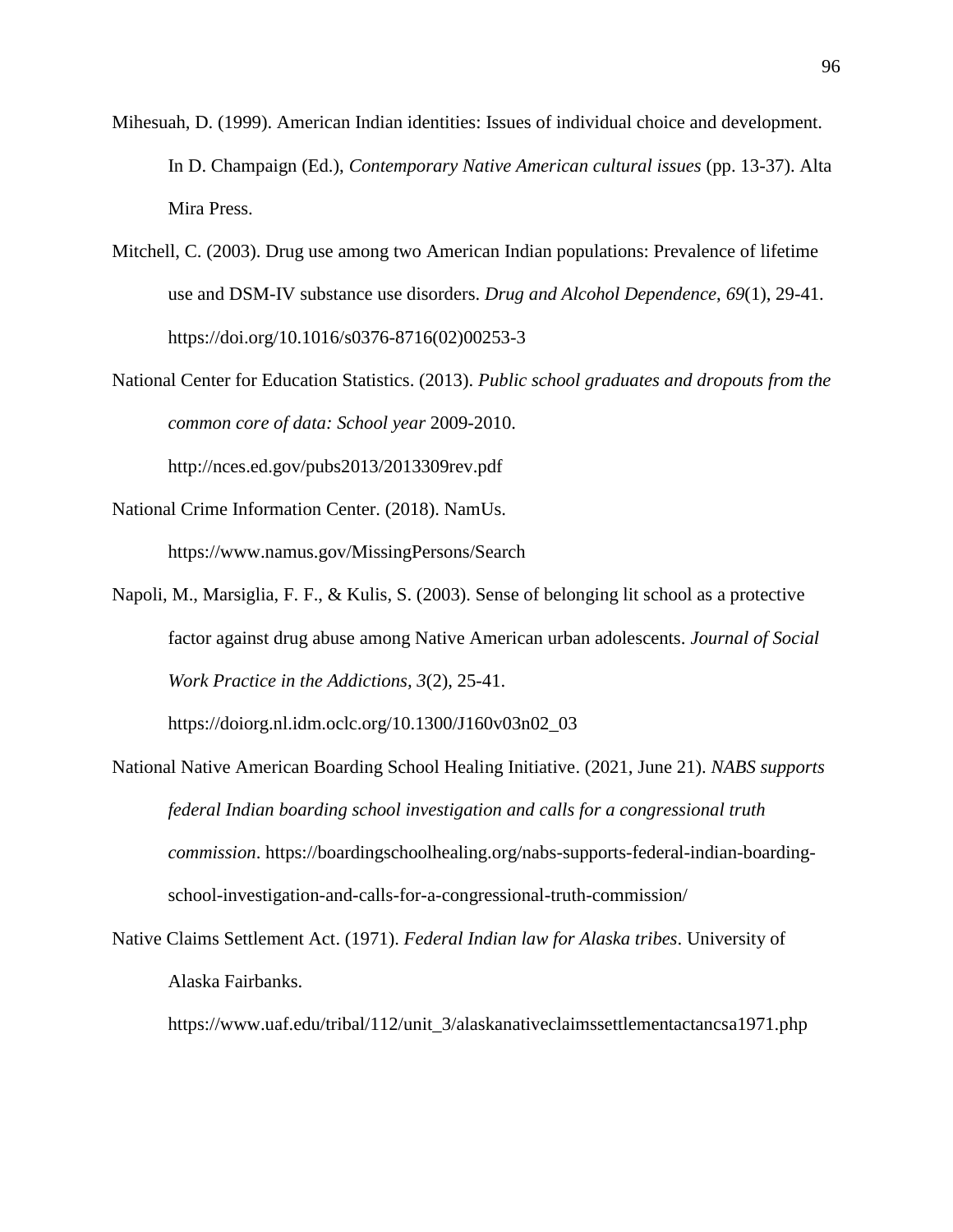- Newman, B. M., & Newman, P. R. (2018). *Life-span development: A psychosocial approach*. Wadsworth Cengage Learning.
- Newton, P. (2021, June 1). *"Unthinkable" discovery in Canada as remains of 215 children found buried near residential school.* CNN. [https://www.cnn.com/2021/05/28/world/children-remains-discovered-canada-kamloops](https://www.cnn.com/2021/05/28/world/children-remains-discovered-canada-kamloops-school/index.html)[school/index.html](https://www.cnn.com/2021/05/28/world/children-remains-discovered-canada-kamloops-school/index.html)
- Newton, P., & Chavez, N. (2021, June 25). *More than 700 unmarked graves found at a former residential school in Canada, officials say.* CNN. [https://www.cnn.com/2021/06/24/americas/canada-unmarked-graves](https://www.cnn.com/2021/06/24/americas/canada-unmarked-graves-discovered/index.html)[discovered/index.html](https://www.cnn.com/2021/06/24/americas/canada-unmarked-graves-discovered/index.html)
- Nix, E. (2018). *At least 3,000 Native Americans died on the Trail of Tears*. <https://www.history.com/news/7-things-you-may-not-know-about-the-trail-of-tears>
- Okun, T. (2021). *Worship of written word*. White Supremacy Cultures. <https://www.whitesupremacyculture.info/worship-of-written-word.html>
- *Oral tradition in Native American History*. (n.d.). Winged Messenger Nations. [https://nativeede.wixsite.com/wingedmessenger/oral-tradition-in-native](https://nativeede.wixsite.com/wingedmessenger/oral-tradition-in-native-america#:~:text=Although%20storytelling%20may%20immediately%20come%20to%20mind%2C%20there,contributed%20to%20the%20development%20of%20rituals%20and%20ceremonies)[america#:~:text=Although%20storytelling%20may%20immediately%20come%20to%20](https://nativeede.wixsite.com/wingedmessenger/oral-tradition-in-native-america#:~:text=Although%20storytelling%20may%20immediately%20come%20to%20mind%2C%20there,contributed%20to%20the%20development%20of%20rituals%20and%20ceremonies) [mind%2C%20there,contributed%20to%20the%20development%20of%20rituals%20and](https://nativeede.wixsite.com/wingedmessenger/oral-tradition-in-native-america#:~:text=Although%20storytelling%20may%20immediately%20come%20to%20mind%2C%20there,contributed%20to%20the%20development%20of%20rituals%20and%20ceremonies) [%20ceremonies](https://nativeede.wixsite.com/wingedmessenger/oral-tradition-in-native-america#:~:text=Although%20storytelling%20may%20immediately%20come%20to%20mind%2C%20there,contributed%20to%20the%20development%20of%20rituals%20and%20ceremonies)
- *Our work: Cultural programming*. Alaska Native Heritage Center. (n.d.).

https://www.alaskanative.net/cultural-programming/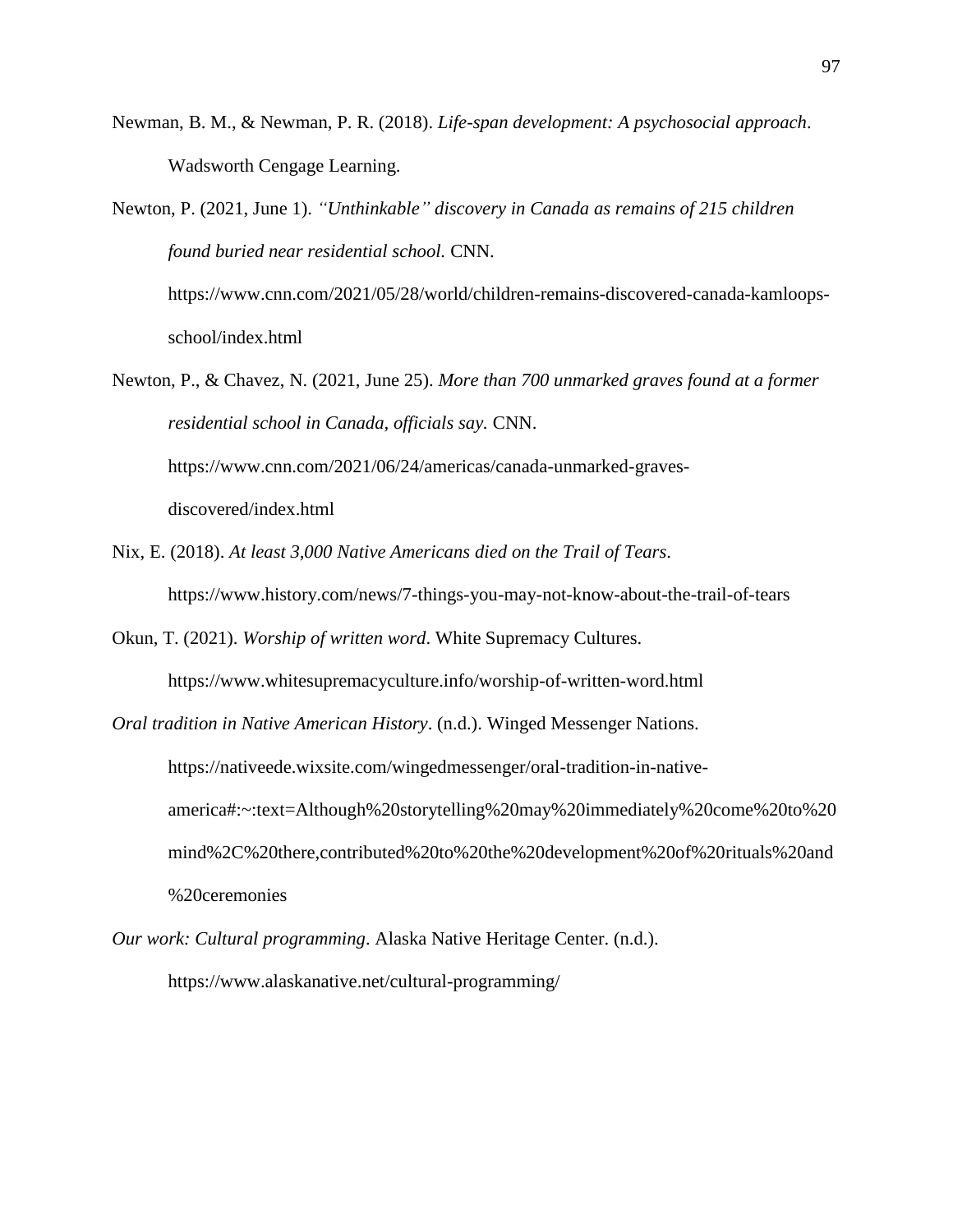- Pauls, E. (2008, January 17). *Tribal nomenclature: American Indian, Native American, and First Nation.* [https://www.britannica.com/topic/Tribal-Nomenclature-American-Indian-Native-](https://www.britannica.com/topic/Tribal-Nomenclature-American-Indian-Native-American-and-First-Nation-1386025)[American-and-First-Nation-1386025](https://www.britannica.com/topic/Tribal-Nomenclature-American-Indian-Native-American-and-First-Nation-1386025)
- Phinney, J. S., Madden, T., & Santos, L. J. (1998) Psychological variables as predictors of perceived ethnic discrimination among minority and immigrant adolescents*. Journal of Applied Social Psychology*, *28*, 937-953.
- Prine-Pauls, E. (n.d.). *Native American: Prehistory*. Encyclopædia Britannica. <https://www.britannica.com/topic/Native-American/Prehistory#ref57817>
- Pruden, H., & Gorman, B. (2014). *LGBTQ2 well-being education: "Two-spirit people: Then and now." Sex, gender, and sexuality in historical & contemporary Native America*. [https://www.ihs.gov/sites/lgbt/themes/responsive2017/display\\_objects/documents/lgbttw](https://www.ihs.gov/sites/lgbt/themes/responsive2017/display_objects/documents/lgbttwospirithistory.pdf) [ospirithistory.pdf](https://www.ihs.gov/sites/lgbt/themes/responsive2017/display_objects/documents/lgbttwospirithistory.pdf)
- Quigley, D. (2019). Indigenous identity construction: Enacted upon us or within us. *Social Identities, 25*(5), 694-703. doi.org/10.1080/13504630.2018.1495069
- *Reclaiming Native truth: A project to dispel America's myths and misconceptions, research findings: Compilation of all research*. (2018, June). [https://www.firstnations.org/wp](https://www.firstnations.org/wp-content/uploads/2018/12/FullFindingsReport-screen.pdf)[content/uploads/2018/12/FullFindingsReport-screen.pdf](https://www.firstnations.org/wp-content/uploads/2018/12/FullFindingsReport-screen.pdf)
- Renn, K. (2012). Creating and re-creating race. In C. Wijeyesinghe & B. W. Jackson, *New perspectives on racial identity development: Integrating emerging frameworks* (pp. 11- 32). New York University Press.
- Reyhner, J. A., & Eder, J. M. O. (2017). *American Indian education: A history*. (pp. 16-43). University of Oklahoma Press.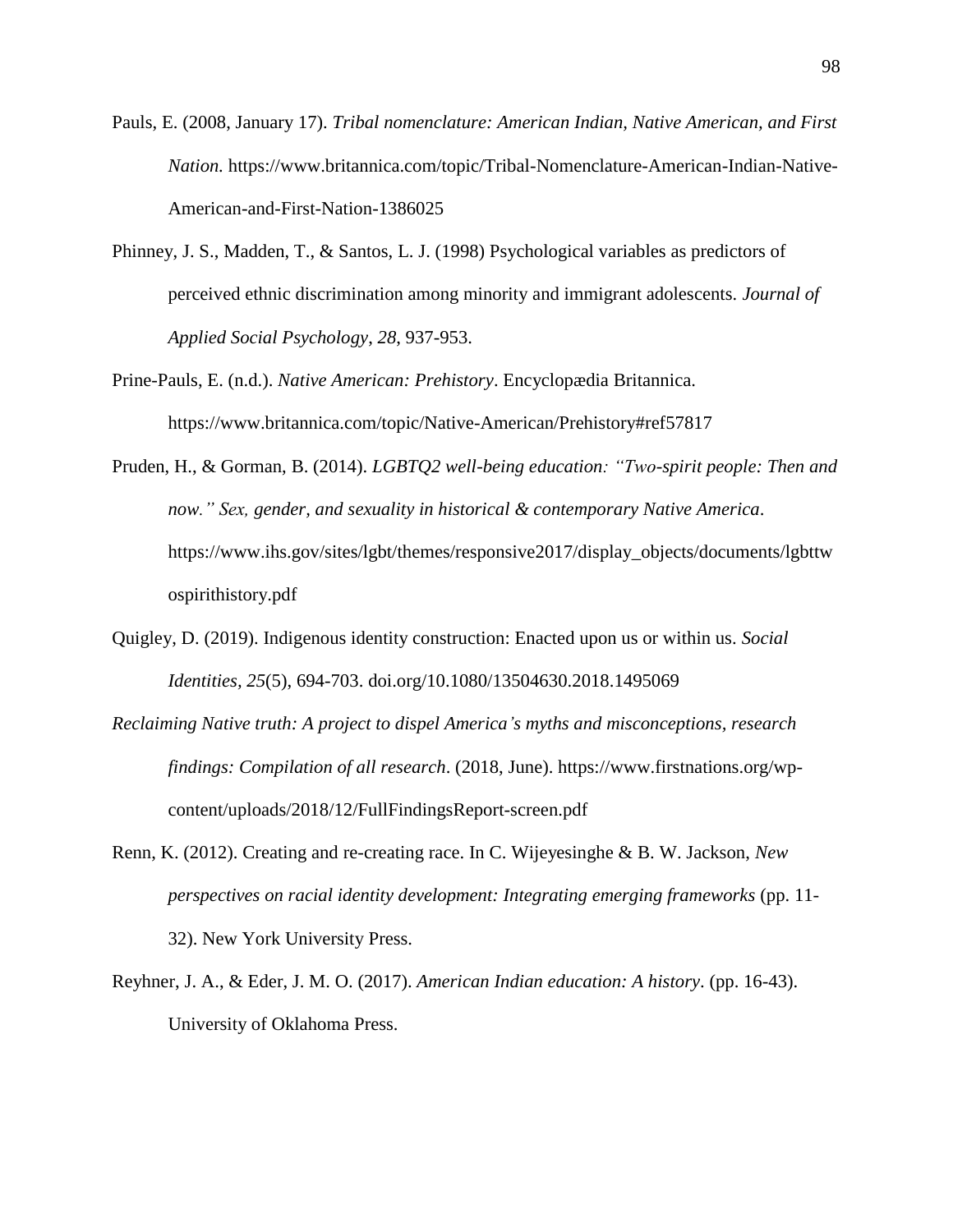- Rickwood, D., & Braithwaite, V. (1994). Social-psychological factors affecting help-seeking for emotional problems. *Social Science & Medicine, 39*(4), 563-572. doi:10.1016/0277- 9536(94)90099-x
- Rieckmann, T. R., Wadsworth, M. E., & Deyhle, D. (2004). Cultural identity, explanatory style, and depression in Navajo adolescents. *Cultural Diversity and Ethnic Minority Psychology, 10,* 365-382.
- Robertson, L. G. (2011). Chapter 1: The judicial conquest of Native America: The story of Johnson v. M'Intosh. In C. E. Goldberg, K. Washburn, & P. P. Frickey (Eds.), *Indian law stories* (pp. 29-59). Foundation Press/Thomson Reuters.
- Rose, C. (2018). 9 things America needs to understand about Native values. *Indian Country Today.* [https://indiancountrytoday.com/archive/9-things-america-needs-to-understand](https://indiancountrytoday.com/archive/9-things-america-needs-to-understand-about-native-values)[about-native-values](https://indiancountrytoday.com/archive/9-things-america-needs-to-understand-about-native-values)
- Ruiz, A. (1990). Ethnic identity: Crisis and resolution. *Journal of Multicultural Counseling and Development, 18*(1), 29-40.
- Salazar, M. (2020, March). *Federal and state-recognized tribes*. [https://www.ncsl.org/legislators-staff/legislators/quad-caucus/list-of-federal-and-state-](https://www.ncsl.org/legislators-staff/legislators/quad-caucus/list-of-federal-and-state-Recognized-tribes.aspx)[Recognized-tribes.aspx](https://www.ncsl.org/legislators-staff/legislators/quad-caucus/list-of-federal-and-state-Recognized-tribes.aspx)
- Sanders, D. (1987). Cultural conflicts: An important factor in the academic failures of American Indian students. *Journal of Multicultural Counseling and Development*, *15*, 81-90.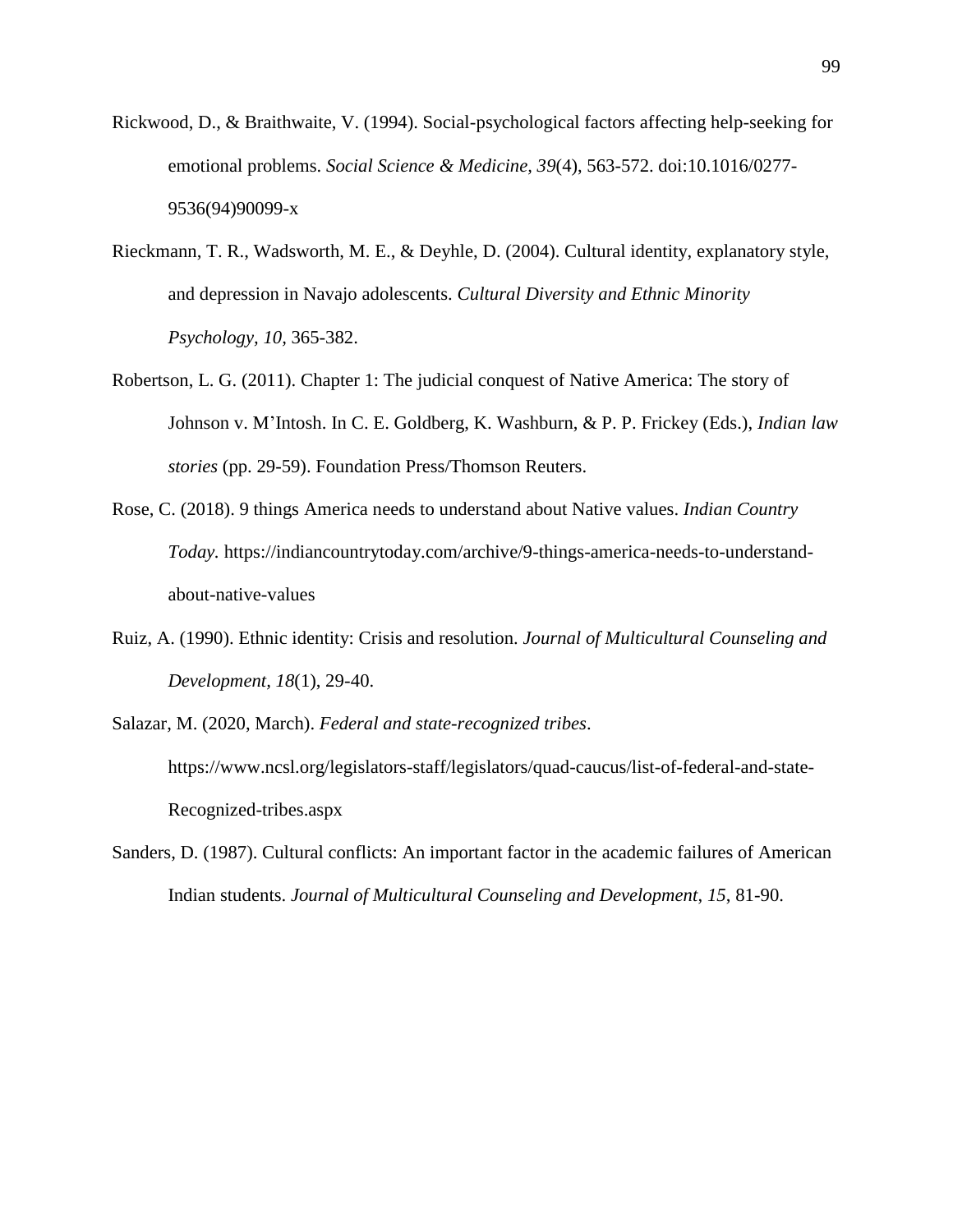- S.Con.Res.153 101st Congress (1989-1990): A concurrent resolution to acknowledge the 100th anniversary of the tragedy at Wounded Knee Creek, State of South Dakota, December 29, 1890, wherein soldiers of the United States Army 7th Cavalry killed and wounded approximately 350-375 Indian men, women and children of Chief Big Foot's band of the Minneconjou Sioux, and to recognize the Year of Reconciliation declared by the State of South Dakota between the citizens of the State and the member bands of the Great Sioux Nation. (1990, October 25). https://www.congress.gov/bill/101st-congress/senateconcurrent-resolution/153
- Schmidt, R. W. (2011). American Indian identity and blood quantum in the 21st century: A critical review. *Journal of Anthropology*, *2011*, 1-9.<https://doi.org/10.1155/2011/549521>
- Shorty, G., Chee, C., & Kurpius, S. E. R. (2014). *Academic stress among Native American undergraduates: Self-beliefs and ethnic identity.* PsycEXTRA Dataset. doi:10.1037/e561522014-001
- Soldier, L. L. (1985). To soar with the eagles: Enculturation and acculturation of Indian children. *Childhood Education*, *61*(3), 185-191.<https://doi.org/10.1080/00094056.1985.10520710>
- Sue, D. W., & Sue, D. (2016). Counseling American Indians/Native Americans and Alaska Natives. In *Counseling the culturally diverse: Theory and practice* (7th ed.). John Wiley.
- Thin Elk, G. (n.d.). *History*. Generation Red Road, Inc.<https://www.genredroad.org/history>

Tribal enrollment process (2019, September 5).<https://www.doi.gov/tribes/enrollment>

Twenge, J. M., & Crocker, J. (2002). Race and self-esteem: Meta-analyses comparing whites, blacks, Hispanics, Asians, and American Indians and comment on Gray-Little and Hafdahl (2000). *Psychological Bulletin*, *128*(3), 371-408. [https://doi.org/10.1037/0033-](https://doi.org/10.1037/0033-2909.128.3.371) [2909.128.3.371](https://doi.org/10.1037/0033-2909.128.3.371)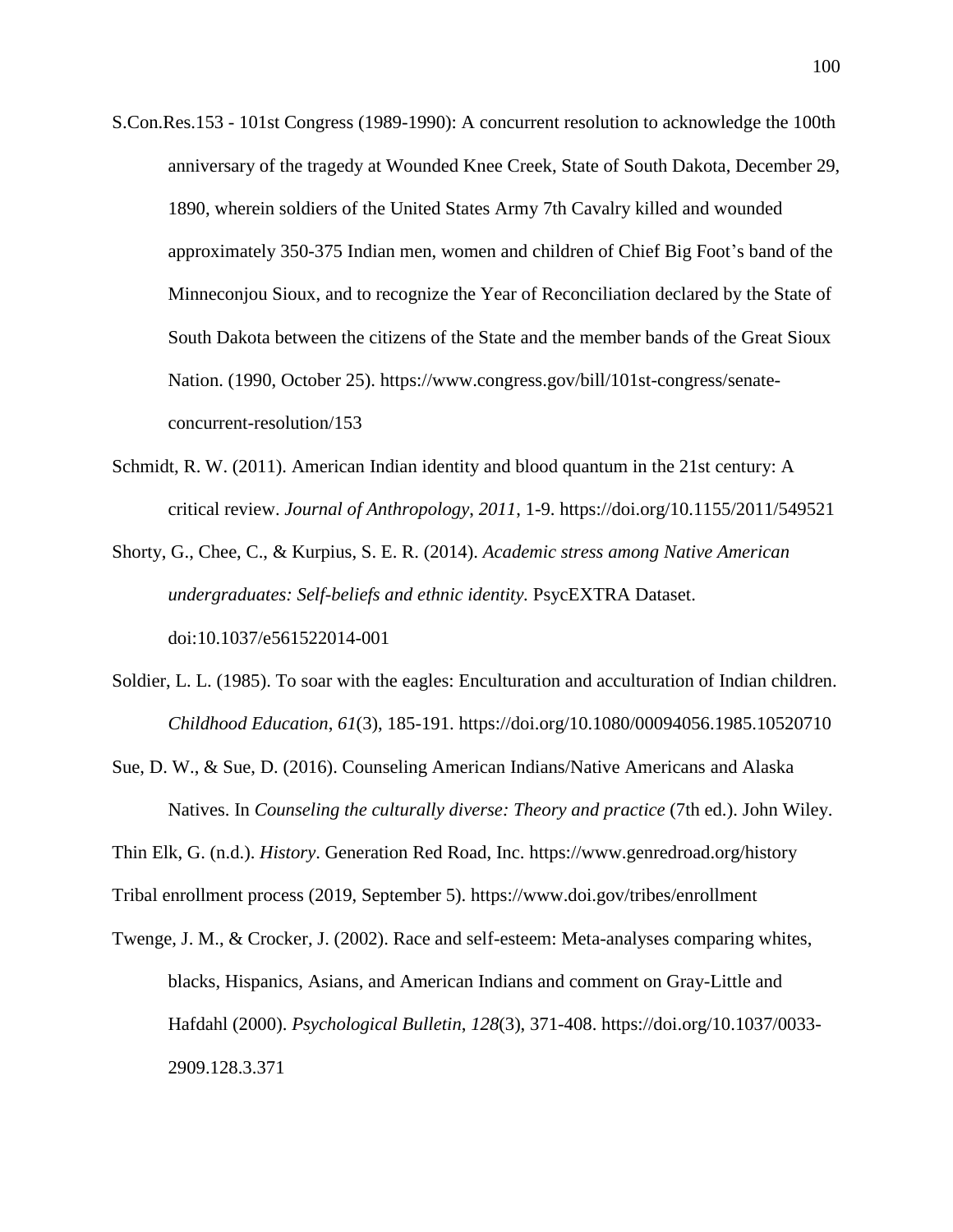- *Two-spirit: Health resources*. (n.d.). Lesbian, gay, bisexual, and transgender health. (n.d.). <https://www.ihs.gov/lgbt/health/twospirit/>
- Umaña-Taylor, A. J. (2011). Ethnic identity. In Schwartz, S., Luyckx, K., Vignoles, V. (Eds.) *Handbook of identity theory and research*. Springer. [https://doi.org/10.1007/978-1-4419-](https://doi.org/10.1007/978-1-4419-7988-9_33) [7988-9\\_33](https://doi.org/10.1007/978-1-4419-7988-9_33)
- *United Nations declaration on the rights of indigenous peoples*. UNESCO. (2017, September 21).<https://en.unesco.org/indigenous-peoples/undrip>
- U.S. Census Bureau. (2018).<https://data.census.gov/cedsci/profile?q=United+States>
- U.S. Census Bureau, 2010 Census Redistricting Data (Public Law 94-171) Summary File, Table P1.
- Urban Indian Health Institute, Seattle Indian Health Board. (2016). *Community health profile: National aggregate of urban Indian health program service areas*.
- Walker, R. D., Walker, P. S., & Singer, M. (2012). *The importance of culture-based intervention as a critical element of evidence-based medical care*. *20th Annual AAIP Cross-Cultural Medicine Workshop*. Santa Fe; New Mexico.
- Waller, M., Okamoto, S., Miles, B., & Hurdle, D. (2003). Resiliency Factors Related to Substance Use/Resistance: Perceptions of Native Adolescents of the Southwest. *The Journal of Sociology & Social Welfare, 30*(4), 79-94.
- White Bison, Inc. (2001). Developing culturally-based promising practices for Native American communities. Colorado Springs.